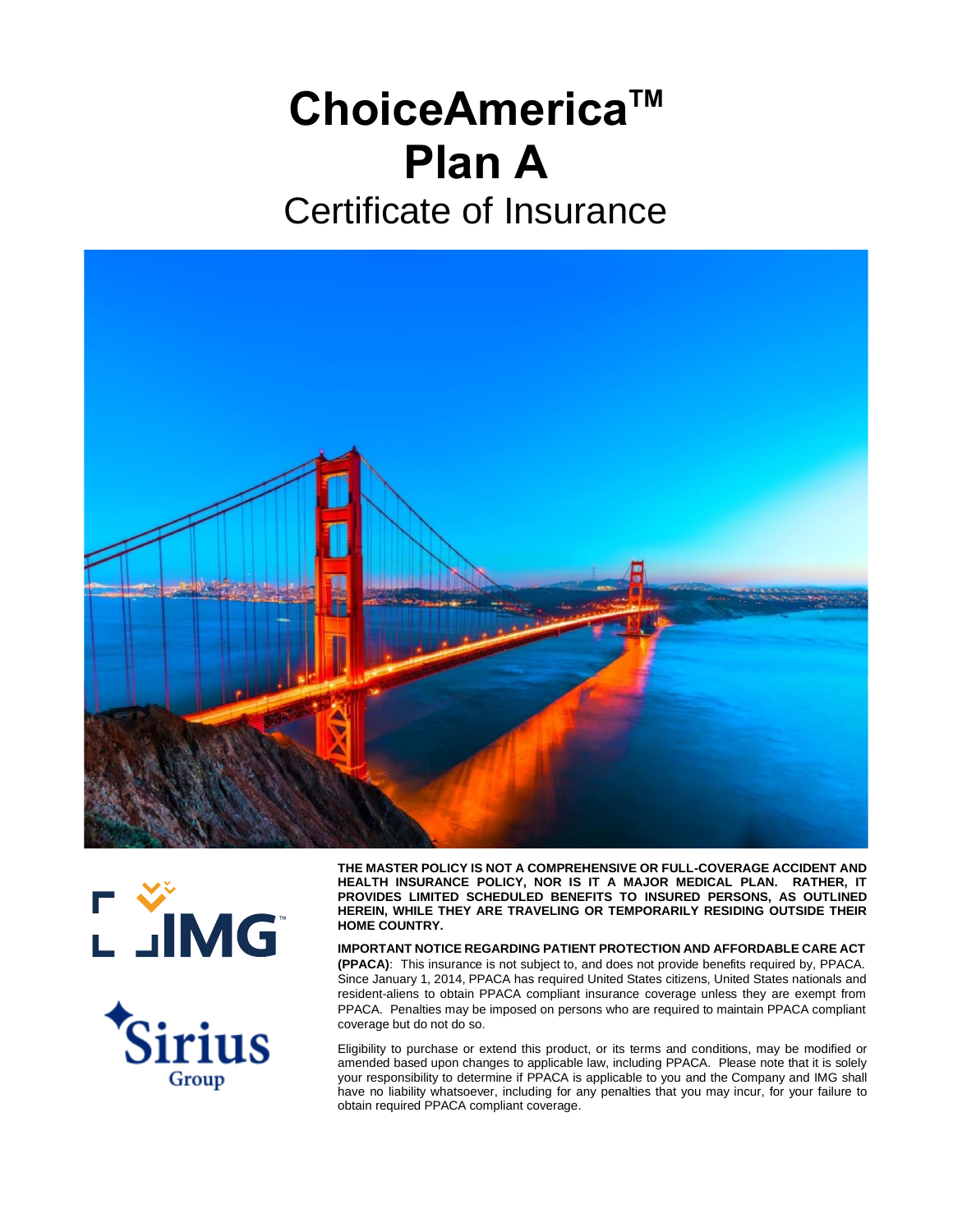### **Table of Contents**

| В. |  |
|----|--|
|    |  |
|    |  |
|    |  |
|    |  |
|    |  |
|    |  |
|    |  |
|    |  |
|    |  |
|    |  |
|    |  |
|    |  |
|    |  |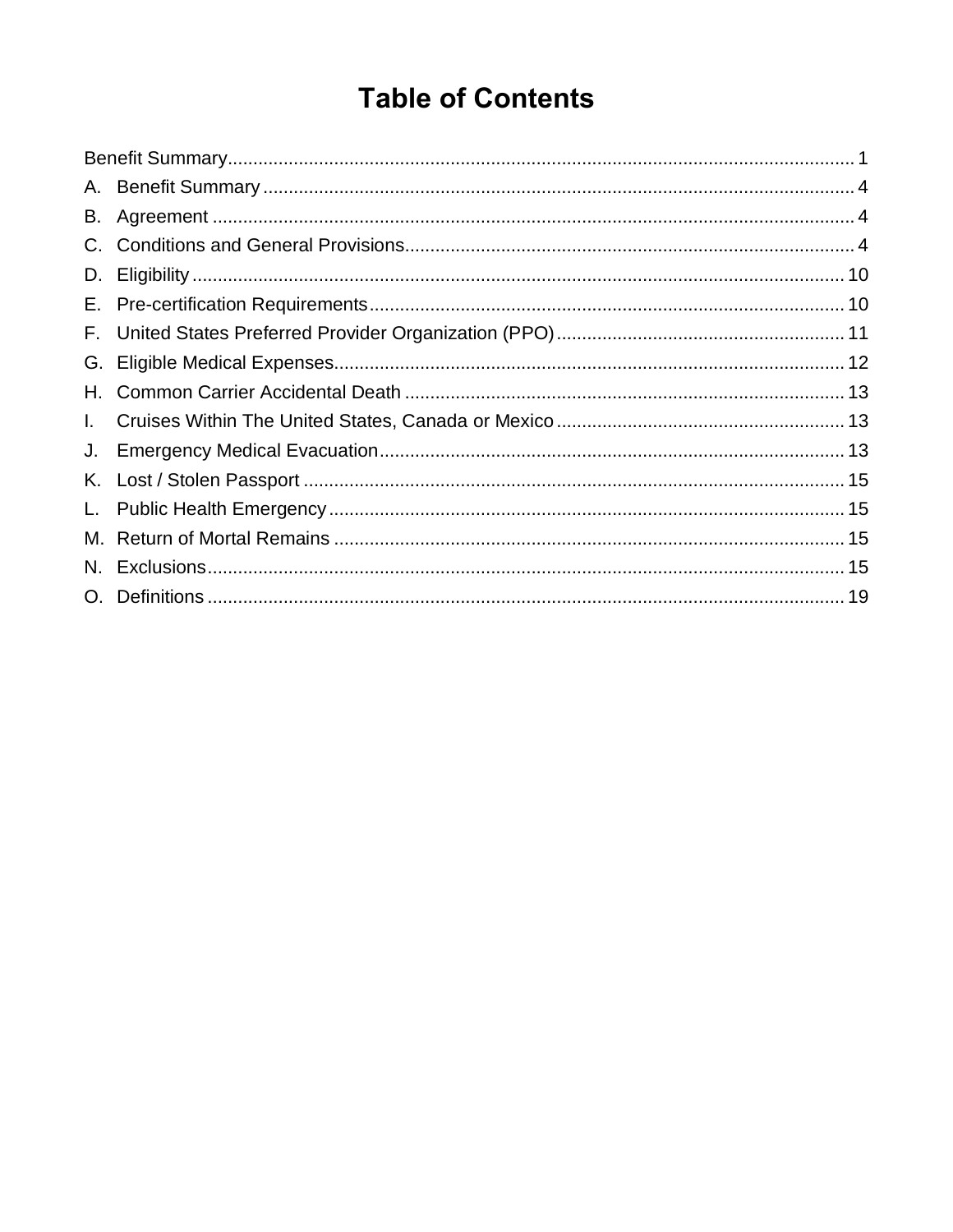## **BENEFIT SUMMARY**

<span id="page-2-0"></span>

| <b>Coverage Limit / Maximum Amount for Eligible Medical Expenses</b>                                                                                                                                                                                                                                                                                            |                                                                                                                                          |  |
|-----------------------------------------------------------------------------------------------------------------------------------------------------------------------------------------------------------------------------------------------------------------------------------------------------------------------------------------------------------------|------------------------------------------------------------------------------------------------------------------------------------------|--|
| Period of Coverage                                                                                                                                                                                                                                                                                                                                              | 12 continuous months of maximum coverage                                                                                                 |  |
| Certificate Period                                                                                                                                                                                                                                                                                                                                              | Refer to the Declaration for Effective and termination dates of<br>coverage                                                              |  |
| Period of Coverage Maximum Limit                                                                                                                                                                                                                                                                                                                                | \$50,000                                                                                                                                 |  |
| Age Limit                                                                                                                                                                                                                                                                                                                                                       | 15 days to 79 years of age                                                                                                               |  |
| <b>Extension Option</b>                                                                                                                                                                                                                                                                                                                                         | Extensions may be purchased up to the maximum Period of<br>Coverage after the initial Certificate Period.                                |  |
|                                                                                                                                                                                                                                                                                                                                                                 | Refer to the EXTENSION; AMENDMENT provision for further<br>details and requirements.                                                     |  |
| Area of Coverage                                                                                                                                                                                                                                                                                                                                                | United States, Canada, and Mexico only (North America)                                                                                   |  |
|                                                                                                                                                                                                                                                                                                                                                                 | <b>Deductible for Eligible Medical Expenses</b>                                                                                          |  |
|                                                                                                                                                                                                                                                                                                                                                                 | Per Certificate Period up to the maximum Period of Coverage                                                                              |  |
| Deductible                                                                                                                                                                                                                                                                                                                                                      | \$0, \$50, or \$100 (as indicated on the Declaration)                                                                                    |  |
|                                                                                                                                                                                                                                                                                                                                                                 | <b>Coinsurance for Eligible Medical Expenses</b><br>Per Certificate Period up to the maximum Period of Coverage                          |  |
| Coinsurance                                                                                                                                                                                                                                                                                                                                                     |                                                                                                                                          |  |
|                                                                                                                                                                                                                                                                                                                                                                 | Plan pays 100% of the scheduled benefit limit                                                                                            |  |
| The Insured Person is responsible for Charges that are not considered Eligible Medical Expenses and exceed the Maximum<br>Limits stated in the Inpatient Services, Outpatient Services, Emergency Services, and Other Services sections of this Benefit<br>Summary.                                                                                             |                                                                                                                                          |  |
|                                                                                                                                                                                                                                                                                                                                                                 | <b>Pre-certification</b>                                                                                                                 |  |
| • Emergency Medical Evacuation: No coverage if not approved by the Company. Refer to the EMERGENCY MEDICAL<br>EVACUATION provision for complete requirements and coverage.<br>• All other Treatments & supplies: 50% reduction of Eligible Medical Expenses if Pre-certification requirements are not met.<br>Deductible is taken after reduction.<br>$\bullet$ |                                                                                                                                          |  |
| Coinsurance is applied to remainder of the reduced amount.                                                                                                                                                                                                                                                                                                      |                                                                                                                                          |  |
| • Refer to the PRE-CERTIFICATION REQUIREMENTS provision for a complete list of services that require Pre-<br>certification.                                                                                                                                                                                                                                     |                                                                                                                                          |  |
|                                                                                                                                                                                                                                                                                                                                                                 | <b>Inpatient Services</b>                                                                                                                |  |
|                                                                                                                                                                                                                                                                                                                                                                 | Subject to Deductible and Coinsurance unless otherwise noted<br>Eligible Medical Expenses are limited to Usual, Reasonable and Customary |  |
|                                                                                                                                                                                                                                                                                                                                                                 | Maximum Limits per Certificate Period up to the maximum Period of Coverage                                                               |  |
| <b>Benefit</b>                                                                                                                                                                                                                                                                                                                                                  | <b>Limits</b>                                                                                                                            |  |
| Inpatient Physician Visits<br>• Maximum Visit Limit per day: 1                                                                                                                                                                                                                                                                                                  | Maximum Limit per Visit: \$75                                                                                                            |  |
| Maximum Visit Limit: 30                                                                                                                                                                                                                                                                                                                                         |                                                                                                                                          |  |
| <b>Specialist Consultation</b><br>• Must be ordered by attending Physician                                                                                                                                                                                                                                                                                      | Maximum Limit per Consultation: \$450                                                                                                    |  |
| Hospital / Room & Board<br>• Average semi-private room rate<br>Includes nursing, miscellaneous and Ancillary Services<br>٠<br>Maximum Day Limit: 30                                                                                                                                                                                                             | Maximum Limit per Day: \$1,400                                                                                                           |  |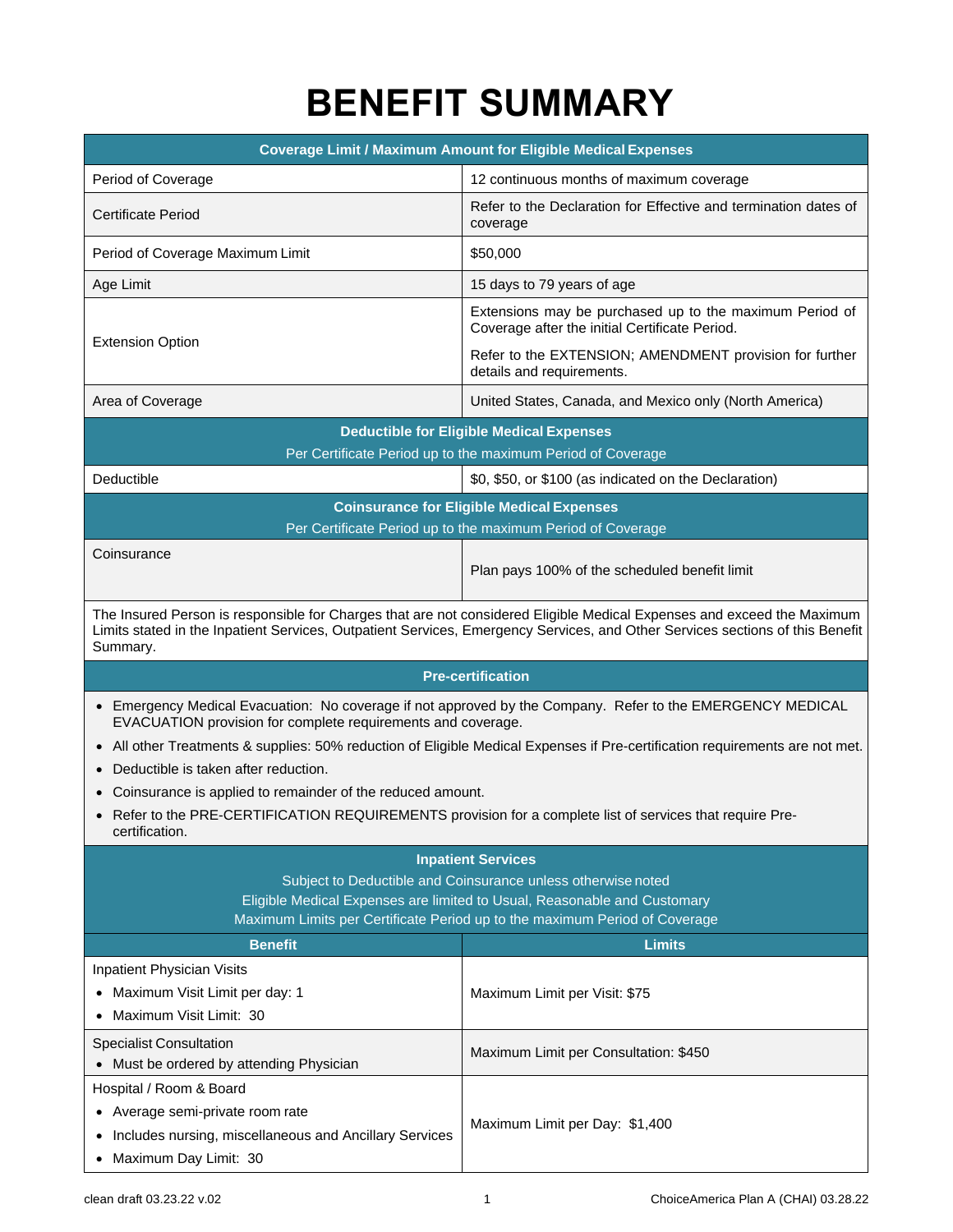| <b>Inpatient Services</b>                                                                                                                    |                                                                                                                                                        |  |
|----------------------------------------------------------------------------------------------------------------------------------------------|--------------------------------------------------------------------------------------------------------------------------------------------------------|--|
|                                                                                                                                              | Subject to Deductible and Coinsurance unless otherwise noted                                                                                           |  |
|                                                                                                                                              | Eligible Medical Expenses are limited to Usual, Reasonable and Customary<br>Maximum Limits per Certificate Period up to the maximum Period of Coverage |  |
| <b>Benefit</b>                                                                                                                               | Limits                                                                                                                                                 |  |
| <b>Intensive Care</b>                                                                                                                        |                                                                                                                                                        |  |
| • Maximum Day Limit: 8                                                                                                                       | Additional Benefit per Day: \$700                                                                                                                      |  |
| <b>Private Duty Nursing</b>                                                                                                                  | Maximum Limit: \$550                                                                                                                                   |  |
| Surgeon                                                                                                                                      | Maximum Limit per Surgical Session: \$4,000                                                                                                            |  |
| Assistant Surgeon                                                                                                                            | Maximum Limit per Surgical Session: \$825                                                                                                              |  |
| Anesthesia                                                                                                                                   | Maximum Limit per Surgical Session: \$825                                                                                                              |  |
|                                                                                                                                              | <b>Outpatient Services</b>                                                                                                                             |  |
|                                                                                                                                              | Subject to Deductible and Coinsurance unless otherwise noted                                                                                           |  |
|                                                                                                                                              | Eligible Medical Expenses are limited to Usual, Reasonable and Customary<br>Maximum Limits per Certificate Period up to the maximum Period of Coverage |  |
| Pre-admission Testing                                                                                                                        | Maximum Limit: \$1,100                                                                                                                                 |  |
| Outpatient Physician Visits (includes Urgent Care Clinics                                                                                    |                                                                                                                                                        |  |
| and Walk-in Clinics)                                                                                                                         |                                                                                                                                                        |  |
| • Maximum Visit Limit per day: 1                                                                                                             | Maximum Limit per Visit: \$65                                                                                                                          |  |
| • Maximum Visit Limit: 10                                                                                                                    |                                                                                                                                                        |  |
| Diagnostic Laboratory & Radiology                                                                                                            | Maximum Limit: \$1,000                                                                                                                                 |  |
| <b>Hospital Emergency Room</b>                                                                                                               | Maximum Limit per Visit: \$400                                                                                                                         |  |
| <b>Surgical Facility</b>                                                                                                                     | Maximum Limit per Surgical Session: \$900                                                                                                              |  |
| Surgeon                                                                                                                                      | Maximum Limit per Surgical Session: \$4,000                                                                                                            |  |
| Assistant Surgeon                                                                                                                            | Maximum Limit per Surgical Session: \$825                                                                                                              |  |
| Anesthesia                                                                                                                                   | Maximum Limit per Surgical Session: \$825                                                                                                              |  |
| Physical Therapy: United States                                                                                                              |                                                                                                                                                        |  |
| • Maximum Visit Limit per day: 1                                                                                                             | Maximum Limit per Visit: \$60                                                                                                                          |  |
| Maximum Visit Limit: 15                                                                                                                      |                                                                                                                                                        |  |
| <b>Extended Care Facility</b>                                                                                                                |                                                                                                                                                        |  |
| • Maximum Day Limit: 15                                                                                                                      | Maximum Limit per Day \$200                                                                                                                            |  |
| Upon direct transfer from acute care Hospital                                                                                                |                                                                                                                                                        |  |
| Prescriptions                                                                                                                                | Maximum Limit: \$350                                                                                                                                   |  |
| <b>Emergency Services</b>                                                                                                                    |                                                                                                                                                        |  |
| NOT Subject to Deductible and Coinsurance unless otherwise noted<br>Eligible Medical Expenses are limited to Usual, Reasonable and Customary |                                                                                                                                                        |  |
|                                                                                                                                              | Maximum Limits per Certificate Period up to the maximum Period of Coverage                                                                             |  |
| Common Carrier Accidental Death                                                                                                              | Insured Person Maximum Limit: \$5,000                                                                                                                  |  |
|                                                                                                                                              | Family Maximum Limit: \$25,000                                                                                                                         |  |
| <b>Emergency Local Ambulance</b>                                                                                                             |                                                                                                                                                        |  |
| • Subject to Deductible                                                                                                                      | Maximum Limit: \$650                                                                                                                                   |  |
| • Injury                                                                                                                                     |                                                                                                                                                        |  |
| Illness resulting in an Inpatient Hospital admission                                                                                         |                                                                                                                                                        |  |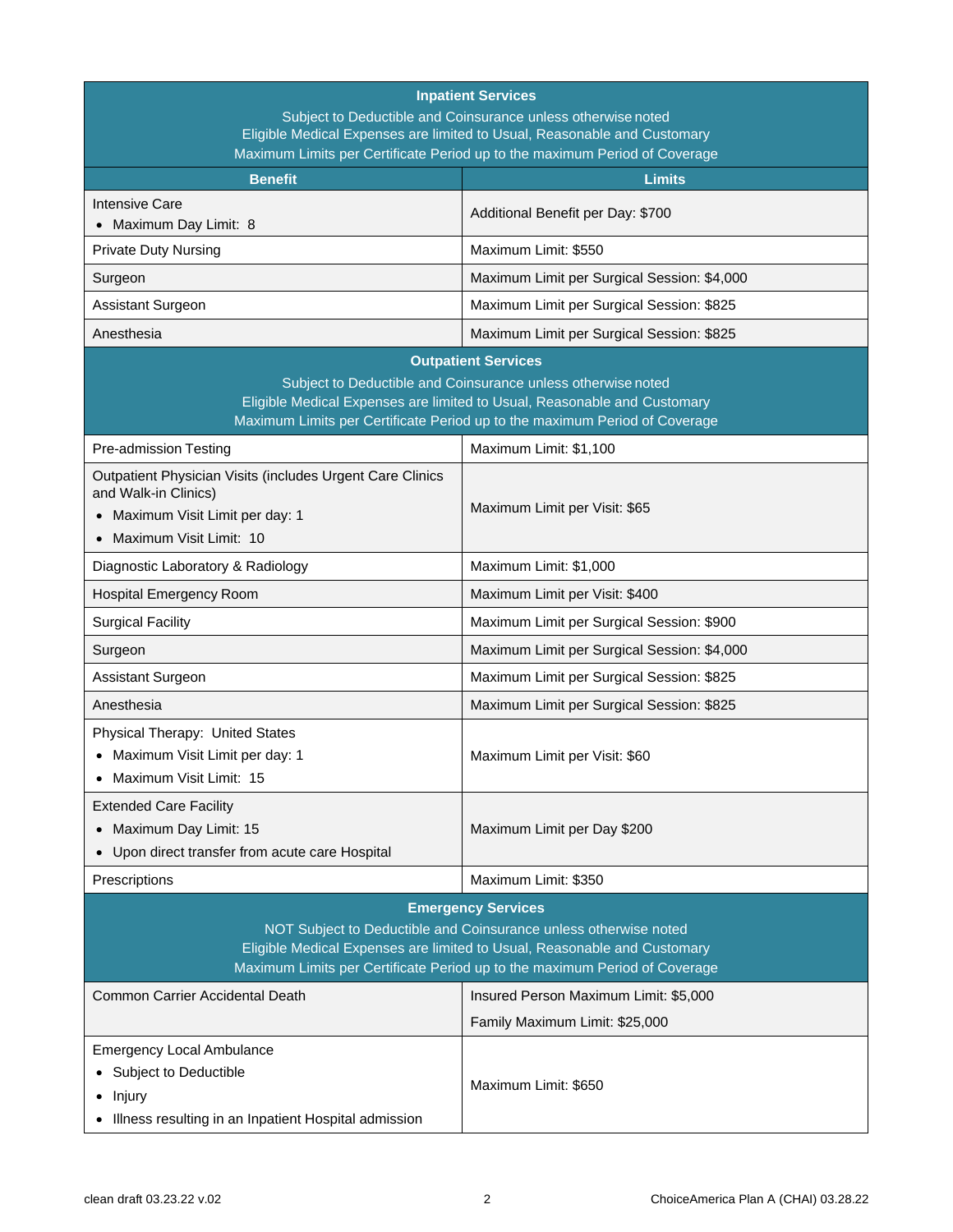| <b>Emergency Services</b><br>NOT Subject to Deductible and Coinsurance unless otherwise noted<br>Eligible Medical Expenses are limited to Usual, Reasonable and Customary<br>Maximum Limits per Certificate Period up to the maximum Period of Coverage |                                               |  |
|---------------------------------------------------------------------------------------------------------------------------------------------------------------------------------------------------------------------------------------------------------|-----------------------------------------------|--|
| <b>Benefit</b>                                                                                                                                                                                                                                          | <b>Limits</b>                                 |  |
| <b>Emergency Medical Evacuation</b>                                                                                                                                                                                                                     |                                               |  |
| • Approved in advance and coordinated by the Company                                                                                                                                                                                                    | Maximum Limit per Evacuation: \$50,000        |  |
| Not subject to Period of Coverage Maximum Limit<br>$\bullet$                                                                                                                                                                                            |                                               |  |
| <b>Return of Mortal Remains</b>                                                                                                                                                                                                                         |                                               |  |
| Return of Insured Person's Mortal Remains to Home                                                                                                                                                                                                       | Maximum Limit: \$7,500                        |  |
| Country                                                                                                                                                                                                                                                 | Local Burial/Cremation Maximum Limit: \$5,000 |  |
| • Approved in advance by the Company                                                                                                                                                                                                                    |                                               |  |
| <b>Other Services</b><br>Subject to Deductible and Coinsurance unless otherwise noted<br>Eligible Medical Expenses are limited to Usual, Reasonable and Customary<br>Maximum Limits per Certificate Period up to the maximum Period of Coverage         |                                               |  |
| COVID-19/SARS-CoV-2 Treatment<br>• Subject to Deductible and Coinsurance                                                                                                                                                                                | Up to the Period of Coverage Maximum Limit    |  |
| Dental Accident                                                                                                                                                                                                                                         | Maximum Limit: \$700                          |  |
| Influenza (flu) Vaccination                                                                                                                                                                                                                             |                                               |  |
| Deductible: \$25                                                                                                                                                                                                                                        | Maximum Limit: \$50                           |  |
| (Plan Deductible waived)                                                                                                                                                                                                                                |                                               |  |
| • Available only in the United States                                                                                                                                                                                                                   |                                               |  |
| Lost or Stolen Passport                                                                                                                                                                                                                                 | Maximum Limit: \$100                          |  |
| Terrorism                                                                                                                                                                                                                                               | Maximum Limit: \$50,000                       |  |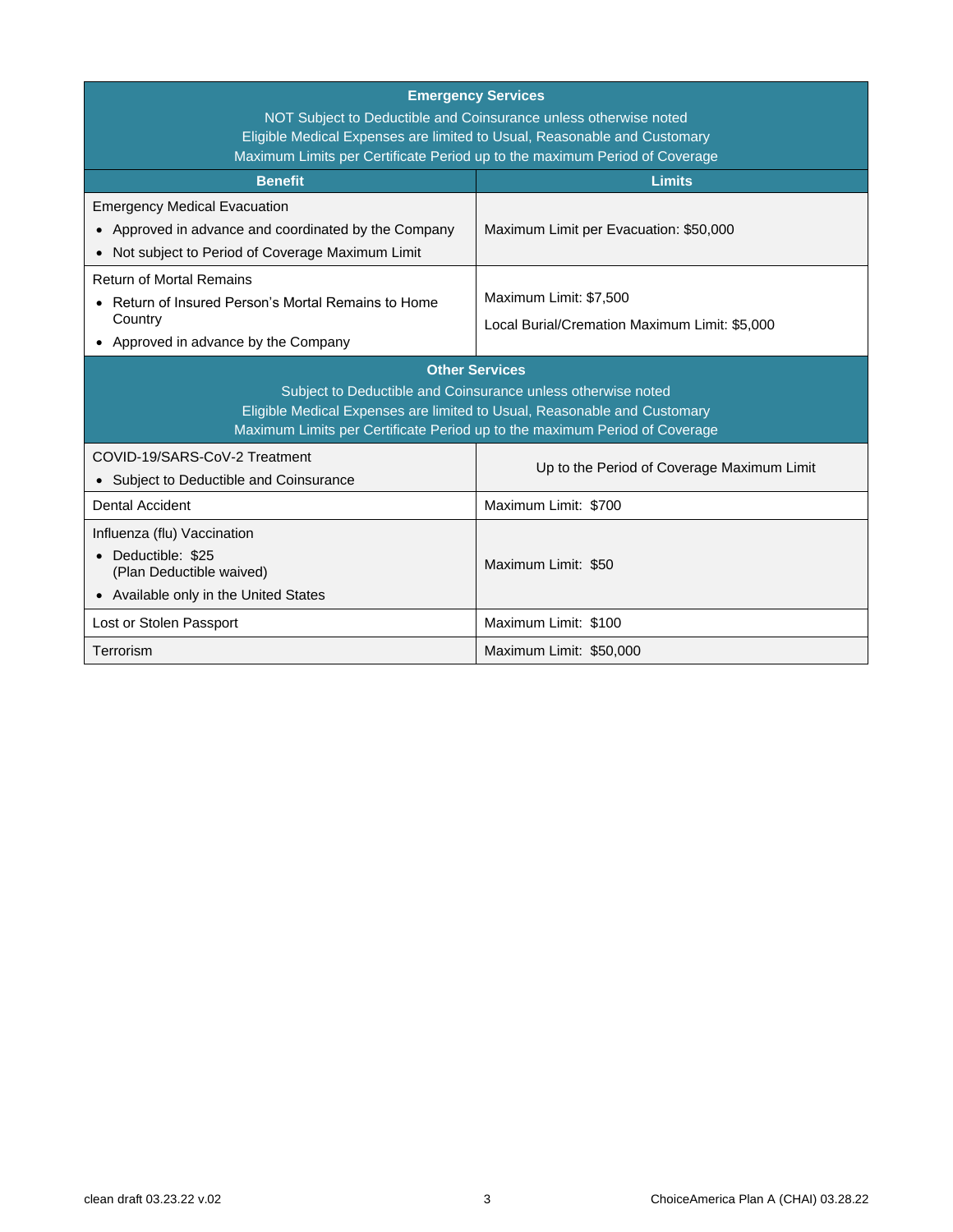- <span id="page-5-0"></span>**A. BENEFIT SUMMARY**: Subject to the Terms of this insurance, including the AGREEMENT provision, the following benefits are available to the Insured Person while outside his/her Home Country and coverage is available to the Insured Person arising out of Injury or Illness incurred while in the Host Country.
- <span id="page-5-1"></span>**B. AGREEMENT**: Sirius Specialty Insurance Corporation (publ) (the Company) promises and agrees to provide the Insured Person with the benefits described in the Master Policy, as outlined herein and coverage for which is certified hereunder by the Company. The Company makes this promise and agreement in consideration of the Assured's Application and the accuracy and truthfulness of the Insured Person's Application and payment of Premium, and subject to all of the Terms of the Master Policy, Declaration and any Riders. The Master Policy is effective as of March 28, 2022 and shall remain in effect until terminated in accordance with the CONDITIONS AND GENERAL PROVISIONS, TERMINATION OF MASTER POLICY provision. This Certificate shall be effective as of the Effective Date of Coverage and shall remain in effect until terminated in accordance with the CONDITIONS AND GENERAL PROVISIONS, TERMINATION OF COVERAGE FOR INSURED PERSONS provision. This Certificate is not part of the insurance contract. The contract is the Master Policy, the Application, the Declaration and any applicable Riders (such insurance being sometimes referred to herein as "this insurance" or "the plan"). This Certificate is merely a description of and evidence of the Insured Person's rights and benefits under the contract. The Declaration likewise is evidence of the coverage under the contract and a statement of the Effective Date of Coverage, subject always to the Terms of coverage contained within the contract. The Company hereby recognizes International Medical Group®, Inc., as the Company's authorized representative and as the Plan Administrator of the Master Policy and this Certificate. Subject to the Terms of the CONDITIONS AND GENERAL PROVISIONS, SERVICE OF SUIT; VENUE; CHOICE OF LAW; TRIAL BY COURT provision, all communications, notices and payments to the Company that are required or permitted under the Master Policy and/or as described in this Certificate shall be transmitted through the Plan Administrator, and receipt of same by the Plan Administrator shall be considered receipt by the Company. **SURPLUS LINES NOTICE**: This insurance is issued pursuant to applicable surplus lines law. Persons insured by surplus lines carriers do not have the protection of state Insurance Guaranty laws to the extent of any right of recovery for the obligation of an insolvent unlicensed insurer.
- <span id="page-5-2"></span>**C. CONDITIONS AND GENERAL PROVISIONS**: The following Terms are conditions precedent to the Company's liability under the insurance provided to the Insured Person pursuant to and in accordance with the Terms of this insurance:
- **(1) ENTIRE AGREEMENT**: The Master Policy, the Application, the Declaration and any Riders shall constitute the entire agreement among the Company, the Assured and the Insured Person. This Certificate is an outline and evidence of the insurance provided by the Master Policy. This Certificate does not extend or change the coverage provided by the Master Policy. The insurance evidenced by this Certificate is subject to all Terms of the Master Policy, the Application, the Declaration and any Riders.
- **(2) PREMIUM**: Payment of required Premium shall be remitted to the Company on or before the Due Date(s) specified on the Declaration.
- **(3) CLAIMS NOTIFICATION**: All claims and related claim information should be filed with the Company through the Plan Administrator at the contact information below, or online a[t www.imglobal.com/member](http://www.imglobal.com/member) as soon as possible:

International Medical Group

Attn: Claims Department

PO Box 9162

Farmington Hills, MI 48333-9162

USA

**Proof of Claim**: When the Insured Person receives Treatment or the Company receives notice of a claim for benefits under this insurance, the Insured Person shall submit an International Medical Group (IMG) Claim Form as a necessary component of the Proof of Claim. An IMG Claim Form may be obtained from the form's library on IMG's website at [www.imglobal.com](http://www.imglobal.com/) or completed online via the MyIMG customer portal.

- (a) A Proof of Claim shall not be effective and will not satisfy the Terms of this insurance unless it includes all the following:
	- (i) a duly completed, timely submitted and signed IMG Claim Form for each new Illness, diagnosis or Injury unless the Company waives such requirement in writing
	- (ii) an Authorization for Release of Medical Information when specifically requested by IMG
	- (iii) all original Universal Billing Forms, Superbill and statements of service rendered from Physicians, Hospitals, and other healthcare or medical service providers involved with respect to the claim
	- (iv) all original receipts for any costs, prescription medications, fees or expenses that have been incurred or paid by, or on behalf of, the Insured Person with respect to the claims, including without limitation all original receipts for any cash and/or credit card payments. The provider of service's full name, address, telephone number (including area/country code), date of service, description of service (applicable procedure codes), and diagnosis codes must be included on the receipts.
	- (v) If the claims are submitted electronically, copies of the above items are acceptable; however, the Company reserves the right to request the original documents.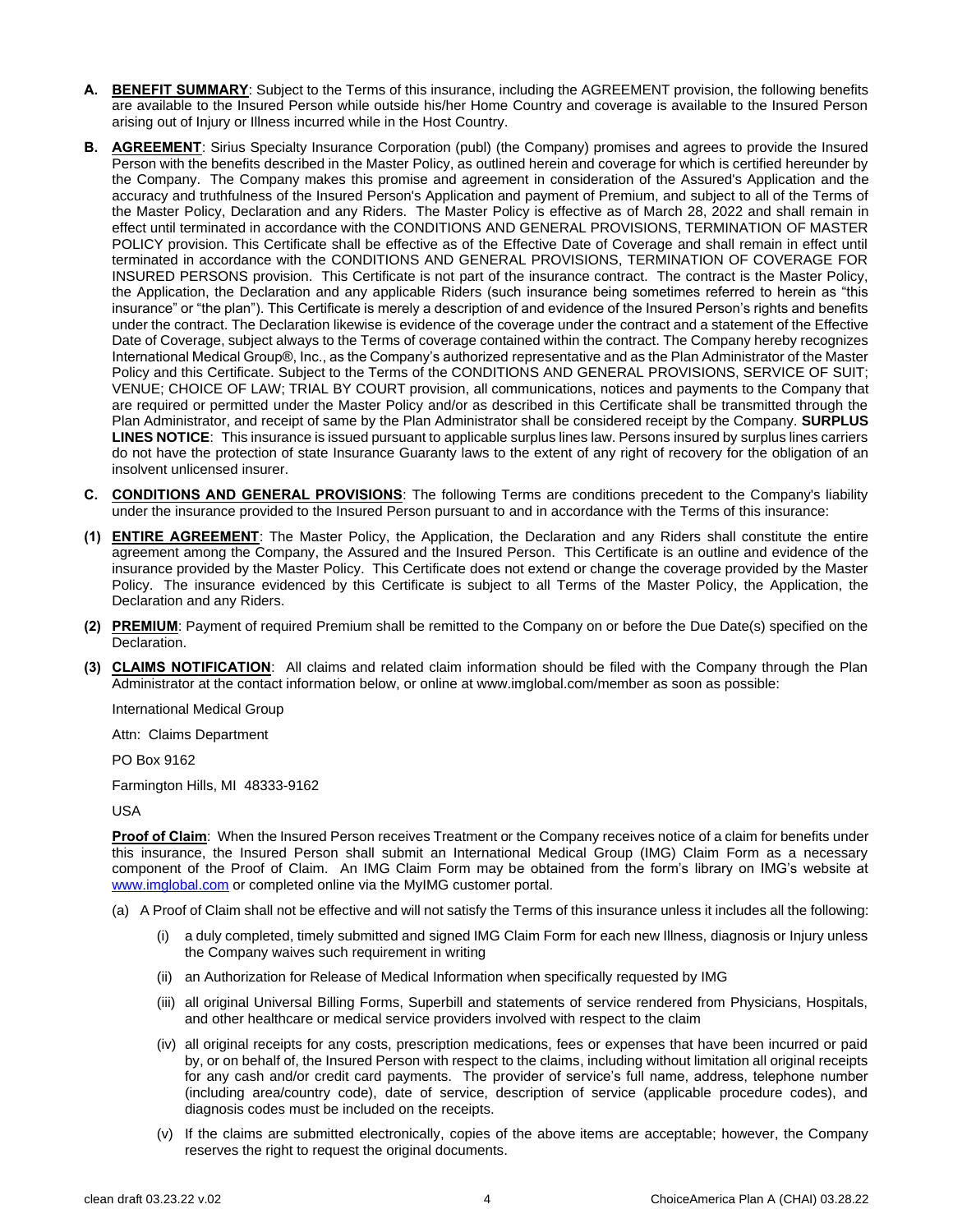- (b) The Insured Person and/or Physician, Hospital and other healthcare and medical service providers and suppliers shall have one hundred eighty (180) days from the date a claim is incurred to submit a complete Proof of Claim. The Company at its option may pend resolution and adjudication of submitted claims and/or may deny coverage due to any of the following:
	- (i) IMG's receipt of an incomplete Proof of Claim
	- (ii) failure to submit any Proof of Claim
	- (iii) Insured Person's, Physician's or Hospital's failure to submit a timely Proof of Claim
- (c) The Company may require the Insured Person to sign an Authorization for Release of Medical Information to request medical records on his/her behalf or supply the Company with additional documentation if the Company is unable to make a benefit determination based on the submitted Proof of Claim. The Insured Person and/or Physician, Hospital and other healthcare and medical service providers and suppliers shall have sixty (60) days from the date of the request to submit the requested information. If the information is not received within the designated time period, previously submitted and subsequent claims will be denied.
- **(4) APPEALING A CLAIM**: In the event the Company denies all or part of a claim, the Insured Person shall have sixty (60) days from the date that the notice of denial was mailed to the Insured Person's last known residence or mailing address within which to appeal the determination. The Insured Person must file an appeal prior to bringing any legal action under the contract of insurance. The Insured Person should submit a written request for an appeal along with comments, all relevant, pertinent or related documents, medical records, and other information relating to the claim.

The appeal must be sent to:

International Medical Group

Attn: Benefit Review

2960 N. Meridian Street

Indianapolis, IN 46208

USA

The Company's review will take into account all comments, documents, records, and other information submitted by the Insured Person relating to the claim, without regard to whether such information was submitted or considered in the initial claim determination. Upon receipt of a written appeal, the Company shall have an opportunity for further reasonable investigation and/or review as set forth in the CONDITIONS AND GENERAL PROVISIONS, EXPLANATION OR VERIFICATION OF BENEFITS provision, and will respond in writing as soon as reasonably practicable, and in any event within ninety (90) days from receipt thereof.

- **(5) ASSIGNMENT, CHANGE OR WAIVER**: Notwithstanding any law, statute, judicial decision, or rule to the contrary that may be or may purport to be otherwise applicable within the jurisdiction, locale or forum state of any healthcare or medical service provider, no transfer or assignment of any of the Insured Person's rights, benefits or interests under this insurance shall be valid, binding on or enforceable against the Company or Plan Administrator unless first expressly agreed and consented to in writing by the Company. Any such purported transfer or assignment not in compliance with the foregoing Terms shall be void ab initio and without effect as against the Company or Plan Administrator, and the Company shall have no liability of any kind under this insurance to any such purported transferee or assignee with respect thereto. The Terms of the Master Policy as evidenced by this Certificate shall not be waived or modified except by the express written agreement of the Company.
- **(6) SERVICE OF SUIT; VENUE; CHOICE OF LAW; TRIAL BY COURT**: No action at law or in equity can be brought by an Insured Person to recover on the contract of insurance prior to the later of (a) expiration of sixty (60) days after written Proof of Claim has been furnished in accordance with the contract of insurance or (b) exhaustion of one (1) appeal under the CONDITIONS AND GENERAL PROVISIONS, APPEALING A CLAIM provision above. No action at law or in equity can be brought after the expiration of three (3) years after the time written Proof of Claim is required to be furnished under the contract of insurance. The contract of insurance between the Insured Person and the Company, as evidenced by the Master Policy and this Certificate, shall be deemed issued, finalized and made in Indianapolis, Indiana. Sole and exclusive jurisdiction and venue for any court action or administrative proceeding relating to this insurance shall be in Marion County, Indiana, for which the Insured Person expressly consents. The subjects, risks and benefits of insurance covered by the Master Policy and evidenced by this Certificate are not intended or considered by the Insured Person or the Company (or the Plan Administrator) to be resident, located, or performed in any particular State of the United States. Indiana surplus lines law shall govern all rights and claims raised under this Certificate of Insurance.

In the event of the failure of the Company to provide benefits or pay or reimburse any amount claimed to be due under this insurance, the Company, at the request of the Insured Person and upon receipt of lawful process or summons, will submit to the jurisdiction of a court of competent subject matter jurisdiction located in Marion County, Indiana, provided there exists an independent statutory and constitutional basis for *in personam* jurisdiction over the Company in said court and by said forum State. The Company and the Insured Person consent to personal jurisdiction and venue in the Circuit and/or Superior Courts of Marion County, Indiana, and in the United States District Court for the Southern District of Indiana, Indianapolis Division (assuming that federal jurisdiction is otherwise appropriate and lawful). All trials regarding any dispute under this insurance shall be exclusively presented to and determined solely by the court as the trier of fact, without a jury. The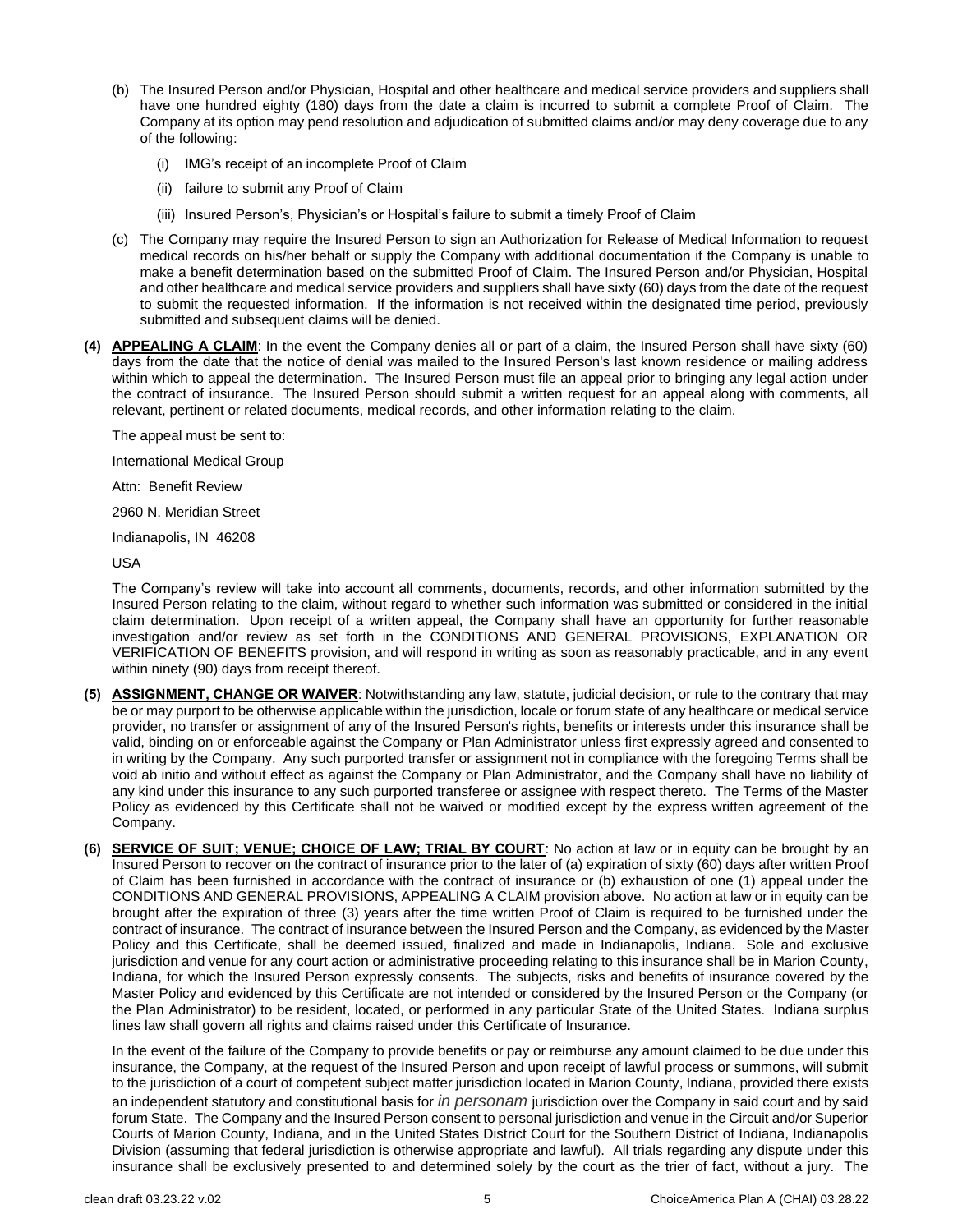Company reserves the right, acting by and through the Plan Administrator, to initiate and pursue actions for declaratory judgment and/or other appropriate relief with respect to the validity, binding effect, administration of and/or any dispute or controversy arising under this insurance. In any suit instituted by or against the Company or the Insured Person pursuant to the Terms of this provision, the Company and the Insured Person will abide by the final decision of such Indiana court or of any appellate court in the event of an appeal.

Nothing in this provision constitutes or should be deemed, considered or understood to constitute a waiver of the Company's or the Insured Person's rights to: (i) oppose venue, procedural and/or substantive choice of law, personal jurisdiction, or subject matter jurisdiction in any forum other than the Circuit or Superior Courts of Marion County, Indiana, or the United States District Court for the Southern District of Indiana, Indianapolis Division (assuming that federal jurisdiction is otherwise appropriate and lawful), (ii) commence an action in any court of competent jurisdiction in or outside of the United States, (iii) remove an action to a United States District Court, or (iv) seek transfer of a case to another court or forum as permitted by the laws of such forum or the laws of the United States or of any State in the United States, as applicable; all of which rights are expressly reserved and retained.

Subject to and without limiting, expanding, superseding, modifying or waiving any of the foregoing Terms contained in this provision pursuant to any statute of any State, territory or district of the United States which makes provision thereof, the Company hereby designates the Superintendent, Commissioner, or Director of Insurance (or such other officer specified for that purpose in the statute), or his/her successor or successors in office, as its true and lawful attorney, under a special power of attorney, upon whom may be served any lawful process issued in connection with the initiation of any action, suit or proceeding instituted by or on behalf of the Insured Person arising out of this insurance, including specifically the Commissioner of Insurance for the Indiana Department of Insurance, 311 West Washington Street, Suite 300, Indianapolis, IN 46204, and hereby designates and appoints John P. Dearie, Jr., Esq., Locke Lord, LLP, Brookfield Place, 200 Vesey Street, 20th Floor, New York, New York 10281-2101, as its attorney-in-fact and agent for service of process to whom said officer or Commissioner is authorized to mail or serve any such process or a true copy thereof.

For Florida residents only: If any dispute shall arise as under the Terms and conditions of this Certificate, such dispute may be referred to arbitration in accordance with the procedures of the American Arbitration Association. Any such arbitration shall be held within fifty (50) miles of the Insured Person's residence, with the Company to pay costs and fees (not including any attorney fees) of the proceeding in excess of five hundred dollars (\$500.00).

- **(7) ECONOMIC SANCTIONS**: The Company will not cover any person as an Insured Person if such cover would result in the Company being exposed to any sanction, prohibition or restriction under United Nations resolutions or the trade or economic sanctions, laws, or regulations of the European Union, United Kingdom or the United States of America.
- **(8) MISREPRESENTATION**: Any false representation, incomplete information, misleading statement, misstatement, omission, concealment or fraud, whether or not innocently made, either in the Insured Person's Application or in relation to any claim form, statement, certification or warranty made by the Insured Person or his/her representatives, agents or proxies, whether in writing or otherwise, to the Company or the Plan Administrator or their respective agents, employees or representatives, or in connection with the making of any claim under this insurance, shall render the Declaration and this Certificate null and void and all claims and benefits under this insurance shall be forfeited and waived.
- **(9) INSOLVENCY**: The insolvency, bankruptcy, financial impairment, receivership, voluntary plan of arrangement with creditors or dissolution of the Assured or any Insured Person shall not impose upon the Company any liability or obligation other than that specifically included in this insurance.
- **(10) SUBROGATION CLAUSE**: The Insured Person shall undertake to pursue in his/her own name and stead, and to fully cooperate with the Company in the pursuit and prosecution of, any and all valid claims that the Insured Person may have against any third party who may be liable or responsible for any loss or damage arising out of any act, omission or occurrence that results or may result in a loss payment, provision of benefits, or coverage of claim by the Company under this insurance and to fully account to the Company for any amounts recovered or recoverable in connection therewith, on the basis that the Company shall be reimbursed and entitled to recover first in full for any sums paid or to be paid by it before the Insured Person shares in any amount so recovered, regardless of whether or not the Insured Person has been made whole or has been fully compensated for their injuries.

The Insured Person further agrees and understands that the Company requires the Insured Person to complete a subrogation questionnaire, sign an acknowledgment of the Company's subrogation rights and sign an agreement before the Company considers paying, or continues to pay, any claims. Should the Insured Person fail to so cooperate, account, or prosecute any valid claims against any such third party or parties, and the Company thereupon or otherwise becomes liable or otherwise obligated to make payment under the Terms of this insurance, then the Company shall be fully subrogated to all rights and interests of the Insured Person with respect thereto and may prosecute such claims in its own name as subrogee.

The Insured Person's submission of Proof of Claim or acceptance of coverage or benefits under this insurance shall be deemed to constitute an authorization, consent and assignment of such subrogation rights by the Insured Person to the Company. The Insured Person agrees that the Company has a secured proprietary interest in any settlement proceeds the Insured Person receives or may be entitled to receive.

The Insured Person understands and agrees that the Company is entitled to a constructive trust interest in the proceeds of any settlement or recovery. The Insured Person agrees to include the Company as a co-payee on any settlement check or check from any third party or insurer. The Insured Person agrees he/she will not release any party or their insured without prior written approval from the Company, and will take no action that prejudices the Company's rights.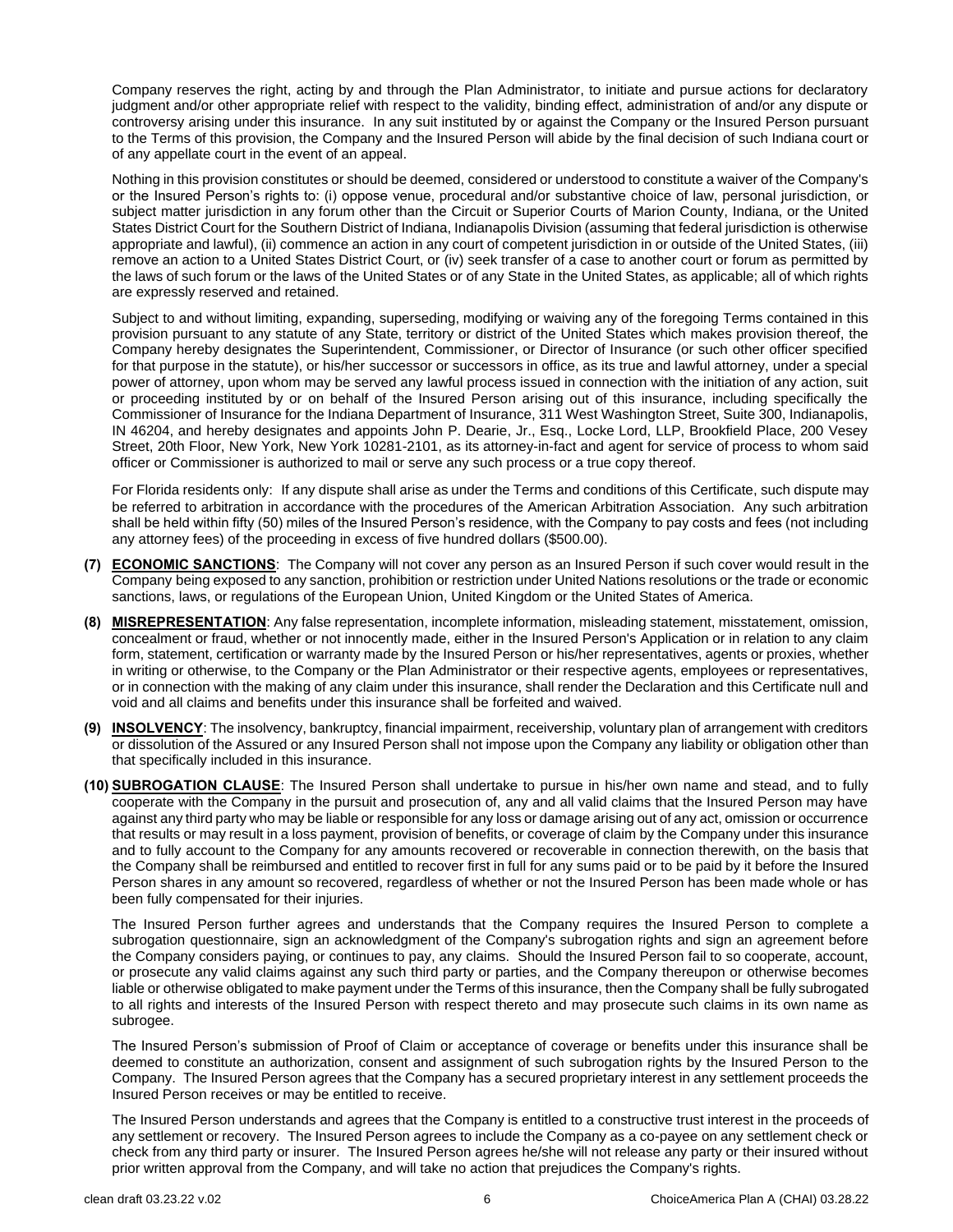The Insured Person is obligated to inform their legal representative of the Company's rights and lien and to make no distributions from any settlement or judgment that will in any way result in the Company receiving less than the full amount of its lien without the written approval of the Company. Any amount recovered by the Company in accordance with the foregoing shall first be used to pay in full the costs and expenses of collection incurred by the Company, including reasonable attorneys' fees, and for reimbursement to the Company for any amount that it may have paid or become liable to pay under this insurance. Any remaining amounts recovered shall be paid to the Insured Person or other persons lawfully entitled thereto, as applicable. In the event that the Insured Person receives any form or type of settlement and either fails or refuses to abide by the Terms of this insurance contract, in addition to any other remedies the Company may have, the Company retains a right of equitable offset against future claims.

- **(11) OTHER INSURANCE**: The Company shall not be liable or obligated to provide any coverage or benefits or to pay or reimburse any claim under this insurance if there is any other insurance, membership benefit, workers' or workplace compensation coverage program or other government programs, reimbursement or indemnification coverage, right of contribution, recoupment or recovery, contract, or any other third-party obligation or liability for provision of benefits ("Other Coverage") that would, or would but for the existence of this insurance, be available or obligated to provide such benefit or to pay or reimburse or provide indemnity for such claim, except in respect of any excess beyond the amount payable or provided under such Other Coverage had this insurance not been effected. Notwithstanding the foregoing, the Company shall not be liable or obligated to provide any benefit or to pay or reimburse any claim for any Insured Person in respect to Treatment or supplies furnished by any program or agency funded by any government or governmental authority.
- **(12) REVIEW PERIOD**: The Insured Person shall have the time period before the Initial Effective Date and three (3) days after the Initial Effective Date (the "Review Period") to review the benefits, conditions, limitations, exclusions and all other Terms of the Master Policy as evidenced and outlined by this Certificate. If not completely satisfied, the Insured Person may request cancellation of this insurance retroactive to the Initial Effective Date of Coverage by sending a written request to the Company by email, mail or fax and received by the Company within the Review Period, thereby qualifying to receive a full refund of Premium paid. Upon effectuation of such cancellation and refund, neither the Company nor the Insured Person shall have any further rights, liabilities or obligations under this insurance.
	- (a) **CANCELLATION BY INSURED PERSON**: After the Review Period, the following conditions apply if the Insured Person wishes to cancel this insurance:
	- (b) If any claims have been filed with the Company, the Premium is fully earned and is non-refundable.
	- (c) If no claims have been filed with the Company:
		- (i) a cancellation fee of twenty dollars (\$20.00 USD) will be charged
		- (ii) only Premium covering time periods after cancellation are refundable.
- **(13) APPLICABLE CURRENCY**: All benefit amounts, coverage, monetary limits and sub-limits, and other amounts stated in the Master Policy, the Application, the Declaration, this Certificate, and in any Riders, including Premium, are in USD (United States Dollars).
- **(14) COOPERATION**: The Insured Person and his/her Physicians, Hospitals and other healthcare and medical service providers and suppliers shall undertake to cooperate fully with the Company and the Plan Administrator in reviewing, investigating, adjudicating, considering an appeal of, and/or administering any claim for benefits under this insurance, including granting full right of access to all relevant, pertinent or related records, medical documentation, medical histories, reports, laboratory or test results, x-rays, and all other available evidence relating to or affecting the review, investigation, adjudication or administration of the claim. The Company at its own expense shall have the right and opportunity to examine all evidence related to a claim when and as often as it may reasonably require during the pendency of a claim hereunder. The Company at its option may suspend or pend adjudication of a claim and/or may deny benefits and/or coverage for a claim when any of the following has occurred:
	- (a) a refusal to so cooperate
	- (b) an unreasonable delay in such cooperation
	- (c) any other act or omission on the part of the Insured Person and/or his/her healthcare providers which hinders, delays, impairs or otherwise prejudices the performance of the Company's obligations under this insurance.
- **(15) CLAIM SETTLEMENT**: Eligible and covered claims for Eligible Medical Expenses or other benefits under this insurance that have previously been paid by or on behalf of the Insured Person at the time of the Company's favorable adjudication thereof will be reimbursed by the Company directly to the Insured Person, by check, at his/her last known residence or mailing address. While this insurance is in effect, in order to effectuate proper administration, the Insured Person shall undertake to promptly notify the Company of any change in such addresses. Eligible and covered claims for Eligible Medical Expenses or other benefits under this insurance that have not been paid by or on behalf of the Insured Person at the time of adjudication will be paid by the Company by check or electronic funds transfer to the Insured Person at his/her last known residence or mailing address, or, at the sole option and discretion of the Company (but without obligation to do so), and as an accommodation to the Insured Person, directly to the provider(s), as applicable. All claim settlements, payments and reimbursements are subject to the insurance plan shown in the Declaration and all other Terms of this insurance. No healthcare or medical service provider or supplier, or any other third-party, shall have any direct or indirect interest, claim or right of action against the Company under this Certificate, the Declaration or the Master Policy, whether by purported assignment of benefits, subrogation of interests or otherwise, unless first expressly agreed and consented to in writing by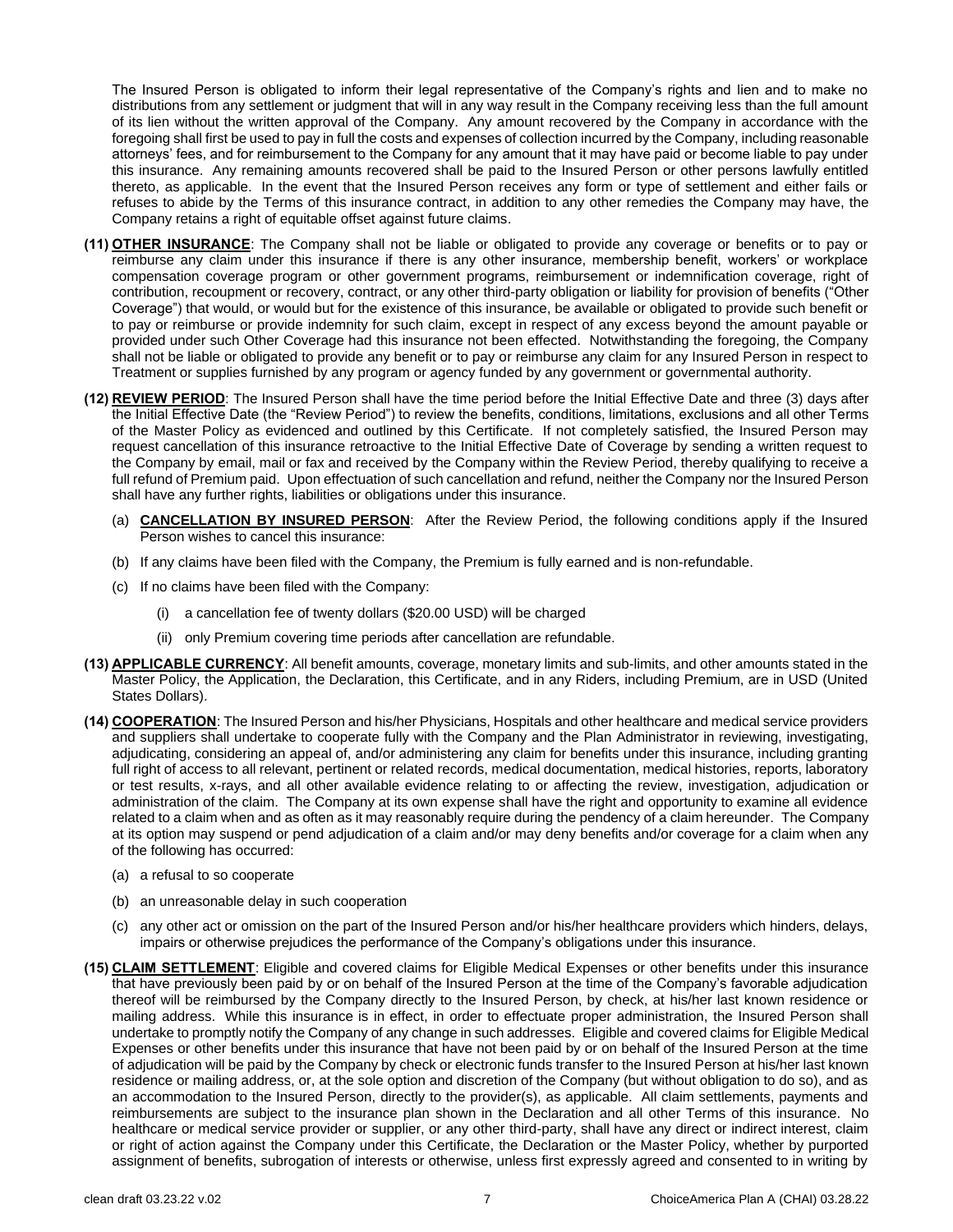the Company, and notwithstanding the Company's exercise or failure to exercise any option or discretion under this provision regarding the method of claim payment. No such provider, supplier or other third-party is intended to have or shall have any rights as a third-party beneficiary under this Certificate, the Declaration, or the Master Policy.

- **(16) FRAUDULENT CLAIMS**: A person who knowingly and with intent to defraud the Company files a statement of claim containing any false, incomplete, or misleading information commits a felony. If any claim or request for benefits under this insurance shall knowingly be in any respect false, incomplete, misleading, concealing, fraudulent or deceitful or if the Insured Person or anyone acting for or on his/her behalf under this insurance knowingly uses any false, incomplete, misleading, concealing, fraudulent or deceitful statements regarding the Insured Person, the insurance contract and all coverage thereunder may be cancelled, voided, rescinded and terminated by the Company in its sole and absolute discretion, and the Company shall have no obligation or liability for any such benefits, coverage or claims.
- **(17) ARBITRATION**: With the exception of Florida residents' option to refer to arbitration, no claim for benefits for which liability, eligibility, or coverage under this insurance has been denied in whole or in part by the Company nor any other dispute or controversy arising under or related to this insurance shall be arbitrable or subject to arbitration under any circumstances or for any reason.
- **(18) TERMINATION OF MASTER POLICY**: The Master Policy can be terminated at any time by either the Company or the Assured by giving at least thirty (30) days written notice to the other and to the Insured Person. Such termination will have no effect on this Certificate prior to the date of the termination or on eligible coverage or benefits under this insurance accrued prior thereto. No additional Certificates will be issued or further Applications accepted for the plan after the date the Master Policy is terminated.
- **(19) TERMINATION OF COVERAGE FOR INSURED PERSONS**: Coverage and benefits for the Insured Person under this insurance will terminate effective at 12:01 AM EST on the earliest of the following dates:
	- (a) the next day following the end of the coverage period for which Premium has been fully and timely paid
	- (b) the date the Master Policy is terminated pursuant to the CONDITIONS AND GENERAL PROVISIONS, TERMINATION OF MASTER POLICY provision
	- (c) the termination date as shown on the Declaration for this Certificate
	- (d) the date the Insured Person first fails to meet or no longer meets the eligibility requirements for this insurance as set forth in the Master Policy and outlined in this Certificate
	- (e) the date the Insured Person returns to his/her Home Country
	- (f) the date the Insured Person has left the Host Countries unless otherwise specified under this Certificate
	- (g) the date the Company, at its sole option, elects to cancel from this plan all Insured Persons of the same sex, age, class or geographic location as the Insured Person, provided the Company gives no less than thirty (30) days advance written notice by mail to the Insured Person's last known residence or mailing address of its intent to exercise such option
	- (h) the date the Insured Person enters active military service
	- (i) the cancellation date specified by the Company pursuant to the CONDITIONS AND GENERAL PROVISIONS, CANCELLATION BY INSURED PERSON provision
	- (j) the cancellation date specified by the Insured Person pursuant to the CONDITIONS AND GENERAL PROVISIONS, EXTENSION; AMENDMENTS provision
	- (k) the next day following the maximum time period pursuant to the CONDITIONS AND GENERAL PROVISIONS, EXTENSION; AMENDMENTS provision
	- (l) the date specified by the Company in any notice of cancellation, forfeiture or rescission issued pursuant to or as a result of the circumstances described in the MISREPRESENTATION, FRAUDULENT CLAIMS and RIGHT OF RECOVERY subparagraphs of the CONDITIONS AND GENERAL PROVISIONS, or as otherwise permitted by the Terms of this insurance.

Coverage for the Insured Person shall remain in full force and effect unless terminated pursuant to this provision, except as otherwise provided in the Master Policy, the Declaration, or this Certificate.

**(20) EXTENSION; AMENDMENTS**: Subject to the Terms of the TERMINATION OF MASTER POLICY and TERMINATION OF COVERAGE FOR INSURED PERSONS subparagraphs of the CONDITIONS AND GENERAL PROVISIONS, an Insured Person can request coverage under this insurance plan to be extended, after an initial purchase, up to the maximum Period of Coverage of twelve (12) continuous months. Extensions may be purchased in increments, with the minimum being five (5) days, until reaching a maximum of twelve (12) continuous months in accordance with and subject to the Terms of the plan then in effect (including the Terms of the then applicable Master Policy) and so long as extension Premium is paid when due and the Insured Person otherwise continues to meet the applicable eligibility requirements of the plan. The maximum period of continuous coverage under this insurance, including the initial Certificate Period and any extended Certificate Period(s), may not exceed a total of twelve (12) continuous months.

The Company's commitment and the Insured Person's ability to request extension is also subject to termination upon thirty (30) days written notice to the other party prior to the expiration date of the then existing Period of Coverage. The Company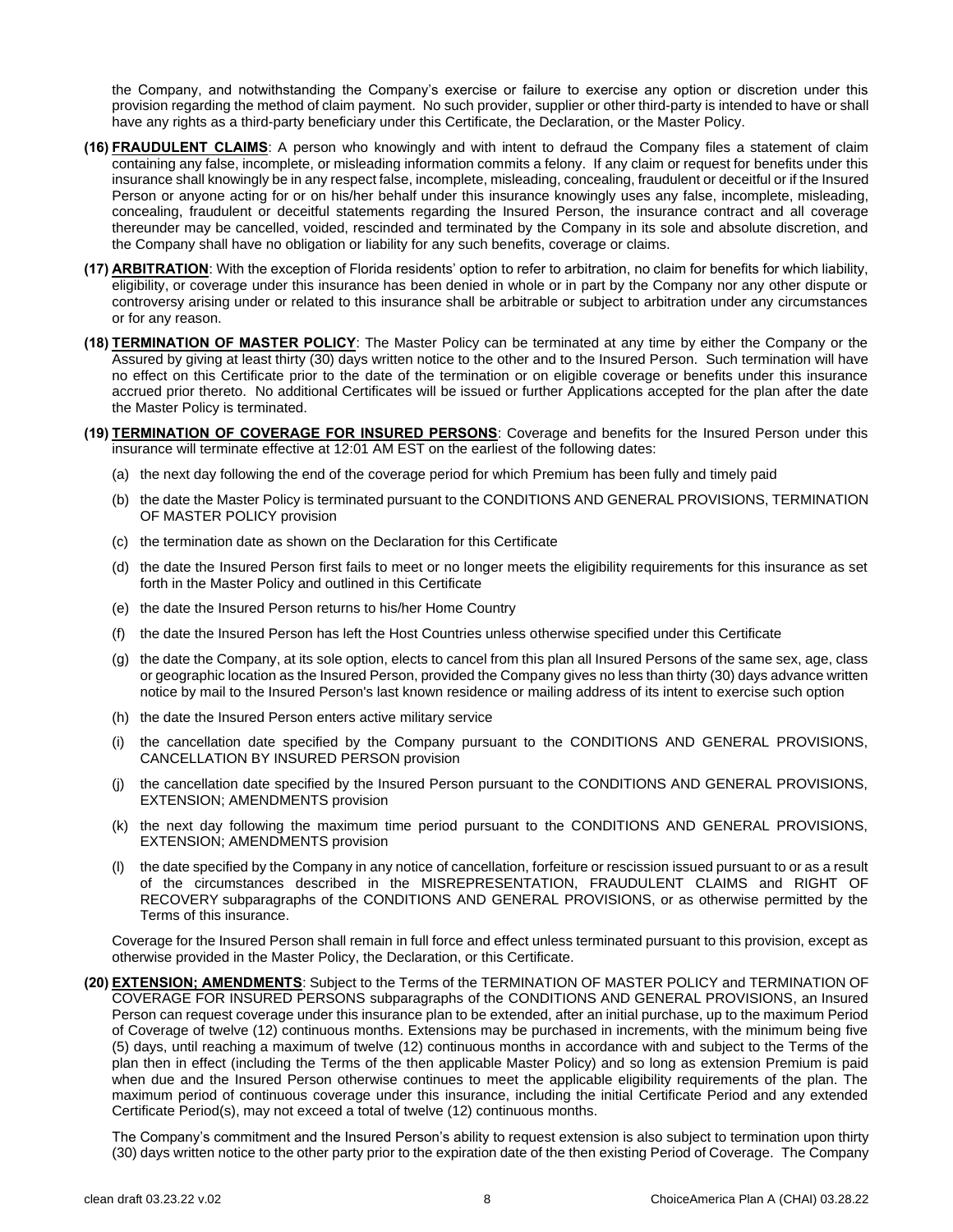reserves the right in its sole discretion to make changes, additions and/or deletions to the Terms of the Master Policy, this Certificate, extensions or replacements of either, and/or to the insurance plan (including the issuance of Riders to effectuate same) at any time or from time to time after the Effective Date of Coverage of this Certificate, upon no less than thirty (30) days prior written notice to the Assured and the Insured Person (Notice of Amendment). The Notice of Amendment shall include a complete description of the changes, additions and/or deletions to be made, the Effective Date thereof (the Change Date), and notice of the Insured Person's cancellation rights, and shall be sent first class mail, postage prepaid, to the last known residence or mailing address of the Insured Person. Upon issuance of the Notice of Amendment, the Assured and/or the Insured Person shall have the right to request cancellation of this Certificate, at any time prior to the Change Date; provided, however that cancellation under this provision shall be at the option of the Insured Person, and coverage under this insurance shall terminate with effect from the cancellation date specified by the Insured Person (subject to the Terms of the CONDITIONS AND GENERAL PROVISIONS, TERMINATION OF COVERAGE FOR INSURED PERSONS provision). If the Insured Person does not elect to cancel this Certificate in accordance with the foregoing, the changes, additions and/or deletions as made by the Company and specified in said Notice of Amendment shall take effect as of the Change Date specified in the Company's Notice, and this insurance shall thereafter continue in effect in accordance with its Terms, as so amended and modified.

- **(21) PATIENT ADVOCACY**: Neither the Company nor the Plan Administrator shall have any right, obligation, or authority of any kind to ultimately select Physicians, Hospitals, or other healthcare or health service providers for the Insured Person or to make any medical Treatment decisions for or on behalf of the Insured Person, and all such decisions shall be made solely and exclusively by the Insured Person and/or his/her guardians, Relatives, Treating Physicians and other healthcare providers. Subject to the foregoing, the Company may determine that a particular claim, benefit, Treatment or diagnosis occurring under or relating to this insurance may be placed under the Company's Patient Advocacy program to ensure that Medically Necessary Treatment and supplies are provided in the most cost-effective manner. In the event the Company determines that a claim, benefit, Treatment, or diagnosis meets the Company's Patient Advocacy program guidelines, the Company will notify the Insured Person as soon as reasonably practicable, and a Patient Advocate will be assigned to the Insured Person. Thereafter, the Company's Patient Advocate may make evaluations and/or recommendations of Treatment settings, procedures and/or supplies that may be more cost effective for the Company and/or the Insured Person. Such recommendations will be made with input from the Insured Person and/or the Insured Person's guardians, Relatives, Treating Physicians and/or other healthcare providers and will be made only when it can be reasonably demonstrated that the Medically Necessary Treatment and/or supplies can be provided in a more cost-effective manner to the Company and/or the Insured Person. The Company will use its best efforts to evaluate and recommend Treatment settings, ,procedures and/or supplies that can reasonably be expected to result in the same or better care of the Insured Person. The Insured Person is under no obligation to accept or follow any of the Company's recommendations. However, if the Insured Person accepts and follows any of the Company's recommendations, the Insured Person agrees to hold the Company and the Company's agents and representatives, including the Patient Advocate, harmless from same, and the Company shall not be held liable or otherwise responsible for any Treatment or supply provided to the Insured Person except for the payment of claims and benefits eligible for coverage under the Terms of this insurance. After the Insured Person has been notified that the claim, Treatment, benefit or diagnosis meets the Company's Patient Advocacy program guidelines, the Company reserves the right, at its option and in its sole discretion without liability:
	- (a) to make payment for Treatment and/or supplies that, although not expressly covered under this insurance, may be beneficial to the Insured Person and cost-effective to the Company
	- (b) to deny coverage and/or benefits for any Charges, including Eligible Medical Expenses otherwise eligible for coverage but for the Terms of this provision, which exceed the amount the Company would have covered had the Insured Person accepted and followed the recommendations of the Patient Advocacy program.
- **(22) RIGHT OF RECOVERY**: In the event of overpayment by the Company of any claim for benefits under this insurance, for any reason, including without limitation because of any of the following:
	- (a) all or part of the claim was not incurred by or paid by or on behalf of the Insured Person
	- (b) the Insured Person or any of the Insured Person's Relatives, whether or not the Relative is or was an Insured Person under this insurance plan, is repaid or is entitled to be repaid for all or part of the claim in accordance with the CONDITIONS AND GENERAL PROVISIONS, OTHER INSURANCE provision, for defective equipment or medical devices covered under a warranty, or by or from a source other than the Company
	- (c) all or part of the claim was not eligible for payment or coverage under the Terms of this insurance
	- (d) all or part of the claim was paid or reimbursed based on an incorrect or mistaken application of benefits under this insurance
	- (e) all or part of the claim has been excused, waived, abandoned, forfeited, discounted or released by the provider
	- (f) the Insured Person is not liable or responsible as a matter of law for all or part of a claim.

The Company shall have the right to receive a refund and to recover the amount of overpayment from the Insured Person and/or the Hospital, Physician and/or other provider of services or supplies (as the case may be). The amount of the refund and recovery for overpayment of claims shall be the difference between the amount actually paid by the Company and the amount, if any, that should have been paid by the Company under the Terms of this insurance.

For all other overpayments, the amount of the refund and recovery shall be the amount overpaid.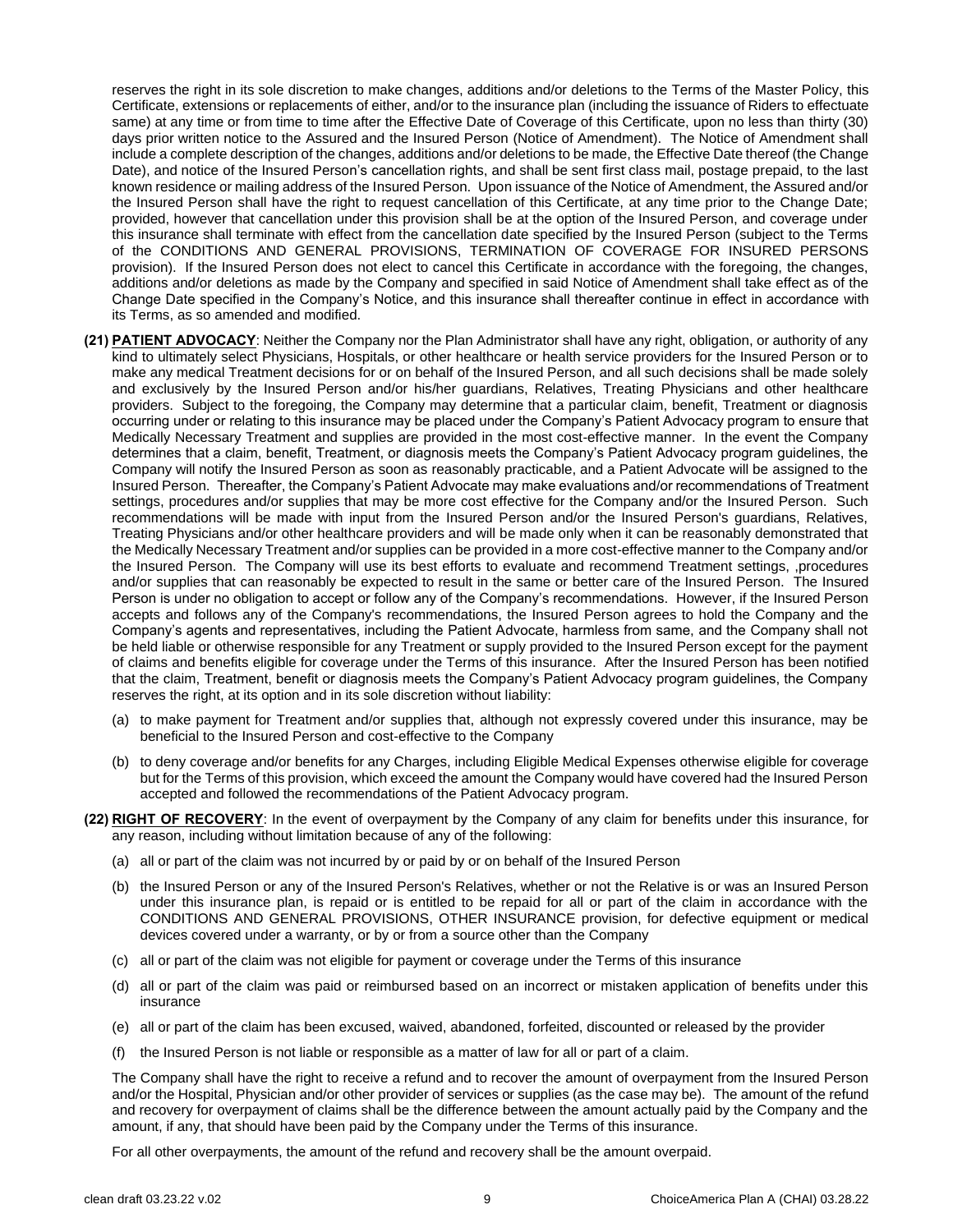If the Insured Person, Hospital, Physician, or other provider of services or supplies does not promptly make any such refund to the Company, the Company may, in addition to any other rights or remedies available to it (all of which are reserved):

- (i) reduce or deduct from the amount of any future claim that is otherwise eligible for coverage or payment under this insurance, to the full extent of the refund due to the Company; and/or
- (ii) cancel this Certificate and all further coverage of the Insured Person under the Master Policy by giving thirty (30) days advance written notice by mail to the Insured Person at his/her last known residence or mailing address, and offset against the amount of any refund of Premium due the Insured Person to the full extent of the refund due to the Company.
- **(23) EXPLANATION OR VERIFICATION OF BENEFITS**: In the event of any verbal or telephone inquiry, every attempt will be made to help the Insured Person and his/her healthcare providers and suppliers understand the status, scope and extent of available benefits and coverage under this insurance, provided, however, that no statement made by any agent, employee or representative of the Company or the Plan Administrator will be deemed or construed as an actionable representation, promise or estoppel or will create any liability against the Company or the Plan Administrator or be deemed or construed to bind the Company or to modify, replace, waive, extend or amend any of the Terms of the Master Policy or this Certificate, unless expressly set forth in writing and signed by an authorized agent or representative of the Company. Actual eligibility determinations, benefit verifications, final coverage decisions, claim adjudications, final payments, reimbursements of benefits, or claims shall be determined and adjudicated only after or at the time a proper and complete Application and/or Proof of Claim is submitted (as the case may be), an opportunity for reasonable investigation and/or review is provided, cooperation required hereunder received, and all facts and supporting information, including relevant data, information and medical records when deemed necessary or appropriate by the Company, are presented in writing. Appealed claims may be further investigated and/or reviewed. The Terms of the Master Policy govern all available coverage and payments made or to be made. If a definite answer to a specific benefits or coverage question is required for any reason, the Insured Person or his/her healthcare providers may submit a written request to the Company, including all pertinent medical information and a statement from the attending Physician (if applicable), and a written reply will be sent by the Company and kept on file. If the Company elects to verify generally and/or preliminarily to a provider or the Insured Person that an Injury, Illness, diagnosis or proposed Treatment is or may be covered under this insurance, or that benefits for same are or may be available as outlined in this Certificate, any such verification of benefits does not guaranty either payment of benefits or the amount or eligibility of benefits. Final eligibility determinations, coverage decisions, claim appeals and actual reimbursement or payment of claims or benefits are subject to all Terms of this insurance, including without limitation filing a proper and complete Proof of Claim and complying with the CONDITIONS AND GENERAL PROVISIONS, COOPERATION provision.
- <span id="page-11-0"></span>**D. ELIGIBILITY**: If an Insured Person is not eligible, this Certificate is void ab initio and all Premium paid will be refunded. In order to be eligible and qualified for coverage under this insurance, a person must meet all of the following requirements:
- **(1)** not be a citizen of or have a permanent residence in the United States
- **(2)** be traveling outside of his/her Home Country
- **(3)** receive written acceptance of his/her Application or extension from the Company
- **(4)** be an individual at least fifteen (15) days old and less than seventy-nine (79) years of age
- **(5)** complete and sign an Application as the Insured Person (or be listed thereon by proxy as an applicant and proposed Insured Person), and/or as the Insured Person's Spouse, Child and/or Grandchild
- **(6)** be visiting one (1) of the Host Countries
- **(7)** pay the required Premium on or before the Effective Date of Coverage
- **(8)** on the Effective Date, have legally departed the Home Country and legally entered or in transit to one of the Host Countries
- **(9)** for Insured Persons sixty-five (65) years of age and older visiting the United States, the initial Certificate Period must begin within thirty (30) days of arrival in the United States or the individual must have valid international travel insurance coverage expiring within thirty (30) days prior to Initial Effective Date. United States domestic health care coverage does not serve to meet this requirement.
- **(10)** not be Hospitalized, Disabled or HIV + on the Initial Effective Date
- <span id="page-11-1"></span>**E. PRE-CERTIFICATION REQUIREMENTS**: Pre-certification is a general determination of Medical Necessity only, and all such determinations are made by the Company (acting through its authorized agents and representatives) in reliance and based upon the completeness and accuracy of the information provided by the Insured Person and/or his/her Relatives, guardians and/or healthcare providers at the time of Pre-certification. The Company reserves the right to challenge, dispute and/or revoke a prior determination of Medical Necessity based upon subsequent information obtained. Pre-certification is not an assurance, authorization, preauthorization, or verification of Treatment or coverage, a verification of benefits, or a guarantee of payment. The fact that Treatment or supplies are Pre-certified by the Company does not guarantee the payment of benefits, the availability of coverage, or the amount of or eligibility for benefits. The Company's consideration and determination of a Pre-certification request, as well as any subsequent review or adjudication of all medical claims submitted in connection therewith, shall remain subject to all of the Terms of this insurance, including exclusions for Preexisting Conditions and other designated exclusions, benefit limitations and sub-limitations, and the requirement that claims be Usual, Reasonable and Customary. Any consideration or determination of a Pre-certification request shall not be deemed or considered as the Company's approval, authorization or ratification of, recommendation for, or consent to any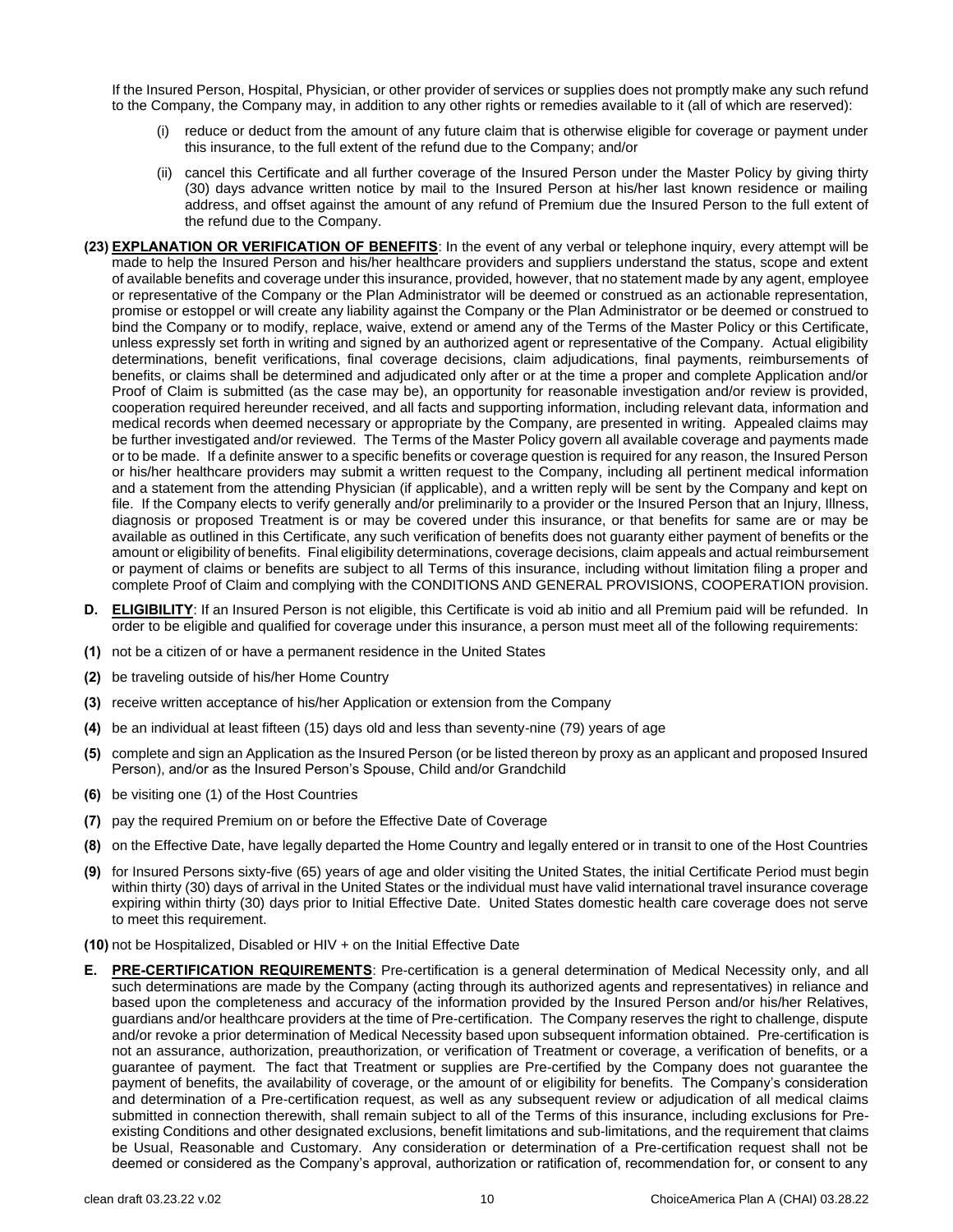diagnosis or proposed course of Treatment. Neither the Company nor the Plan Administrator (nor anyone acting on their respective behalves) has any authority or obligation to select Physicians, Hospitals, or other healthcare providers for the Insured Person, or to make any diagnosis or medical Treatment decisions on behalf of the Insured Person, and all such decisions must be made solely and exclusively by the Insured Person and/or his/her family members or guardians,Treating Physicians and other healthcare providers. If the Insured Person and his/her healthcare providers comply with the Precertification requirements of the Master Policy and this Certificate, and the Treatment or supplies are Pre-certified as Medically Necessary, the Company will reimburse the Insured Person for Eligible Medical Expenses up to the amount shown in the BENEFIT SUMMARY incurred in relation thereto, subject to all Terms of this insurance. Eligibility for and payment of benefits are subject to all of the Terms of this insurance.

- **(1) SPECIFIC REQUIREMENTS**: The following must always be Pre-certified for Medical Necessity by the Company through the Plan Administrator before admission or receiving the Treatments and/or supplies:
	- (a) Extended Care Facility
	- (b) Home Nursing Care
	- (c) Inpatient Hospitalization
	- (d) Surgery or Surgical procedure
- **(2) GENERAL REQUIREMENTS**: To comply with the Pre-certification requirements of this insurance for the Treatments and/or supplies or services listed in the SPECIFIC REQUIREMENTS provision, above, the Insured Person or his/her Physician or healthcare provider must perform all of the following:
	- (a) contact the Company through the Plan Administrator at the contact information below and on the Insured Person's ID card as soon as possible and before the Treatment or supply is to be obtained.

Inside the United States: +1.800.628.4664

Outside the United States: +1.317.655.4500 (Collect if necessary)

E-mail: acm@imglobal.com

Website: www.imglobal.com/member/precertification

- (b) comply with the instructions of the Company and submit any information or documents required by the Company
- (c) notify all Physicians, Hospitals and other healthcare providers that this insurance contains Pre-certification requirements and ask them to fully cooperate with the Company.
- **(3) LOSS OF COVERAGE / BENEFITS FOR NON-COMPLIANCE OF PRE-CERTIFICATION REQUIREMENTS**: If the Insured Person or his/her healthcare providers do not comply with the Pre-certification requirements for the Treatment or supplies identified in the SPECIFIC REQUIREMENTS subparagraphs above, or if such Treatment or supplies are not Precertified:
	- (a) Eligible Medical Expenses incurred with respect to said Treatment and/or supplies will be reduced by the amount shown in the BENEFIT SUMMARY
	- (b) the Deductible will be subtracted from the remaining amount
	- (c) Coinsurance will be applied.
- **(4) EMERGENCY PRE-CERTIFICATION**: In the event of an Emergency Hospital admission, Pre-certification must be completed within forty-eight (48) hours after the admission, or as soon as is reasonably possible.
- **(5) CONCURRENT REVIEW**: For Inpatient Treatment of any kind, the Company will Pre-certify a limited number of days of confinement based upon the disclosed medical condition. Thereafter, Pre-certification must again be requested and approved if additional days of Inpatient Treatment are necessary.
- **(6) APPEAL PROCESS**: If the Insured Person disagrees with a Pre-certification decision of the Company, the Insured Person may in writing ask the Company to reconsider the decision and may supply additional documentation to support the appeal. The Company may reconsider its decision based on review of the additional documentation and facts, if any. The Company will advise the Insured Person of its decision within a reasonable time frame following receipt of additional documentation and facts.

The appeal must be sent to AkesoCare:

Phone: +1.317.655.4500, Option #2

Fax: +1.317.655.4505: ATTN: AkesoCare - Appeals

Email: ACM@akesocare.com

#### <span id="page-12-0"></span>**F. UNITED STATES PREFERRED PROVIDER ORGANIZATION (PPO)**:

**(1) SPECIAL BENEFITS**: If Treatment or supplies eligible for coverage under this insurance are received directly from the Company's approved list of independent Preferred Provider Organization (PPO) providers while the Insured Person is in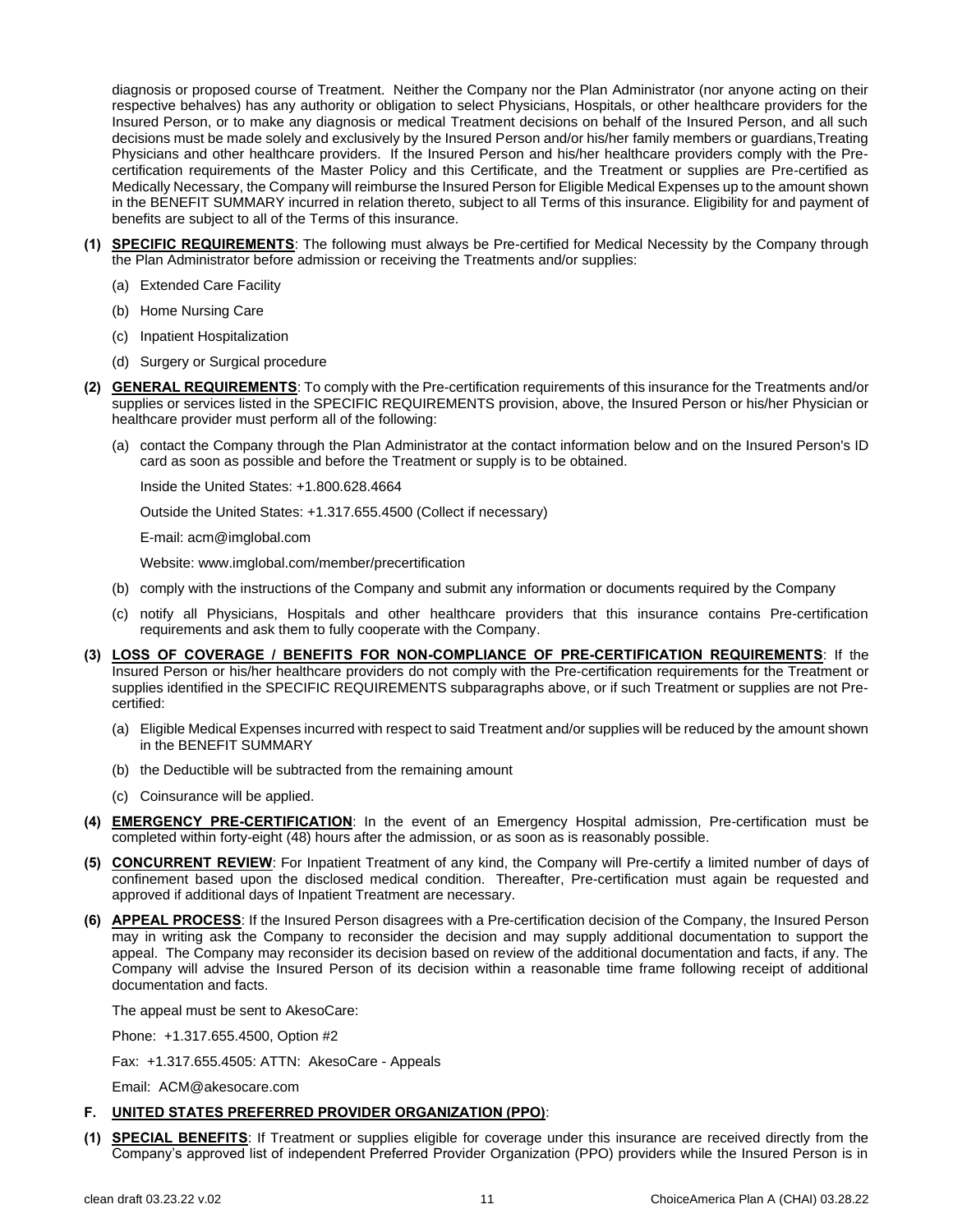the United States, the Company will adjust the Deductible and/or Coinsurance applicable to such claims according to the amount shown in the BENEFIT SUMMARY. However, all claims for Treatment or supplies received in the United States from a non-PPO provider will remain subject to the applicable Deductible and Coinsurance, whether or not the Insured Person may be eligible for the foregoing special benefit relating to Treatment or supplies received from PPO providers.

- **(2) PPO INFORMATION**: The Company, through the Plan Administrator, endeavors to maintain a contractual arrangement with one (1) or more independent Preferred Provider Organizations (PPO) that has established and maintains a network of United States-based Physicians, Hospitals and other healthcare and health service providers who are contracted separately and directly with the PPO and who may provide re-pricings, discounts or reduced Charges for Treatment or supplies provided to the Insured Person. Neither the Company nor the Plan Administrator has any authority or control over the operations or business of the PPO, or over the operations or business of any provider within the independent PPO network. Neither the PPO nor providers within the PPO network, nor any of their respective agents, employees or representatives has or shall have any power or authority whatsoever to act for or on behalf of the Company or the Plan Administrator in any respect, including without limitation no power or authority to perform any of the following:
	- (a) approve Applications or enrollments for initial, extension or reinstated coverage under this insurance plan or accept Premium payments
	- (b) accept risks for or on behalf of the Company
	- (c) act for, speak for or bind the Company or the Plan Administrator in any way
	- (d) waive, alter or amend any of the Terms of the Master Policy or this Certificate, or waive, release, compromise or settle any of the Company's rights, remedies or interests thereunder or hereunder
	- (e) determine Pre-certification, coverage eligibility or verification of benefits, or make any coverage, benefit or claim adjudications or decisions of any kind.

It is not a requirement of this insurance that the Insured Person seek Treatment or supplies exclusively from a provider within the independent PPO network. However, the Insured Person's use or non-use of the PPO network may affect the scope and extent of benefits available under this insurance, including without limitation any applicable Deductible, Coinsurance and benefit reduction, as set forth above.

An Insured Person may contact the Company through the Plan Administrator and request a PPO directory for the area where the Insured Person will be receiving consultation or Treatment (therein listing the Physicians, Hospitals and other healthcare providers within the PPO network by location and specialty), or an Insured Person may visit the Plan Administrator's website at [www.imglobal.com/member](http://www.imglobal.com/member) to obtain such information.

- <span id="page-13-0"></span>**G. ELIGIBLE MEDICAL EXPENSES**: Subject to the Terms of this insurance, and the insurance plan shown in the Declaration, the Company will reimburse the Insured Person up to the amount shown in the BENEFIT SUMMARY for the following costs, Charges and expenses incurred by the Insured Person during the Certificate Period with respect to an Illness or Injury suffered or sustained by the Insured Person during the Certificate Period and while this Certificate is in effect, so long as the Illness or Injury is covered under this Certificate, Charges are Usual, Reasonable and Customary, and Charges are incurred for Treatment or supplies that are Medically Necessary (Eligible Medical Expenses"):
- **(1)** Charges incurred at a Hospital for Inpatient services:
	- (a) Physician visits not to exceed the Maximum Limits shown in the BENEFIT SUMMARY
	- (b) specialist consultations ordered by the attending Physician
	- (c) daily room and board, nursing services, and Ancillary Services not to exceed the semi-private room rate and the Maximum Limits shown in the BENEFIT SUMMARY. A private room will be considered when no semi-private room is available or if medical necessity warrants this type of room. The private room rate is not to exceed the average private room rate.
	- (d) daily room and board, nursing services, and Ancillary Services in an Intensive Care Unit
	- (e) use of observation, operating, Treatment or recovery room to be included in the room and board Maximum Limits shown in the BENEFIT SUMMARY
	- (f) services and supplies including medications that are routinely provided by the Hospital to persons for use while an Inpatient to be included in the room and board Maximum Limits shown in the BENEFIT SUMMARY
	- (g) Private Duty Nursing by a qualified licensed professional, through a Home Health Care Agency upon direct transfer from an acute care Hospital
	- (h) Surgery including services and supplies
	- (i) assistant surgeon including services and supplies
	- (j) anesthetics and their administration by a Physician
- **(2)** Charges incurred for Emergency Local Ambulance Transport necessarily incurred in connection with:
	- (a) Emergency Treatment of an Injury, even if Hospital confinement is not required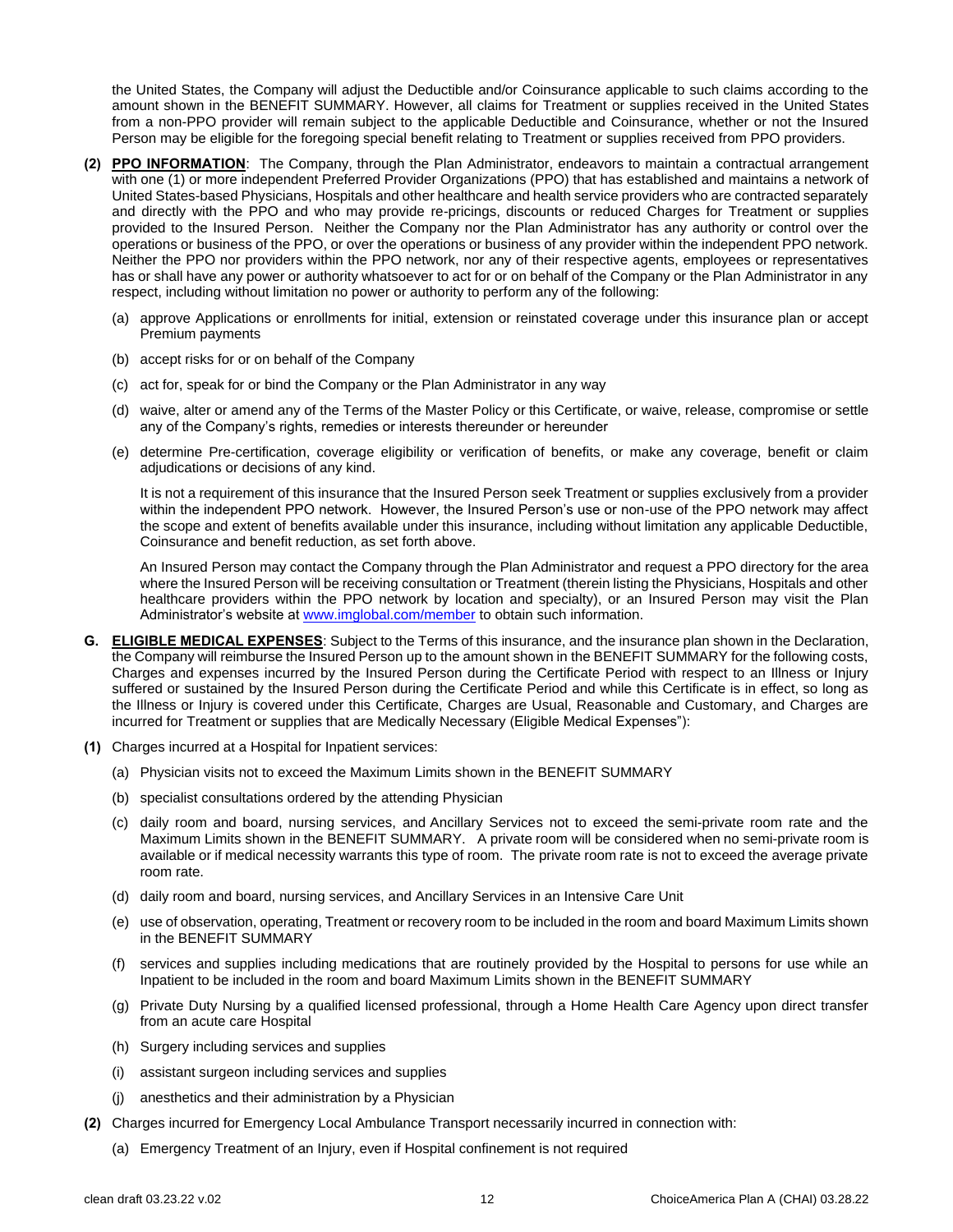- (b) Emergency Treatment of an Illness; however, Charges for use of the Emergency room itself will not be covered unless the Insured Person is directly admitted to the Hospital as Inpatient for further Treatment of that Illness
- **(3)** Charges incurred at a Hospital Emergency Room for:
	- (a) Emergency Treatment of an Injury, even if Hospital confinement is not required
	- (b) Emergency Treatment of an Illness; however, Charges for use of the Emergency room itself will not be covered unless the Insured Person is directly admitted to the Hospital as Inpatient for further Treatment of that Illness
- **(4)** Charges incurred for Outpatient services:
	- (a) pre-admission testing up to the amount shown in the BENEFIT SUMMARY
	- (b) Physician visits, Urgent Care Clinics or Walk-in Clinics, including dressings, sutures, casts or other supplies that are Medically Necessary not to exceed the Maximum Limits shown in the BENEFIT SUMMARY
	- (c) care in a licensed Extended Care Facility upon direct transfer from an acute care Hospital
	- (d) diagnostic testing using Radiology, ultrasonography or laboratory services. Laboratory services billed for professional component fees are covered if the pathologist has direct involvement in providing a written report or verbal consultation for specimen-specific pathology services
	- (e) Teleconsultation or Virtual Physician Visit subject to the Outpatient Physician Maximum Limits shown in the BENEFIT SUMMARY
	- (f) Surgery at an Outpatient Surgical Facility, including services and supplies
	- (g) assistant surgeon including services and supplies
	- (h) anesthetics and their administration by a Physician
	- (i) drugs that require a prescription by a Physician for Treatment of Illness or Injury, but not for the replacement of lost, stolen, damaged, expired or otherwise compromised drugs, and for a maximum supply of ninety (90) days of any one (1) prescription
	- (j) physical therapy prescribed by a Physician and performed by a professional physical therapist and necessarily incurred to continue recovery from a covered Injury or covered Illness
	- (k) Emergency Dental Treatment and Dental Surgery necessary to restore or replace sound natural teeth lost or damaged in an Accident that is covered under this insurance
- **(5)** Charges for Treatment of an Injury to the foot due to an Accident covered hereunder
- **(6)** Charges for Treatment of an Illness for which foot Surgery is Medically Necessary and determined to be the only appropriate method of Treatment
- **(7)** Charges for Treatment resulting from COVID-19/SARS-CoV-2
- **(8)** Charges for the Influenza (flu) vaccination for an Insured Person age six (6) months and older
- **(9)** Charges for value-added tax (VAT) or like tax incurred on Eligible Medical Expenses.
- <span id="page-14-0"></span>**H. COMMON CARRIER ACCIDENTAL DEATH**: Subject to the Terms of this insurance, including the EXCLUSIONS provision, and in the event of an Unexpected death of an Insured Person during the Certificate Period as a result of an Accident that occurred during the Certificate Period and while the Insured Person was traveling on a Common Carrier, the Company will reimburse a Common Carrier Accidental Death benefit up to the amount shown in the BENEFIT SUMMARY provided, however, that such Common Carrier Accidental Death benefits shall not exceed the maximum amount shown in the BENEFIT SUMMARY per Family involved in the same Accident.
- **(1)** The Company will pay the benefit owed, upon proper application therefor, in the following order:
	- (a) to the beneficiary designated in writing by the Insured Person
	- (b) to the Insured Person's closest surviving Relative
	- (c) the Insured Person's estate
	- (d) to a claimant entitled to payment under applicable small estate affidavit laws.
- <span id="page-14-1"></span>**I. CRUISES WITHIN THE UNITED STATES, CANADA OR MEXICO**: Subject to the Terms of this insurance, including without limitation the Deductible, Coinsurance, and limits and sub-limits set forth in the BENEFIT SUMMARY, and the EXCLUSIONS provision, the Company will reimburse the Insured Person during the Certificate Period and while this Certificate is in effect for Eligible Medical Expenses incurred with respect to Injury or Illness suffered or sustained by the Insured Person while traveling as a fare paying passenger on a commercial cruise line, leaving and returning to a port within one (1) of the Host Countries, so long as the Charges are Usual, Reasonable and Customary and are incurred for Treatment or supplies that are Medically Necessary.

#### <span id="page-14-2"></span>**J. EMERGENCY MEDICAL EVACUATION**: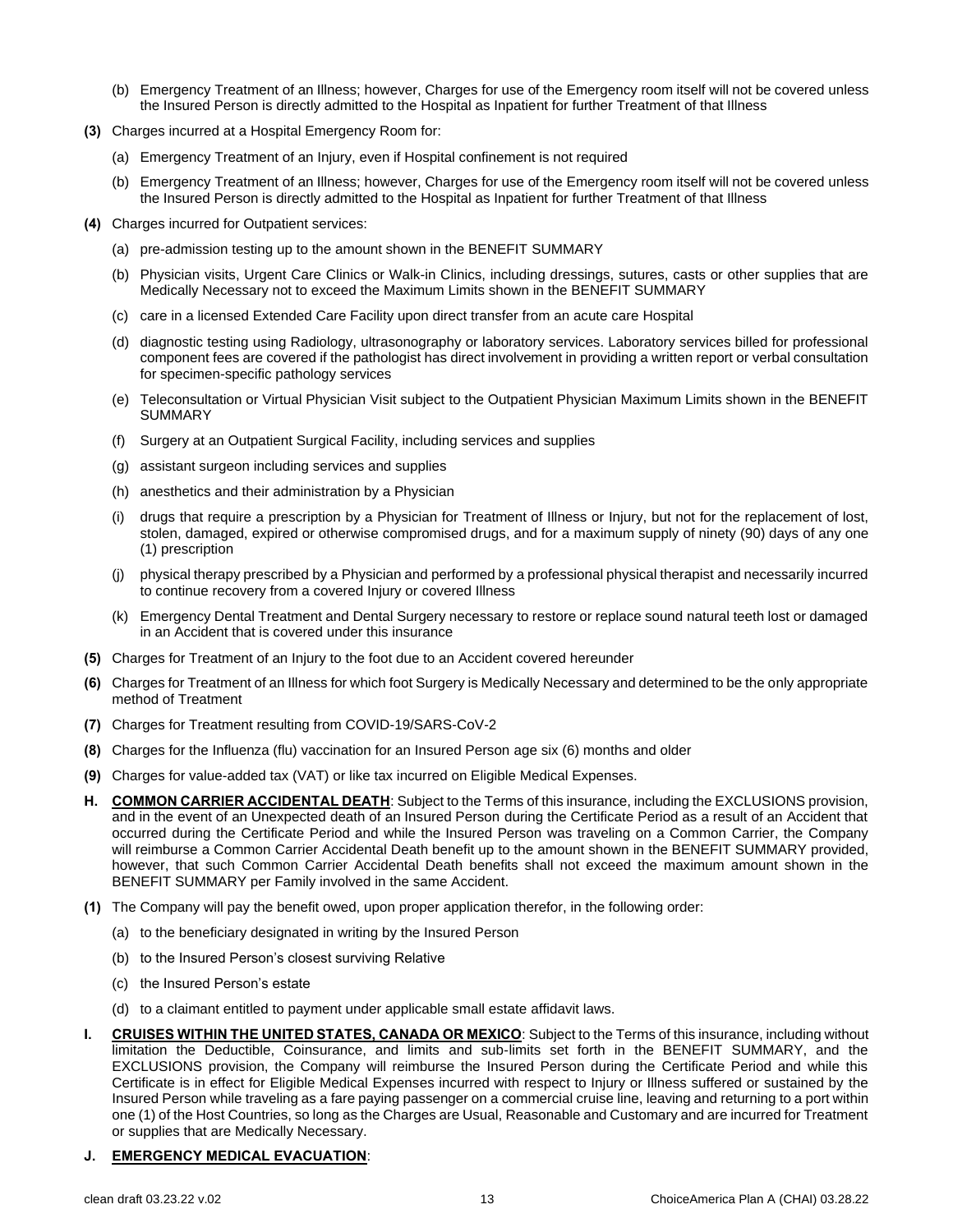- **(1)** Subject to the applicable Maximum Limit set forth in the BENEFIT SUMMARY, and the other Terms of this insurance, including the EXCLUSIONS provision and the CONDITIONS AND RESTRICTIONS subparagraph below, the Company will reimburse the Insured Person for the following transportation costs, when the Company or Plan Administrator arranges such transportation, and expenses incurred by the Insured Person arising out of or in connection with an Emergency Medical Evacuation outside the Insured Person's Home Country during the Certificate Period:
	- (a) Emergency air transportation to a suitable airport nearest to the Hospital in the United States, Canada or Mexico where the Insured Person will receive Treatment
	- (b) Emergency ground transportation necessarily preceding Emergency air transportation and from the destination airport to the Hospital where the Insured Person will receive Treatment
	- (c) Return ground and air transportation, upon medical release by the attending Physician, to the United States, Canada or Mexico where the evacuation initially occurred or to the Insured Person's Home Country.
- **(2) CONDITIONS AND RESTRICTIONS**: To be eligible for coverage for Emergency Medical Evacuation benefits, the Insured Person must be in compliance with all Terms of this insurance. The Company will provide Emergency Medical Evacuation benefits only when the condition, Illness, Injury or occurrence giving rise to the Emergency Medical Evacuation is covered under the Terms of this insurance. The Company will provide Emergency Medical Evacuation benefits only when all of the following conditions and restrictions are met:
	- (a) Medically Necessary Treatment cannot be provided locally
	- (b) transportation by any other means or methods would result in loss of the Insured Person's life or limb within twentyfour (24) hours, based upon a reasonable medical certainty
	- (c) Emergency Medical Evacuation is recommended by the attending Physician who certifies to the matters in subparagraphs (a) and (b), above
	- (d) Emergency Medical Evacuation is agreed to by the Insured Person or a Relative of the Insured Person
	- (e) Emergency Medical Evacuation is provided by designated, licensed, qualified, professional emergency personnel acting within the scope of such license and approved in advance and all arrangements are coordinated by the Company
	- (f) the condition, Illness, Injury or occurrence giving rise to the need for the Emergency Medical Evacuation:
		- (i) occurred outside the Insured Person's Home Country suddenly, Unexpectedly, and spontaneously, and without: (1) advance warning, or (2) advance Treatment, diagnosis or recommendation for Treatment by a Physician, or (3) prior manifestation of symptoms or conditions which would have caused a reasonably prudent person to seek medical attention prior to the onset of the Emergency
		- (ii) was not a Pre-existing Condition.
	- (g) The Company will cover reimbursement for the above-described costs and expenses and will arrange Emergency Medical Evacuation only to the nearest Hospital that is qualified to provide the Medically Necessary Treatment to prevent the Insured Person's loss of life or limb.

The Insured Person may select a different Hospital in his/her Home Country at his/her option, but in such event the Insured Person shall be solely responsible for all costs and expenses in excess of the amounts that would have been incurred had the Insured Person used the nearest qualified Hospital. If a Hospital other than the nearest qualified Hospital is selected by the Insured Person, then the attending Physician, Insured Person, or a Relative of the Insured Person shall certify to the Company the Insured Person's understanding and acknowledgement of such responsibility for excess costs and expenses in addition to the matters set forth in the CONDITIONS AND RESTRICTIONS subparagraph, above. In all cases the Company will make the necessary arrangements for the Emergency Medical Evacuation and will use its best efforts to arrange with independent, third-party contractors any Emergency Medical Evacuation within the least amount of time reasonably possible.

By acceptance of this Certificate and request for Emergency Medical Evacuation benefits hereunder, the Insured Person understands, acknowledges and agrees that the timeliness, duration, occurrences during, and outcome of an Emergency Medical Evacuation can be directly and indirectly affected by events and/or circumstances which are not within the supervision or control of the Company, including but not limited to: the availability, limitations, physical condition, reliability, maintenance and training schedules and procedures, and performance or non-performance of competent transportation equipment, supplies and/or staff of such third-party contractors; delays or restrictions on flights or other modes or means of transportation caused by mechanical problems, government officials, telecommunications problems, non-availability of routes, and/or other travel, geographical or weather conditions; and other acts of God and unforeseeable and/or uncontrollable occurrences.

The Insured Person agrees to release and to hold the Company, the Plan Administrator and their agents and representatives harmless from, and agrees that the Company, the Plan Administrator and their agents and representatives shall not be held liable or responsible for, any delays, losses, damages, further Injuries or Illnesses, or any other claims that arise from or are caused in whole or in part by the acts or omissions of such independent thirdparty contractors or their agents, employees or representatives, or that arise from or are caused in whole or in part by any acts, omissions, events or circumstances that are not within the direct and immediate supervision and control of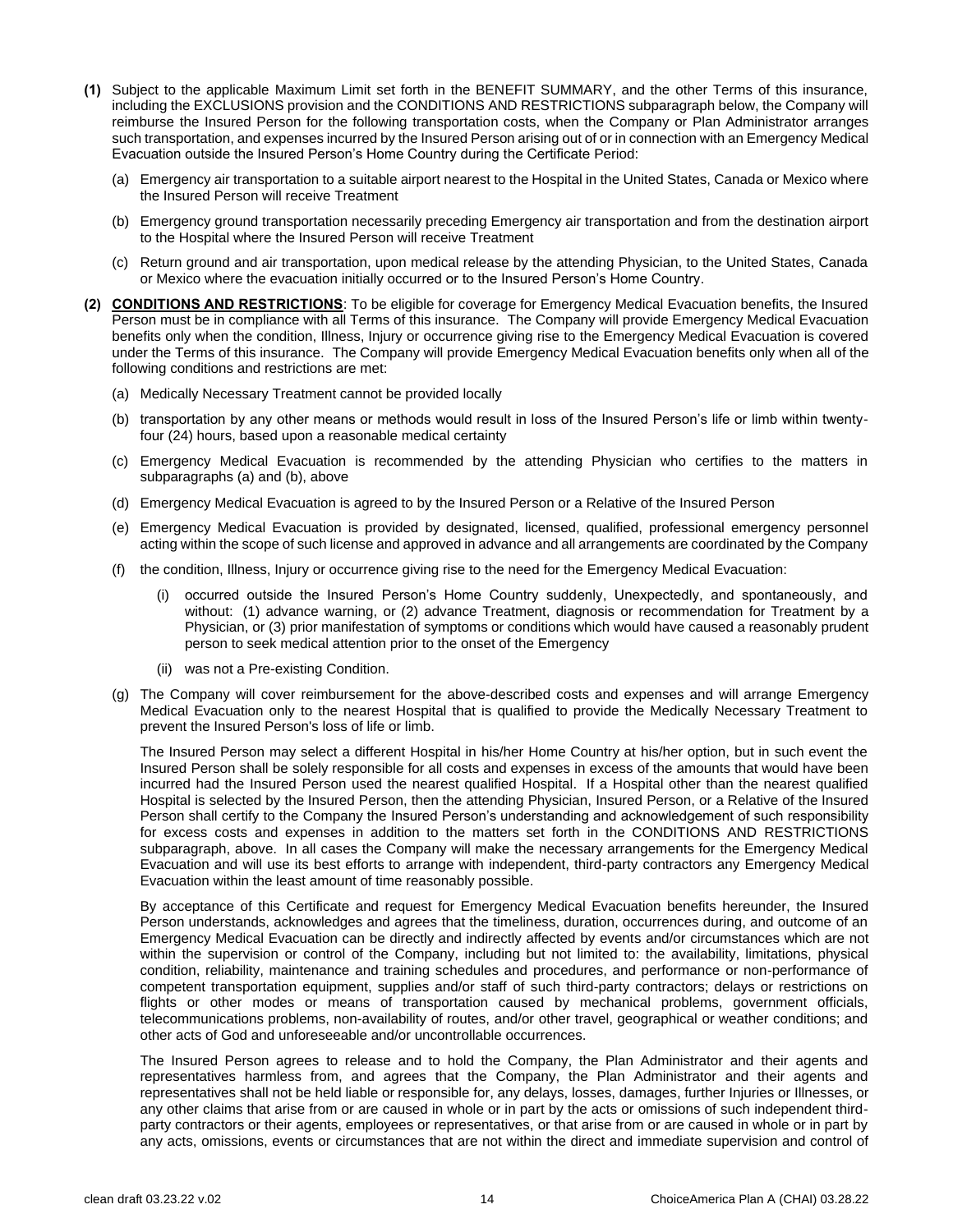the Company, the Plan Administrator and/or their authorized agents and representatives, including without limitation the events and circumstances set forth above.

The Insured Person further agrees that upon seeking an Emergency Medical Evacuation, he or she will cooperate fully as required by the CONDITIONS AND GENERAL PROVISIONS, COOPERATION provision. Failure to so cooperate and/or failure to use or accept Emergency Medical Evacuation once it has been arranged by the Company or Plan Administrator will require the Insured Person to reimburse the Company for costs incurred for any Emergency Medical Evacuation that was arranged, but not used, by the Insured Person. Furthermore, the Insured Person may be required to arrange for payment of any subsequent Emergency Medical Evacuation and seek reimbursement thereafter for eligible costs associated with that subsequent Emergency Medical Evacuation.

- <span id="page-16-0"></span>**K. LOST / STOLEN PASSPORT**: Subject to the Terms of this insurance and in the event the Insured Person's passport is lost or stolen, the Company will reimburse the Insured Person the reasonable, customary and necessary costs incurred by the Insured Person up to the amount shown in the BENEFIT SUMMARY for expenses associated with obtaining a new passport. The insured must submit a copy of the police report substantiating the loss and/or theft of the passport.
- <span id="page-16-1"></span>**L. PUBLIC HEALTH EMERGENCY**: Subject to all other Terms of this insurance, in the event of a Public Health Emergency of International Concern, Epidemic, Pandemic, other disease outbreak, or Natural Disaster, that may affect an Insured Person's health, the Company will cover an Illness or Injury incurred during the Period of Coverage and caused by the Public Health Emergency of International Concern, Epidemic, Pandemic, other disease outbreak, or Natural Disaster when, prior to the issuance of a Travel Warning for the Host Country or a Global Travel Warning:
- **(1)** the Effective Date of Coverage has occurred; and
- **(2)** the Insured Person has arrived in the Host Country or Affected Area.

In the event that the applicable Travel Warning is removed for the Host Country or Affected Area, coverage for an Illness or Injury incurred during the Period of Coverage after the Travel Warning is removed, which was caused by the Public Health Emergency of International Concern, Epidemic, Pandemic, other disease outbreak, or Natural Disaster will be considered by the Company the same as any other Illness or Injury, subject to all other Terms and conditions of this Insurance.

Notwithstanding the above provisions of this section PUBLIC HEALTH EMERGENCY, COVID-19/SARS-CoV-2 shall be considered by the Company the same as any other Illness or Injury, subject to all other Terms and conditions of this insurance.

- <span id="page-16-2"></span>**M. RETURN OF MORTAL REMAINS**: In the event of the death of the Insured Person during the Certificate Period as a result of an Illness or Injury covered under this insurance while the Insured Person is outside of his/her Home Country, the Company will reimburse the authorized personal representative or the estate of the Insured Person up to the amount shown in the BENEFIT SUMMARY for the costs and expenses incurred to return the Insured Person's Mortal Remains to his/her Home Country and thereafter to the place of burial or other final disposition (but not including any costs of burial or other disposition); provided, however, that the Company must approve all costs and expenses related to the return of the Insured Person's Mortal Remains in advance as a condition to the availability of this benefit; or up to the amount shown in the BENEFIT SUMMARY for preparation, local burial or cremation of the Insured Person's mortal remains at the place of death in accordance with the commonly accepted cultural and religious beliefs practiced by the Insured Person. Coverage is not provided for burial and cremation costs incurred for religious practitioners, flowers, music, food or beverages.
- <span id="page-16-3"></span>**N. EXCLUSIONS**: Except as expressly provided for in the BENEFIT SUMMARY, all Charges, costs, expenses and/or claims incurred by the Insured Person, and any claim for death or dismemberment benefits, and directly or indirectly relating to or arising or resulting from or in connection with any of the following acts, omissions, events, conditions, Charges, consequences, claims, Treatment (including diagnoses, consultations, tests, examinations and evaluations related thereto), services and/or supplies are expressly excluded from coverage under this insurance, and the Company shall provide no benefits or reimbursements and shall have no liability or obligation for any coverage thereof or therefor:
- **(1) ECONOMIC SANCTIONS**: The Company will not cover any person as an Insured Person if such cover would result in the Company being exposed to any sanction, prohibition or restriction under United Nations resolutions or the trade or economic sanctions, laws, or regulations of the European Union, United Kingdom or the United States of America.
- **(2) WAR; MILITARY ACTION**: The Company shall not be liable for and will not provide coverage or benefits for any claim or Charges incurred with respect to any Illness, Injury, death and dismemberment or other consequence, whether directly or indirectly, proximately or remotely occasioned by, contributed to by, or traceable to or arising or incurred in connection with or as a result of any of the following acts or occurrences:
	- (a) war, invasion, act of foreign enemy hostilities, warlike operations (whether war be declared or not), or civil war
	- (b) mutiny, riot, strike, military or popular uprising, insurrection, rebellion, revolution, military or usurped power
	- (c) any act of any person acting on behalf of or in connection with any organization with activities directed towards the overthrow by force of the Government de jure or de facto or to the influencing of it by violence of any type
	- (d) martial law or state of siege or any events or causes which determine the proclamation or maintenance of martial law or state of siege
	- (e) any use of radiological, chemical, nuclear or biological weapons or any other radiological, chemical, nuclear or biological events of any type (including in connection with an act of Terrorism).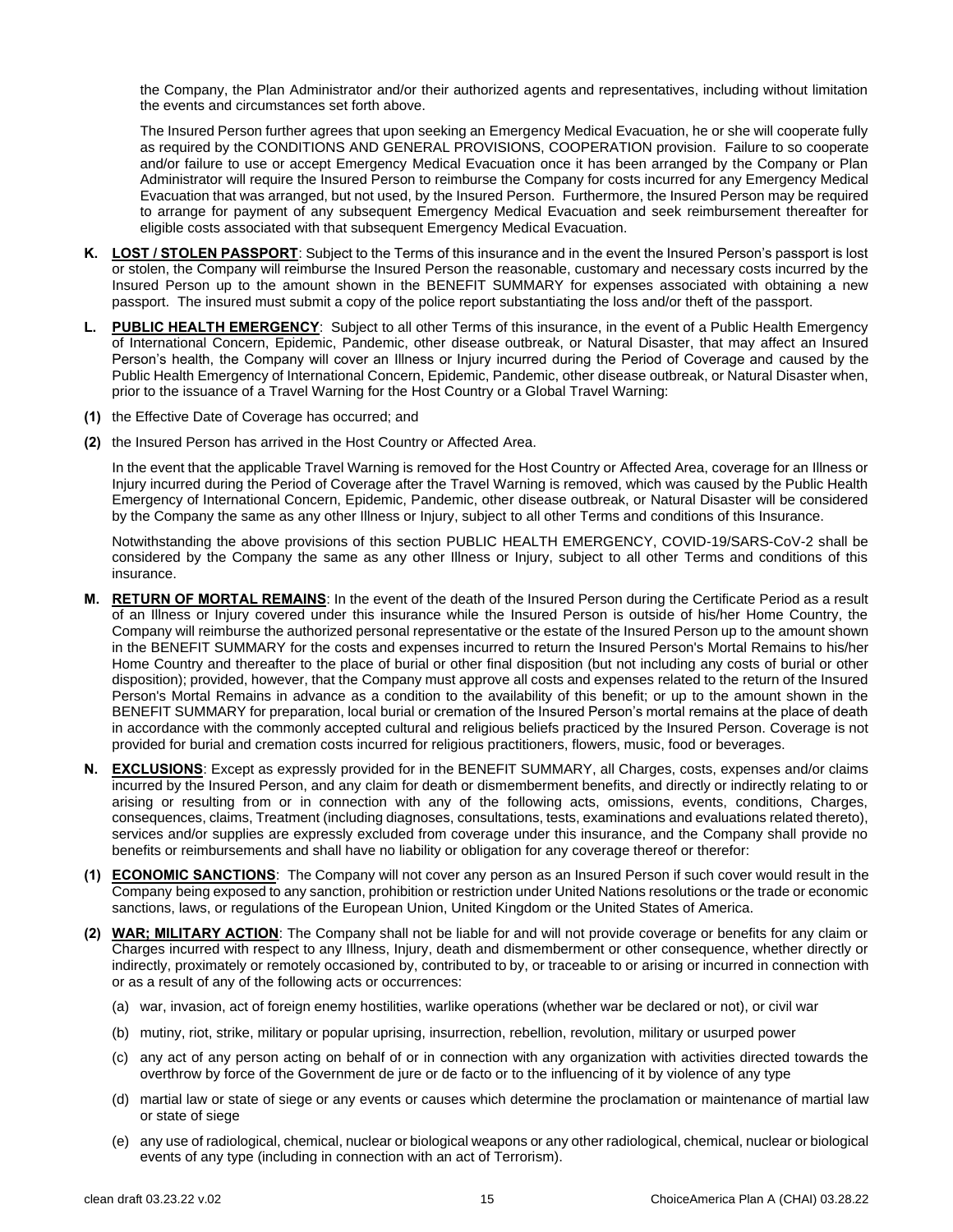Any claim, Charges, Illness, Injury or other consequence happening or arising during the existence of abnormal conditions (whether physical or otherwise), whether or not directly or indirectly, proximately or remotely occasioned by, or contributed to by, traceable to, or arising in connection with, any of the said occurrences shall be deemed and considered to be consequences for which the Company shall not be liable under the Master Policy or this Certificate, except to the extent that the Insured Person shall prove that such claim, Charges, Illness, Injury or other consequence happened independently of the existence of such abnormal conditions and/or occurrences.

- **(3) TERRORISM**: The Company shall not be liable for and will not provide coverage or benefits in excess of the amount shown in the BENEFIT SUMMARY for any claim or Charges, Illness, Injury or other consequence, whether directly or indirectly, proximately or remotely occasioned by, contributed to by, or traceable to or arising in connection with any act of Terrorism. Further, the Company shall not be liable for and will not provide any coverage or benefits for any claim, Charges, Illness, Injury or other consequence, whether directly or indirectly, proximately or remotely occasioned by, contributed to by, or traceable to or arising in connection with the following:
	- (a) the Insured Person's active and voluntary planning or coordination of or participation in any act of Terrorism
	- (b) any act of Terrorism that takes place in a location, post, area, territory or country for which a Travel Warning or Emergency Travel Advisory was issued or in effect on or within six (6) months prior to the Insured Person's date of arrival in said location, post, area, territory or country
	- (c) any act of Terrorism that takes place in a location, post, area, territory or country for which a Travel Warning or Emergency Travel Advisory becomes effective or is in effect on or after the Insured Person's date of arrival in said location, post, area, territory or country, and the Insured Person unreasonably fails or refuses to heed such warning and thereafter remains in said location, post, area, territory or country.
- **(4) PRE-EXISTING CONDITIONS**: Charges resulting directly or indirectly from or relating to any Pre-existing Condition, defined as a medical or health condition (whether physical or mental, regardless of the cause of the condition) are excluded from coverage under this insurance
- **(5) MATERNITY AND NEWBORN CARE**: Charges for pre-natal care, delivery, post-natal care, and care of Newborns, including complications of Pregnancy, miscarriage, complications of delivery and/or of Newborns are excluded from this insurance.
- **(6) MENTAL OR NERVOUS DISORDERS**: Charges for Treatment of Mental or Nervous Disorders are excluded from coverage under this insurance
- **(7) PREVENTATIVE CARE**: Charges for Routine Physical Examinations and immunizations are excluded from coverage under this insurance except as otherwise expressly provided for in this insurance.
- **(8)** Charges for any Treatment or supplies that are:
	- (a) not incurred, obtained or received by an Insured Person during the Certificate Period
	- (b) not presented to the Company for payment by way of a completed Proof of Claim within one hundred eighty (180) days from the date such Charges are incurred
	- (c) not administered or ordered by a Physician
	- (d) not Medically Necessary for the diagnosis, care or Treatment of the physical condition involved. This also applies when and if they are prescribed, recommended or approved by the attending Physician
	- (e) provided at no cost to the Insured Person or for which the Insured Person is not otherwise liable
	- (f) in excess of Usual, Reasonable and Customary
	- (g) related to Hospice Care
	- (h) incurred by an Insured Person who was HIV+ on or before the Initial Effective Date of this insurance whether or not the Insured Person had knowledge of his/her HIV status prior to the Effective Date, and whether or not the Charges are incurred in relation to or as a result of said status. This exclusion includes Charges for any Treatment of supplies relating to or arising or resulting directly or indirectly from HIV, AIDS virus, AIDS related Illness, ARC Syndrome, AIDS and/or any other Illness arising or resulting from any complications or consequences of any of the foregoing conditions
	- (i) provided by or at the direction or recommendation of a chiropractor, unless ordered in advance by a Physician
	- (j) performed or provided by a Relative of the Insured Person
	- (k) not expressly included in the ELIGIBLE MEDICAL EXPENSES provision
	- (l) provided by a person who resides or has resided with the Insured Person or in the Insured Person's home
	- (m) required or recommended as a result of complications or consequences arising from or related to any Treatment, Illness, Injury, or supply received prior to coverage under this insurance, or that is excluded from coverage or which is otherwise not covered under this insurance
	- (n) for Congenital Disorders and conditions arising out of or resulting therefrom
- **(9)** Telehealth or Telemedicine services not considered Medically Necessary as determined by the Company under the plan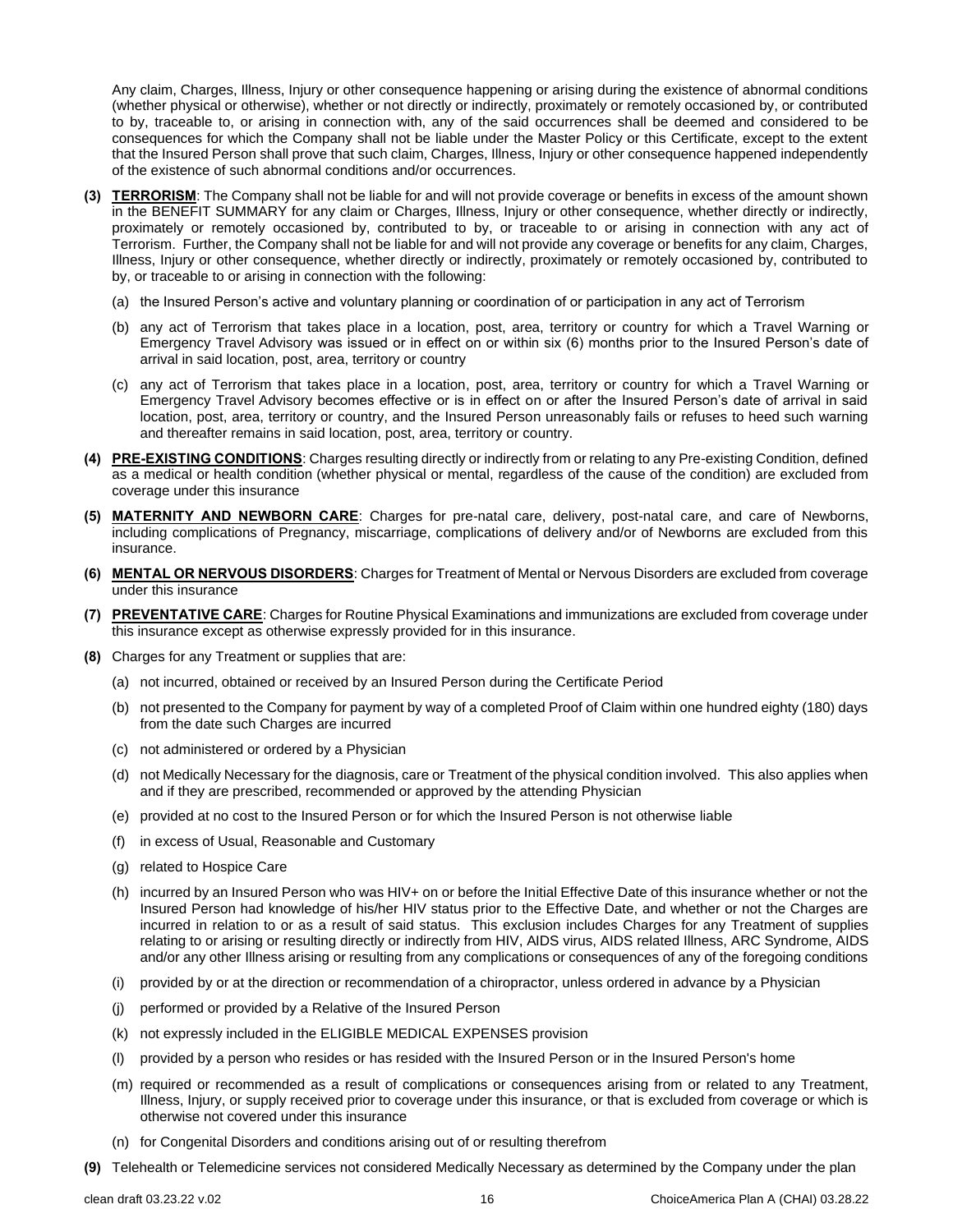- **(10)** Charges incurred for failure to keep a scheduled appointment
- **(11)** Charges incurred for Surgeries, Treatment or supplies which are Investigational, Experimental, and for research purposes
- **(12)** Charges incurred related to genetic medicine, genetic testing, surveillance testing and/or wellness screening procedures for genetically predisposed conditions indicated by genetic medicine or genetic testing, including, but not limited to amniocentesis, genetic screening, risk assessment, preventive and prophylactic surgeries recommended by genetic testing, and/or any procedures used to determine genetic pre-disposition, provide genetic counseling, or administration of gene therapy
- **(13)** Charges incurred for testing that attempts to measure aspects of an Insured Person's mental ability, intelligence, aptitude, personality and stress management. Such testing may include but is not limited to psychometric, behavioral and educational testing
- **(14)** Charges incurred for Custodial Care
- **(15)** Charges incurred for Educational or Rehabilitative Care that specifically relates to training or retraining an Insured Person to function in a normal or near-normal manner. Such care may include but is not limited to job or vocational training, counseling, occupational therapy and speech therapy
- **(16)** Charges for weight modification or any Inpatient, Outpatient, Surgical or other Treatment of obesity (including without limitation morbid obesity), including without limitation wiring of the teeth and all forms or procedures of bariatric Surgery by whatever name called, or reversal thereof, including without limitation intestinal bypass, gastric bypass, gastric banding, vertical banded gastroplasty, biliopancreatic diversion, duodenal switch, or stomach reduction or stapling
- **(17)** Charges for modification of the physical body in order to change or improve or attempt to change or improve the physical appearance or psychological, mental or emotional well-being of the Insured Person (such as but not limited to sex-change Surgery or Surgery relating to sexual performance or enhancement thereof)
- **(18)** Charges or Treatment for cosmetic or aesthetic reasons, except for reconstructive Surgery when such Surgery is Medically Necessary and is directly related to and/or follows a Surgery which was covered under this insurance
- **(19)** elective Surgery or Treatment of any kind
- **(20)** Charges incurred for any Treatment or supply that either promotes or prevents or attempts to promote or prevent conception, insemination (natural or otherwise) or birth, including but not limited to: artificial insemination; oral contraceptives; Treatment for infertility or impotency; vasectomy; reversal of vasectomy; sterilization; reversal of sterilization; surrogacy or abortion
- **(21)** Charges incurred for any Treatment or supply that either promotes, enhances or corrects or attempts to promote, enhance or correct impotency or sexual dysfunction
- **(22)** any Illness or Injury sustained while taking part in, practicing or training for: Amateur Athletics; Professional Athletics; or athletic activities that are sponsored by any Governing Body or Authority, including the National Collegiate Athletic Association, any other collegiate sanctioning or Governing Body or the International Olympic Committee
- **(23)** any Illness or Injury sustained while taking part in activities designated as Adventure Sports, which are limited to the following: abseiling; BMX; bobsledding; bungee jumping; canyoning; caving; hot air ballooning; jungle zip lining; parachuting; paragliding; parascending; rappelling; skydiving; spelunking; wildlife safaris; and windsurfing
- **(24)** any Illness or Injury sustained while taking part in activities designated as Extreme Sports, which include but are in no way limited to the following (and include any combination or derivative of the following): BASE jumping; cave diving; cliff diving; downhill mountain biking and racing; extreme skiing; freediving; free flying; free running; free skiing; freestyle scootering; gliding; heli-skiing; ice canoeing; ice climbing; kitesurfing; mixed martial arts; motocross; motorcycle racing; motor rally; mountaineering above elevation of 4500 meters from ground level; parkour; piloting a commercial or non-commercial aircraft; powerbocking; scuba diving or sub aqua pursuits below a depth of 50 meters; snowmobile racing; truck racing; whitewater kayaking or whitewater rafting Class VI and higher difficulty; and wingsuit flying
- **(25)** any Illness or Injury sustained while taking part in snow skiing, snowboarding or snowmobiling where the Insured Person is in violation of applicable laws, rules or regulations of a ski resort, out of bounds or in unmarked or unpatrolled areas
- **(26)** any Illness or Injury sustained while taking part in backcountry skiing
- **(27)** any Illness or Injury sustained while taking part in skiing off-piste
- **(28)** any Illness or Injury sustained while taking part in Collision Sports
- **(29)** any Illness or Injury sustained while taking part in athletic or recreational activities where the Insured Person is not physically or medically fit or does not hold the necessary qualifications to engage in said activities
- **(30)** any Illness or Injury sustained while participating in any sporting, recreational or adventure activity where such activity is undertaken against the advice or direction of any local authority or any qualified instructor or contrary to the rules, recommendations and procedures of a recognized Governing Body for the sport or activity
- **(31)** any Illness or Injury sustained while participating in any activity where such activity is undertaken in disregard of or against the recommendations, Treatment programs, or medical advice of a Physician or other healthcare provider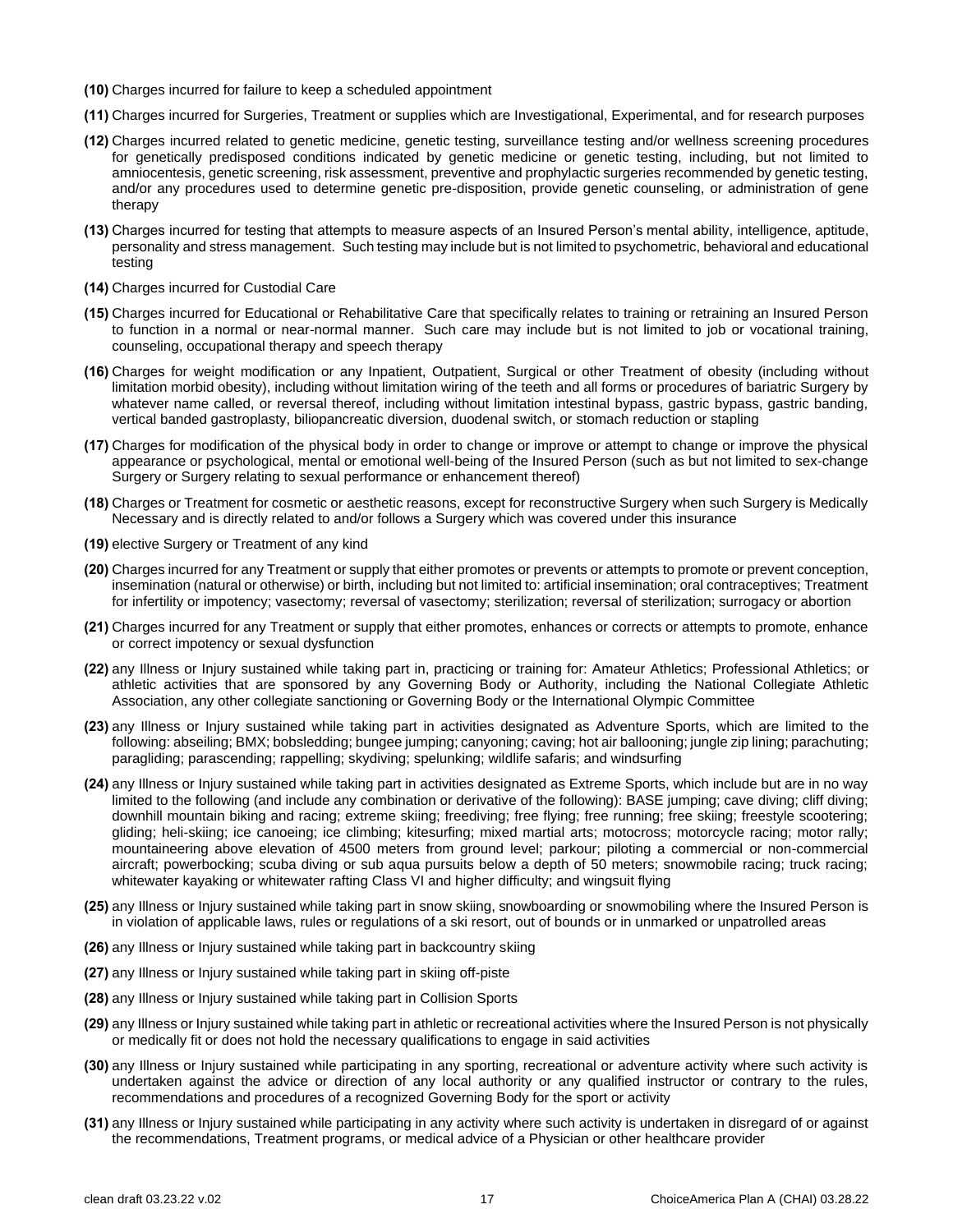- **(32)** any Injury or Illness sustained as a result of being under the influence of or due wholly or partly to the effects of alcohol, liquor, intoxicating substance, narcotics or drugs other than drugs taken in accordance with Treatment prescribed and directed by a Physician but not for the Treatment of Substance Abuse
- **(33)** any Injury or Illness sustained while operating a moving vehicle after consumption of intoxicating liquor or drugs in excess of the applicable blood/alcohol legal limit, other than drugs taken in accordance with Treatment prescribed and directed by a Physician. For purposes of this exclusion, "vehicle" shall include motorized devices regardless of whether or not a driver or operator license is required (including watercraft and aircraft) and non-motorized bicycles and scooters for which no permit or license is required
- **(34)** any willfully Self-inflicted Injury or Illness
- **(35)** any sexually transmitted or venereal disease
- **(36)** any testing for the following when not Medically Necessary: HIV, seropositivity to the AIDS virus, AIDS related Illnesses, ARC Syndrome, AIDS
- **(37)** any Illness or Injury resulting from or occurring during the commission of a violation of law by the Insured Person, including, without limitation, the engaging in an illegal occupation or act, but excluding minor traffic violations
- **(38)** any Substance Abuse
- **(39)** biofeedback, acupuncture, music, occupational, recreational, sleep, speech, or vocational therapy
- **(40)** orthoptics, visual therapy or visual eye training
- **(41)** any non-surgical Illness or Treatment of the feet, including without limitation: orthopedic shoes; orthopedic prescription devices to be attached to or placed in shoes; Treatment of weak, strained, flat, unstable or unbalanced feet; metatarsalgia, bone spurs, hammer toes or bunions; and any Treatment or supplies for corns, calluses or toenails; except as otherwise expressly set forth
- **(42)** hair loss, including without limitation wigs, hair transplants or any drug that promises to promote hair growth, whether or not prescribed by a Physician
- **(43)** any sleep disorder, including without limitation sleep apnea
- **(44)** any exercise and/or fitness program or equipment, whether or not prescribed or recommended by a Physician
- **(45)** any exposure to any non-medical nuclear or atomic radiation, and/or radioactive material(s)
- **(46)** any organ or tissue or other transplant or related services, Treatment or supplies
- **(47)** any artificial or mechanical devices designed to replace human organs temporarily or permanently
- **(48)** any efforts to keep a donor alive for a transplant procedure
- **(49)** any infection of the urinary tract (including, without limitation, infection of the kidney, ureter, bladder, prostate or urethra) and any complication, medical condition or other Illness directly or indirectly arising therefrom, that occurs within ninety (90) days of the Effective Date of this Insurance and that requires Treatment of the Insured Person in a Hospital as an Inpatient
- **(50)** Dental Treatment, except for Emergency Dental Treatment necessary to replace sound natural teeth lost or damaged in an Accident covered hereunder
- **(51)** any Illness or Injury incurred in the Host Country, Affected Area or Home Country as a result of a Public Health Emergency of International Concern, Epidemic, Pandemic, other disease outbreak, or Natural Disaster, that may affect an Insured Person's health, unless coverage is expressly provided under the PUBLIC HEALTH EMERGENCY provision of this insurance

This exclusion DOES NOT apply to Charges resulting from COVID-19/SARS-CoV-2.

- **(52)** Charges incurred for eyeglasses, contact lenses, hearing aids or hearing implants and Charges for any Treatment, supply, examination or fitting related to these devices, or for eye refraction for any reason
- **(53)** Charges incurred for eye Surgery, such as but not limited to radial keratotomy, when the primary purpose is to correct or attempt to correct nearsightedness, farsightedness, or astigmatism
- **(54)** Charges incurred for Treatment or supplies for temporomandibular joint (TMJ) including but not limited to TMJ syndrome, craniomandibular syndrome, chronic TMJ pain, orthognathic Surgery, Le-Fort Surgery or splints
- **(55)** Charges incurred in the Insured Person's Home Country
- **(56)** Charges incurred for any travel, meals, transportation and/or accommodations, except as otherwise expressly provided for in this insurance
- **(57)** Charges or expenses incurred for nonprescription drugs, medicines, vitamins, food extracts, or nutritional supplements; IV vitamin or herbal therapy; drugs or medicines not approved by the United States Food and Drug Administration (FDA) or which are considered "off-label" drug use; and for drugs or medicines not prescribed by a Physician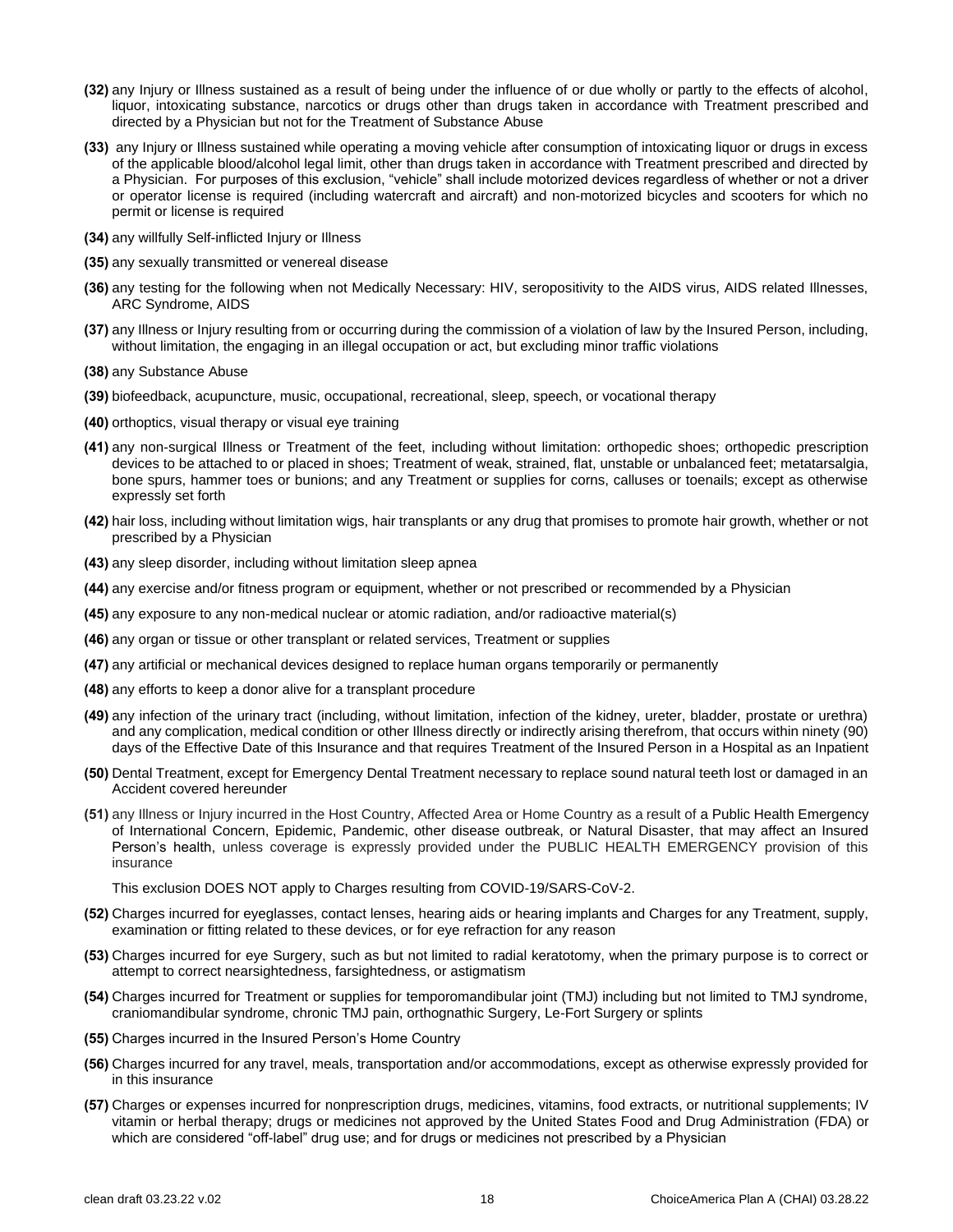- **(58)** any Treatment for an Illness or Injury requiring an unapproved U.S. Food and Drug Administration (FDA) medical product, services, Surgery, Surgical Procedure, prescription medication, drug, biological product, Durable Medical Equipment (DME) or device when an Emergency Use Authorization (EUA) is in place issued by the U.S. Food and Drug Administration (FDA)
- **(59)** Charges incurred at a Hospital or Facility when the Insured Person checks himself or herself out Against Medical Advice of their Physician and leaves before reaching a Medically Necessary specified endpoint of Treatment
- **(60)** Charges incurred for the Worsening of an Illness or Injury after the Insured Person left a Hospital or Facility Against Medical Advice or was a Discharge Against Medical Advice
- **(61)** Charges incurred for radiation therapy or Treatment and chemotherapy
- **(62)** Charges incurred for Durable Medical Equipment, prosthetics or orthotics
- **(63)** Charges for Treatment of an Illness or Injury for which payment is made or available through a workers' compensation law or a similar law
- **(64)** Charges incurred for massage therapy
- <span id="page-20-0"></span>**O. DEFINITIONS**: Certain words and phrases used in this Certificate are defined below. Other words and phrases may be defined elsewhere in this Certificate, including where they are first used.

**Accident**: An Unexpected occurrence directly caused by external, visible means and resulting in physical Injury to the Insured Person.

**Adventure Sports**: Activities undertaken for the purposes of recreation, an unusual experience or excitement. These activities are typically undertaken outdoors and involve a medium degree of risk.

**Affected Area(s)**: Any and all countries, states, provinces, territories, cities or other areas experiencing ongoing transmission of an Epidemic, Pandemic or other disease outbreak, or Natural Disaster.

**Against Medical Advice; Discharge Against Medical Advice**: Against Medical Advice, or AMA, sometimes known as DAMA, Discharge Against Medical Advice, is a term used with a patient who checks himself or herself out of a Hospital against the advice of their Treating Physician.

**AIDS**: Acquired Immune Deficiency Syndrome, as that term is defined by the United States Centers for Disease Control.

**Amateur Athletics**: An amateur or other non-professional sporting, recreational, or athletic activity that is organized, sponsored and/or sanctioned, and/or involves regular or scheduled practices, games and/or competitions. Amateur Athletics does not include athletic activities that are non-organized, non-contact, non-collision, and engaged in by the Insured Person solely for recreational, entertainment or fitness purposes.

**Ancillary Services**: All Hospital services for a patient other than room and board and professional services. Laboratory tests and Radiology are examples of Ancillary Services.

**Application**: The fully answered and signed form entitled Application submitted by or on behalf of the Insured Person for acceptance into this insurance plan, which Application shall be incorporated in and become part of the Master Policy and this Certificate and the insurance contract. Any insurance agent/broker or other person or entity assigned to, soliciting, or assisting with the Application is the agent and representative of the applicant/Insured Person and is not and shall not be deemed or considered as an agent or representative for or on behalf of the Company or the Plan Administrator.

**ARC**: AIDS-related complex, as that term is defined by the United States Centers for Disease Control.

**Assured**: The Global Medical Services Group Insurance Trust, c/o Mutual Wealth Management Group, Carmel, IN.

**Authorization for Release of Medical Information**: A written authorization by the Insured Person for health providers to release medical records and information regarding their past and current Treatment.

**Certificate Period**: The period beginning on the Effective Date of Coverage of this Certificate, including any extension purchases, and ending on the earliest of the following dates:

- (a) the termination date specified in the Declaration
- (b) the termination date as determined in accordance with the CONDITIONS AND GENERAL PROVISIONS, TERMINATION OF COVERAGE FOR INSURED PERSONS provision.

**Certificate; Certificate of Insurance**: This document as issued to the Insured Person, that describes and provides an outline and evidence of eligible coverages and benefits payable to or for the benefit of the Insured Person under the insurance contract, which includes the Master Policy, Application, Declaration and any Riders.

**Charges**: Any cost, fee or tax incurred for Eligible Medical Expenses incurred in the Treatment of an Injury or Illness.

**Child; Children**: An Insured Person who is at least fourteen (14) days old but less than nineteen (19) years of age.

**Class VI**: A section of a river, stream or other waterway or watercourse where the current moves with enough speed or force to meet, but not to exceed, the qualifications of Class VI as determined by the International Scale of River Difficulty or as commonly published by a local authority or government agency.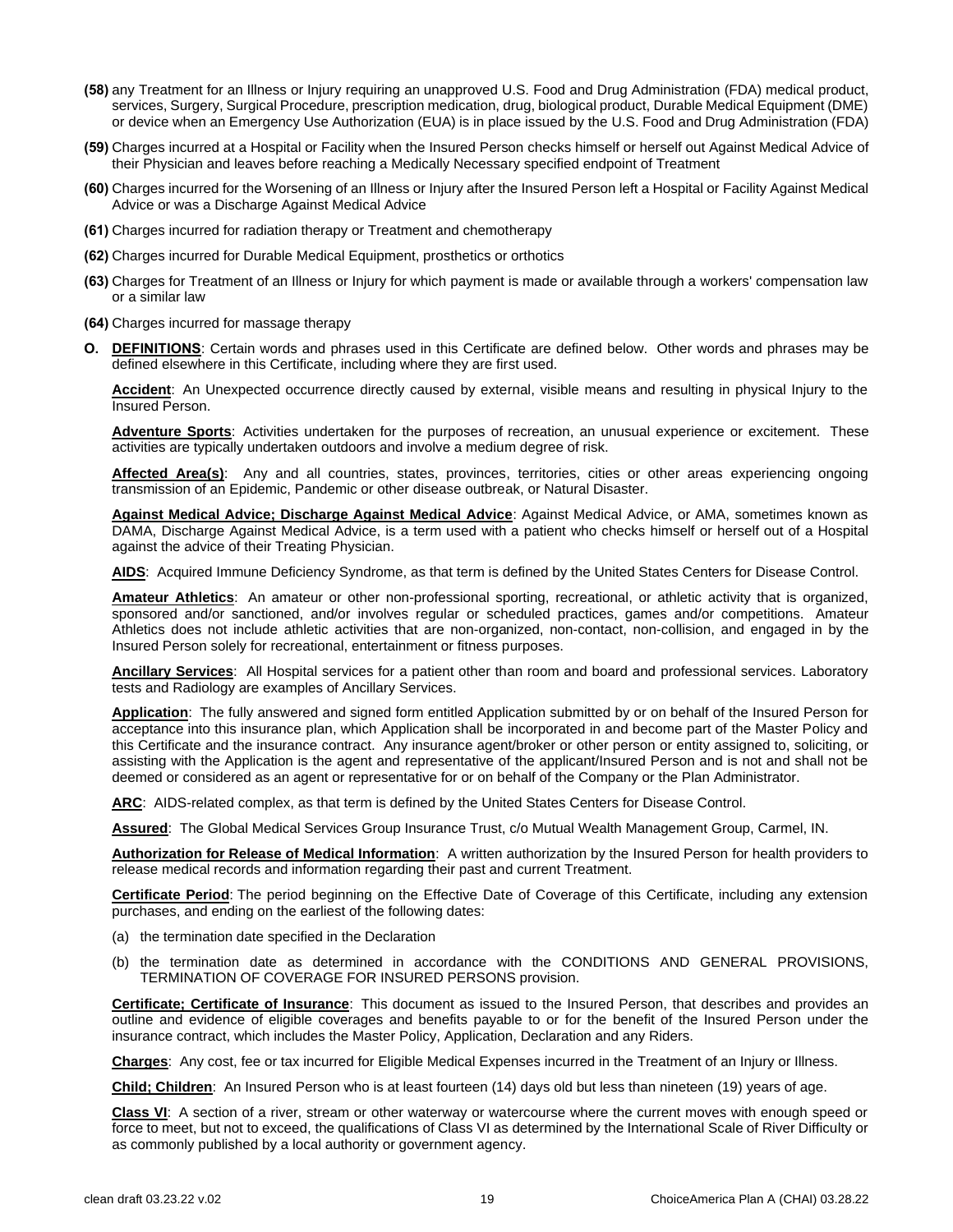**Coinsurance**: The payment by or obligations of the Insured Person for payment of ELIGIBLE MEDICAL EXPENSES at the percentage specified in the BENEFIT SUMMARY contained herein and not including any applicable Deductible.

**Collision Sports**: A sport in which the participants purposely hit or collide with each other or inanimate objects, including the ground, with great force and limited to the following: American football, boxing, ice hockey, lacrosse, full contact martial arts, rodeo, rugby and wrestling.

**Common Carrier**: A company or organization that holds itself out to the public as engaging in the business of transporting persons from place to place by air, rail, bus and/or water for compensation, offering its scheduled services to the public generally, and is licensed by a recognized and approved government authority to transport fare-paying passengers. The term Common Carrier does not include taxi, motorcar, motorcycle, or limousine services, or transportation by animal or human means (for example, by horse, camel, elephant or rickshaw).

**Company**: The Company, as referred to in the Master Policy and this Certificate, is Sirius Specialty Insurance Corporation (publ), located at 140 Broadway, 32<sup>nd</sup> Floor, New York, New York 10005. This insurance and its risks are underwritten by the Company as the insurer and carrier, and the Company is solely obligated and liable for the coverage and benefits provided by this insurance.

**Congenital Disorder**: Any abnormality, deformity, disease, Illness, Injury or medical condition present at birth, whether diagnosed or not.

**Convalescent**: Treatment, services and supplies provided to aid in the recovery of a patient to reach a degree of body functioning to permit self-care in essential daily activities.

**Custodial Care**: Those types of Treatment, care or services, wherever furnished and by whatever name called, that are designed primarily to assist an individual in activities of daily life.

**Declaration**: The Declaration of Insurance issued by the Plan Administrator for and on behalf of the Company to the Insured Person contemporaneously with this Certificate evidencing the Insured Person's insurance coverage under the Master Policy as evidenced by this Certificate.

**Deductible**: The dollar amount, as selected on the Application and specified in the Declaration, that the Insured Person must pay of ELIGIBLE MEDICAL EXPENSES per Period of Coverage prior to receiving benefits or coverage under this insurance, and not including any applicable Coinsurance.

**Dental Treatment**: Treatment or supplies relating to the care, maintenance or repair of teeth, gums or bones supporting the teeth, including dentures and preparation for dentures.

**Disabled**: A person who has a congenital or acquired mental or physical defect that interferes with normal functioning of the body system or the ability to be self-sufficient.

**Durable Medical Equipment (DME)**: Equipment that meets the following criteria: prescribed by a physician; provides therapeutic benefits or enables individuals to perform certain tasks he or she is unable to undertake otherwise due to certain medical conditions or illnesses; can withstand repeated use; is primarily and customarily used to serve a medical purpose; generally is not useful to a person in the absence of an Illness or Injury; and is appropriate for use in the home but may be transported to other locations to allow the individual to complete instrumental activities of daily living, which are more complex tasks required for independent living.

**Educational or Rehabilitative Care**: Care for restoration (by education or training) of a person's ability to function in a normal or near normal manner following an Illness or Injury. This type of care includes, but is not limited to job training, counseling, vocational or occupational therapy, and speech therapy.

**Effective Date; Effective Date of Coverage**: The date coverage for the Insured Person begins under the Terms of the Master Policy as evidenced by this Certificate, as indicated on the Declaration.

**Emergency**: A medical condition manifesting itself by acute signs or symptoms which could reasonably result in placing the Insured Person's life or limb in danger if medical attention is not provided within twenty-four (24) hours, based upon a reasonable medical certainty. Immediate medical intervention and attention is required as a result of a severe, life threatening or potentially disabling condition.

**Emergency Medical Evacuation**: Emergency transportation from the Hospital or medical Facility where the Insured Person is located to a non-local Hospital or medical Facility following the recommendation by the attending Physician who certifies, to a reasonable medical certainty, that the Insured Person has experienced:

- (a) a medical condition manifesting itself by acute signs or symptoms which could reasonably result in placing the Insured Person's life or limb in danger if medical attention is not provided within twenty-four (24) hours; and
- (b) where Medically Necessary Treatment cannot be provided locally, either in the Facility of the attending Physician or another local Facility.

**Emergency Use Authorization (EUA)**: A temporary authorization issued by the U.S. Food and Drug Administration (FDA) to allow the use of unapproved medical product, service, a Surgery or Surgical Procedure, prescription medication, drug, biological product, Durable Medical Equipment (DME) or device; or by allowing an otherwise unapproved use or application of an approved medical product, service, Surgery or Surgical Procedure, prescription medication, drug, biological product, Durable Medical Equipment (DME) or device.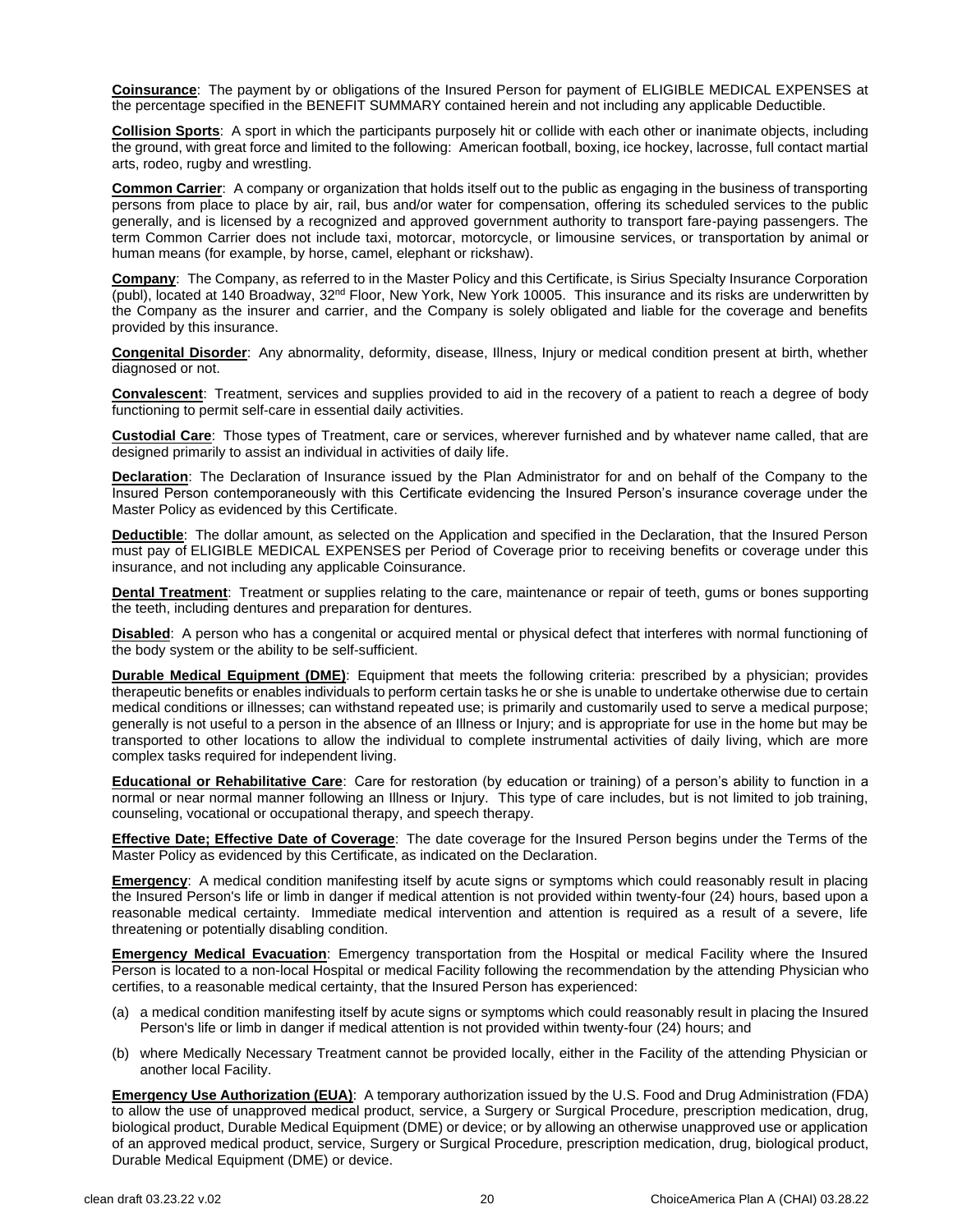**Epidemic**: The occurrence of more cases of disease than expected in a given area or among a specific group of people over a particular period of time.

**EST**: United States Eastern Standard Time.

**Experimental**: Any Treatment that includes completely new, untested drugs, procedures, or services, or the use of which is for a purpose other than the use for which they have previously been approved by the U.S. Food and Drug Administration (FDA); new drug procedure or service combinations; and/or alternative therapies which are not generally accepted standards of current medical practice.

**Extended Care Facility**: An institution, or a distinct part of an institution, which is licensed as a Hospital, Extended Care Facility or rehabilitation Facility by the state or country in which it operates; and is regularly engaged in providing twentyfour (24) hour skilled nursing care under the regular supervision of a Physician and the direct supervision of a Registered Nurse; and maintains a daily record on each patient; and provides each patient with a planned program of observation prescribed by a Physician; and provides each patient with active Treatment of an Illness or Injury. Extended Care Facility does not include a Facility primarily for rest, the aged, Substance Abuse, Custodial Care, nursing care, or for care of Mental or Nervous Disorders or the mentally incompetent.

**Extreme Sports**: Recreational activities involving a high degree of risk. These activities often involve speed, height, a high level of physical exertion, and/or highly specialized gear and often carry the potential risk of serious or permanent physical Injury and even death.

**Facility**: Licensed health care entity such as a Hospital, clinic, rehabilitation, and/or Extended Care Facility.

**Family**: An Insured Person, his/her Spouse, any Child or Children, and any Grandchild or Grandchildren who are covered as an Insured Person under this insurance plan.

**Global Travel Warning**: A published statement, warning or advisory, including any website document, issued by the World Health Organization (WHO), United States Centers for Disease Control & Prevention (CDC), United States Department of State, United States Bureau of Consular Affairs, or similar government or non-governmental agency of the Insured Person's Home Country or Host Country, warning that any global travel (travel anywhere) poses serious risks to health, safety and security or exposes the Insured Person to a greater likelihood of life-threatening risks, including all United States Department of State global advisories or global warnings Levels "3 - reconsider travel" and "4 -do not travel" and CDC global advisories or global warnings Level "3 – avoid nonessential travel" or any higher level. For the avoidance of doubt, a Global Travel Warning covers all Affected Areas, including the United States of America and all of its territories.

**Governing Body or Authority**: A nationally-recognized controlling organization for a sport or activity, or an organization that provides guidelines and recommendations in safety practices for a sport or activity.

**Grandchild; Grandchildren**: An Insured Person who is at least fourteen (14) days old but less than nineteen (19) years of age.

**HIV**: Human Immunodeficiency Virus, as that term is defined by the United States Centers of Disease Control.

**HIV +**: Laboratory evidence defined by the United States Centers for Disease Control as being positive for Human Immunodeficiency Virus infection.

**Home Country**: For United States citizens, the Home Country is the United States. For non-United States citizens, the Home Country is the country of which the Insured Person is a citizen or national; including any country where the Insured Person maintains his/her primary residence or usual place of abode and any country of which the Insured Person is the possessor of a validly issued passport. In the event there is more than one (1) Home Country under the above-listed criteria, the Home Country is the country meeting the above-listed criteria and listed by the Insured Person as his or her country of residence on the Application.

**Home Health Care Agency**: A public or private agency or one of its subdivisions, which operates pursuant to law; and is regularly engaged in providing Home Nursing Care under the supervision of a Registered Nurse; and maintains a daily record on each patient; and provides each patient with a planned program of observation and Treatment prescribed by a Physician.

**Home Nursing Care**: Services and/or Treatment provided by a Home Health Care Agency and supervised by a Registered Nurse that are directed toward the Convalescent care of a patient, provided always that such care is Medically Necessary and in lieu of Medically Necessary Inpatient care. Home Nursing Care does not include services or Treatment primarily for Custodial Care or rehabilitative purposes.

**Hospice; Hospice Care**: Care provided in an Inpatient Facility or at a patient's home. Hospice Care must be certified by a Physician and life expectancy is six (6) months or less.

**Hospital**: An institution which operates as a Hospital pursuant to law; is licensed by the state or country in which it operates; operates primarily for the reception, care, and Treatment of sick or injured persons as Inpatient; provides twenty-four (24) hour nursing service by Registered Nurses on duty or call; has a staff of one (1) or more Physicians available at all times; provides organized Facilities and equipment for diagnosis and Treatment of acute medical or surgical conditions or Mental or Nervous Disorders on its premises; and is not primarily a long-term care Facility, Extended Care Facility, nursing, rest, Custodial Care, convalescent home, place for the aged, drug addicts or abusers, alcoholics or runaways, or similar establishment.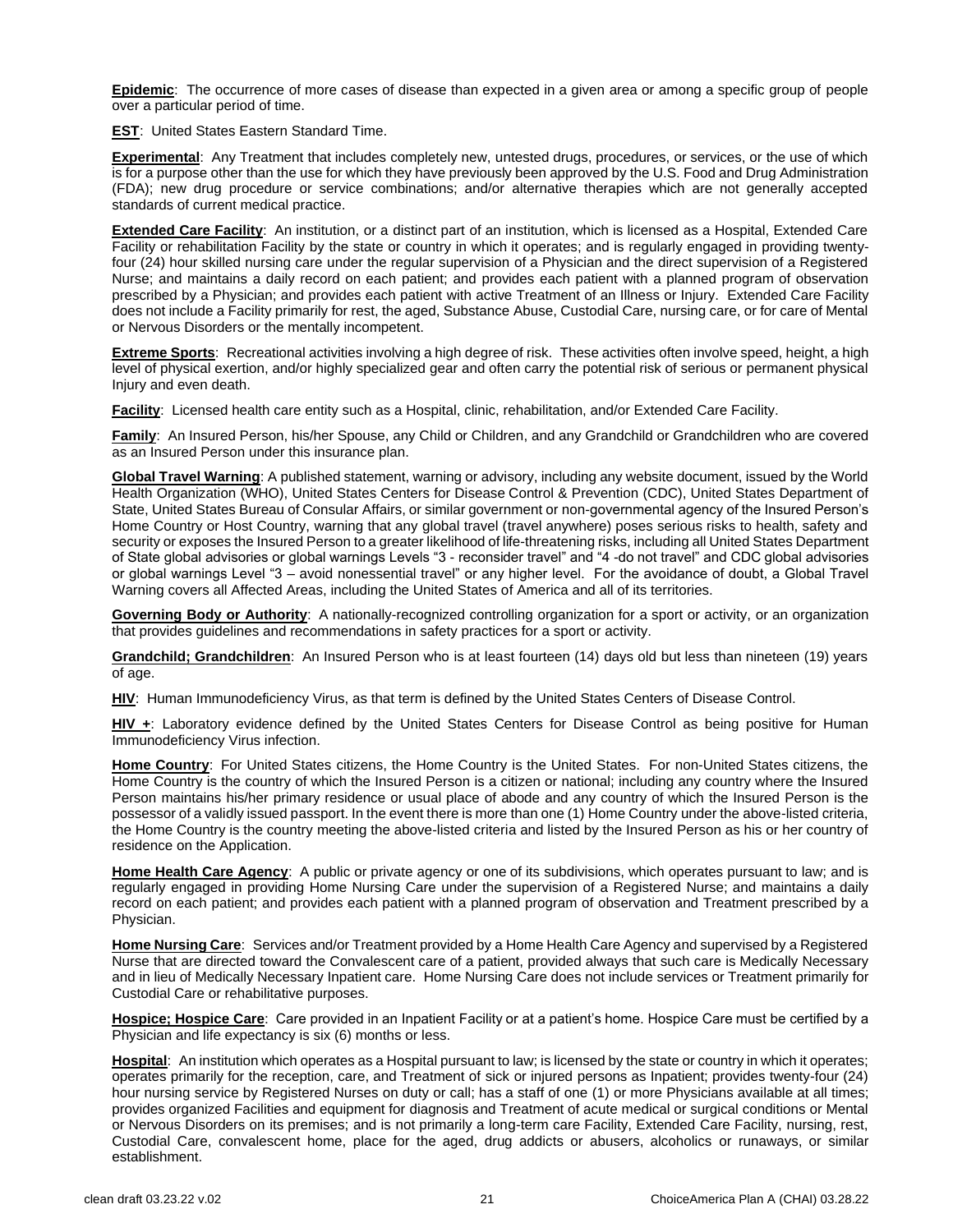**Hospitalization; Hospitalized**: Confined and/or Treated in a Hospital as an Inpatient.

**Host Country**: The country or countries other than the Home Country that the Insured Person is traveling to or within. For the purpose of this coverage, the Host Countries are the United States, Canada, and Mexico.

**Illness**: A sickness, disorder, illness, pathology, abnormality, malady, morbidity, affliction, disability, defect, handicap, deformity, birth defect, congenital defect, symptomatology, syndrome, malaise, infection, infirmity, ailment, disease of any kind, or any other medical, physical or health condition. Provided, however, that Illness does not include learning disabilities, or attitudinal disorders or disciplinary problems. All Illnesses that exist simultaneously or which arise subsequent to a prior Illness and which directly or indirectly relate to or result or arise from the same or related causes or as a consequence thereof or from one another are considered to be a single Illness. Further, if a subsequent Illness results or arises from causes or consequences that are the same as or related to the causes or consequences of a prior Illness, the subsequent Illness will be deemed to be a continuation of the prior Illness and not a separate Illness.

**IMG Claim Form**: A form which allows the Insured Person to request reimbursement or direct payment for medical services obtained.

**Initial Effective Date**: The date the Insured Person originally obtains coverage under this insurance plan and maintains continuous unbroken coverage thereafter.

**Injury**: Bodily injury resulting or arising directly from an Accident. All Injuries resulting or arising from the same Accident shall be deemed to be a single Injury.

**Inpatient**: A person who has been admitted to and charged by a Hospital for bed occupancy for purposes of receiving Inpatient Hospital services. Generally, a patient is considered an Inpatient if billed by the Hospital for Charges as an Inpatient, and formally admitted as an Inpatient with the expectation that person will occupy a bed and (a) remain at least overnight or (b) is expected to need Hospital care for twenty-four (24) hours or more.

**Insured Person**: The person named as the Insured Person on the Declaration.

**Intensive Care Unit**: An area or unit of a Hospital that meets the required standards of the Joint Commission on Accreditation of Healthcare Organizations for Special Care Units.

**Investigational**: Any Treatment that includes drugs, procedures, or services that are still in the clinical stages of evaluation and not yet approved for use by the U.S. Food and Drug Administration (FDA) including an Emergency Use Authorization by the FDA.

**Local Ambulance Transport; Local Ambulance Expense**: Transportation and accompanying Treatment provided by designated, licensed, qualified, professional emergency personnel from the location of an Accident, Injury or acute Illness to a Hospital or other appropriate health care Facility. Local ambulance transport does not include subsequent interfacility transfers of admitted patients.

**Master Policy**: The applicable Master Policy issued by the Company to the Assured, and under which insurance coverage and benefits are provided by the Company to the Insured Person, subject to the Terms thereof, and as outlined and evidenced by this Certificate and subject to the Terms hereof. The Company, as insurance carrier and underwriter of the Master Policy, is solely liable and responsible for the coverage and benefits provided thereunder.

**Maximum Limit**: The cumulative total dollar amount of benefit payments and/or reimbursements available to an Insured Person under this insurance during the Insured Person's Certificate Period. When the Maximum Limit is reached, no further benefits, reimbursements or payments will be available under this insurance during the Insured Person's Period of Coverage.

**Medically Necessary; Medical Necessity**: A Treatment, service, medicine or supply which is necessary and appropriate for the diagnosis or Treatment of an Illness or Injury based on generally accepted standards of current medical practice as determined by the Company. By way of example but not limitation, a service, Treatment, medicine or supply will not be considered Medically Necessary or a Medical Necessity if it is provided or obtained only as a convenience to the Insured Person or his/her provider; and/or if it is not necessary or appropriate for the Insured Person's Treatment, diagnosis or symptoms; and/or if it exceeds (in scope, duration or intensity) that level of care which is needed to provide safe, adequate, and appropriate diagnosis or Treatment.

**Mental or Nervous Disorders**: Any mental, nervous, or emotional Illness which generally denotes an Illness of the brain with predominant behavioral symptoms; an Illness of the mind or personality, evidenced by abnormal behavior; or an Illness or disorder of conduct evidenced by socially deviant behavior. Mental or Nervous Disorders include without limitation: psychosis; depression; schizophrenia; bipolar affective disorder; learning disabilities and attitudinal or disciplinary problems; any disease or condition, regardless of whether the cause is organic, that is classified as a Mental Disorder in the current edition of the International Classification of Diseases as published by the U.S. Department of Health and Human Services; and those psychiatric and other mental Illnesses listed in the current edition of the Diagnostic and Statistical Manual for Mental Disorders published by the American Psychiatric Association. For purposes of this insurance, Mental or Nervous Disorders does not include Substance Abuse.

**Mortal Remains**: The bodily remains or ashes of an Insured Person.

**Natural Disaster**: Widespread disruption of human lives by disasters such as flood, drought, tidal wave, fire, hurricane, earthquake, windstorm, or other storm, landslide, or other natural catastrophe or event resulting in migration of the human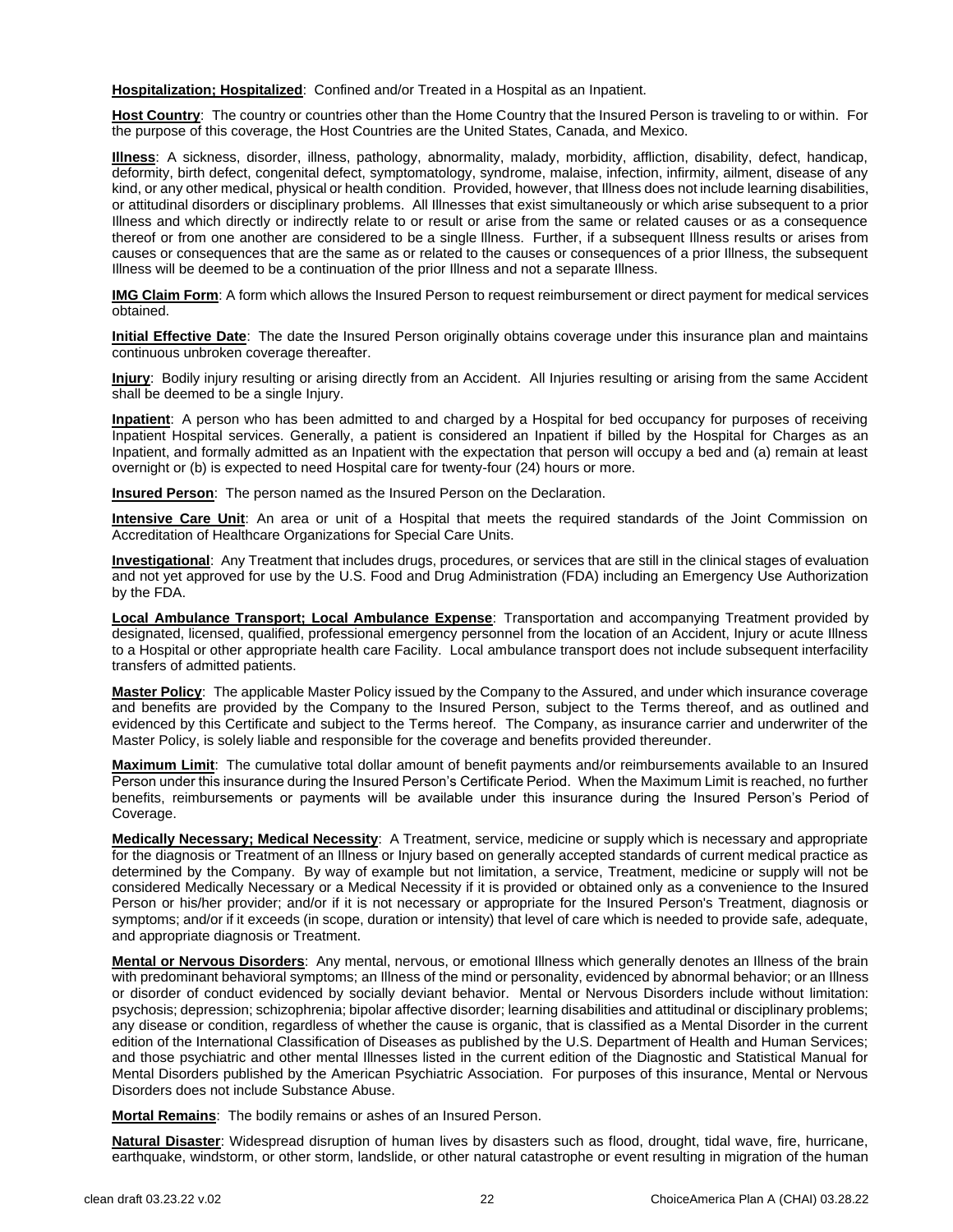population for its safety. The occurrence must be a disaster that is due entirely to the forces of nature and could not reasonably have been prevented.

**Newborn**: An infant from the moment of birth through the first thirty-one (31) days of life.

**Outpatient**: A person who receives Medically Necessary Treatment by a Physician or other healthcare provider and is not an Inpatient, regardless of the hour that the person arrived at the Hospital, whether a bed was used, or whether the person remained in the Hospital past midnight.

**Pandemic**: A global outbreak of a disease.

**Period of Coverage**: The maximum period of twelve (12) continuous months including the initial Certificate Period and any extensions.

**Physician**: A duly educated, trained and licensed practitioner of the medical arts. A Physician must be currently and appropriately licensed by the state or country in which the services are provided, and the services must be within the scope of that license, training, experience, competence, and health professions standards of practice.

**Plan Administrator**: The Plan Administrator for this insurance is International Medical Group®, Inc., 2960 North Meridian Street, Indianapolis, Indiana, 46208, Telephone Number +1.317.655.4500, or +1.800.628.4664, Fax Number +1.317.655.4505, Website: [http://www.imglobal.com,](http://www.imglobal.com/) Email: [insurance@imglobal.com.](mailto:insurance@imglobal.com) As the Plan Administrator, International Medical Group, Inc., acts solely as the disclosed and authorized agent and representative for and on behalf of the Company, and does not have, and shall not be deemed, considered or alleged to have any, direct, indirect, joint, several, separate, individual, or independent liability, responsibility or obligation of any kind under the Master Policy, the Declaration, any Riders or this Certificate to the Insured Person or to any other person or entity, including without limitation to any Physician, Hospital, Extended Care Facility, Home Health Care Agency, or any other health care or medical service provider or supplier.

**Pre-certification; Pre-certify**: A general determination of Medical Necessity only, made by the Company in reliance and based upon the completeness and accuracy of the information provided by the Insured Person and/or the Insured Person's healthcare or medical service providers, quardians, Relatives and/or proxies at the time thereof. Pre-certification is not an assurance, authorization, pre-authorization or verification of coverage, a verification of benefits, or a guarantee of payment.

**Pre-existing Condition**: Any Injury, Illness, sickness, disease, or other physical, medical, Mental or Nervous Disorder, condition or ailment that, with reasonable medical certainty, existed at the time of Application or at any time during the three (3) years prior to the Effective Date of this insurance, whether or not previously manifested, symptomatic or known, diagnosed, Treated, or disclosed to the Company prior to the Effective Date, and including any and all subsequent, chronic or recurring complications or consequences related thereto or resulting or arising therefrom.

**Pregnancy; Pregnant**: The process of growth and development within a woman's reproductive organs of a new individual from the time of conception through the phases where the embryo grows and fetus develops to birth.

**Premium**: The Premium payments required to effectuate and maintain the Insured Person's insurance coverage and benefits under this insurance, in the amounts and at the times ("Due Dates") established by the Company in its sole discretion from time to time.

**Professional Athletics**: A sport activity, including practice, preparation, and actual sporting events, for any individual or organized team that is a member of a recognized professional sports organization; is directly supported or sponsored by a professional team or professional sports organization; is a member of a playing league that is directly supported or sponsored by a professional team or professional sports organization; or has any athlete receiving for his or her participation any kind of payment or compensation, directly or indirectly, from a professional team or professional sports organization.

**Proof of Claim**: Duly completed and signed claim form, authorization to release medical information, Physician, Hospital and other healthcare provider's statement detailing out the cost and services rendered and proof of payment for services rendered. Refer to the PROOF OF CLAIM provision for further details.

**Public Health Emergency of International Concern**: A formal declaration by the World Health Organization (WHO) of an extraordinary event which is determined to constitute a public health risk through the international spread of disease, Epidemic, Pandemic and potentially requires a coordinated international response.

**Radiology**: Specialty services that use medical imaging to diagnose and Treat an Illness or Injury seen within the body. Imaging techniques used in Radiology include X-ray, radiography, ultrasound, computed tomography (CT), nuclear medicine including positron emission tomography (PET), and magnetic resonance imaging (MRI).

**Registered Nurse**: A graduate nurse who has been registered or licensed to practice by a State Board of Nurse Examiners or other state authority, and who is legally entitled to place the letters "R.N." after his or her name.

**Relative**: A parent, legal guardian, Spouse, son, daughter, Grandchild, or immediate Family member of the Insured Person.

**Rider**: Any exhibit, schedule, attachment, amendment, endorsement, Rider or other document attached to, issued in connection with, or otherwise expressly made a part of or applicable to, the Master Policy, this Certificate, the Declaration, or the Application, as the case may be.

**Routine Physical Examination**: Examination of the physical body by a Physician for preventative or informative purposes only, and not for the Treatment of any previously manifested, symptomatic, diagnosed or known Illness or Injury.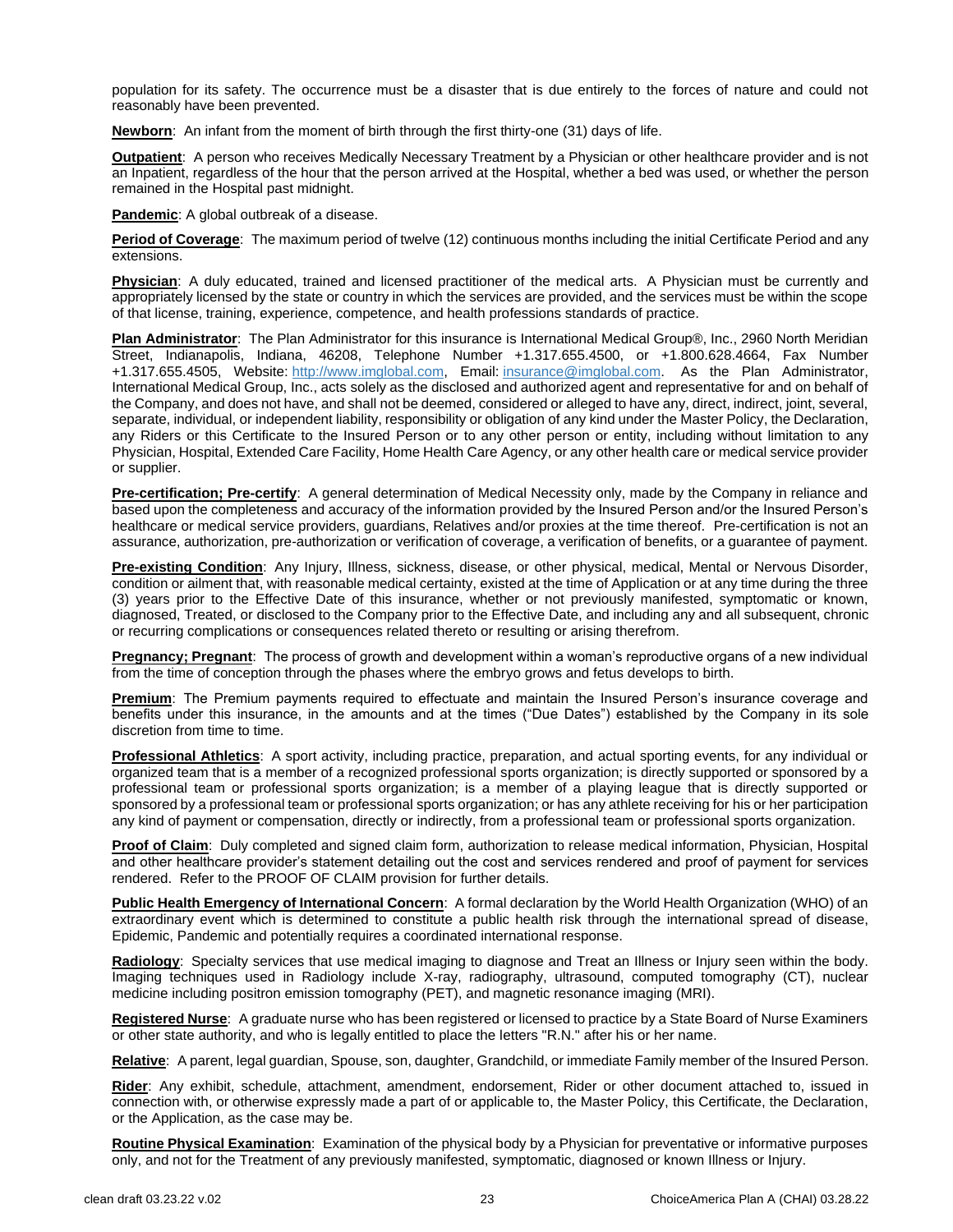**Self-inflicted**: Action or inaction by the Insured Person that the Insured Person consciously understands will or may cause or contribute, directly or indirectly, to his or her personal Injury or Illness. Self-inflicted specifically includes failure of an Insured Person to follow his or her doctor's orders, complete prescriptions as directed, or follow any health care protocol or procedures designed to return or maintain his or her health.

**Spouse**: An Insured Person's legal Spouse or domestic partner. Such relationship must have met all requirements of a valid marriage contract, domestic partnership, or civil union in the state or Home Country where the parties' ceremony was performed.

**Substance Abuse**: Alcohol, drug or chemical abuse, misuse, illegal use, overuse or dependency.

**Superbill**: An itemized list of all services provided to the Insured Person by a Physician or medical provider.

**Surgery; Surgical Procedure**: An invasive diagnostic or surgical procedure, or the Treatment of Illness or Injury by manual or instrumental operations performed by a Physician while the patient is under general or local anesthesia.

**Teleconsultation**: Treatment of an Illness or Injury involving the Insured Person and a Physician at different locations, and who are connected by video, audio and computers.

**Telehealth**: The distribution of health-related services and information via electronic information and telecommunication technologies. It allows long-distance patient and clinician contact, care, advice, reminders, education, intervention, monitoring, and remote admissions.

**Telemedicine**: A process where an Insured Person is teleconferenced for a Teleconsultation with a qualified Physician but is attended at the remote point by a Telepresenter. This Telepresenter may be equipped with either an exam camera or a stethoscope, and possibly other medical equipment as well, for the purpose of using those medical devices to gather and relay data to the Physician's office or to the Treating Physician.

**Telepresenter**: A medical assistant who is present with the Insured Person during a Teleconsultation led by a remote Physician.

**Terms**: All Terms, provisions, conditions, definitions, Deductibles, Coinsurance, limits, sub-limits, limitations, wordings, restrictions, requirements, qualifications and/or exclusions that bind the Insured Person as set forth in the Master Policy, Application and any Riders.

**Terrorism**: Criminal acts, including against civilians, committed with the intent to cause death or serious bodily injury, or taking of hostages, with the purpose to provide a state of terror in the general public or in a group of persons or particular persons, intimidate a population, or compel a government or international organization to do or to abstain from doing an act.

**Travel Warning; Emergency Travel Advisory**: A published statement, warning or advisory, including any website document, issued by the World Health Organization (WHO), United States Centers for Disease Control & Prevention (CDC), United States Department of State, United States Bureau of Consular Affairs, or similar government or non-governmental agency of the Insured Person's Home Country or Host Country, warning that travel to Affected Areas poses serious risks to health, safety and security or exposes the Insured Person to a greater likelihood of life-threatening risks, including all United States Department of State Travel Advisories or Warnings Levels "3 - reconsider travel" and "4 -do not travel" and CDC Travel Advisories or Warnings Level "3 – avoid nonessential travel" or any higher level. For the avoidance of doubt, a Travel Warning covers all specified Affected Areas, including the United States of America as applicable.

**Treated; Treating; Treatment**: Any and all services and procedures rendered in the management and/or care of a patient for the purpose of identifying, diagnosing, treating, curing, preventing, controlling and/or combating any Illness or Injury, including without limitation: verbal or written advice, consultation, examination, discussion, diagnostic testing or evaluation of any kind, pharmacotherapy or other medication, and/or Surgery.

**Treating Physician**: A Physician providing Treatment to an Insured Person.

**Unexpected**: Sudden, unintentional, not expected and unforeseen.

**Universal Billing Form**: UB 04 and CMS 1500 forms, which are standard and uniform forms in the healthcare industry to submit insurance claims to Medicare or other health insurance companies for reimbursement.

**Urgent Care Clinic**: A standalone Facility or a Facility located inside a Hospital that staffs Physicians, nurse practitioners (NP) or physician assistants (PA). Urgent Care Clinics provide medical services that are not life-threatening Injuries or Illnesses. Urgent Care Facilities have onsite x-ray equipment and provide Treatment for more severe urgent care services such as broken bones, burns and other non-emergent conditions that Walk-in Clinics are unable to treat.

**Usual, Reasonable and Customary**: A typical and reasonable amount of reimbursement for similar services, medicines, or supplies within the area in which the Charge is incurred. In determining the typical and reasonable amount of reimbursement, the Company may, in its reasonable discretion, consider one or more of the following factors, without limitation: the amount charged by the provider; the amount charged by similar providers or providers in the same or similar locality; the amount reimbursed by other payors for the same or comparable services, medicines or supplies in the same or similar locality; whether the services or supplies were unbundled or should have been included in the allowance of another service; the amount reimbursed by other payors for the same or comparable services, medicines or supplies in other parts of the country; the cost to the provider of providing the service, medicine or supply; the level of skill, extent of training, and experience required to perform the procedure or service; the length of time required to perform the procedure or service as compared to the length of time required to perform other similar services; the length of time required to perform the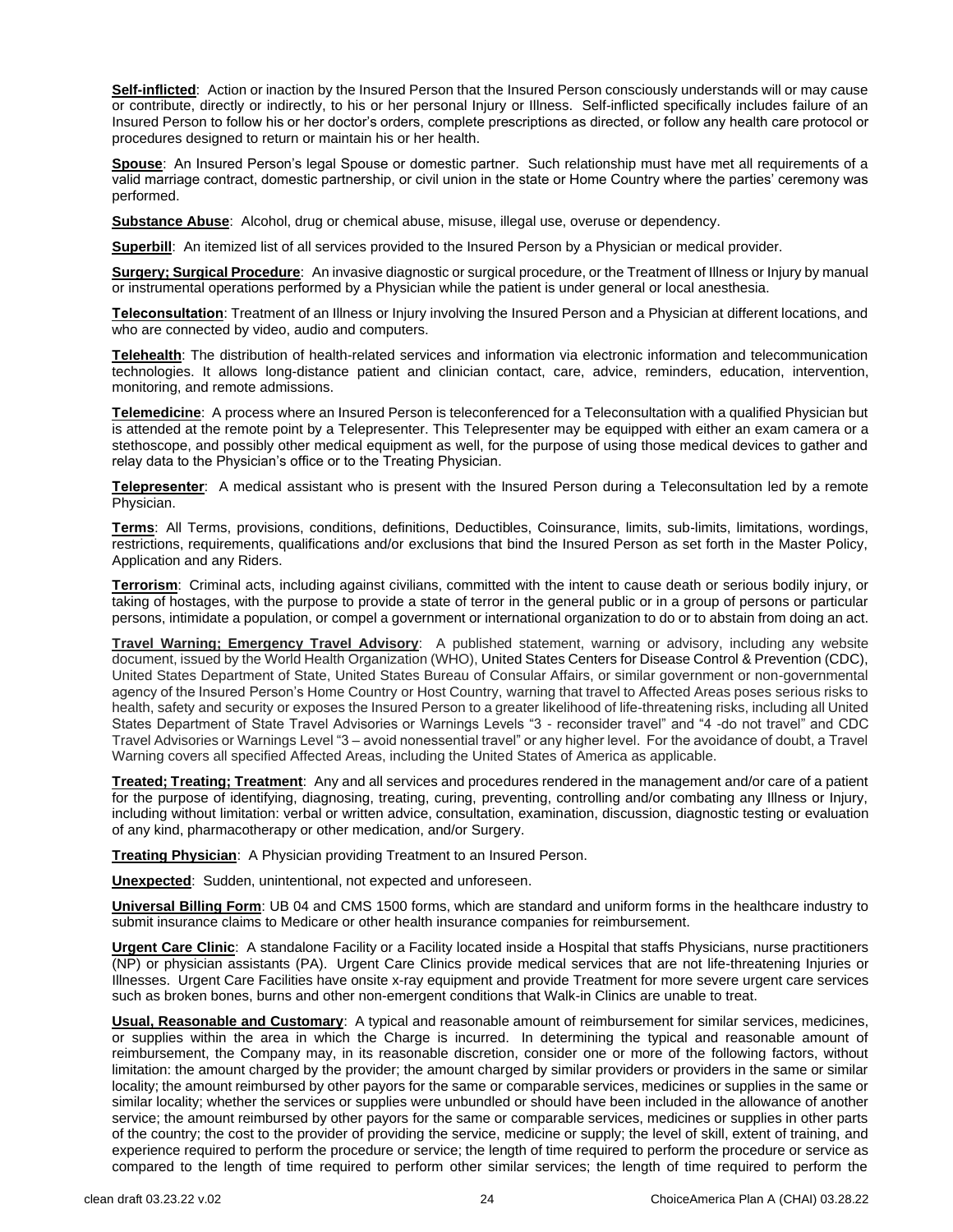procedure or service as compared to national standards and/or benchmarks; the severity or nature of the Illness or Injury being Treated; and such other factors as the Company, in the reasonable exercise of its discretion, determines are appropriate.

**Virtual Physician Visit**: A live consultation conducted over the internet or phone between Physician and the Insured Person.

**Walk-in Clinic**: A medical Facility that provides medical services for a minor Injury or Illness. The clinics are often found in or near retail establishments or pharmacies. The staff providing medical services are nurse practitioners and physician assistants.

**Worsening**: Deterioration of an Insured Person's medical condition, symptoms or diagnosis that may lead to further complications following a Discharge Against Medical Advice or an increased likelihood or need for readmission.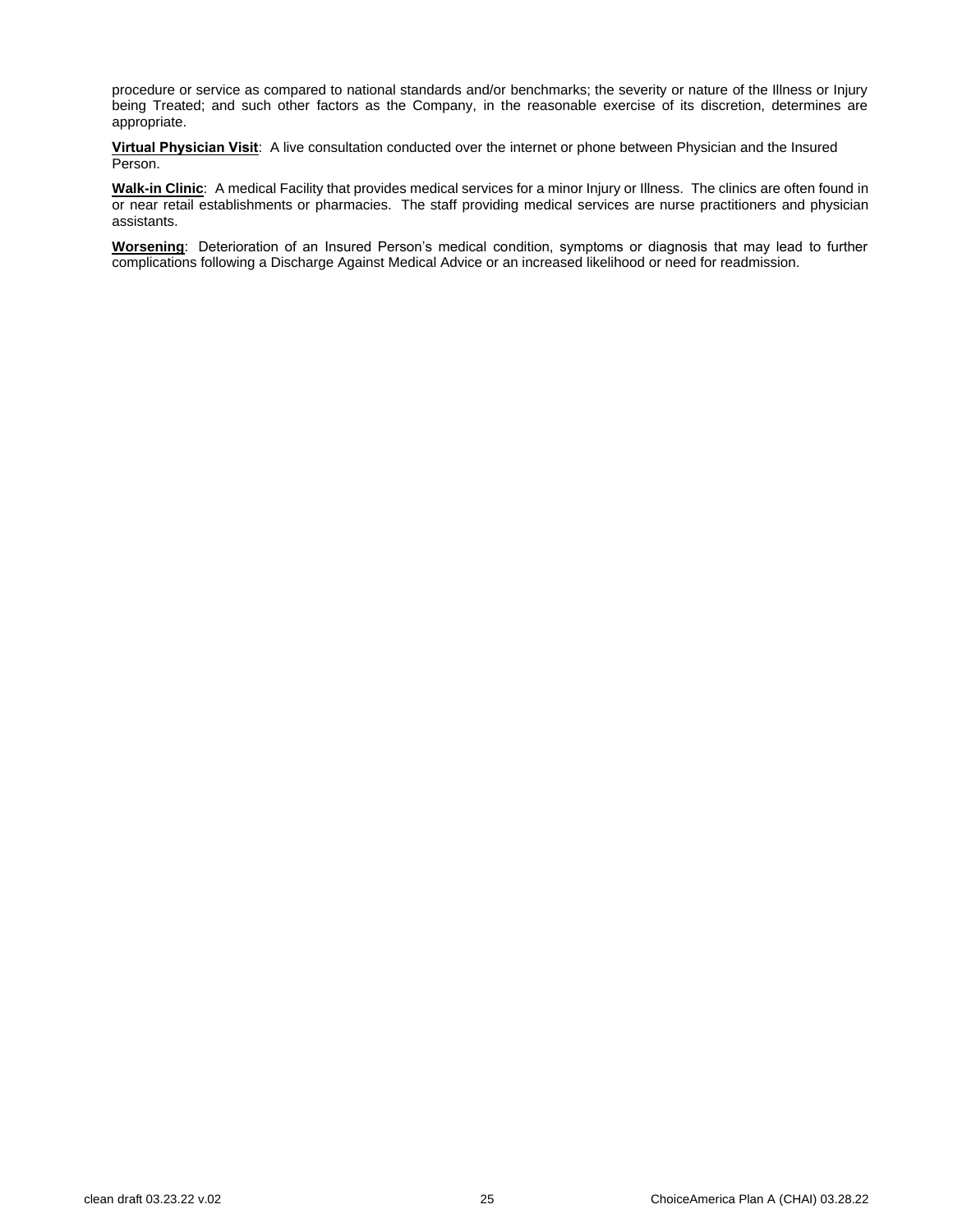*This page is intentionally left blank.*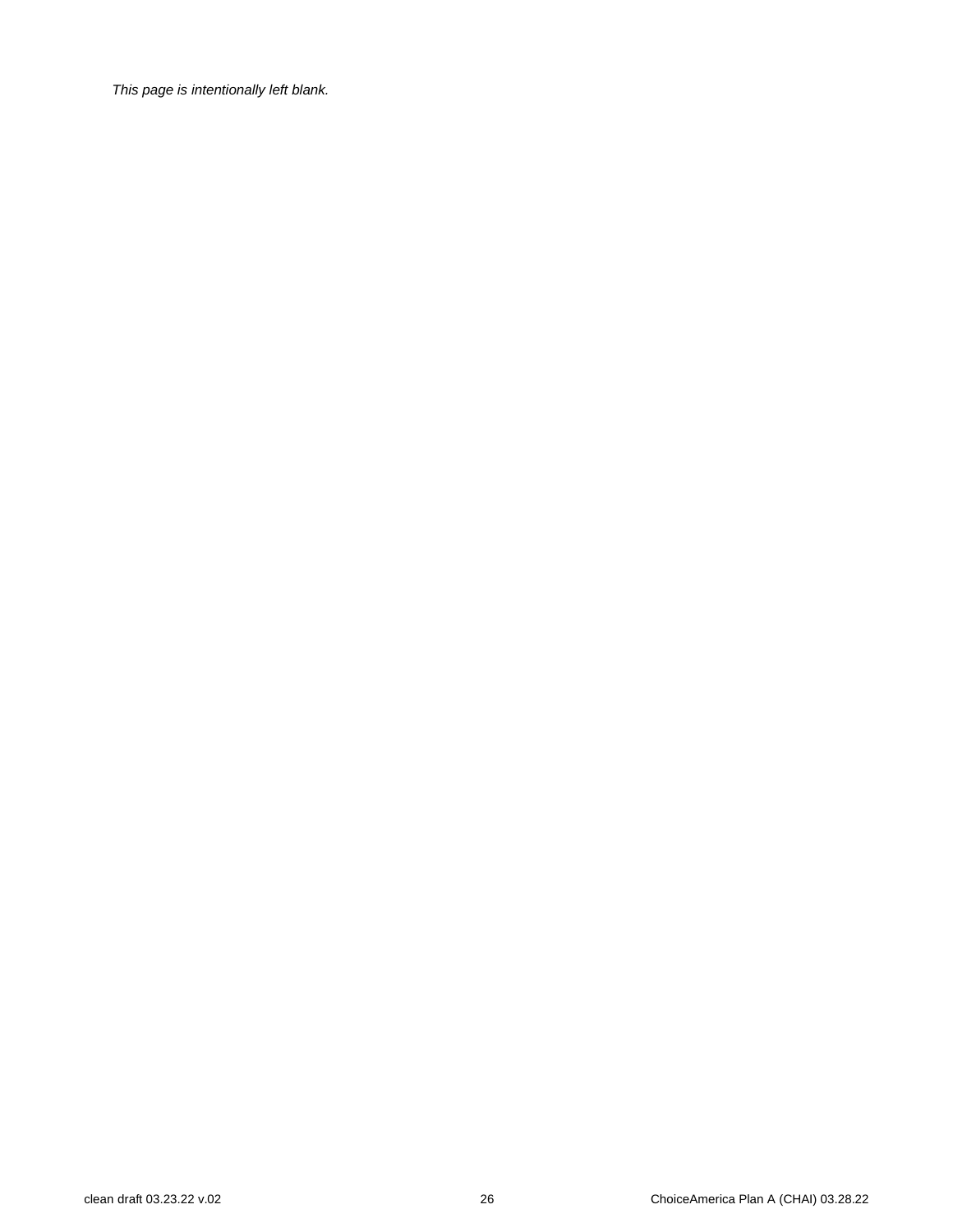# **ChoiceAmericaTM Plan A** Certificate of Insurance



*Plan Underwritten by:*

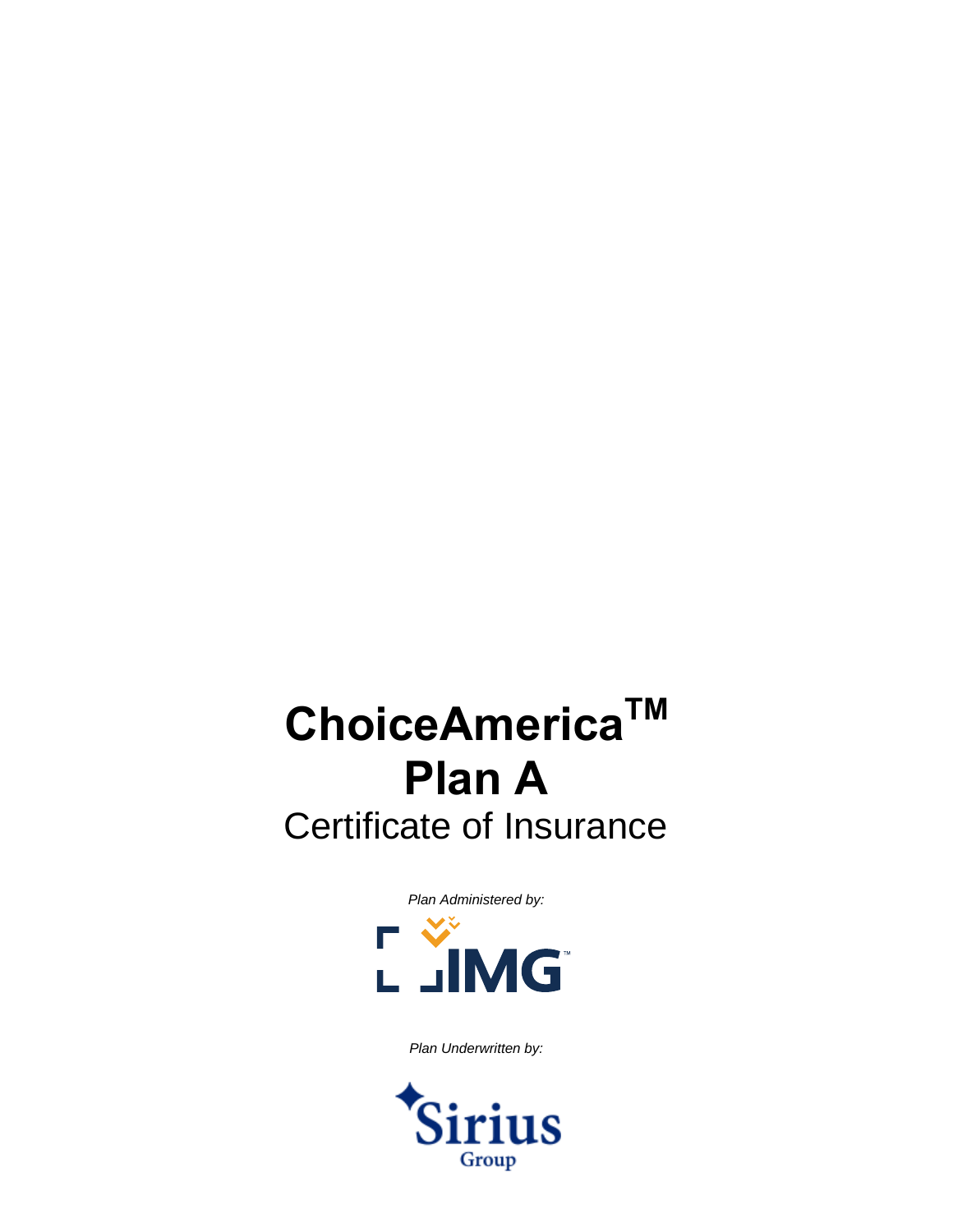# **ChoiceAmericaTM Plan B** Certificate of Insurance







**THE MASTER POLICY IS NOT A COMPREHENSIVE OR FULL-COVERAGE ACCIDENT AND HEALTH INSURANCE POLICY, NOR IS IT A MAJOR MEDICAL PLAN. RATHER, IT PROVIDES LIMITED SCHEDULED BENEFITS TO INSURED PERSONS, AS OUTLINED HEREIN, WHILE THEY ARE TRAVELING OR TEMPORARILY RESIDING OUTSIDE THEIR HOME COUNTRY.**

**IMPORTANT NOTICE REGARDING PATIENT PROTECTION AND AFFORDABLE CARE ACT (PPACA)**: This insurance is not subject to, and does not provide benefits required by, PPACA. Since January 1, 2014, PPACA has required United States citizens, United States nationals and resident-aliens to obtain PPACA compliant insurance coverage unless they are exempt from PPACA. Penalties may be imposed on persons who are required to maintain PPACA compliant coverage but do not do so.

Eligibility to purchase or extend this product, or its terms and conditions, may be modified or amended based upon changes to applicable law, including PPACA. Please note that it is solely your responsibility to determine if PPACA is applicable to you and the Company and IMG shall have no liability whatsoever, including for any penalties that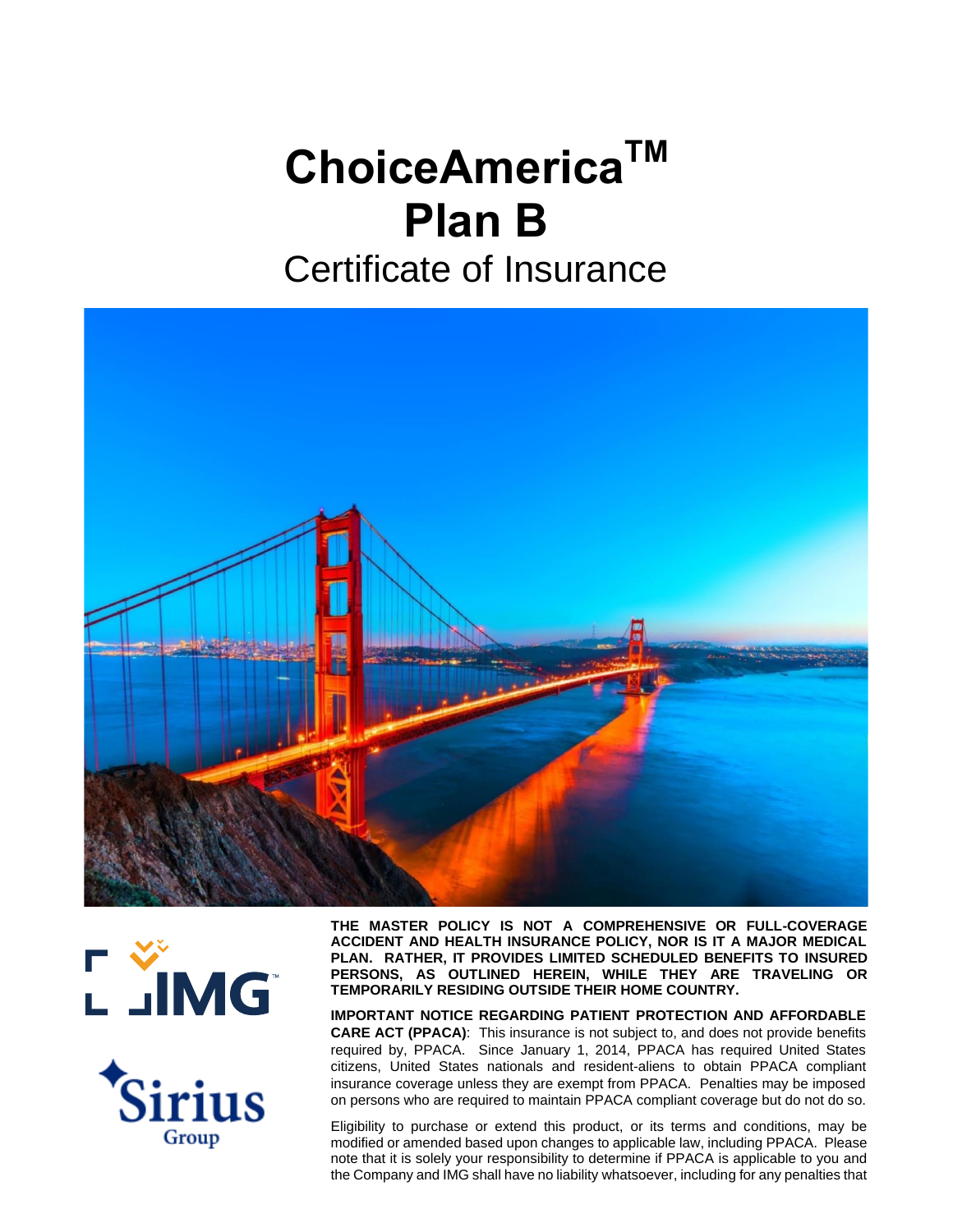you may incur, for your failure to obtain required PPACA compliant coverage.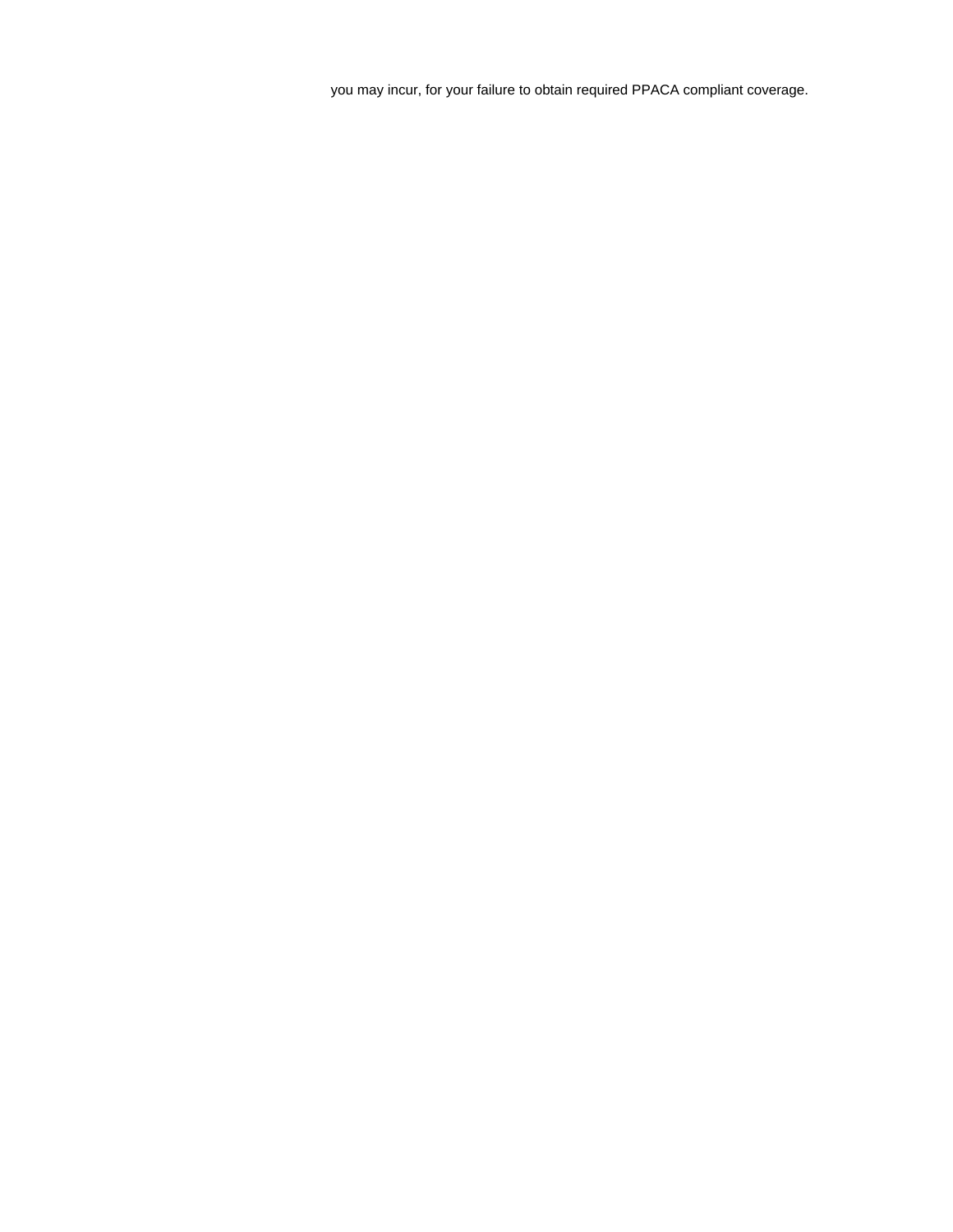### **Table of Contents**

| В.   |  |
|------|--|
| C.   |  |
| D.   |  |
|      |  |
|      |  |
| G.   |  |
| H. . |  |
| L.   |  |
|      |  |
|      |  |
|      |  |
| M.   |  |
| N.   |  |
|      |  |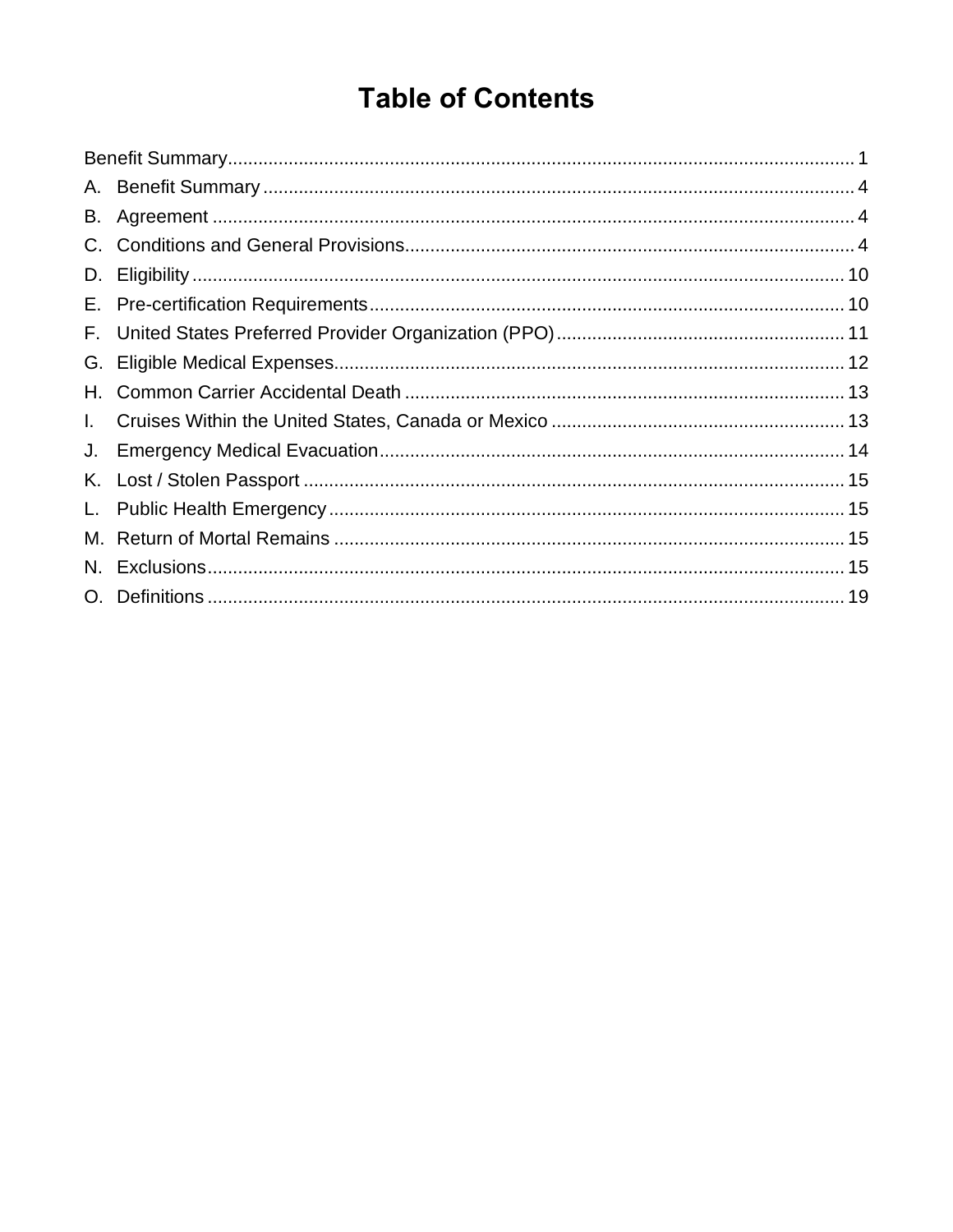## **BENEFIT SUMMARY**

<span id="page-32-0"></span>

| <b>Coverage Limit / Maximum Amount for Eligible Medical Expenses</b>                                                                                                                                                                                                |                                                                                                                                                        |  |
|---------------------------------------------------------------------------------------------------------------------------------------------------------------------------------------------------------------------------------------------------------------------|--------------------------------------------------------------------------------------------------------------------------------------------------------|--|
| Period of Coverage                                                                                                                                                                                                                                                  | 12 continuous months of maximum coverage                                                                                                               |  |
| Certificate Period                                                                                                                                                                                                                                                  | Refer to the Declaration for Effective and termination dates of<br>coverage                                                                            |  |
| Period of Coverage Maximum Limit                                                                                                                                                                                                                                    | \$100,000                                                                                                                                              |  |
| Age Limit                                                                                                                                                                                                                                                           | 15 days to 79 years of age                                                                                                                             |  |
| <b>Extension Option</b>                                                                                                                                                                                                                                             | Extensions may be purchased up to the maximum Period of<br>Coverage after the initial Certificate Period.                                              |  |
|                                                                                                                                                                                                                                                                     | Refer to the EXTENSION; AMENDMENT provision for further<br>details and requirements                                                                    |  |
| Area of Coverage                                                                                                                                                                                                                                                    | United States, Canada, and Mexico only (North America)                                                                                                 |  |
|                                                                                                                                                                                                                                                                     | <b>Deductible for Eligible Medical Expenses</b>                                                                                                        |  |
|                                                                                                                                                                                                                                                                     | Per Certificate Period up to the maximum Period of Coverage                                                                                            |  |
| Deductible                                                                                                                                                                                                                                                          | \$0, \$50, or \$100 (as indicated on the Declaration)                                                                                                  |  |
|                                                                                                                                                                                                                                                                     | <b>Coinsurance for Eligible Medical Expenses</b>                                                                                                       |  |
|                                                                                                                                                                                                                                                                     | Per Certificate Period up to the maximum Period of Coverage                                                                                            |  |
| Coinsurance                                                                                                                                                                                                                                                         | Plan pays 100% of the scheduled benefit limit                                                                                                          |  |
| The Insured Person is responsible for Charges that are not considered Eligible Medical Expenses and exceed the Maximum<br>Limits stated in the Inpatient Services, Outpatient Services, Emergency Services, and Other Services sections of this Benefit<br>Summary. |                                                                                                                                                        |  |
|                                                                                                                                                                                                                                                                     | <b>Pre-certification</b>                                                                                                                               |  |
| EVACUATION provision for complete requirements and coverage.                                                                                                                                                                                                        | • Emergency Medical Evacuation: No coverage if not approved by the Company. Refer to the EMERGENCY MEDICAL                                             |  |
|                                                                                                                                                                                                                                                                     | • All other Treatments & supplies: 50% reduction of Eligible Medical Expenses if Pre-certification requirements are not met.                           |  |
| Deductible is taken after reduction.<br>$\bullet$                                                                                                                                                                                                                   |                                                                                                                                                        |  |
| Coinsurance is applied to remainder of the reduced amount.                                                                                                                                                                                                          |                                                                                                                                                        |  |
| Refer to the PRE-CERTIFICATION REQUIREMENTS provision for a complete list of services that require Pre-<br>certification.                                                                                                                                           |                                                                                                                                                        |  |
|                                                                                                                                                                                                                                                                     | <b>Inpatient Services</b>                                                                                                                              |  |
|                                                                                                                                                                                                                                                                     | Subject to Deductible and Coinsurance unless otherwise noted                                                                                           |  |
|                                                                                                                                                                                                                                                                     | Eligible Medical Expenses are limited to Usual, Reasonable and Customary<br>Maximum Limits per Certificate Period up to the maximum Period of Coverage |  |
| <b>Benefit</b>                                                                                                                                                                                                                                                      | <b>Limits</b>                                                                                                                                          |  |
| Inpatient Physician Visits                                                                                                                                                                                                                                          |                                                                                                                                                        |  |
| • Maximum Visit Limit per day: 1                                                                                                                                                                                                                                    | Maximum Limit per Visit: \$90                                                                                                                          |  |
| Maximum Visit Limit: 30                                                                                                                                                                                                                                             |                                                                                                                                                        |  |
| <b>Specialist Consultation</b>                                                                                                                                                                                                                                      |                                                                                                                                                        |  |
|                                                                                                                                                                                                                                                                     | Maximum Limit per Consultation: \$500                                                                                                                  |  |
| • Must be ordered by attending Physician                                                                                                                                                                                                                            |                                                                                                                                                        |  |
| Hospital / Room & Board<br>• Average semi-private room rate                                                                                                                                                                                                         |                                                                                                                                                        |  |
| Includes nursing, miscellaneous and Ancillary Services<br>٠                                                                                                                                                                                                         | Maximum Limit per Day: \$2,000                                                                                                                         |  |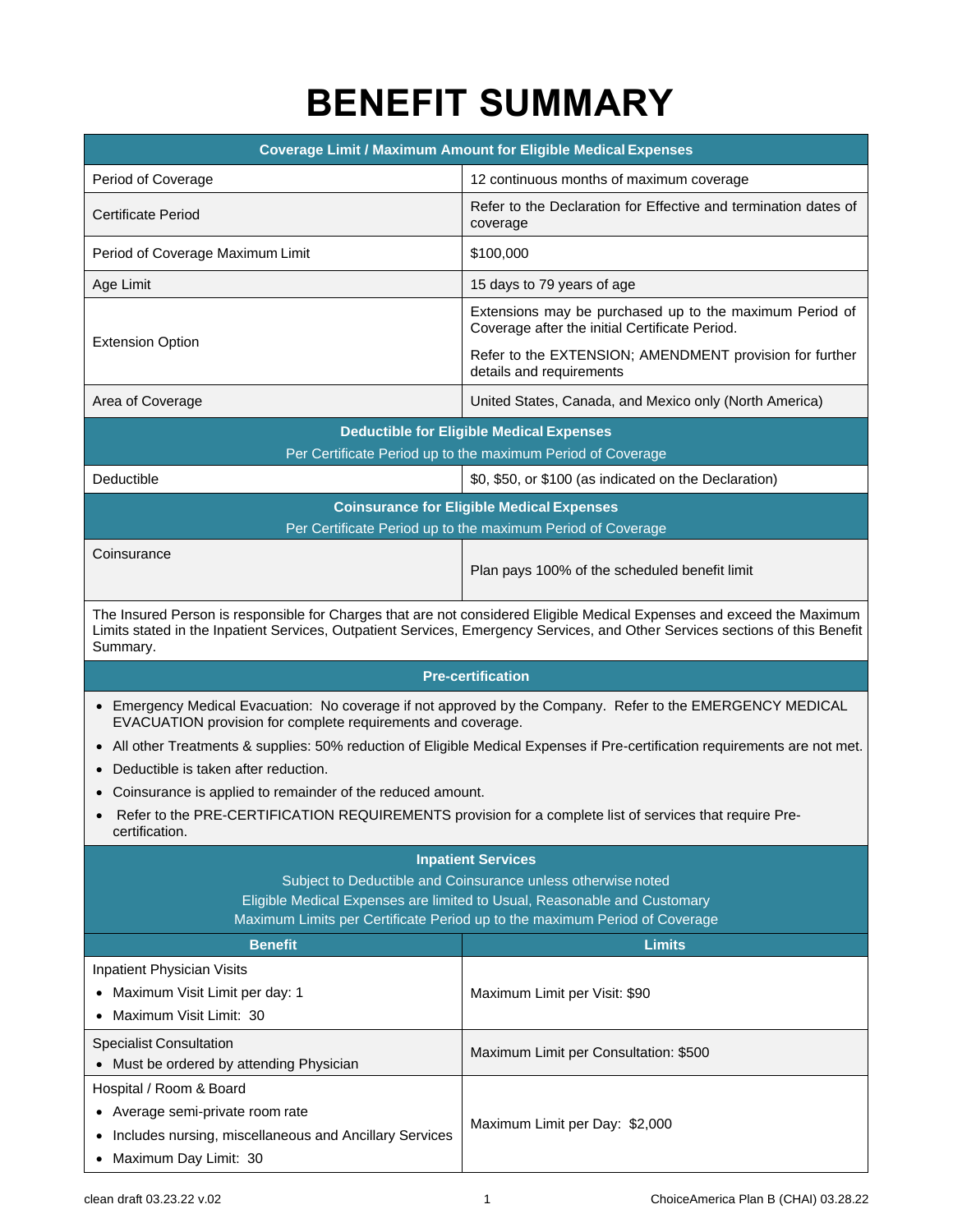| <b>Inpatient Services</b>                                                                                                                    |                                                                                                                                                        |  |
|----------------------------------------------------------------------------------------------------------------------------------------------|--------------------------------------------------------------------------------------------------------------------------------------------------------|--|
| Subject to Deductible and Coinsurance unless otherwise noted                                                                                 |                                                                                                                                                        |  |
|                                                                                                                                              | Eligible Medical Expenses are limited to Usual, Reasonable and Customary<br>Maximum Limits per Certificate Period up to the maximum Period of Coverage |  |
| <b>Benefit</b>                                                                                                                               | <b>Limits</b>                                                                                                                                          |  |
| <b>Intensive Care</b>                                                                                                                        |                                                                                                                                                        |  |
| • Maximum Day Limit: 8                                                                                                                       | Additional Benefit per Day: \$1,000                                                                                                                    |  |
| <b>Private Duty Nursing</b>                                                                                                                  | Maximum Limit: \$550                                                                                                                                   |  |
| Surgeon                                                                                                                                      | Maximum Limit per Surgical Session: \$6,000                                                                                                            |  |
| Assistant Surgeon                                                                                                                            | Maximum Limit per Surgical Session: \$1,375                                                                                                            |  |
| Anesthesia                                                                                                                                   | Maximum Limit per Surgical Session: \$1,375                                                                                                            |  |
|                                                                                                                                              | <b>Outpatient Services</b>                                                                                                                             |  |
|                                                                                                                                              | Subject to Deductible and Coinsurance unless otherwise noted                                                                                           |  |
|                                                                                                                                              | Eligible Medical Expenses are limited to Usual, Reasonable and Customary<br>Maximum Limits per Certificate Period up to the maximum Period of Coverage |  |
| Pre-admission Testing                                                                                                                        | Maximum Limit: \$1,100                                                                                                                                 |  |
| Outpatient Physician Visits (includes Urgent Care Clinics                                                                                    |                                                                                                                                                        |  |
| and Walk-in Clinics)                                                                                                                         |                                                                                                                                                        |  |
| • Maximum Visit Limit per day: 1                                                                                                             | Maximum Limit per Visit: \$90                                                                                                                          |  |
| • Maximum Visit Limit: 10                                                                                                                    |                                                                                                                                                        |  |
| Diagnostic Laboratory & Radiology                                                                                                            | Maximum Limit: \$1,250                                                                                                                                 |  |
| <b>Hospital Emergency Room</b>                                                                                                               | Maximum Limit per Visit: \$600                                                                                                                         |  |
| <b>Surgical Facility</b>                                                                                                                     | Maximum Limit per Surgical Session: \$1,000                                                                                                            |  |
| Surgeon                                                                                                                                      | Maximum Limit per Surgical Session: \$4,500                                                                                                            |  |
| Assistant Surgeon                                                                                                                            | Maximum Limit per Surgical Session: \$1,375                                                                                                            |  |
| Anesthesia                                                                                                                                   | Maximum Limit per Surgical Session: \$1,375                                                                                                            |  |
| Physical Therapy: United States                                                                                                              |                                                                                                                                                        |  |
| • Maximum Visit Limit per day: 1                                                                                                             | Maximum Limit per Visit: \$60                                                                                                                          |  |
| Maximum Visit Limit: 15                                                                                                                      |                                                                                                                                                        |  |
| <b>Extended Care Facility</b>                                                                                                                |                                                                                                                                                        |  |
| • Maximum Day Limit: 15                                                                                                                      | Maximum Limit per Day \$250                                                                                                                            |  |
| Upon direct transfer from acute care Hospital                                                                                                |                                                                                                                                                        |  |
| Prescriptions                                                                                                                                | Maximum Limit: \$350                                                                                                                                   |  |
|                                                                                                                                              | <b>Emergency Services</b>                                                                                                                              |  |
| NOT Subject to Deductible and Coinsurance unless otherwise noted<br>Eligible Medical Expenses are limited to Usual, Reasonable and Customary |                                                                                                                                                        |  |
|                                                                                                                                              | Maximum Limits per Certificate Period up to the maximum Period of Coverage                                                                             |  |
| Common Carrier Accidental Death                                                                                                              | Insured Person Maximum Limit: \$5,000                                                                                                                  |  |
|                                                                                                                                              | Family Maximum Limit: \$25,000                                                                                                                         |  |
| <b>Emergency Local Ambulance</b>                                                                                                             |                                                                                                                                                        |  |
| • Subject to Deductible                                                                                                                      |                                                                                                                                                        |  |
| • Injury                                                                                                                                     | Maximum Limit: \$650                                                                                                                                   |  |
| Illness resulting in an Inpatient Hospital admission                                                                                         |                                                                                                                                                        |  |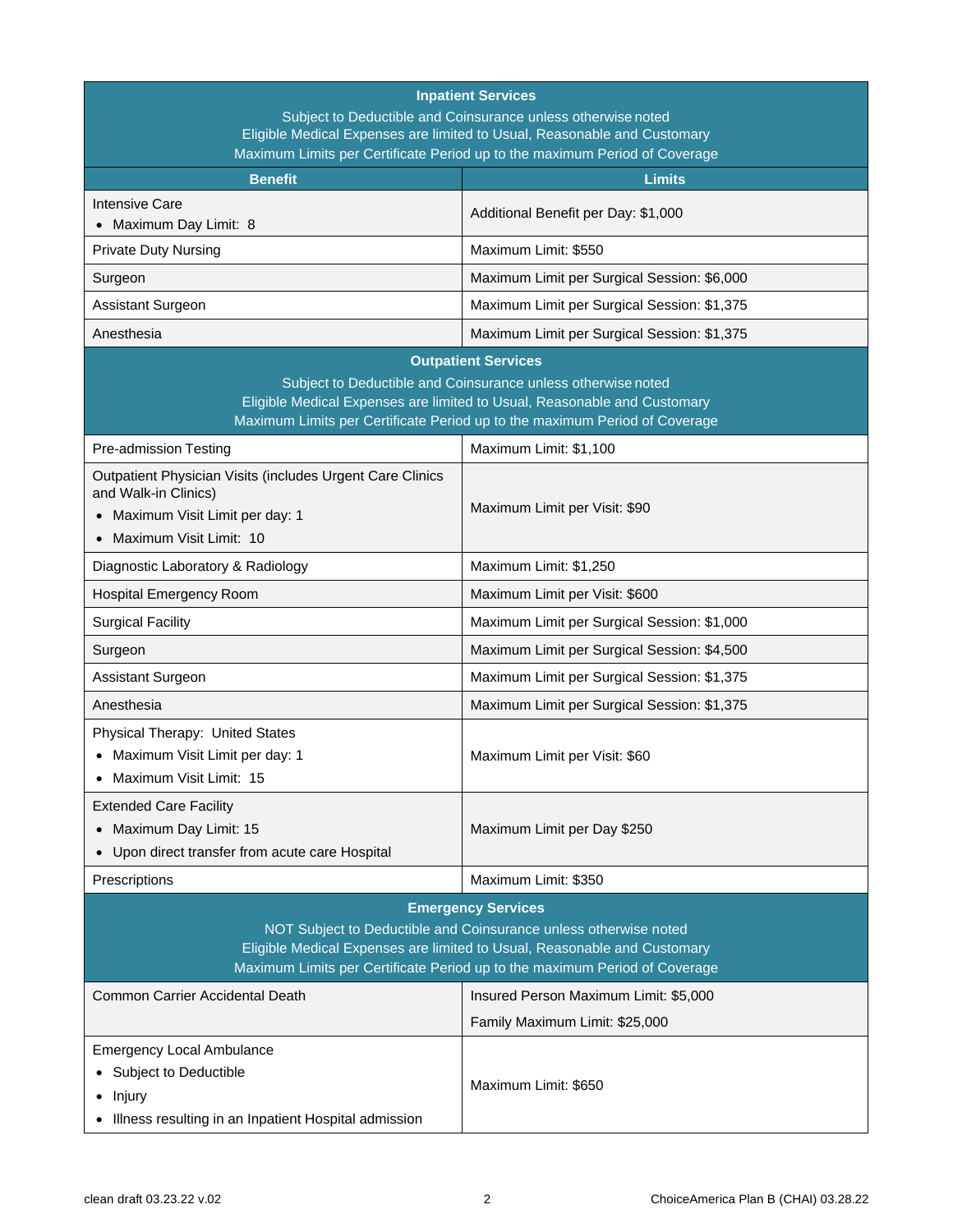| <b>Emergency Services</b><br>NOT Subject to Deductible and Coinsurance unless otherwise noted<br>Eligible Medical Expenses are limited to Usual, Reasonable and Customary<br>Maximum Limits per Certificate Period up to the maximum Period of Coverage |                                               |  |
|---------------------------------------------------------------------------------------------------------------------------------------------------------------------------------------------------------------------------------------------------------|-----------------------------------------------|--|
| <b>Benefit</b>                                                                                                                                                                                                                                          | <b>Limits</b>                                 |  |
| <b>Emergency Medical Evacuation</b>                                                                                                                                                                                                                     |                                               |  |
| • Approved in advance and coordinated by the Company                                                                                                                                                                                                    | Maximum Limit per Evacuation: \$50,000        |  |
| Not subject to Period of Coverage Maximum Limit<br>$\bullet$                                                                                                                                                                                            |                                               |  |
| <b>Return of Mortal Remains</b>                                                                                                                                                                                                                         |                                               |  |
| Return of Insured Person's Mortal Remains to Home                                                                                                                                                                                                       | Maximum Limit: \$7,500                        |  |
| Country                                                                                                                                                                                                                                                 | Local Burial/Cremation Maximum Limit: \$5,000 |  |
| • Approved in advance by the Company                                                                                                                                                                                                                    |                                               |  |
| <b>Other Services</b><br>Subject to Deductible and Coinsurance unless otherwise noted.<br>Eligible Medical Expenses are limited to Usual, Reasonable and Customary<br>Maximum Limits per Certificate Period up to the maximum Period of Coverage        |                                               |  |
| COVID-19/SARS-CoV-2 Treatment<br>• Subject to Deductible and Coinsurance                                                                                                                                                                                | Up to the Period of Coverage Maximum Limit    |  |
| Influenza (flu) Vaccination<br>• Deductible: \$25<br>(Plan Deductible waived)<br>• Available only in the United States                                                                                                                                  | Maximum Limit: \$50                           |  |
| Dental Accident                                                                                                                                                                                                                                         | Maximum Limit: \$700                          |  |
| Lost or Stolen Passport                                                                                                                                                                                                                                 | Maximum Limit: \$100                          |  |
| Terrorism                                                                                                                                                                                                                                               | Maximum Limit: \$50,000                       |  |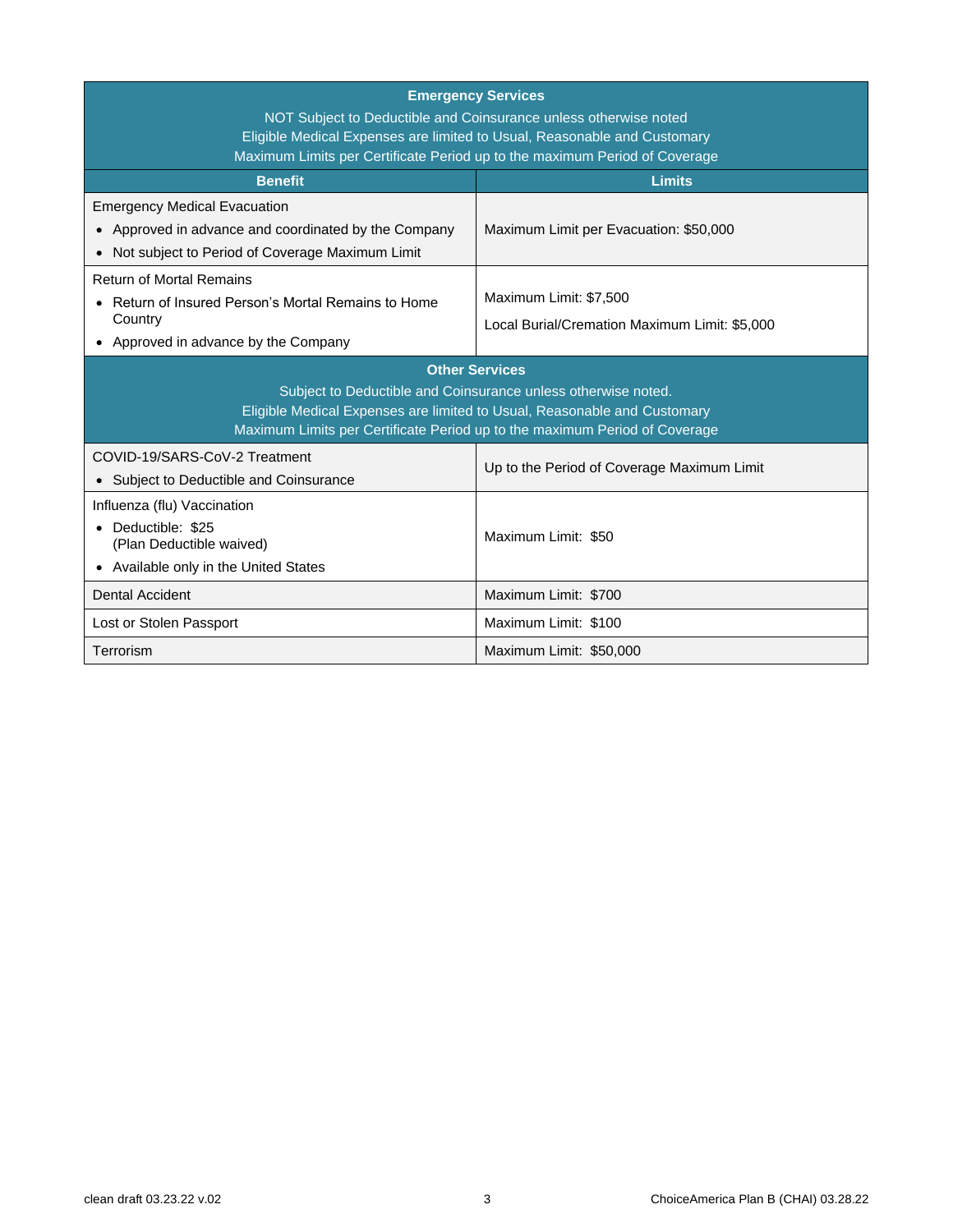- <span id="page-35-0"></span>**A. BENEFIT SUMMARY**: Subject to the Terms of this insurance, including the AGREEMENT provision, the following benefits are available to the Insured Person while outside his/her Home Country and coverage is available to the Insured Person arising out of Injury or Illness incurred while in the Host Country.
- <span id="page-35-1"></span>**B. AGREEMENT**: Sirius Specialty Insurance Corporation (publ) (the Company) promises and agrees to provide the Insured Person with the benefits described in the Master Policy, as outlined herein and coverage for which is certified hereunder by the Company. The Company makes this promise and agreement in consideration of the Assured's Application, the accuracy and truthfulness of the Insured Person's Application and payment of Premium, and subject to all of the Terms of the Master Policy, Declaration and any Riders. The Master Policy is effective as of March 28, 2022 and shall remain in effect until terminated in accordance with the CONDITIONS AND GENERAL PROVISIONS, TERMINATION OF MASTER POLICY provision. This Certificate shall be effective as of the Effective Date of Coverage and shall remain in effect until terminated in accordance with the CONDITIONS AND GENERAL PROVISIONS, TERMINATION OF COVERAGE FOR INSURED PERSONS provision. This Certificate is not part of the insurance contract. The contract is the Master Policy, the Application, the Declaration and any applicable Riders (such insurance being sometimes referred to herein as "this insurance" or "the plan"). This Certificate is merely a description of and evidence of the Insured Person's rights and benefits under the contract. The Declaration likewise is evidence of the coverage under the contract and a statement of the Effective Date of Coverage, subject always to the Terms of coverage contained within the contract. The Company hereby recognizes International Medical Group®, Inc., as the Company's authorized representative and as the Plan Administrator of the Master Policy and this Certificate. Subject to the Terms of the CONDITIONS AND GENERAL PROVISIONS, SERVICE OF SUIT; VENUE; CHOICE OF LAW; TRIAL BY COURT provision, all communications, notices and payments to the Company that are required or permitted under the Master Policy and/or as described in this Certificate shall be transmitted through the Plan Administrator, and receipt of same by the Plan Administrator shall be considered receipt by the Company. **SURPLUS LINES NOTICE**: This insurance is issued pursuant to applicable surplus lines law. Persons insured by surplus lines carriers do not have the protection of state Insurance Guaranty laws to the extent of any right of recovery for the obligation of an insolvent unlicensed insurer.
- <span id="page-35-2"></span>**C. CONDITIONS AND GENERAL PROVISIONS**: The following Terms are conditions precedent to the Company's liability under the insurance provided to the Insured Person pursuant to and in accordance with the Terms of this insurance:
- **(1) ENTIRE AGREEMENT**: The Master Policy, the Application, the Declaration and any Riders, shall constitute the entire agreement among the Company, the Assured, and the Insured Person. This Certificate is an outline and evidence of the insurance provided by the Master Policy. This Certificate does not extend or change the coverage provided by the Master Policy. The insurance evidenced by this Certificate is subject to all Terms of the Master Policy, the Application, the Declaration and any Riders.
- **(2) PREMIUM**: Payment of required Premium shall be remitted to the Company on or before the Due Date(s) specified on the Declaration.
- **(3) CLAIMS NOTIFICATION**: All claims and related claim information should be filed with the Company through the Plan Administrator at the contact information below, or online at [www.imglobal.com/member](http://www.imglobal.com/member) as soon as possible:

International Medical Group

Attn: Claims Department

PO Box 9162

Farmington Hills, MI 48333-9162

USA

**Proof of Claim**: When the Insured Person receives Treatment or the Company receives notice of a claim for benefits under this insurance, the Insured Person shall submit an International Medical Group (IMG) Claim Form as a necessary component of the Proof of Claim. An IMG Claim Form may be obtained from the form's library on IMG's website at [www.imglobal.com](http://www.imglobal.com/) or completed online via the MyIMG customer portal.

- (a) A Proof of Claim shall not be effective and will not satisfy the Terms of this insurance unless it includes all the following:
	- (i) a duly completed, timely submitted and signed IMG Claim Form for each new Illness, diagnosis or Injury unless the Company waives such requirement in writing
	- (ii) an Authorization for Release of Medical Information when specifically requested by IMG
	- (iii) all original Universal Billing Forms, Superbill and statements of service rendered from Physicians, Hospitals, and other healthcare or medical service providers involved with respect to the claim
	- (iv) all original receipts for any costs, prescription medications, fees or expenses that have been incurred or paid by, or on behalf of, the Insured Person with respect to the claims, including without limitation all original receipts for any cash and/or credit card payments. The provider of service's full name, address, telephone number (including area/country code), date of service, description of service (applicable procedure codes), and diagnosis codes must be included on the receipts.
	- (v) If the claims are submitted electronically, copies of the above items are acceptable; however, the Company reserves the right to request the original documents.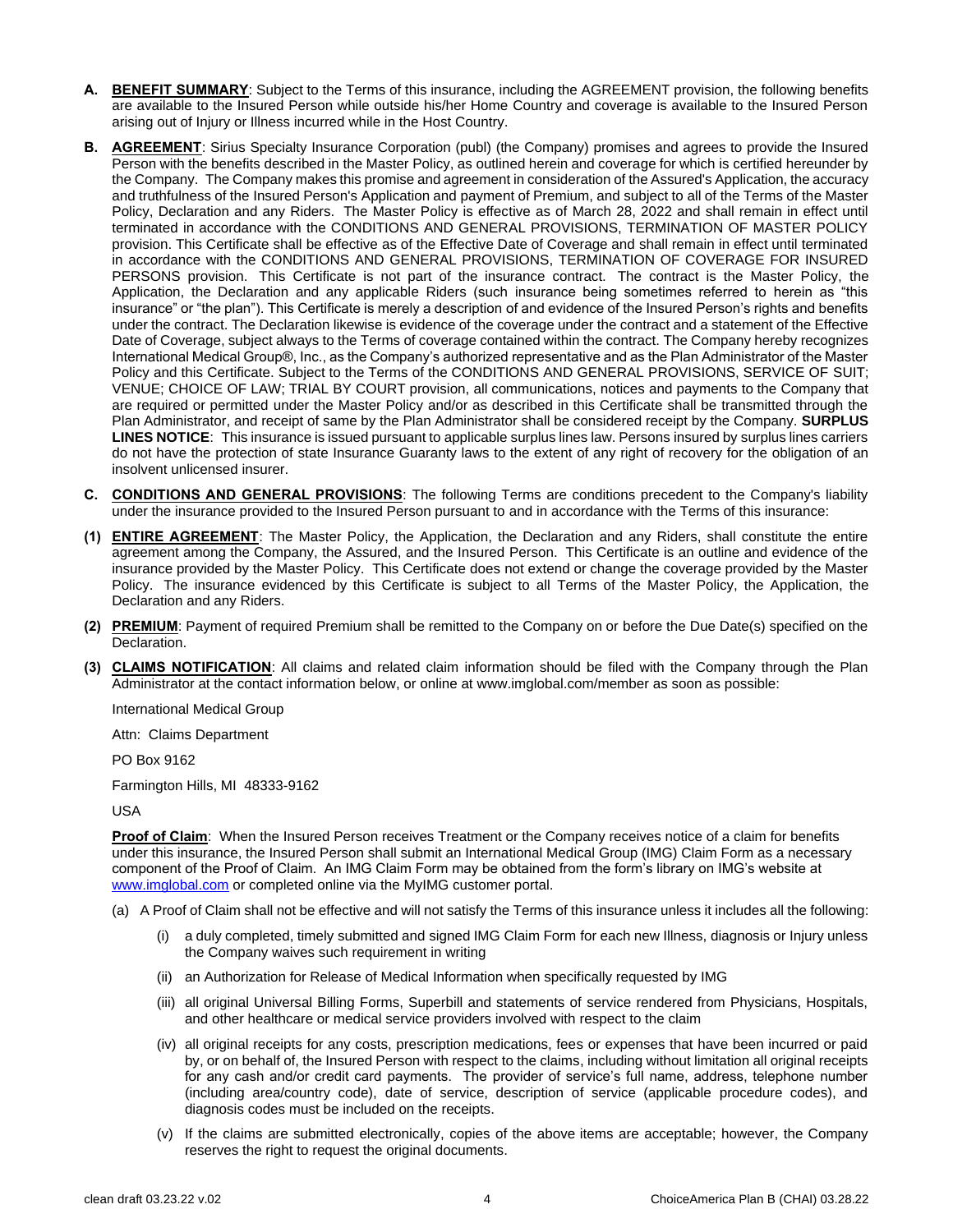- (b) The Insured Person and/or Physician, Hospital and other healthcare and medical service providers and suppliers shall have one hundred eighty (180) days from the date a claim is incurred to submit a complete Proof of Claim. The Company at its option may pend resolution and adjudication of submitted claims and/or may deny coverage due to any of the following:
	- (i) IMG's receipt of an incomplete Proof of Claim
	- (ii) failure to submit any Proof of Claim
	- (iii) Insured Person's, Physician's or Hospital's failure to submit a timely Proof of Claim
- (c) The Company may require the Insured Person to sign an Authorization for Release of Medical Information to request medical records on his/her behalf or supply the Company with additional documentation if the Company is unable to make a benefit determination based on the submitted Proof of Claim. The Insured Person and/or Physician, Hospital and other healthcare and medical service providers and suppliers shall have sixty (60) days from the date of the request to submit the requested information. If the information is not received within the designated time period, previously submitted and subsequent claims will be denied.
- **(4) APPEALING A CLAIM**: In the event the Company denies all or part of a claim, the Insured Person shall have sixty (60) days from the date that the notice of denial was mailed to the Insured Person's last known residence or mailing address within which to appeal the determination. The Insured Person must file an appeal prior to bringing any legal action under the contract of insurance. The Insured Person should submit a written request for an appeal along with comments, all relevant, pertinent or related documents, medical records, and other information relating to the claim.

The appeal must be sent to:

International Medical Group

Attn: Benefit Review

2960 N. Meridian Street

Indianapolis, IN 46208

USA

The Company's review will take into account all comments, documents, records, and other information submitted by the Insured Person relating to the claim, without regard to whether such information was submitted or considered in the initial claim determination. Upon receipt of a written appeal, the Company shall have an opportunity for further reasonable investigation and/or review as set forth in the CONDITIONS AND GENERAL PROVISIONS, EXPLANATION OR VERIFICATION OF BENEFITS provision, and will respond in writing as soon as reasonably practicable, and in any event within ninety (90) days from receipt thereof.

- **(5) ASSIGNMENT, CHANGE OR WAIVER**: Notwithstanding any law, statute, judicial decision, or rule to the contrary that may be or may purport to be otherwise applicable within the jurisdiction, locale or forum state of any healthcare or medical service provider, no transfer or assignment of any of the Insured Person's rights, benefits or interests under this insurance shall be valid, binding on or enforceable against the Company or Plan Administrator unless first expressly agreed and consented to in writing by the Company. Any such purported transfer or assignment not in compliance with the foregoing Terms shall be void ab initio and without effect as against the Company or Plan Administrator, and the Company shall have no liability of any kind under this insurance to any such purported transferee or assignee with respect thereto. The Terms of the Master Policy as evidenced by this Certificate shall not be waived or modified except by the express written agreement of the Company.
- **(6) SERVICE OF SUIT; VENUE; CHOICE OF LAW; TRIAL BY COURT**: No action at law or in equity can be brought by an Insured Person to recover on the contract of insurance prior to the later of (a) expiration of sixty (60) days after written Proof of Claim has been furnished in accordance with the contract of insurance or (b) exhaustion of one (1) appeal under the CONDITIONS AND GENERAL PROVISIONS, APPEALING A CLAIM provision above. No action at law or in equity can be brought after the expiration of three (3) years after the time written Proof of Claim is required to be furnished under the contract of insurance. The contract of insurance between the Insured Person and the Company, as evidenced by the Master Policy and this Certificate, shall be deemed issued, finalized and made in Indianapolis, Indiana. Sole and exclusive jurisdiction and venue for any court action or administrative proceeding relating to this insurance shall be in Marion County, Indiana, for which the Insured Person expressly consents. The subjects, risks and benefits of insurance covered by the Master Policy and evidenced by this Certificate are not intended or considered by the Insured Person or the Company (or the Plan Administrator) to be resident, located, or performed in any particular State of the United States. Indiana surplus lines law shall govern all rights and claims raised under this Certificate of Insurance.

In the event of the failure of the Company to provide benefits or pay or reimburse any amount claimed to be due under this insurance, the Company, at the request of the Insured Person and upon receipt of lawful process or summons, will submit to the jurisdiction of a court of competent subject matter jurisdiction located in Marion County, Indiana, provided there exists an independent statutory and constitutional basis for *in personam* jurisdiction over the Company in said court and by said forum State. The Company and the Insured Person consent to personal jurisdiction and venue in the Circuit and/or Superior Courts of Marion County, Indiana, and in the United States District Court for the Southern District of Indiana, Indianapolis Division (assuming that federal jurisdiction is otherwise appropriate and lawful). All trials regarding any dispute under this insurance shall be exclusively presented to and determined solely by the court as the trier of fact, without a jury. The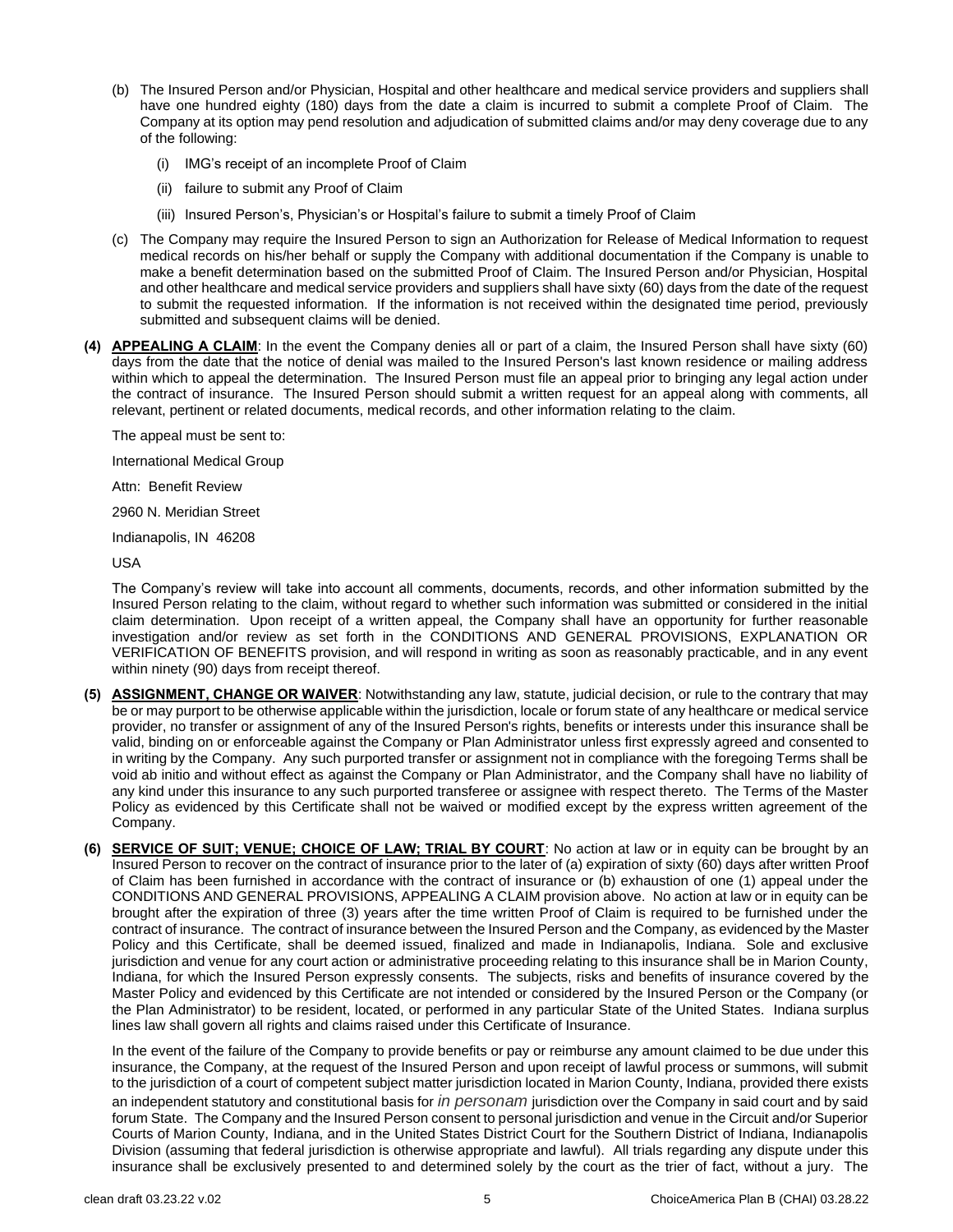Company reserves the right, acting by and through the Plan Administrator, to initiate and pursue actions for declaratory judgment and/or other appropriate relief with respect to the validity, binding effect, administration of and/or any dispute or controversy arising under this insurance. In any suit instituted by or against the Company or the Insured Person pursuant to the Terms of this provision, the Company and the Insured Person will abide by the final decision of such Indiana court or of any appellate court in the event of an appeal.

Nothing in this provision constitutes or should be deemed, considered or understood to constitute a waiver of the Company's or the Insured Person's rights to: (i) oppose venue, procedural and/or substantive choice of law, personal jurisdiction, or subject matter jurisdiction in any forum other than the Circuit or Superior Courts of Marion County, Indiana, or the United States District Court for the Southern District of Indiana, Indianapolis Division (assuming that federal jurisdiction is otherwise appropriate and lawful), (ii) commence an action in any court of competent jurisdiction in or outside of the United States, (iii) remove an action to a United States District Court, or (iv) seek transfer of a case to another court or forum as permitted by the laws of such forum or the laws of the United States or of any State in the United States, as applicable; all of which rights are expressly reserved and retained.

Subject to and without limiting, expanding, superseding, modifying or waiving any of the foregoing Terms contained in this provision pursuant to any statute of any State, territory or district of the United States which makes provision thereof, the Company hereby designates the Superintendent, Commissioner, or Director of Insurance (or such other officer specified for that purpose in the statute), or his/her successor or successors in office, as its true and lawful attorney, under a special power of attorney, upon whom may be served any lawful process issued in connection with the initiation of any action, suit or proceeding instituted by or on behalf of the Insured Person arising out of this insurance, including specifically the Commissioner of Insurance for the Indiana Department of Insurance, 311 West Washington Street, Suite 300, Indianapolis, IN 46204, and hereby designates and appoints John P. Dearie, Jr., Esq., Locke Lord, LLP, Brookfield Place, 200 Vesey Street, 20th Floor, New York, New York 10281-2101, as its attorney-in-fact and agent for service of process to whom said officer or Commissioner is authorized to mail or serve any such process or a true copy thereof.

For Florida residents only: If any dispute shall arise as under the Terms and conditions of this Certificate, such dispute may be referred to arbitration in accordance with the procedures of the American Arbitration Association. Any such arbitration shall be held within fifty (50) miles of the Insured Person's residence, with the Company to pay costs and fees (not including any attorney fees) of the proceeding in excess of five hundred dollars (\$500.00).

- **(7) ECONOMIC SANCTIONS**: The Company will not cover any person as an Insured Person if such cover would result in the Company being exposed to any sanction, prohibition or restriction under United Nations resolutions or the trade or economic sanctions, laws, or regulations of the European Union, United Kingdom or the United States of America.
- **(8) MISREPRESENTATION**: Any false representation, incomplete information, misleading statement, misstatement, omission, concealment or fraud, whether or not innocently made, either in the Insured Person's Application or in relation to any claim form, statement, certification or warranty made by the Insured Person or his/her representatives, agents or proxies, whether in writing or otherwise, to the Company or the Plan Administrator or their respective agents, employees or representatives, or in connection with the making of any claim under this insurance, shall render the Declaration and this Certificate null and void and all claims and benefits under this insurance shall be forfeited and waived.
- **(9) INSOLVENCY**: The insolvency, bankruptcy, financial impairment, receivership, voluntary plan of arrangement with creditors or dissolution of the Assured or any Insured Person shall not impose upon the Company any liability or obligation other than that specifically included in this insurance.
- **(10) SUBROGATION CLAUSE**: The Insured Person shall undertake to pursue in his/her own name and stead, and to fully cooperate with the Company in the pursuit and prosecution of, any and all valid claims that the Insured Person may have against any third party who may be liable or responsible for any loss or damage arising out of any act, omission or occurrence that results or may result in a loss payment, provision of benefits, or coverage of claim by the Company under this insurance, and to fully account to the Company for any amounts recovered or recoverable in connection therewith, on the basis that the Company shall be reimbursed and entitled to recover first in full for any sums paid or to be paid by it before the Insured Person shares in any amount so recovered, regardless of whether or not the Insured Person has been made whole or has been fully compensated for their injuries.

The Insured Person further agrees and understands that the Company requires the Insured Person to complete a subrogation questionnaire, sign an acknowledgment of the Company's subrogation rights and sign an agreement before the Company considers paying, or continues to pay, any claims. Should the Insured Person fail to so cooperate, account, or prosecute any valid claims against any such third party or parties, and the Company thereupon or otherwise becomes liable or otherwise obligated to make payment under the Terms of this insurance, then the Company shall be fully subrogated to all rights and interests of the Insured Person with respect thereto and may prosecute such claims in its own name as subrogee.

The Insured Person's submission of Proof of Claim or acceptance of coverage or benefits under this insurance shall be deemed to constitute an authorization, consent and assignment of such subrogation rights by the Insured Person to the Company. The Insured Person agrees that the Company has a secured proprietary interest in any settlement proceeds the Insured Person receives or may be entitled to receive.

The Insured Person understands and agrees that the Company is entitled to a constructive trust interest in the proceeds of any settlement or recovery. The Insured Person agrees to include the Company as a co-payee on any settlement check or check from any third party or insurer. The Insured Person agrees he/she will not release any party or their insured without prior written approval from the Company, and will take no action that prejudices the Company's rights.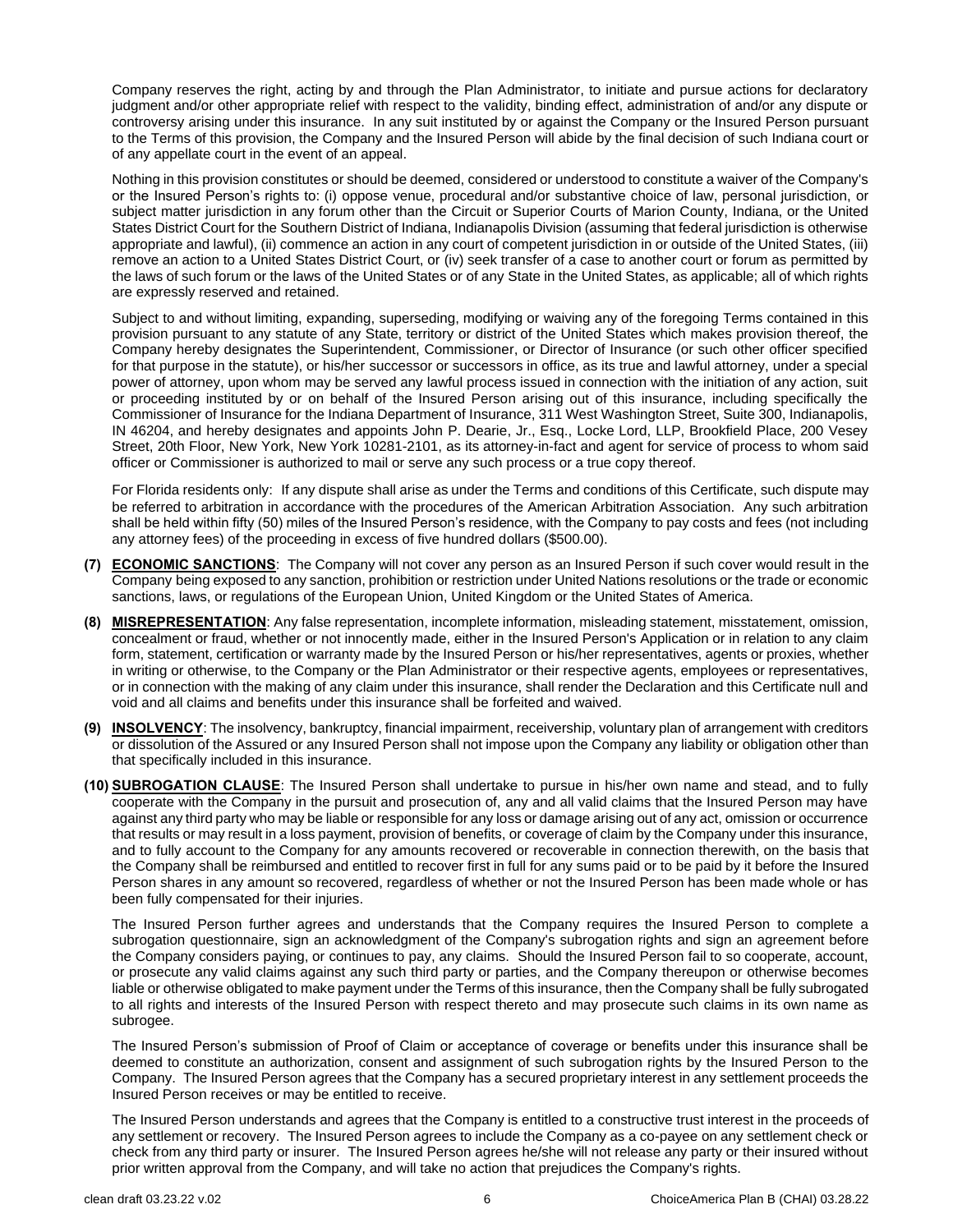The Insured Person is obligated to inform their legal representative of the Company's rights and lien and to make no distributions from any settlement or judgment that will in any way result in the Company receiving less than the full amount of its lien without the written approval of the Company. Any amount recovered by the Company in accordance with the foregoing shall first be used to pay in full the costs and expenses of collection incurred by the Company, including reasonable attorneys' fees, and for reimbursement to the Company for any amount that it may have paid or become liable to pay under this insurance. Any remaining amounts recovered shall be paid to the Insured Person or other persons lawfully entitled thereto, as applicable. In the event that the Insured Person receives any form or type of settlement and either fails or refuses to abide by the Terms of this insurance contract, in addition to any other remedies the Company may have, the Company retains a right of equitable offset against future claims.

- **(11) OTHER INSURANCE**: The Company shall not be liable or obligated to provide any coverage or benefits or to pay or reimburse any claim under this insurance if there is any other insurance, membership benefit, workers' or workplace compensation coverage program or other government programs, reimbursement or indemnification coverage, right of contribution, recoupment or recovery, contract, or any other third-party obligation or liability for provision of benefits ("Other Coverage") that would, or would but for the existence of this insurance, be available or obligated to provide such benefit or to pay or reimburse or provide indemnity for such claim, except in respect of any excess beyond the amount payable or provided under such Other Coverage had this insurance not been effected. Notwithstanding the foregoing, the Company shall not be liable or obligated to provide any benefit or to pay or reimburse any claim for any Insured Person in respect to Treatment or supplies furnished by any program or agency funded by any government or governmental authority.
- **(12) REVIEW PERIOD**: The Insured Person shall have the time period before the Initial Effective Date and three (3) days after the Initial Effective Date of Coverage (the "Review Period") to review the benefits, conditions, limitations, exclusions and all other Terms of the Master Policy as evidenced and outlined by this Certificate. If not completely satisfied, the Insured Person may request cancellation of this insurance retroactive to the Initial Effective Date of Coverage by sending a written request to the Company by email, mail or fax and received by the Company within the Review Period, thereby qualifying to receive a full refund of Premium paid. Upon effectuation of such cancellation and refund, neither the Company nor the Insured Person shall have any further rights, liabilities or obligations under this insurance.
- **(13) CANCELLATION BY INSURED PERSON**: After the Review Period, the following conditions apply if the Insured Person wishes to cancel this insurance:
	- (a) If any claims have been filed with the Company, the Premium is fully earned and is non-refundable.
	- (b) If no claims have been filed with the Company:
		- (i) a cancellation fee of twenty dollars (\$20.00 USD) will be charged
		- (ii) only Premium covering time periods after cancellation are refundable.
- **(14) APPLICABLE CURRENCY**: All benefit amounts, coverage, monetary limits and sub-limits, and other amounts stated in the Master Policy, the Application, the Declaration, this Certificate, and in any Riders, including Premium, are in USD (United States Dollars).
- **(15) COOPERATION**: The Insured Person and his/her Physicians, Hospitals and other healthcare and medical service providers and suppliers shall undertake to cooperate fully with the Company and the Plan Administrator in reviewing, investigating, adjudicating, considering an appeal of, and/or administering any claim for benefits under this insurance, including granting full right of access to all relevant, pertinent or related records, medical documentation, medical histories, reports, laboratory or test results, x-rays, and all other available evidence relating to or affecting the review, investigation, adjudication or administration of the claim. The Company at its own expense shall have the right and opportunity to examine all evidence related to a claim when and as often as it may reasonably require during the pendency of a claim hereunder. The Company at its option may suspend or pend adjudication of a claim and/or may deny benefits and/or coverage for a claim when any of the following has occurred:
	- (a) a refusal to so cooperate
	- (b) an unreasonable delay in such cooperation
	- (c) any other act or omission on the part of the Insured Person and/or his/her healthcare providers which hinders, delays, impairs or otherwise prejudices the performance of the Company's obligations under this insurance.
- **(16) CLAIM SETTLEMENT**: Eligible and covered claims for Eligible Medical Expenses or other benefits under this insurance that have previously been paid by or on behalf of the Insured Person at the time of the Company's favorable adjudication thereof will be reimbursed by the Company directly to the Insured Person, by check, at his/her last known residence or mailing address. While this insurance is in effect, in order to effectuate proper administration, the Insured Person shall undertake to promptly notify the Company of any change in such addresses. Eligible and covered claims for Eligible Medical Expenses or other benefits under this insurance that have not been paid by or on behalf of the Insured Person at the time of adjudication will be paid by the Company by check or electronic funds transfer to the Insured Person at his/her last known residence or mailing address, or, at the sole option and discretion of the Company (but without obligation to do so), and as an accommodation to the Insured Person, directly to the provider(s), as applicable. All claim settlements, payments and reimbursements are subject to the insurance plan shown in the Declaration and all other Terms of this insurance. No healthcare or medical service provider or supplier, or any other third-party, shall have any direct or indirect interest, claim or right of action against the Company under this Certificate, the Declaration or the Master Policy, whether by purported assignment of benefits, subrogation of interests or otherwise, unless first expressly agreed and consented to in writing by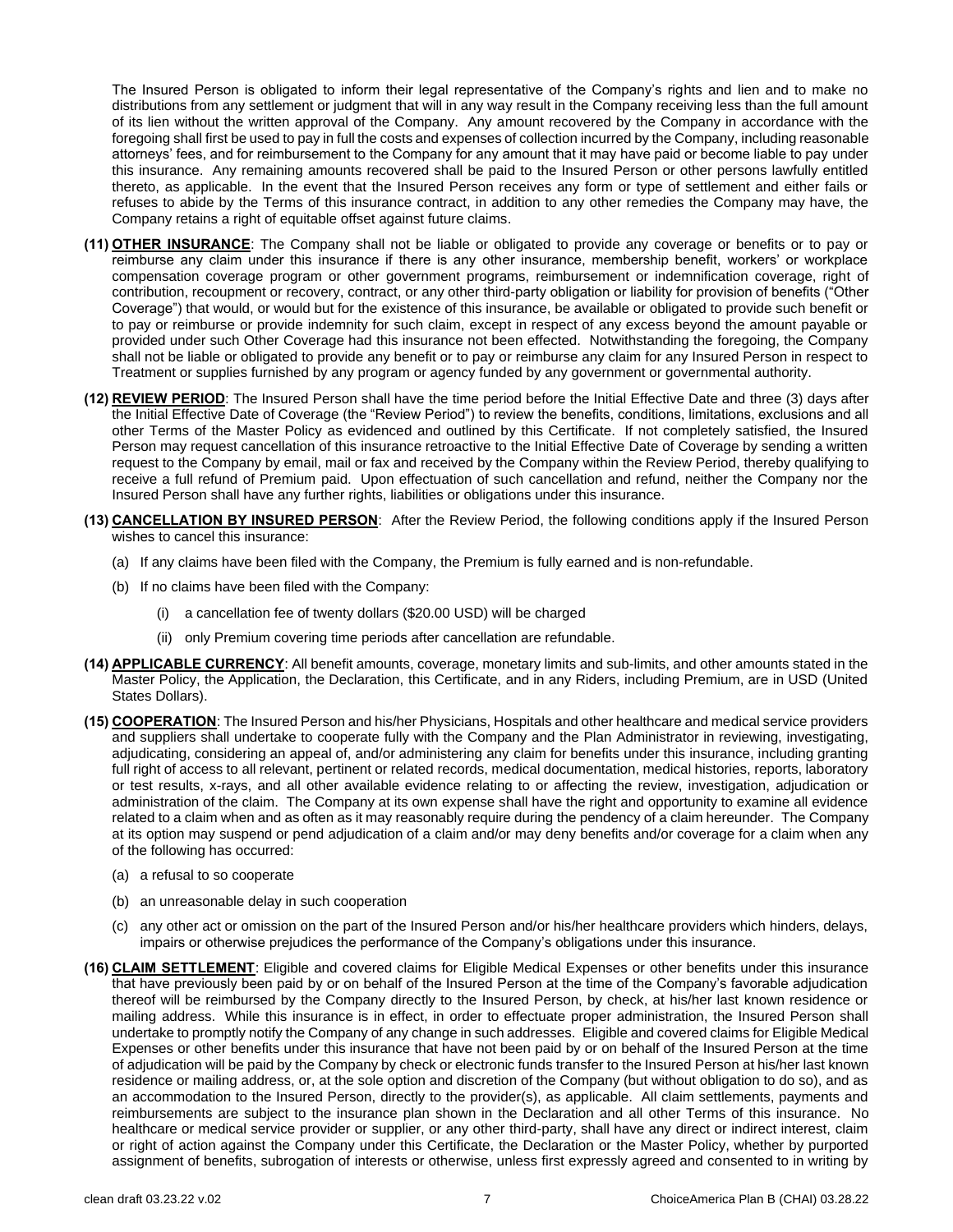the Company, and notwithstanding the Company's exercise or failure to exercise any option or discretion under this provision regarding the method of claim payment. No such provider, supplier or other third-party is intended to have or shall have any rights as a third-party beneficiary under this Certificate, the Declaration, or the Master Policy.

- **(17) FRAUDULENT CLAIMS**: A person who knowingly and with intent to defraud the Company files a statement of claim containing any false, incomplete, or misleading information commits a felony. If any claim or request for benefits under this insurance shall knowingly be in any respect false, incomplete, misleading, concealing, fraudulent or deceitful or if the Insured Person or anyone acting for or on his/her behalf under this insurance knowingly uses any false, incomplete, misleading, concealing, fraudulent or deceitful statements regarding the Insured Person, the insurance contract and all coverage thereunder may be cancelled, voided, rescinded and terminated by the Company in its sole and absolute discretion, and the Company shall have no obligation or liability for any such benefits, coverage or claims.
- **(18) ARBITRATION**: With the exception of Florida residents' option to refer to arbitration, no claim for benefits for which liability, eligibility, or coverage under this insurance has been denied in whole or in part by the Company nor any other dispute or controversy arising under or related to this insurance shall be arbitrable or subject to arbitration under any circumstances or for any reason.
- **(19) TERMINATION OF MASTER POLICY**: The Master Policy can be terminated at any time by either the Company or the Assured by giving at least thirty (30) days written notice to the other and to the Insured Person. Such termination will have no effect on this Certificate prior to the date of the termination or on eligible coverage or benefits under this insurance accrued prior thereto. No additional Certificates will be issued or further Applications accepted for the plan after the date the Master Policy is terminated.
- **(20) TERMINATION OF COVERAGE FOR INSURED PERSONS**: Coverage and benefits for the Insured Person under this insurance will terminate effective at 12:01 AM EST on the earliest of the following dates:
	- (a) the next day following the end of the coverage period for which Premium has been fully and timely paid
	- (b) the date the Master Policy is terminated pursuant to the CONDITIONS AND GENERAL PROVISIONS, TERMINATION OF MASTER POLICY provision
	- (c) the termination date as shown on the Declaration for this Certificate
	- (d) the date the Insured Person first fails to meet or no longer meets the eligibility requirements for this insurance as set forth in the Master Policy and outlined in this Certificate
	- (e) the date the Insured Person returns to his/her Home Country
	- (f) the date the Insured Person has left the Host Countries unless otherwise specified under this Certificate
	- (g) the date the Company, at its sole option, elects to cancel from this plan all Insured Persons of the same sex, age, class or geographic location as the Insured Person, provided the Company gives no less than thirty (30) days advance written notice by mail to the Insured Person's last known residence or mailing address of its intent to exercise such option
	- (h) the date the Insured Person enters active military service
	- (i) the cancellation date specified by the Company pursuant to the CONDITIONS AND GENERAL PROVISIONS, CANCELLATION BY INSURED PERSON provision
	- (j) the cancellation date specified by the Insured Person pursuant to the CONDITIONS AND GENERAL PROVISIONS, EXTENSION; AMENDMENTS provision
	- (k) the next day following the maximum time period pursuant to the CONDITIONS AND GENERAL PROVISIONS, EXTENSION; AMENDMENTS provision
	- (l) the date specified by the Company in any notice of cancellation, forfeiture or rescission issued pursuant to or as a result of the circumstances described in the MISREPRESENTATION, FRAUDULENT CLAIMS and RIGHT OF RECOVERY subparagraphs of the CONDITIONS AND GENERAL PROVISIONS, or as otherwise permitted by the Terms of this insurance.

Coverage for the Insured Person shall remain in full force and effect unless terminated pursuant to this provision, except as otherwise provided in the Master Policy, the Declaration, or this Certificate.

**(21) EXTENSION; AMENDMENTS**: Subject to the Terms of the TERMINATION OF MASTER POLICY and TERMINATION OF COVERAGE FOR INSURED PERSONS subparagraphs of the CONDITIONS AND GENERAL PROVISIONS, an Insured Person can request coverage under this insurance plan to be extended, after an initial purchase, up to the maximum Period of Coverage of twelve (12) continuous months. Extensions may be purchased in increments, with the minimum being five (5) days, until reaching a maximum of twelve (12) continuous months in accordance with and subject to the Terms of the plan then in effect (including the Terms of the then applicable Master Policy) and so long as extension Premium is paid when due and the Insured Person otherwise continues to meet the applicable eligibility requirements of the plan. The maximum period of continuous coverage under this insurance, including the initial Certificate Period and any extended Certificate Period(s), may not exceed a total of twelve (12) continuous months.

The Company's commitment and the Insured Person's ability to request extension is also subject to termination upon thirty (30) days written notice to the other party prior to the expiration date of the then existing Period of Coverage. The Company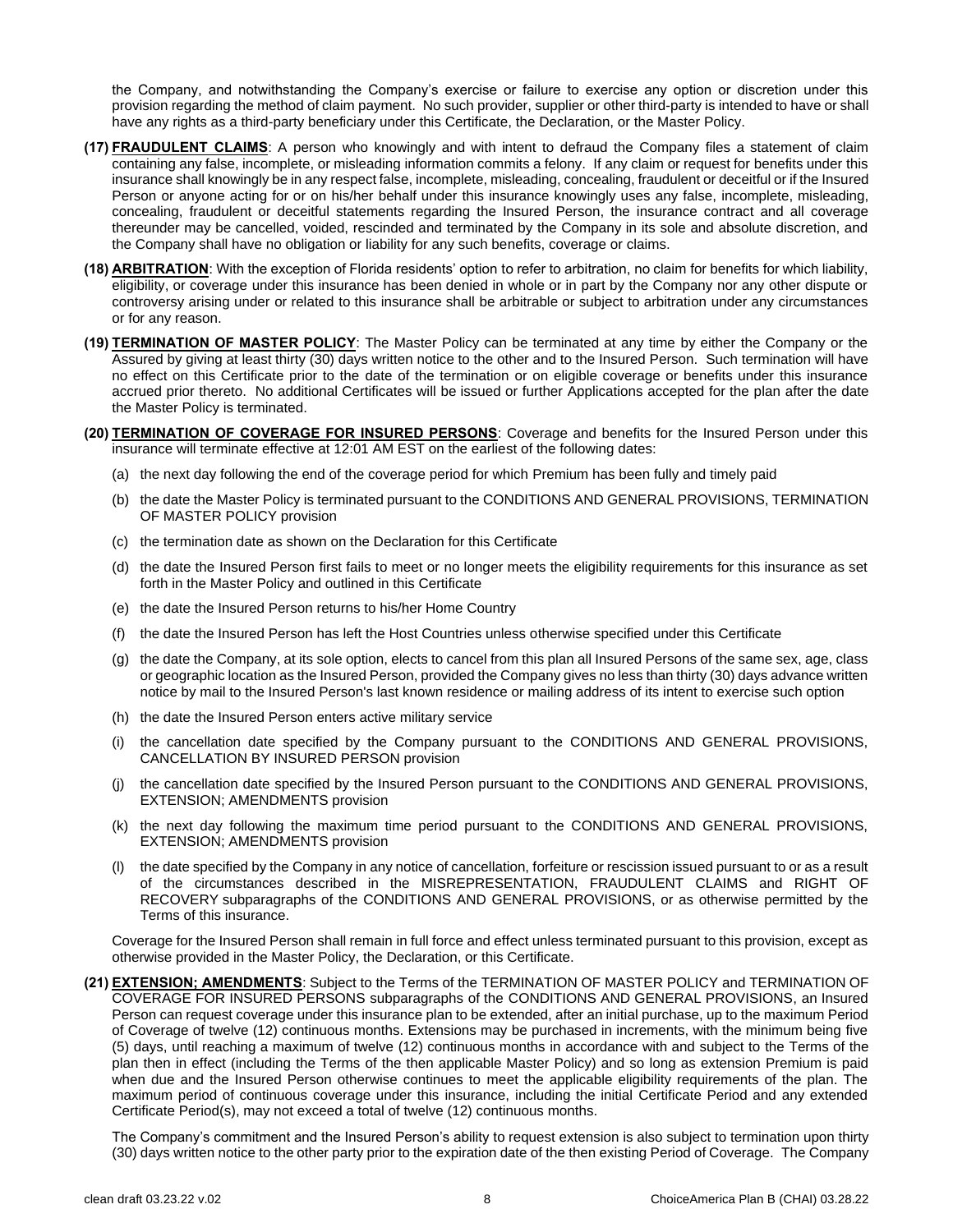reserves the right in its sole discretion to make changes, additions and/or deletions to the Terms of the Master Policy, this Certificate, extensions or replacements of either, and/or to the insurance plan (including the issuance of Riders to effectuate same) at any time or from time to time after the Effective Date of Coverage of this Certificate, upon no less than thirty (30) days prior written notice to the Assured and the Insured Person (Notice of Amendment). The Notice of Amendment shall include a complete description of the changes, additions and/or deletions to be made, the Effective Date thereof (the Change Date), and notice of the Insured Person's cancellation rights, and shall be sent first class mail, postage prepaid, to the last known residence or mailing address of the Insured Person. Upon issuance of the Notice of Amendment, the Assured and/or the Insured Person shall have the right to request cancellation of this Certificate, at any time prior to the Change Date; provided, however that cancellation under this provision shall be at the option of the Insured Person, and coverage under this insurance shall terminate with effect from the cancellation date specified by the Insured Person (subject to the Terms of the CONDITIONS AND GENERAL PROVISIONS, TERMINATION OF COVERAGE FOR INSURED PERSONS provision). If the Insured Person does not elect to cancel this Certificate in accordance with the foregoing, the changes, additions and/or deletions as made by the Company and specified in said Notice of Amendment shall take effect as of the Change Date specified in the Company's Notice, and this insurance shall thereafter continue in effect in accordance with its Terms, as so amended and modified.

- **(22) PATIENT ADVOCACY**: Neither the Company nor the Plan Administrator shall have any right, obligation, or authority of any kind to ultimately select Physicians, Hospitals, or other healthcare or health service providers for the Insured Person or to make any medical Treatment decisions for or on behalf of the Insured Person, and all such decisions shall be made solely and exclusively by the Insured Person and/or his/her guardians, Relatives, Treating Physicians and other healthcare providers. Subject to the foregoing, the Company may determine that a particular claim, benefit, Treatment or diagnosis occurring under or relating to this insurance may be placed under the Company's Patient Advocacy program to ensure that Medically Necessary Treatment and supplies are provided in the most cost-effective manner. In the event the Company determines that a claim, benefit, Treatment, or diagnosis meets the Company's Patient Advocacy program guidelines, the Company will notify the Insured Person as soon as reasonably practicable, and a Patient Advocate will be assigned to the Insured Person. Thereafter, the Company's Patient Advocate may make evaluations and/or recommendations of Treatment settings, procedures and/or supplies that may be more cost effective for the Company and/or the Insured Person. Such recommendations will be made with input from the Insured Person and/or the Insured Person's guardians, Relatives, Treating Physicians and/or other healthcare providers and will be made only when it can be reasonably demonstrated that the Medically Necessary Treatment and/or supplies can be provided in a more cost-effective manner to the Company and/or the Insured Person. The Company will use its best efforts to evaluate and recommend Treatment settings, procedures and/or supplies that can reasonably be expected to result in the same or better care of the Insured Person. The Insured Person is under no obligation to accept or follow any of the Company's recommendations. However, if the Insured Person accepts and follows any of the Company's recommendations, the Insured Person agrees to hold the Company and the Company's agents and representatives, including the Patient Advocate, harmless from same, and the Company shall not be held liable or otherwise responsible for any Treatment or supply provided to the Insured Person except for the payment of claims and benefits eligible for coverage under the Terms of this insurance. After the Insured Person has been notified that the claim, Treatment, benefit or diagnosis meets the Company's Patient Advocacy program guidelines, the Company reserves the right, at its option and in its sole discretion without liability:
	- (a) to make payment for Treatment and/or supplies that, although not expressly covered under this insurance, may be beneficial to the Insured Person and cost-effective to the Company
	- (b) to deny coverage and/or benefits for any Charges, including Eligible Medical Expenses otherwise eligible for coverage but for the Terms of this provision, which exceed the amount the Company would have covered had the Insured Person accepted and followed the recommendations of the Patient Advocacy program.
- **(23) RIGHT OF RECOVERY**: In the event of overpayment by the Company of any claim for benefits under this insurance, for any reason, including without limitation because of any of the following:
	- (a) all or part of the claim was not incurred by or paid by or on behalf of the Insured Person
	- (b) the Insured Person or any of the Insured Person's Relatives, whether or not the Relative is or was an Insured Person under this insurance plan, is repaid or is entitled to be repaid for all or part of the claim in accordance with the CONDITIONS AND GENERAL PROVISIONS, OTHER INSURANCE provision, for defective equipment or medical devices covered under a warranty, or by or from a source other than the Company
	- (c) all or part of the claim was not eligible for payment or coverage under the Terms of this insurance
	- (d) all or part of the claim was paid or reimbursed based on an incorrect or mistaken application of benefits under this insurance
	- (e) all or part of the claim has been excused, waived, abandoned, forfeited, discounted or released by the provider
	- (f) the Insured Person is not liable or responsible as a matter of law for all or part of a claim.

The Company shall have the right to receive a refund and to recover the amount of overpayment from the Insured Person and/or the Hospital, Physician and/or other provider of services or supplies (as the case may be). The amount of the refund and recovery for overpayment of claims shall be the difference between the amount actually paid by the Company and the amount, if any, that should have been paid by the Company under the Terms of this insurance.

For all other overpayments, the amount of the refund and recovery shall be the amount overpaid.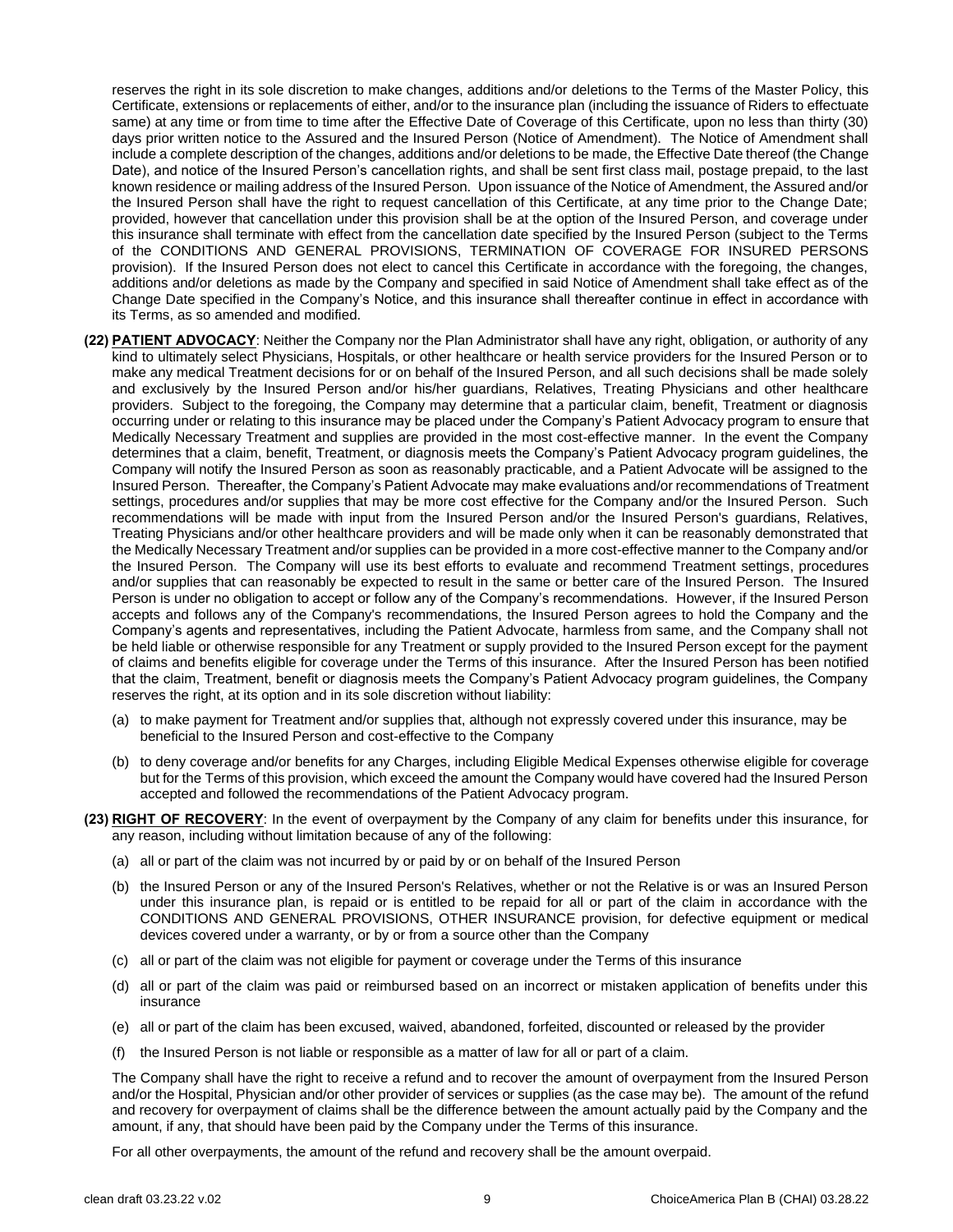If the Insured Person, Hospital, Physician, or other provider of services or supplies does not promptly make any such refund to the Company, the Company may, in addition to any other rights or remedies available to it (all of which are reserved):

- (i) reduce or deduct from the amount of any future claim that is otherwise eligible for coverage or payment under this insurance, to the full extent of the refund due to the Company; and/or
- (ii) cancel this Certificate and all further coverage of the Insured Person under the Master Policy by giving thirty (30) days advance written notice by mail to the Insured Person at his/her last known residence or mailing address, and offset against the amount of any refund of Premium due the Insured Person to the full extent of the refund due to the Company.
- **(24) EXPLANATION OR VERIFICATION OF BENEFITS**: In the event of any verbal or telephone inquiry, every attempt will be made to help the Insured Person and his/her healthcare providers and suppliers understand the status, scope and extent of available benefits and coverage under this insurance, provided, however, that no statement made by any agent, employee or representative of the Company or the Plan Administrator will be deemed or construed as an actionable representation, promise or estoppel or will create any liability against the Company or the Plan Administrator or be deemed or construed to bind the Company or to modify, replace, waive, extend or amend any of the Terms of the Master Policy or this Certificate, unless expressly set forth in writing and signed by an authorized agent or representative of the Company. Actual eligibility determinations, benefit verifications, final coverage decisions, claim adjudications, final payments, reimbursements of benefits, or claims shall be determined and adjudicated only after or at the time a proper and complete Application and/or Proof of Claim is submitted (as the case may be), an opportunity for reasonable investigation and/or review is provided, cooperation required hereunder received, and all facts and supporting information, including relevant data, information and medical records when deemed necessary or appropriate by the Company, are presented in writing. Appealed claims may be further investigated and/or reviewed. The Terms of the Master Policy govern all available coverage and payments made or to be made. If a definite answer to a specific benefits or coverage question is required for any reason, the Insured Person or his/her healthcare providers may submit a written request to the Company, including all pertinent medical information and a statement from the attending Physician (if applicable), and a written reply will be sent by the Company and kept on file. If the Company elects to verify generally and/or preliminarily to a provider or the Insured Person that an Injury, Illness, diagnosis or proposed Treatment is or may be covered under this insurance, or that benefits for same are or may be available as outlined in this Certificate, any such verification of benefits does not guaranty either payment of benefits or the amount or eligibility of benefits. Final eligibility determinations, coverage decisions, claim appeals and actual reimbursement or payment of claims or benefits are subject to all Terms of this insurance, including without limitation filing a proper and complete Proof of Claim and complying with the CONDITIONS AND GENERAL PROVISIONS, COOPERATION provision.
- **D. ELIGIBILITY**: If an Insured Person is not eligible, this Certificate is void ab initio and all Premium paid will be refunded. In order to be eligible and qualified for coverage under this insurance, a person must meet all of the following requirements:
- **(1)** not be a citizen of or have a permanent residence in the United States
- **(2)** be traveling outside of his/her Home Country
- **(3)** receive written acceptance of his/her Application or extension from the Company
- **(4)** be an individual at least fifteen (15) days old and less than seventy-nine (79) years of age
- **(5)** complete and sign an Application as the Insured Person (or be listed thereon by proxy as an applicant and proposed Insured Person), and/or as the Insured Person's Spouse, Child and/or Grandchild
- **(6)** be visiting one (1) of the Host Countries
- **(7)** pay the required Premium on or before the Effective Date of Coverage
- **(8)** on the Effective Date, have legally departed the Home Country and legally entered or in transit to one of the Host **Countries**
- **(9)** for Insured Persons sixty-five (65) years of age and older visiting the United States, the initial Certificate Period must begin within thirty (30) days of arrival in the United States or the individual must have valid international travel insurance coverage expiring within thirty (30) days prior to Initial Effective Date. United States domestic health care coverage does not serve to meet this requirement.
- **(10)** not be Hospitalized, Disabled or HIV + on the Initial Effective Date
- **E. PRE-CERTIFICATION REQUIREMENTS**: Pre-certification is a general determination of Medical Necessity only, and all such determinations are made by the Company (acting through its authorized agents and representatives) in reliance and based upon the completeness and accuracy of the information provided by the Insured Person and/or his/her Relatives, guardians and/or healthcare providers at the time of Pre-certification. The Company reserves the right to challenge, dispute and/or revoke a prior determination of Medical Necessity based upon subsequent information obtained. Pre-certification is not an assurance, authorization, preauthorization, or verification of Treatment or coverage, a verification of benefits, or a guarantee of payment. The fact that Treatment or supplies are Pre-certified by the Company does not guarantee the payment of benefits, the availability of coverage, or the amount of or eligibility for benefits. The Company's consideration and determination of a Pre-certification request, as well as any subsequent review or adjudication of all medical claims submitted in connection therewith, shall remain subject to all of the Terms of this insurance, including exclusions for Preexisting Conditions and other designated exclusions, benefit limitations and sub-limitations, and the requirement that claims be Usual, Reasonable and Customary. Any consideration or determination of a Pre-certification request shall not be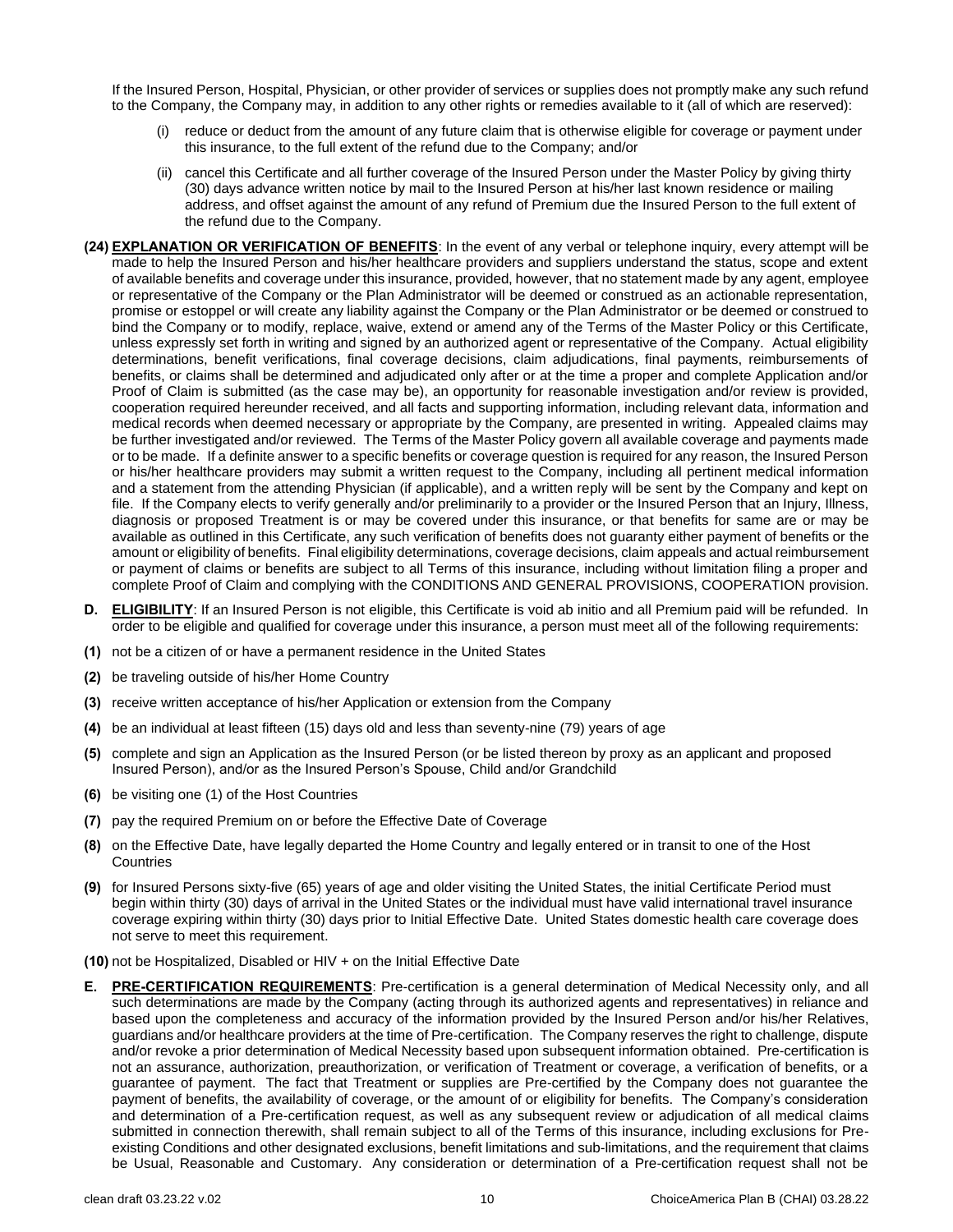deemed or considered as the Company's approval, authorization or ratification of, recommendation for, or consent to any diagnosis or proposed course of Treatment. Neither the Company nor the Plan Administrator (nor anyone acting on their respective behalves) has any authority or obligation to select Physicians, Hospitals, or other healthcare providers for the Insured Person, or to make any diagnosis or medical Treatment decisions on behalf of the Insured Person, and all such decisions must be made solely and exclusively by the Insured Person and/or his/her family members or guardians, Treating Physicians and other healthcare providers. If the Insured Person and his/her healthcare providers comply with the Precertification requirements of the Master Policy and this Certificate, and the Treatment or supplies are Pre-certified as Medically Necessary, the Company will reimburse the Insured Person for Eligible Medical Expenses up to the amount shown in the BENEFIT SUMMARY incurred in relation thereto, subject to all Terms of this insurance. Eligibility for and payment of benefits are subject to all of the Terms of this insurance.

- **(1) SPECIFIC REQUIREMENTS**: The following must always be Pre-certified for Medical Necessity by the Company through the Plan Administrator before admission or receiving the Treatments and/or supplies:
	- (a) Extended Care Facility
	- (b) Home Nursing Care
	- (c) Inpatient Hospitalization
	- (d) Surgery or Surgical procedure
- **(2) GENERAL REQUIREMENTS**: To comply with the Pre-certification requirements of this insurance for the Treatments and/or supplies or services listed in the SPECIFIC REQUIREMENTS provision, above, the Insured Person or his/her Physician or healthcare provider must perform all of the following:
	- (a) contact the Company through the Plan Administrator at the contact information below and on the Insured Person's ID card as soon as possible and before the Treatment or supply is to be obtained.

Inside the United States: +1.800.628.4664

Outside the United States: +1.317.655.4500 (Collect if necessary)

E-mail: acm@imglobal.com

Website: www.imglobal.com/member/precertification

- (b) comply with the instructions of the Company and submit any information or documents required by the Company
- (c) notify all Physicians, Hospitals and other healthcare providers that this insurance contains Pre-certification requirements and ask them to fully cooperate with the Company.
- **(3) LOSS OF COVERAGE / BENEFITS FOR NON-COMPLIANCE OF PRE-CERTIFICATION REQUIREMENTS**: If the Insured Person or his/her healthcare providers do not comply with the Pre-certification requirements for the Treatment or supplies identified in the SPECIFIC REQUIREMENTS subparagraphs above, or if such Treatment or supplies are not Precertified:
	- (a) Eligible Medical Expenses incurred with respect to said Treatment and/or supplies will be reduced by the amount shown in the BENEFIT SUMMARY
	- (b) the Deductible will be subtracted from the remaining amount
	- (c) Coinsurance will be applied.
- **(4) EMERGENCY PRE-CERTIFICATION**: In the event of an Emergency Hospital admission, Pre-certification must be completed within forty-eight (48) hours after the admission, or as soon as is reasonably possible.
- **(5) CONCURRENT REVIEW**: For Inpatient Treatment of any kind, the Company will Pre-certify a limited number of days of confinement based upon the disclosed medical condition. Thereafter, Pre-certification must again be requested and approved if additional days of Inpatient Treatment are necessary.
- **(6) APPEAL PROCESS**: If the Insured Person disagrees with a Pre-certification decision of the Company, the Insured Person may in writing ask the Company to reconsider the decision and may supply additional documentation to support the appeal. The Company may reconsider its decision based on review of the additional documentation and facts, if any. The Company will advise the Insured Person of its decision within a reasonable time frame following receipt of additional documentation and facts.

The appeal must be sent to AkesoCare:

Phone: +1.317.655.4500, Option #2

Fax: +1.317.655.4505: ATTN: AkesoCare - Appeals

Email: ACM@akesocare.com

#### **F. UNITED STATES PREFERRED PROVIDER ORGANIZATION (PPO)**: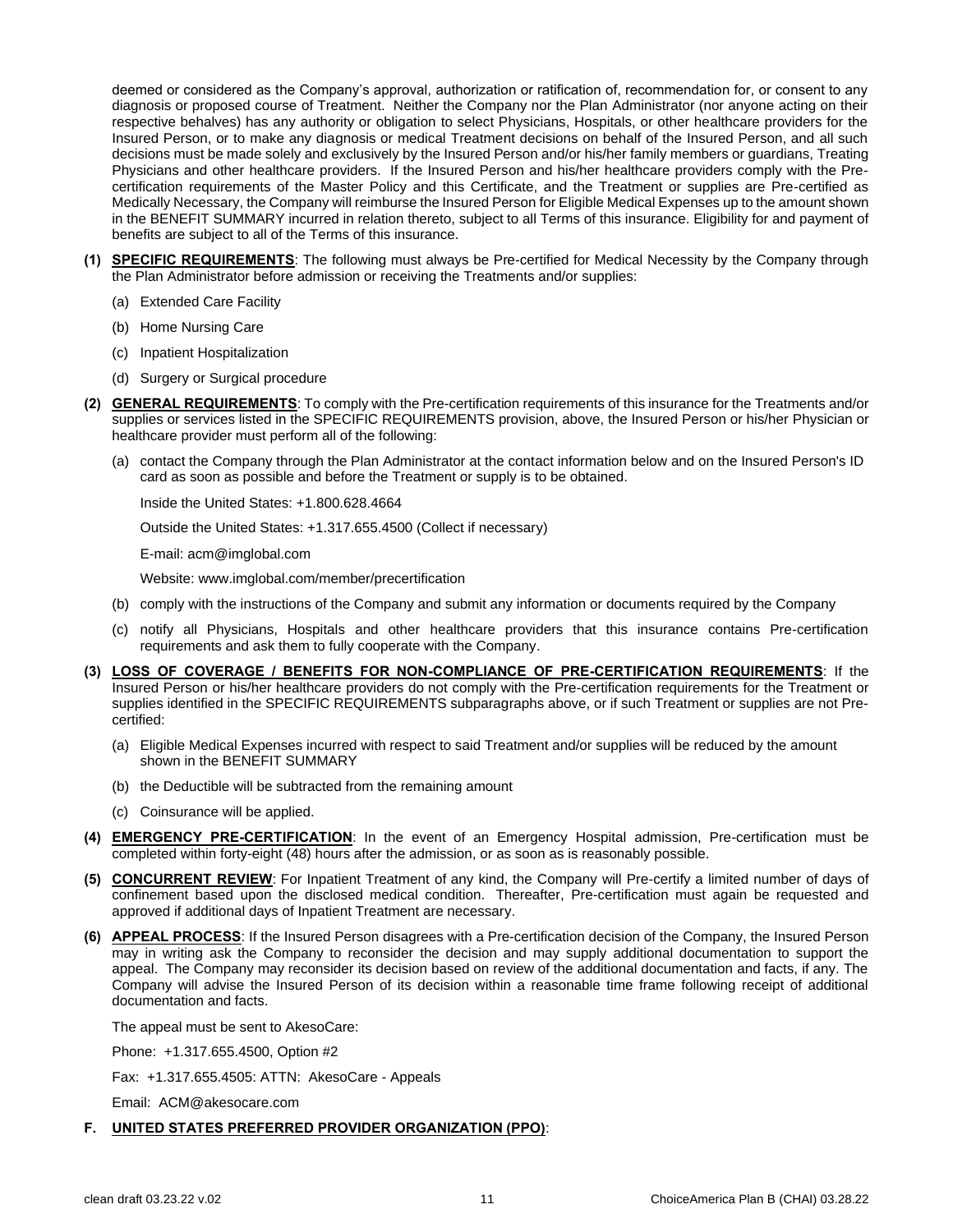- **(1) SPECIAL BENEFITS**: If Treatment or supplies eligible for coverage under this insurance are received directly from the Company's approved list of independent Preferred Provider Organization (PPO) providers while the Insured Person is in the United States, the Company will adjust the Deductible and/or Coinsurance applicable to such claims according to the amount shown in the BENEFIT SUMMARY. However, all claims for Treatment or supplies received in the United States from a non-PPO provider will remain subject to the applicable Deductible and Coinsurance, whether or not the Insured Person may be eligible for the foregoing special benefit relating to Treatment or supplies received from PPO providers.
- **(2) PPO INFORMATION**: The Company, through the Plan Administrator, endeavors to maintain a contractual arrangement with one (1) or more independent Preferred Provider Organizations (PPO) that has established and maintains a network of United States-based Physicians, Hospitals and other healthcare and health service providers who are contracted separately and directly with the PPO and who may provide re-pricings, discounts or reduced Charges for Treatment or supplies provided to the Insured Person. Neither the Company nor the Plan Administrator has any authority or control over the operations or business of the PPO, or over the operations or business of any provider within the independent PPO network. Neither the PPO nor providers within the PPO network, nor any of their respective agents, employees or representatives has or shall have any power or authority whatsoever to act for or on behalf of the Company or the Plan Administrator in any respect, including without limitation no power or authority to perform any of the following:
	- (a) approve Applications or enrollments for initial, extension or reinstated coverage under this insurance plan or accept Premium payments
	- (b) accept risks for or on behalf of the Company
	- (c) act for, speak for or bind the Company or the Plan Administrator in any way
	- (d) waive, alter or amend any of the Terms of the Master Policy or this Certificate, or waive, release, compromise or settle any of the Company's rights, remedies or interests thereunder or hereunder
	- (e) determine Pre-certification, coverage eligibility or verification of benefits, or make any coverage, benefit or claim adjudications or decisions of any kind.

It is not a requirement of this insurance that the Insured Person seek Treatment or supplies exclusively from a provider within the independent PPO network. However, the Insured Person's use or non-use of the PPO network may affect the scope and extent of benefits available under this insurance, including without limitation any applicable Deductible, Coinsurance and benefit reduction, as set forth above.

An Insured Person may contact the Company through the Plan Administrator and request a PPO directory for the area where the Insured Person will be receiving consultation or Treatment (therein listing the Physicians, Hospitals and other healthcare providers within the PPO network by location and specialty), or an Insured Person may visit the Plan Administrator's website at [www.imglobal.com/member](http://www.imglobal.com/member) to obtain such information.

- **G. ELIGIBLE MEDICAL EXPENSES**: Subject to the Terms of this insurance, and the insurance plan shown in the Declaration, the Company will reimburse the Insured Person up to the amount shown in the BENEFIT SUMMARY for the following costs, Charges and expenses incurred by the Insured Person during the Certificate Period with respect to an Illness or Injury suffered or sustained by the Insured Person during the Certificate Period and while this Certificate is in effect, so long as the Illness or Injury is covered under this Certificate, Charges are Usual, Reasonable and Customary, and Charges are incurred for Treatment or supplies that are Medically Necessary (Eligible Medical Expenses"):
- **(1)** Charges incurred at a Hospital for Inpatient services:
	- (a) Physician visits not to exceed the Maximum Limits shown in the BENEFIT SUMMARY
	- (b) specialist consultations ordered by the attending Physician
	- (c) daily room and board, nursing services, and Ancillary Services not to exceed the semi-private room rate and the Maximum Limits shown in the BENEFIT SUMMARY. A private room will be considered when no semi-private room is available or if medical necessity warrants this type of room. The private room rate is not to exceed the average private room rate.
	- (d) daily room and board, nursing services, and Ancillary Services in an Intensive Care Unit
	- (e) use of observation, operating, Treatment or recovery room to be included in the room and board Maximum Limits shown in the BENEFIT SUMMARY
	- (f) services and supplies including medications that are routinely provided by the Hospital to persons for use while an Inpatient to be included in the room and board Maximum Limits shown in the BENEFIT SUMMARY
	- (g) Private Duty Nursing by a qualified licensed professional, through a Home Health Care Agency upon direct transfer from an acute care Hospital
	- (h) Surgery including services and supplies
	- (i) assistant surgeon including services and supplies
	- (j) anesthetics and their administration by a Physician
- **(2)** Charges incurred for Emergency Local Ambulance Transport necessarily incurred in connection with: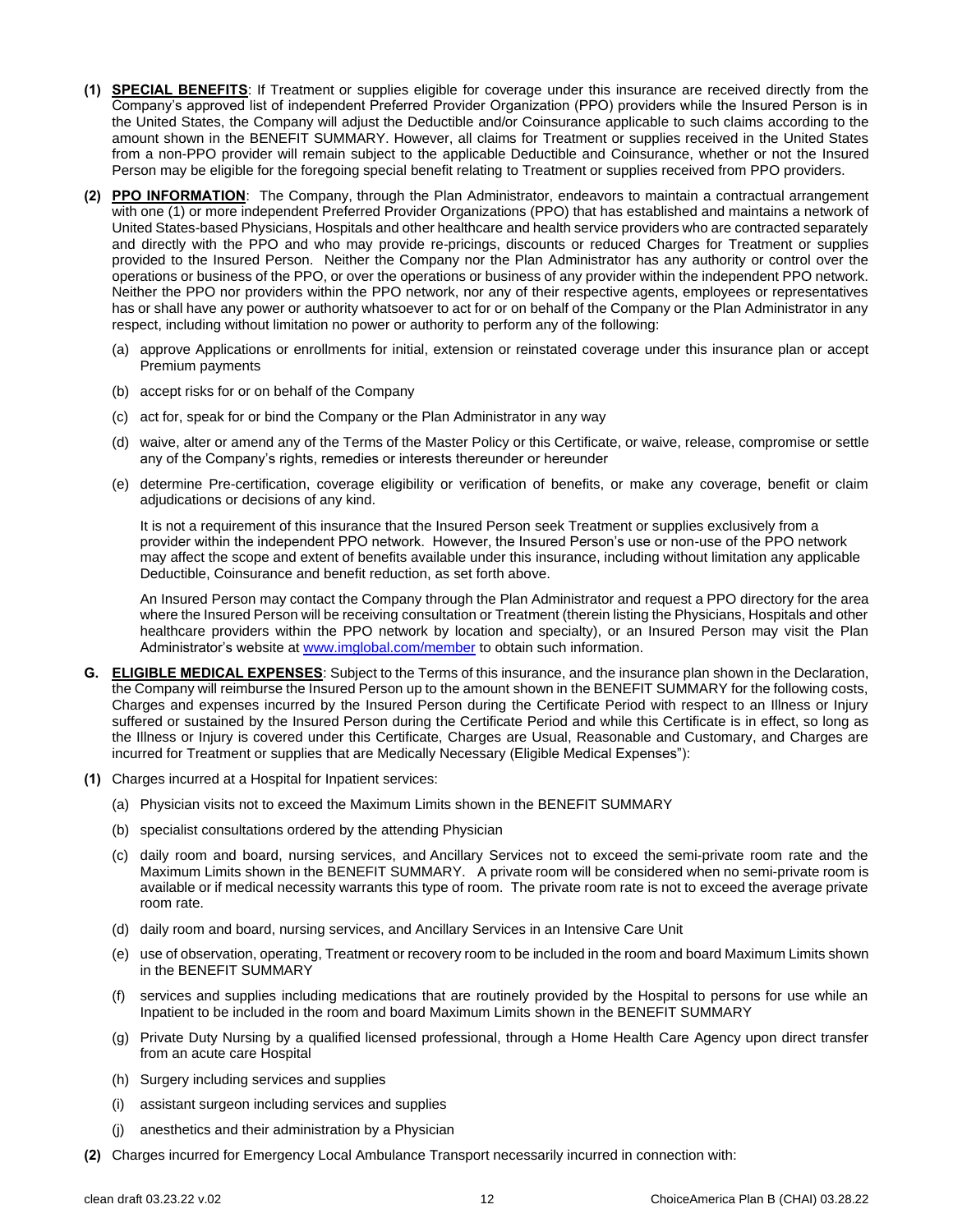- (a) Emergency Treatment of an Injury, even if Hospital confinement is not required
- (b) Emergency Treatment of an Illness; however, Charges for use of the Emergency room itself will not be covered unless the Insured Person is directly admitted to the Hospital as Inpatient for further Treatment of that Illness
- **(3)** Charges incurred at a Hospital Emergency Room for:
	- (a) Emergency Treatment of an Injury, even if Hospital confinement is not required
	- (b) Emergency Treatment of an Illness; however, Charges for use of the Emergency room itself will not be covered unless the Insured Person is directly admitted to the Hospital as Inpatient for further Treatment of that Illness
- **(4)** Charges incurred for Outpatient services:
	- (a) pre-admission testing up to the amount shown in the BENEFIT SUMMARY
	- (b) Physician visits, Urgent Care Clinics or Walk-in Clinics, including dressings, sutures, casts or other supplies that are Medically Necessary not to exceed the Maximum Limits shown in the BENEFIT SUMMARY
	- (c) care in a licensed Extended Care Facility upon direct transfer from an acute care Hospital
	- (d) diagnostic testing using Radiology, ultrasonography or laboratory services. Laboratory services billed for professional component fees are covered if the pathologist has direct involvement in providing a written report or verbal consultation for specimen-specific pathology services
	- (e) Teleconsultation or Virtual Physician Visit subject to the Outpatient Physician Maximum Limits shown in the BENEFIT **SUMMARY**
	- (f) Surgery at an Outpatient Surgical Facility, including services and supplies
	- (g) assistant surgeon including services and supplies
	- (h) anesthetics and their administration by a Physician
	- (i) drugs that require a prescription by a Physician for Treatment of Illness or Injury, but not for the replacement of lost, stolen, damaged, expired or otherwise compromised drugs, and for a maximum supply of ninety (90) days of any one (1) prescription
	- (j) physical therapy prescribed by a Physician and performed by a professional physical therapist and necessarily incurred to continue recovery from a covered Injury or covered Illness
	- (k) Emergency Dental Treatment and Dental Surgery necessary to restore or replace sound natural teeth lost or damaged in an Accident that is covered under this insurance
- **(5)** Charges for Treatment of an Injury to the foot due to an Accident covered hereunder
- **(6)** Charges for Treatment of an Illness for which foot Surgery is Medically Necessary and determined to be the only appropriate method of Treatment
- **(7)** Charges for Treatment resulting from COVID-19/SARS-CoV-2
- **(8)** Charges for the Influenza (flu) vaccination for an Insured Person age six (6) months and older
- **(9)** Charges for value-added tax (VAT) or like tax incurred on Eligible Medical Expenses.
- **H. COMMON CARRIER ACCIDENTAL DEATH**: Subject to the Terms of this insurance, including the EXCLUSIONS provision, and in the event of an Unexpected death of an Insured Person during the Certificate Period as a result of an Accident that occurred during the Certificate Period and while the Insured Person was traveling on a Common Carrier, the Company will reimburse a Common Carrier Accidental Death benefit up to the amount shown in the BENEFIT SUMMARY provided, however, that such Common Carrier Accidental Death benefits shall not exceed the maximum amount shown in the BENEFIT SUMMARY per Family involved in the same Accident.
- **(1)** The Company will pay the benefit owed, upon proper application therefor, in the following order:
	- (a) to the beneficiary designated in writing by the Insured Person
	- (b) to the Insured Person's closest surviving Relative
	- (c) the Insured Person's estate
	- (d) to a claimant entitled to payment under applicable small estate affidavit laws.
- **I. CRUISES WITHIN THE UNITED STATES, CANADA OR MEXICO**: Subject to the Terms of this insurance, including without limitation the Deductible, Coinsurance, and limits and sub-limits set forth in the BENEFIT SUMMARY, and the EXCLUSIONS provision, the Company will reimburse the Insured Person during the Certificate Period and while this Certificate is in effect for Eligible Medical Expenses incurred with respect to Injury or Illness suffered or sustained by the Insured Person while traveling as a fare paying passenger on a commercial cruise line, leaving and returning to a port within one (1) of the Host Countries, so long as the Charges are Usual, Reasonable and Customary and are incurred for Treatment or supplies that are Medically Necessary.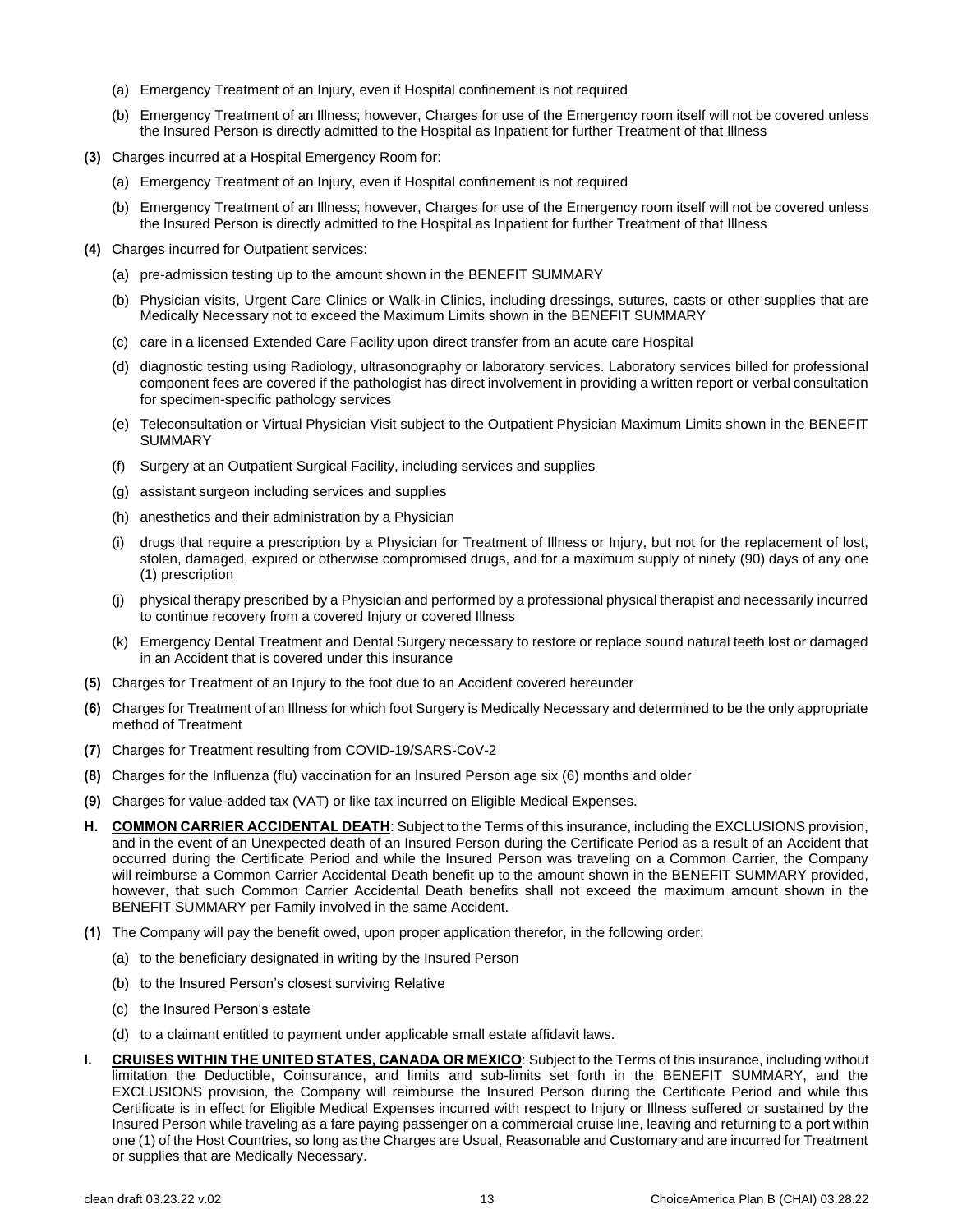### **J. EMERGENCY MEDICAL EVACUATION**:

- **(1)** Subject to the applicable Maximum Limit set forth in the BENEFIT SUMMARY, and the other Terms of this insurance, including the EXCLUSIONS provision and the CONDITIONS AND RESTRICTIONS subparagraph below, the Company will reimburse the Insured Person for the following transportation costs, when the Company or Plan Administrator arranges such transportation and expenses incurred by the Insured Person arising out of or in connection with an Emergency Medical Evacuation outside the Insured Person's Home Country during the Certificate Period:
	- (a) Emergency air transportation to a suitable airport nearest to the Hospital in the United States, Canada or Mexico where the Insured Person will receive Treatment
	- (b) Emergency ground transportation necessarily preceding Emergency air transportation and from the destination airport to the Hospital where the Insured Person will receive Treatment
	- (c) Return ground and air transportation, upon medical release by the attending Physician, to the United States, Canada or Mexico where the evacuation initially occurred or to the Insured Person's Home Country.
- **(2) CONDITIONS AND RESTRICTIONS**: To be eligible for coverage for Emergency Medical Evacuation benefits, the Insured Person must be in compliance with all Terms of this insurance. The Company will provide Emergency Medical Evacuation benefits only when the condition, Illness, Injury or occurrence giving rise to the Emergency Medical Evacuation is covered under the Terms of this insurance. The Company will provide Emergency Medical Evacuation benefits only when all of the following conditions and restrictions are met:
	- (a) Medically Necessary Treatment cannot be provided locally
	- (b) transportation by any other means or methods would result in loss of the Insured Person's life or limb within twentyfour (24) hours, based upon a reasonable medical certainty
	- (c) Emergency Medical Evacuation is recommended by the attending Physician who certifies to the matters in subparagraphs (a) and (b), above
	- (d) Emergency Medical Evacuation is agreed to by the Insured Person or a Relative of the Insured Person
	- (e) Emergency Medical Evacuation is provided by designated, licensed, qualified, professional emergency personnel acting within the scope of such license and approved in advance and all arrangements are coordinated by the Company
	- (f) the condition, Illness, Injury or occurrence giving rise to the need for the Emergency Medical Evacuation:
		- (i) occurred outside the Insured Person's Home Country suddenly, Unexpectedly, and spontaneously, and without: (1) advance warning, or (2) advance Treatment, diagnosis or recommendation for Treatment by a Physician, or (3) prior manifestation of symptoms or conditions which would have caused a reasonably prudent person to seek medical attention prior to the onset of the Emergency
		- (ii) was not a Pre-existing Condition.
	- (g) The Company will cover reimbursement for the above-described costs and expenses and will arrange Emergency Medical Evacuation only to the nearest Hospital that is qualified to provide the Medically Necessary Treatment to prevent the Insured Person's loss of life or limb.

The Insured Person may select a different Hospital in his/her Home Country at his/her option, but in such event the Insured Person shall be solely responsible for all costs and expenses in excess of the amounts that would have been incurred had the Insured Person used the nearest qualified Hospital. If a Hospital other than the nearest qualified Hospital is selected by the Insured Person, then the attending Physician, Insured Person, or a Relative of the Insured Person shall certify to the Company the Insured Person's understanding and acknowledgement of such responsibility for excess costs and expenses in addition to the matters set forth in the CONDITIONS AND RESTRICTIONS subparagraph, above. In all cases the Company will make the necessary arrangements for the Emergency Medical Evacuation and will use its best efforts to arrange with independent, third-party contractors any Emergency Medical Evacuation within the least amount of time reasonably possible.

By acceptance of this Certificate and request for Emergency Medical Evacuation benefits hereunder, the Insured Person understands, acknowledges and agrees that the timeliness, duration, occurrences during, and outcome of an Emergency Medical Evacuation can be directly and indirectly affected by events and/or circumstances which are not within the supervision or control of the Company, including but not limited to: the availability, limitations, physical condition, reliability, maintenance and training schedules and procedures, and performance or non-performance of competent transportation equipment, supplies and/or staff of such third-party contractors; delays or restrictions on flights or other modes or means of transportation caused by mechanical problems, government officials, telecommunications problems, non-availability of routes, and/or other travel, geographical or weather conditions; and other acts of God and unforeseeable and/or uncontrollable occurrences.

The Insured Person agrees to release and to hold the Company, the Plan Administrator and their agents and representatives harmless from, and agrees that the Company, the Plan Administrator and their agents and representatives shall not be held liable or responsible for, any delays, losses, damages, further Injuries or Illnesses, or any other claims that arise from or are caused in whole or in part by the acts or omissions of such independent thirdparty contractors or their agents, employees or representatives, or that arise from or are caused in whole or in part by any acts, omissions, events or circumstances that are not within the direct and immediate supervision and control of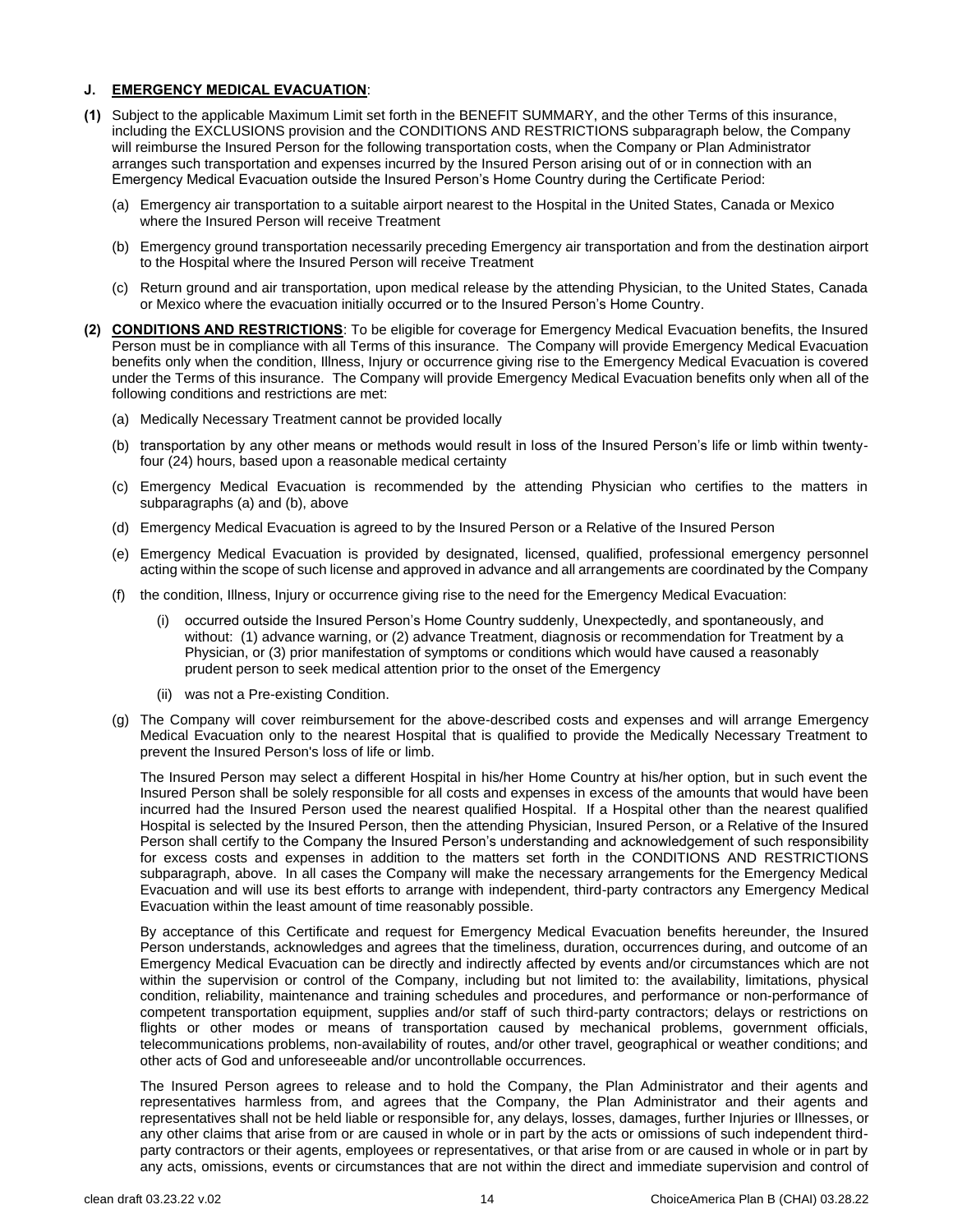the Company, the Plan Administrator and/or their authorized agents and representatives, including without limitation the events and circumstances set forth above.

The Insured Person further agrees that upon seeking an Emergency Medical Evacuation, he or she will cooperate fully as required by the CONDITIONS AND GENERAL PROVISIONS, COOPERATION provision. Failure to so cooperate and/or failure to use or accept Emergency Medical Evacuation once it has been arranged by the Company or Plan Administrator will require the Insured Person to reimburse the Company for costs incurred for any Emergency Medical Evacuation that was arranged, but not used, by the Insured Person. Furthermore, the Insured Person may be required to arrange for payment of any subsequent Emergency Medical Evacuation and seek reimbursement thereafter for eligible costs associated with that subsequent Emergency Medical Evacuation.

- **K. LOST / STOLEN PASSPORT**: Subject to the Terms of this insurance and in the event the Insured Person's passport is lost or stolen, the Company will reimburse the Insured Person the reasonable, customary and necessary costs incurred by the Insured Person up to the amount shown in the BENEFIT SUMMARY for expenses associated with obtaining a new passport. The insured must submit a copy of the police report substantiating the loss and/or theft of the passport.
- **L. PUBLIC HEALTH EMERGENCY**: Subject to all other Terms of this insurance, in the event of a Public Health Emergency of International Concern, Epidemic, Pandemic, other disease outbreak, or Natural Disaster, that may affect an Insured Person's health, the Company will cover an Illness or Injury incurred during the Period of Coverage and caused by the Public Health Emergency of International Concern, Epidemic, Pandemic, other disease outbreak, or Natural Disaster when, prior to the issuance of a Travel Warning for the Host Country or a Global Travel Warning:
- **(1)** the Effective Date of Coverage has occurred; and
- **(2)** the Insured Person has arrived in the Host Country or Affected Area.

In the event that the applicable Travel Warning is removed for the Host Country or Affected Area, coverage for an Illness or Injury incurred during the Period of Coverage after the Travel Warning is removed, which was caused by the Public Health Emergency of International Concern, Epidemic, Pandemic, other disease outbreak, or Natural Disaster will be considered by the Company the same as any other Illness or Injury, subject to all other Terms and conditions of this Insurance.

Notwithstanding the above provisions of this section PUBLIC HEALTH EMERGENCY, COVID-19/SARS-CoV-2 shall be considered by the Company the same as any other Illness or Injury, subject to all other Terms and conditions of this insurance.

- **M. RETURN OF MORTAL REMAINS**: In the event of the death of the Insured Person during the Certificate Period as a result of an Illness or Injury covered under this insurance while the Insured Person is outside of his/her Home Country, the Company will reimburse the authorized personal representative or the estate of the Insured Person up to the amount shown in the BENEFIT SUMMARY for the costs and expenses incurred to return the Insured Person's Mortal Remains to his/her Home Country and thereafter to the place of burial or other final disposition (but not including any costs of burial or other disposition); provided, however, that the Company must approve all costs and expenses related to the return of the Insured Person's Mortal Remains in advance as a condition to the availability of this benefit; or up to the amount shown in the BENEFIT SUMMARY for preparation, local burial or cremation of the Insured Person's mortal remains at the place of death in accordance with the commonly accepted cultural and religious beliefs practiced by the Insured Person. Coverage is not provided for burial and cremation costs incurred for religious practitioners, flowers, music, food or beverages.
- **N. EXCLUSIONS**: Except as expressly provided for in the BENEFIT SUMMARY, all Charges, costs, expenses and/or claims incurred by the Insured Person, and any claim for death or dismemberment benefits, and directly or indirectly relating to or arising or resulting from or in connection with any of the following acts, omissions, events, conditions, Charges, consequences, claims, Treatment (including diagnoses, consultations, tests, examinations and evaluations related thereto), services and/or supplies are expressly excluded from coverage under this insurance, and the Company shall provide no benefits or reimbursements and shall have no liability or obligation for any coverage thereof or therefor:
- **(1) ECONOMIC SANCTIONS**: The Company will not cover any person as an Insured Person if such cover would result in the Company being exposed to any sanction, prohibition or restriction under United Nations resolutions or the trade or economic sanctions, laws, or regulations of the European Union, United Kingdom or the United States of America.
- **(2) WAR; MILITARY ACTION**: The Company shall not be liable for and will not provide coverage or benefits for any claim or Charges incurred with respect to any Illness, Injury, death and dismemberment or other consequence, whether directly or indirectly, proximately or remotely occasioned by, contributed to by, or traceable to or arising or incurred in connection with or as a result of any of the following acts or occurrences:
	- (a) war, invasion, act of foreign enemy hostilities, warlike operations (whether war be declared or not), or civil war
	- (b) mutiny, riot, strike, military or popular uprising, insurrection, rebellion, revolution, military or usurped power
	- (c) any act of any person acting on behalf of or in connection with any organization with activities directed towards the overthrow by force of the Government de jure or de facto or to the influencing of it by violence of any type
	- (d) martial law or state of siege or any events or causes which determine the proclamation or maintenance of martial law or state of siege
	- (e) any use of radiological, chemical, nuclear or biological weapons or any other radiological, chemical, nuclear or biological events of any type (including in connection with an act of Terrorism).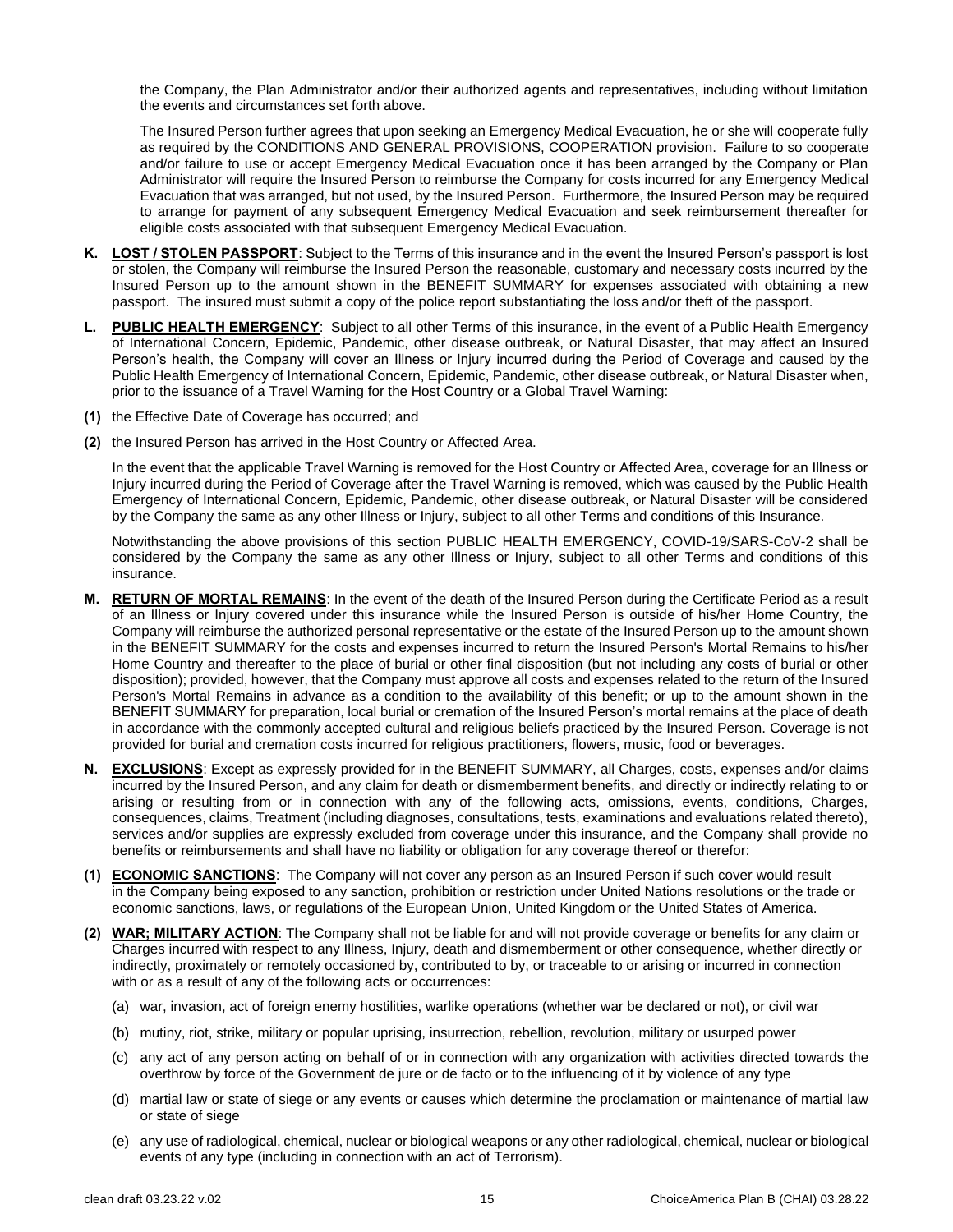Any claim, Charges, Illness, Injury or other consequence happening or arising during the existence of abnormal conditions (whether physical or otherwise), whether or not directly or indirectly, proximately or remotely occasioned by, or contributed to by, traceable to, or arising in connection with, any of the said occurrences shall be deemed and considered to be consequences for which the Company shall not be liable under the Master Policy or this Certificate, except to the extent that the Insured Person shall prove that such claim, Charges, Illness, Injury or other consequence happened independently of the existence of such abnormal conditions and/or occurrences.

- **(3) TERRORISM**: The Company shall not be liable for and will not provide coverage or benefits in excess of the amount shown in the BENEFIT SUMMARY for any claim or Charges, Illness, Injury or other consequence, whether directly or indirectly, proximately or remotely occasioned by, contributed to by, or traceable to or arising in connection with any act of Terrorism. Further, the Company shall not be liable for and will not provide any coverage or benefits for any claim, Charges, Illness, Injury or other consequence, whether directly or indirectly, proximately or remotely occasioned by, contributed to by, or traceable to or arising in connection with the following:
	- (a) the Insured Person's active and voluntary planning or coordination of or participation in any act of Terrorism
	- (b) any act of Terrorism that takes place in a location, post, area, territory or country for which a Travel Warning or Emergency Travel Advisory was issued or in effect on or within six (6) months prior to the Insured Person's date of arrival in said location, post, area, territory or country
	- (c) any act of Terrorism that takes place in a location, post, area, territory or country for which a Travel Warning or Emergency Travel Advisory becomes effective or is in effect on or after the Insured Person's date of arrival in said location, post, area, territory or country, and the Insured Person unreasonably fails or refuses to heed such warning and thereafter remains in said location, post, area, territory or country.
- **(4) PRE-EXISTING CONDITIONS**: Charges resulting directly or indirectly from or relating to any Pre-existing Condition, defined as a medical or health condition (whether physical or mental, regardless of the cause of the condition) are excluded from coverage under this insurance
- **(5) MATERNITY AND NEWBORN CARE**: Charges for pre-natal care, delivery, post-natal care, and care of Newborns, including complications of Pregnancy, miscarriage, complications of delivery and/or of Newborns are excluded from this insurance.
- **(6) MENTAL OR NERVOUS DISORDERS**: Charges for Treatment of Mental or Nervous Disorders are excluded from coverage under this insurance
- **(7) PREVENTATIVE CARE**: Charges for Routine Physical Examinations and immunizations are excluded from coverage under this insurance except as otherwise expressly provided for in this insurance.
- **(8)** Charges for any Treatment or supplies that are:
	- (a) not incurred, obtained or received by an Insured Person during the Certificate Period
	- (b) not presented to the Company for payment by way of a completed Proof of Claim within one hundred eighty (180) days from the date such Charges are incurred
	- (c) not administered or ordered by a Physician
	- (d) not Medically Necessary for the diagnosis, care or Treatment of the physical condition involved. This also applies when and if they are prescribed, recommended or approved by the attending Physician
	- (e) provided at no cost to the Insured Person or for which the Insured Person is not otherwise liable
	- (f) in excess of Usual, Reasonable and Customary
	- (g) related to Hospice Care
	- (h) incurred by an Insured Person who was HIV+ on or before the Initial Effective Date of this insurance whether or not the Insured Person had knowledge of his/her HIV status prior to the Effective Date, and whether or not the Charges are incurred in relation to or as a result of said status. This exclusion includes Charges for any Treatment of supplies relating to or arising or resulting directly or indirectly from HIV, AIDS virus, AIDS related Illness, ARC Syndrome, AIDS and/or any other Illness arising or resulting from any complications or consequences of any of the foregoing conditions
	- (i) provided by or at the direction or recommendation of a chiropractor, unless ordered in advance by a Physician
	- (j) performed or provided by a Relative of the Insured Person
	- (k) not expressly included in the ELIGIBLE MEDICAL EXPENSES provision
	- (l) provided by a person who resides or has resided with the Insured Person or in the Insured Person's home
	- (m) required or recommended as a result of complications or consequences arising from or related to any Treatment, Illness, Injury, or supply received prior to coverage under this insurance or that is excluded from coverage or which is otherwise not covered under this insurance
	- (n) for Congenital Disorders and conditions arising out of or resulting therefrom
- **(9)** Telehealth or Telemedicine services not considered Medically Necessary as determined by the Company under the plan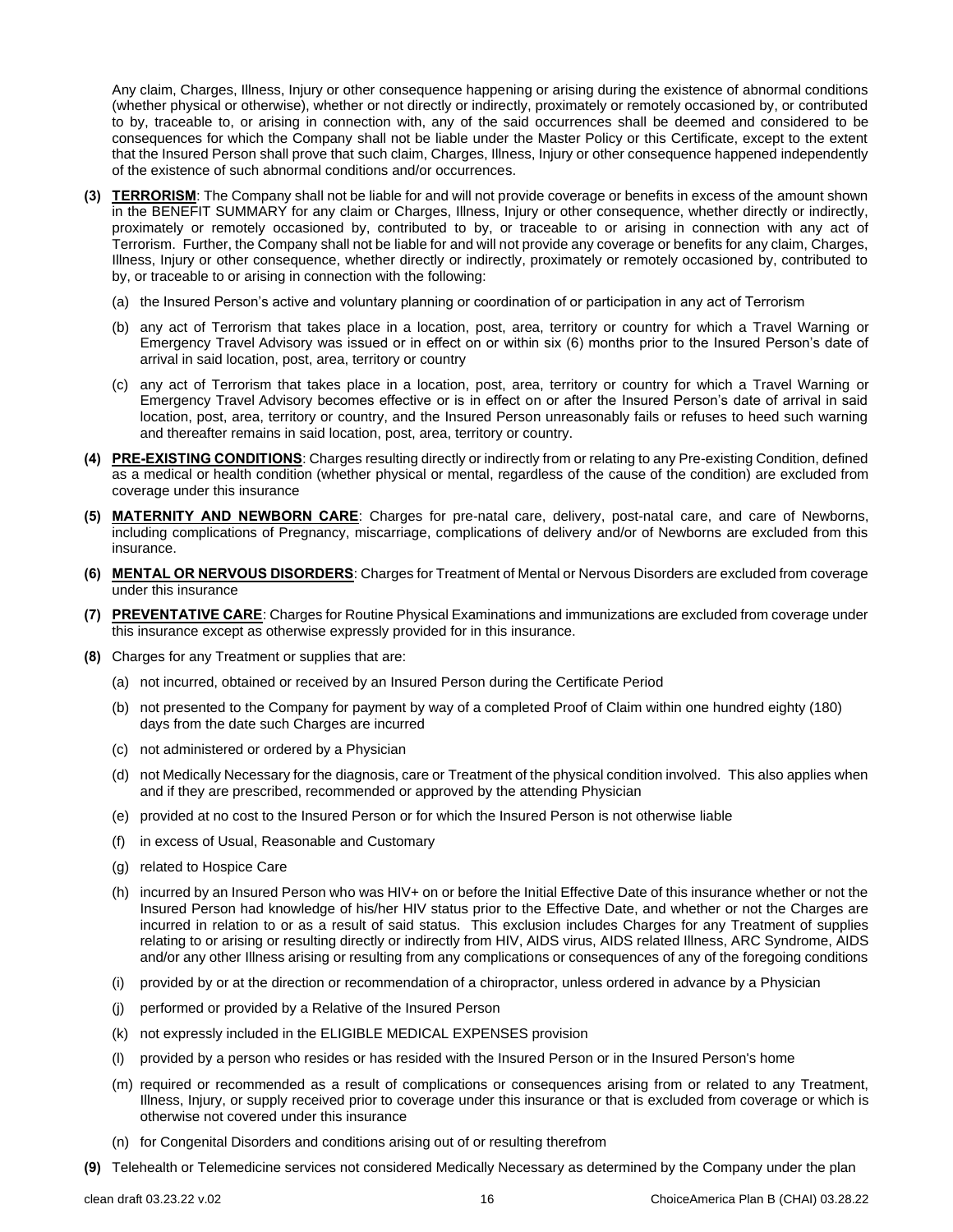- **(10)** Charges incurred for failure to keep a scheduled appointment
- **(11)** Charges incurred for Surgeries, Treatment or supplies which are Investigational, Experimental, and for research purposes
- **(12)** Charges incurred related to genetic medicine, genetic testing, surveillance testing and/or wellness screening procedures for genetically predisposed conditions indicated by genetic medicine or genetic testing, including, but not limited to amniocentesis, genetic screening, risk assessment, preventive and prophylactic surgeries recommended by genetic testing, and/or any procedures used to determine genetic pre-disposition, provide genetic counseling, or administration of gene therapy
- **(13)** Charges incurred for testing that attempts to measure aspects of an Insured Person's mental ability, intelligence, aptitude, personality and stress management. Such testing may include but is not limited to psychometric, behavioral and educational testing
- **(14)** Charges incurred for Custodial Care
- **(15)** Charges incurred for Educational or Rehabilitative Care that specifically relates to training or retraining an Insured Person to function in a normal or near-normal manner. Such care may include but is not limited to job or vocational training, counseling, occupational therapy and speech therapy
- **(16)** Charges for weight modification or any Inpatient, Outpatient, Surgical or other Treatment of obesity (including without limitation morbid obesity), including without limitation wiring of the teeth and all forms or procedures of bariatric Surgery by whatever name called, or reversal thereof, including without limitation intestinal bypass, gastric bypass, gastric banding, vertical banded gastroplasty, biliopancreatic diversion, duodenal switch, or stomach reduction or stapling
- **(17)** Charges for modification of the physical body in order to change or improve or attempt to change or improve the physical appearance or psychological, mental or emotional well-being of the Insured Person (such as but not limited to sex-change Surgery or Surgery relating to sexual performance or enhancement thereof)
- **(18)** Charges or Treatment for cosmetic or aesthetic reasons, except for reconstructive Surgery when such Surgery is Medically Necessary and is directly related to and/or follows a Surgery which was covered under this insurance
- **(19)** elective Surgery or Treatment of any kind
- **(20)** Charges incurred for any Treatment or supply that either promotes or prevents or attempts to promote or prevent conception, insemination (natural or otherwise) or birth, including but not limited to: artificial insemination; oral contraceptives; Treatment for infertility or impotency; vasectomy; or reversal of vasectomy; sterilization; reversal of sterilization; surrogacy or abortion
- **(21)** Charges incurred for any Treatment or supply that either promotes, enhances or corrects or attempts to promote, enhance or correct impotency or sexual dysfunction
- **(22)** any Illness or Injury sustained while taking part in, practicing or training for: Amateur Athletics; Professional Athletics; or athletic activities that are sponsored by any Governing Body or Authority, including the National Collegiate Athletic Association, any other collegiate sanctioning or Governing Body or the International Olympic Committee
- **(23)** any Illness or Injury sustained while taking part in activities designated as Adventure Sports, which are limited to the following: abseiling; BMX; bobsledding; bungee jumping; canyoning; caving; hot air ballooning; jungle zip lining; parachuting; paragliding; parascending; rappelling; skydiving; spelunking; wildlife safaris; and windsurfing
- **(24)** any Illness or Injury sustained while taking part in activities designated as Extreme Sports, which include but are in no way limited to the following (and include any combination or derivative of the following): BASE jumping; cave diving; cliff diving; downhill mountain biking and racing; extreme skiing; freediving; free flying; free running; free skiing; freestyle scootering; gliding; heli-skiing; ice canoeing; ice climbing; kitesurfing; mixed martial arts; motocross; motorcycle racing; motor rally; mountaineering above elevation of 4500 meters from ground level; parkour; piloting a commercial or non-commercial aircraft; powerbocking; scuba diving or sub aqua pursuits below a depth of 50 meters; snowmobile racing; truck racing; whitewater kayaking or whitewater rafting Class VI and higher difficulty; and wingsuit flying
- **(25)** any Illness or Injury sustained while taking part in snow skiing, snowboarding or snowmobiling where the Insured Person is in violation of applicable laws, rules or regulations of a ski resort, out of bounds or in unmarked or unpatrolled areas
- **(26)** any Illness or Injury sustained while taking part in backcountry skiing
- **(27)** any Illness or Injury sustained while taking part in skiing off-piste
- **(28)** any Illness or Injury sustained while taking part in Collision Sports
- **(29)** any Illness or Injury sustained while taking part in athletic or recreational activities where the Insured Person is not physically or medically fit or does not hold the necessary qualifications to engage in said activities
- **(30)** any Illness or Injury sustained while participating in any sporting, recreational or adventure activity where such activity is undertaken against the advice or direction of any local authority or any qualified instructor or contrary to the rules, recommendations and procedures of a recognized Governing Body for the sport or activity
- **(31)** any Illness or Injury sustained while participating in any activity where such activity is undertaken in disregard of or against the recommendations, Treatment programs, or medical advice of a Physician or other healthcare provider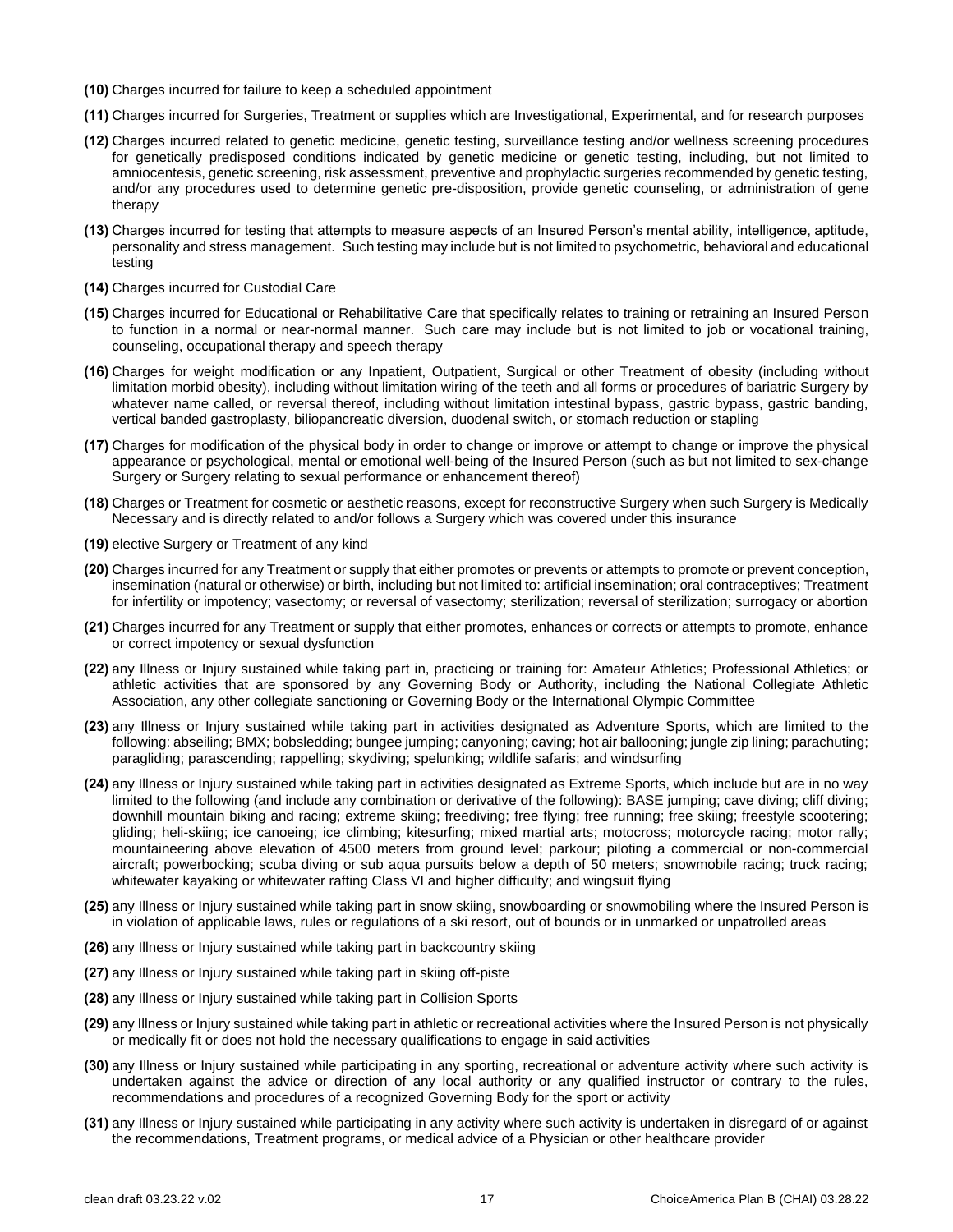- **(32)** any Injury or Illness sustained as a result of being under the influence of or due wholly or partly to the effects of alcohol, liquor, intoxicating substance, narcotics or drugs other than drugs taken in accordance with Treatment prescribed and directed by a Physician but not for the Treatment of Substance Abuse
- **(33)** any Injury or Illness sustained while operating a moving vehicle after consumption of intoxicating liquor or drugs in excess of the applicable blood/alcohol legal limit, other than drugs taken in accordance with Treatment prescribed and directed by a Physician. For purposes of this exclusion, "vehicle" shall include motorized devices regardless of whether or not a driver or operator license is required (including watercraft and aircraft) and non-motorized bicycles and scooters for which no permit or license is required
- **(34)** any willfully Self-inflicted Injury or Illness
- **(35)** any sexually transmitted or venereal disease
- **(36)** any testing for the following when not Medically Necessary: HIV, seropositivity to the AIDS virus, AIDS related Illnesses, ARC Syndrome, AIDS
- **(37)** any Illness or Injury resulting from or occurring during the commission of a violation of law by the Insured Person, including, without limitation, the engaging in an illegal occupation or act, but excluding minor traffic violations
- **(38)** any Substance Abuse
- **(39)** biofeedback, acupuncture, music, occupational, recreational, sleep, speech, or vocational therapy
- **(40)** orthoptics, visual therapy or visual eye training
- **(41)** any non-surgical Illness or Treatment of the feet, including without limitation: orthopedic shoes; orthopedic prescription devices to be attached to or placed in shoes; Treatment of weak, strained, flat, unstable or unbalanced feet; metatarsalgia, bone spurs, hammer toes or bunions; and any Treatment or supplies for corns, calluses or toenails; except as otherwise expressly set forth
- **(42)** hair loss, including without limitation wigs, hair transplants or any drug that promises to promote hair growth, whether or not prescribed by a Physician
- **(43)** any sleep disorder, including without limitation sleep apnea
- **(44)** any exercise and/or fitness program or equipment, whether or not prescribed or recommended by a Physician
- **(45)** any exposure to any non-medical nuclear or atomic radiation, and/or radioactive material(s)
- **(46)** any organ or tissue or other transplant or related services, Treatment or supplies
- **(47)** any artificial or mechanical devices designed to replace human organs temporarily or permanently
- **(48)** any efforts to keep a donor alive for a transplant procedure
- **(49)** any infection of the urinary tract (including, without limitation, infection of the kidney, ureter, bladder, prostate or urethra) and any complication, medical condition or other Illness directly or indirectly arising therefrom, that occurs within ninety (90) days of the Effective Date of this Insurance and that requires Treatment of the Insured Person in a Hospital as an Inpatient
- **(50)** Dental Treatment, except for Emergency Dental Treatment necessary to replace sound natural teeth lost or damaged in an Accident covered hereunder
- **(51)** any Illness or Injury incurred in the Host Country, Affected Area or Home Country as a result of a Public Health Emergency of International Concern, Epidemic, Pandemic, other disease outbreak, or Natural Disaster, that may affect an Insured Person's health, unless coverage is expressly provided under the PUBLIC HEALTH EMERGENCY provision of this insurance

This exclusion DOES NOT apply to Charges resulting from COVID-19/SARS-CoV-2.

- **(52)** Charges incurred for eyeglasses, contact lenses, hearing aids or hearing implants and Charges for any Treatment, supply, examination or fitting related to these devices, or for eye refraction for any reason
- **(53)** Charges incurred for eye Surgery, such as but not limited to radial keratotomy, when the primary purpose is to correct or attempt to correct nearsightedness, farsightedness, or astigmatism
- **(54)** Charges incurred for Treatment or supplies for temporomandibular joint (TMJ) including but not limited to TMJ syndrome, craniomandibular syndrome, chronic TMJ pain, orthognathic Surgery, Le-Fort Surgery or splints
- **(55)** Charges incurred in the Insured Person's Home Country
- **(56)** Charges incurred for any travel, meals, transportation and/or accommodations, except as otherwise expressly provided for in this insurance
- **(57)** Charges or expenses incurred for nonprescription drugs, medicines, vitamins, food extracts, or nutritional supplements; IV vitamin or herbal therapy; drugs or medicines not approved by the United States Food and Drug Administration (FDA) or which are considered "off-label" drug use; and for drugs or medicines not prescribed by a Physician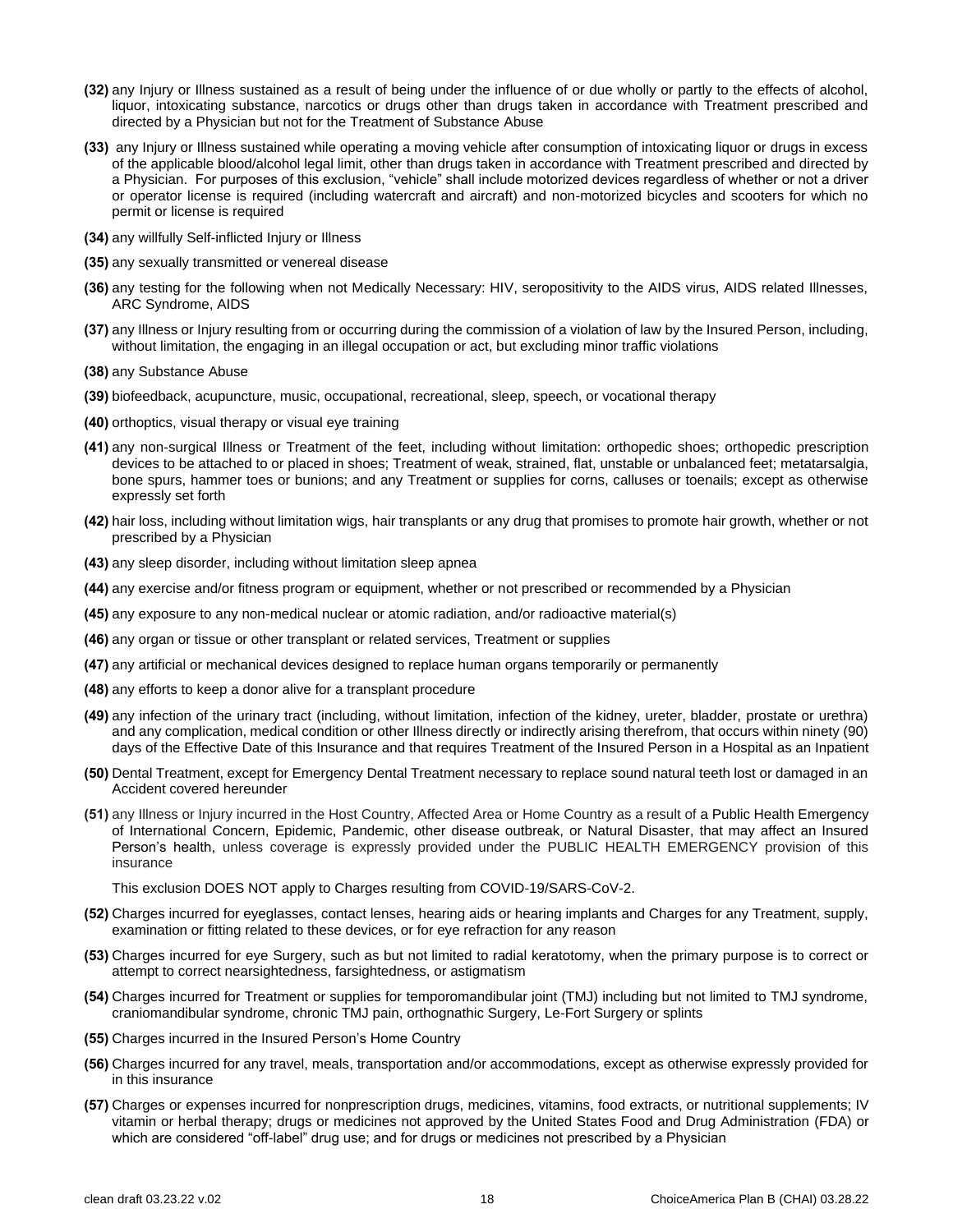- **(58)** any Treatment for an Illness or Injury requiring an unapproved U.S. Food and Drug Administration (FDA) medical product, services, Surgery, Surgical Procedure, prescription medication, drug, biological product, Durable Medical Equipment (DME) or device when an Emergency Use Authorization (EUA) is in place issued by the U.S. Food and Drug Administration (FDA)
- **(59)** Charges incurred at a Hospital or Facility when the Insured Person checks himself or herself out Against Medical Advice of their Physician and leaves before reaching a Medically Necessary specified endpoint of Treatment
- **(60)** Charges incurred for the Worsening of an Illness or Injury after the Insured Person left a Hospital or Facility Against Medical Advice or was a Discharge Against Medical Advice
- **(61)** Charges incurred for radiation therapy or Treatment and chemotherapy
- **(62)** Charges incurred for Durable Medical Equipment, prosthetics or orthotics
- **(63)** Charges for Treatment of an Illness or Injury for which payment is made or available through a workers' compensation law or a similar law
- **(64)** Charges incurred for massage therapy
- **O. DEFINITIONS**: Certain words and phrases used in this Certificate are defined below. Other words and phrases may be defined elsewhere in this Certificate, including where they are first used.

**Accident**: An Unexpected occurrence directly caused by external, visible means and resulting in physical Injury to the Insured Person.

**Adventure Sports**: Activities undertaken for the purposes of recreation, an unusual experience or excitement. These activities are typically undertaken outdoors and involve a medium degree of risk.

**Affected Area(s)**: Any and all countries, states, provinces, territories, cities or other areas experiencing ongoing transmission of an Epidemic, Pandemic or other disease outbreak, or Natural Disaster.

**Against Medical Advice; Discharge Against Medical Advice**: Against Medical Advice, or AMA, sometimes known as DAMA, Discharge Against Medical Advice, is a term used with a patient who checks himself or herself out of a Hospital against the advice of their Treating Physician.

**AIDS**: Acquired Immune Deficiency Syndrome, as that term is defined by the United States Centers for Disease Control.

**Amateur Athletics**: An amateur or other non-professional sporting, recreational, or athletic activity that is organized, sponsored and/or sanctioned, and/or involves regular or scheduled practices, games and/or competitions. Amateur Athletics does not include athletic activities that are non-organized, non-contact, non-collision, and engaged in by the Insured Person solely for recreational, entertainment or fitness purposes.

**Ancillary Services**: All Hospital services for a patient other than room and board and professional services. Laboratory tests and Radiology are examples of Ancillary Services.

**Application**: The fully answered and signed form entitled Application submitted by or on behalf of the Insured Person for acceptance into this insurance plan, which Application shall be incorporated in and become part of the Master Policy and this Certificate and the insurance contract. Any insurance agent/broker or other person or entity assigned to, soliciting, or assisting with the Application is the agent and representative of the applicant/Insured Person and is not and shall not be deemed or considered as an agent or representative for or on behalf of the Company or the Plan Administrator.

**ARC**: AIDS related complex, as that term is defined by the United States Centers for Disease Control.

**Assured**: The Global Medical Services Group Insurance Trust, c/o Mutual Wealth Management Group, Carmel, IN.

**Authorization for Release of Medical Information**: A written authorization by the Insured Person for health providers to release medical records and information regarding their past and current Treatment.

**Certificate Period**: The period beginning on the Effective Date of Coverage of this Certificate, including any extension purchases, and ending on the earliest of the following dates:

- (a) the termination date specified in the Declaration
- (b) the termination date as determined in accordance with the CONDITIONS AND GENERAL PROVISIONS, TERMINATION OF COVERAGE FOR INSURED PERSONS provision.

**Certificate; Certificate of Insurance**: This document as issued to the Insured Person, that describes and provides an outline and evidence of eligible coverages and benefits payable to or for the benefit of the Insured Person under the insurance contract, which includes the Master Policy, Application, Declaration and any Riders.

**Charges**: Any cost, fee or tax incurred for Eligible Medical Expenses incurred in the Treatment of an Injury or Illness.

**Child; Children**: An Insured Person who is at least fourteen (14) days old but less than nineteen (19) years of age.

**Class VI**: A section of a river, stream or other waterway or watercourse where the current moves with enough speed or force to meet, but not to exceed, the qualifications of Class VI as determined by the International Scale of River Difficulty or as commonly published by a local authority or government agency.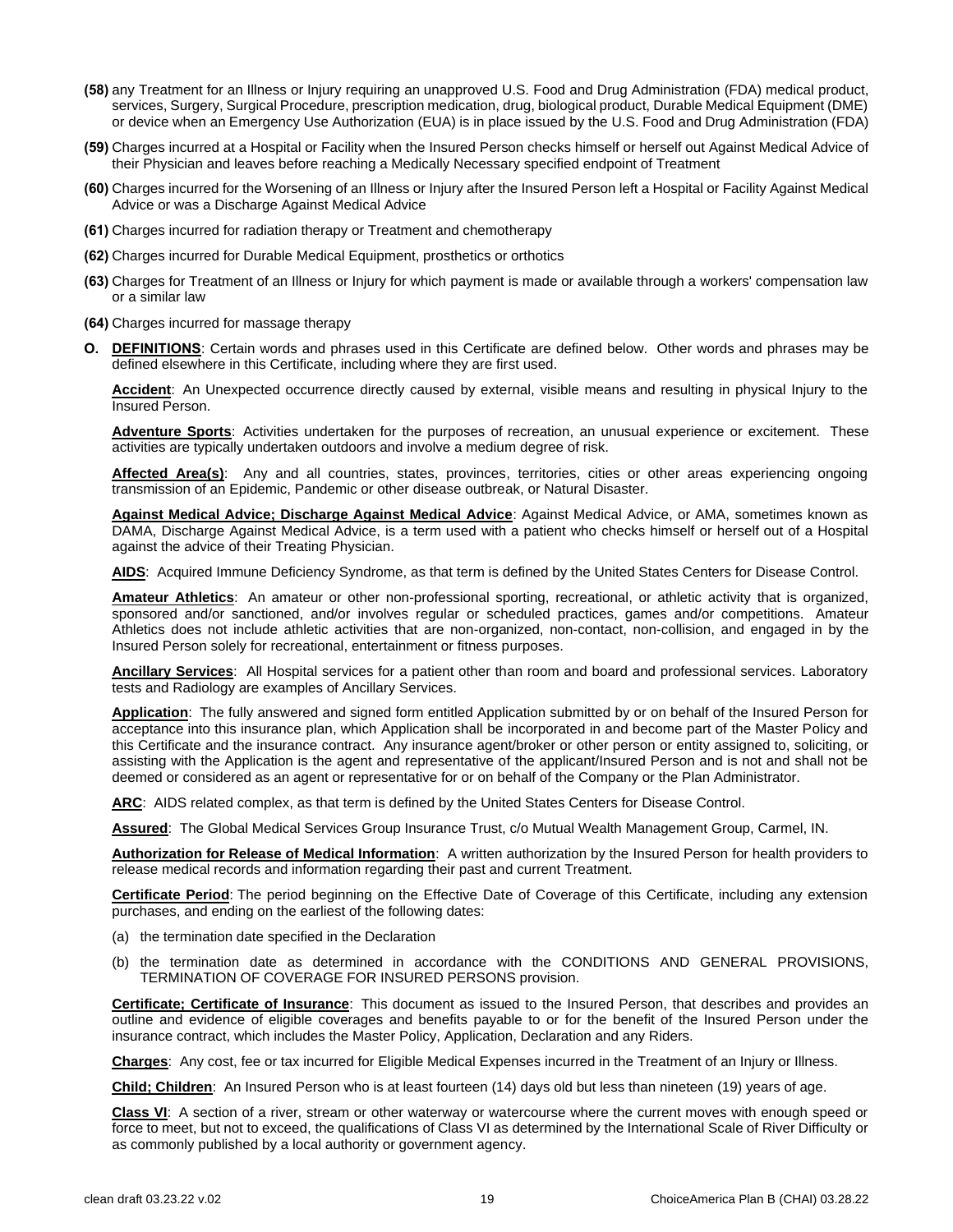**Coinsurance**: The payment by or obligations of the Insured Person for payment of ELIGIBLE MEDICAL EXPENSES at the percentage specified in the BENEFIT SUMMARY contained herein and not including any applicable Deductible.

**Collision Sports**: A sport in which the participants purposely hit or collide with each other or inanimate objects, including the ground, with great force and limited to the following: American football, boxing, ice hockey, lacrosse, full contact martial arts, rodeo, rugby and wrestling.

**Common Carrier**: A company or organization that holds itself out to the public as engaging in the business of transporting persons from place to place by air, rail, bus and/or water for compensation, offering its scheduled services to the public generally, and is licensed by a recognized and approved government authority to transport fare-paying passengers. The term Common Carrier does not include taxi, motorcar, motorcycle, or limousine services, or transportation by animal or human means (for example, by horse, camel, elephant or rickshaw).

**Company**: The Company, as referred to in the Master Policy and this Certificate, is Sirius Specialty Insurance Corporation (publ), located at 140 Broadway, 32<sup>nd</sup> Floor, New York, New York 10005. This insurance and its risks are underwritten by the Company as the insurer and carrier, and the Company is solely obligated and liable for the coverage and benefits provided by this insurance.

**Congenital Disorder**: Any abnormality, deformity, disease, Illness, Injury or medical condition present at birth, whether diagnosed or not.

**Convalescent**: Treatment, services and supplies provided to aid in the recovery of a patient to reach a degree of body functioning to permit self-care in essential daily activities.

**Custodial Care**: Those types of Treatment, care or services, wherever furnished and by whatever name called, that are designed primarily to assist an individual in activities of daily life.

**Declaration**: The Declaration of Insurance issued by the Plan Administrator for and on behalf of the Company to the Insured Person contemporaneously with this Certificate evidencing the Insured Person's insurance coverage under the Master Policy as evidenced by this Certificate.

**Deductible**: The dollar amount, as selected on the Application and specified in the Declaration, that the Insured Person must pay of ELIGIBLE MEDICAL EXPENSES per Period of Coverage prior to receiving benefits or coverage under this insurance, and not including any applicable Coinsurance.

**Dental Treatment**: Treatment or supplies relating to the care, maintenance or repair of teeth, gums or bones supporting the teeth, including dentures and preparation for dentures.

**Disabled**: A person who has a congenital or acquired mental or physical defect that interferes with normal functioning of the body system or the ability to be self-sufficient.

**Durable Medical Equipment (DME)**: Equipment that meets the following criteria: prescribed by a physician; provides therapeutic benefits or enables individuals to perform certain tasks he or she is unable to undertake otherwise due to certain medical conditions or illnesses; can withstand repeated use; is primarily and customarily used to serve a medical purpose; generally is not useful to a person in the absence of an Illness or Injury; and is appropriate for use in the home but may be transported to other locations to allow the individual to complete instrumental activities of daily living, which are more complex tasks required for independent living.

**Educational or Rehabilitative Care**: Care for restoration (by education or training) of a person's ability to function in a normal or near normal manner following an Illness or Injury. This type of care includes, but is not limited to job training, counseling, vocational or occupational therapy, and speech therapy.

**Effective Date; Effective Date of Coverage**: The date coverage for the Insured Person begins under the Terms of the Master Policy as evidenced by this Certificate, as indicated on the Declaration.

**Emergency**: A medical condition manifesting itself by acute signs or symptoms which could reasonably result in placing the Insured Person's life or limb in danger if medical attention is not provided within twenty-four (24) hours, based upon a reasonable medical certainty. Immediate medical intervention and attention is required as a result of a severe, life threatening or potentially disabling condition.

**Emergency Medical Evacuation**: Emergency transportation from the Hospital or medical Facility where the Insured Person is located to a non-local Hospital or medical Facility following the recommendation by the attending Physician who certifies, to a reasonable medical certainty, that the Insured Person has experienced:

- (a) a medical condition manifesting itself by acute signs or symptoms which could reasonably result in placing the Insured Person's life or limb in danger if medical attention is not provided within twenty-four (24) hours; and
- (b) where Medically Necessary Treatment cannot be provided locally, either in the Facility of the attending Physician or another local Facility.

**Emergency Use Authorization (EUA)**: A temporary authorization issued by the U.S. Food and Drug Administration (FDA) to allow the use of unapproved medical product, service, a Surgery or Surgical Procedure, prescription medication, drug, biological product, Durable Medical Equipment (DME) or device; or by allowing an otherwise unapproved use or application of an approved medical product, service, Surgery or Surgical Procedure, prescription medication, drug, biological product, Durable Medical Equipment (DME) or device.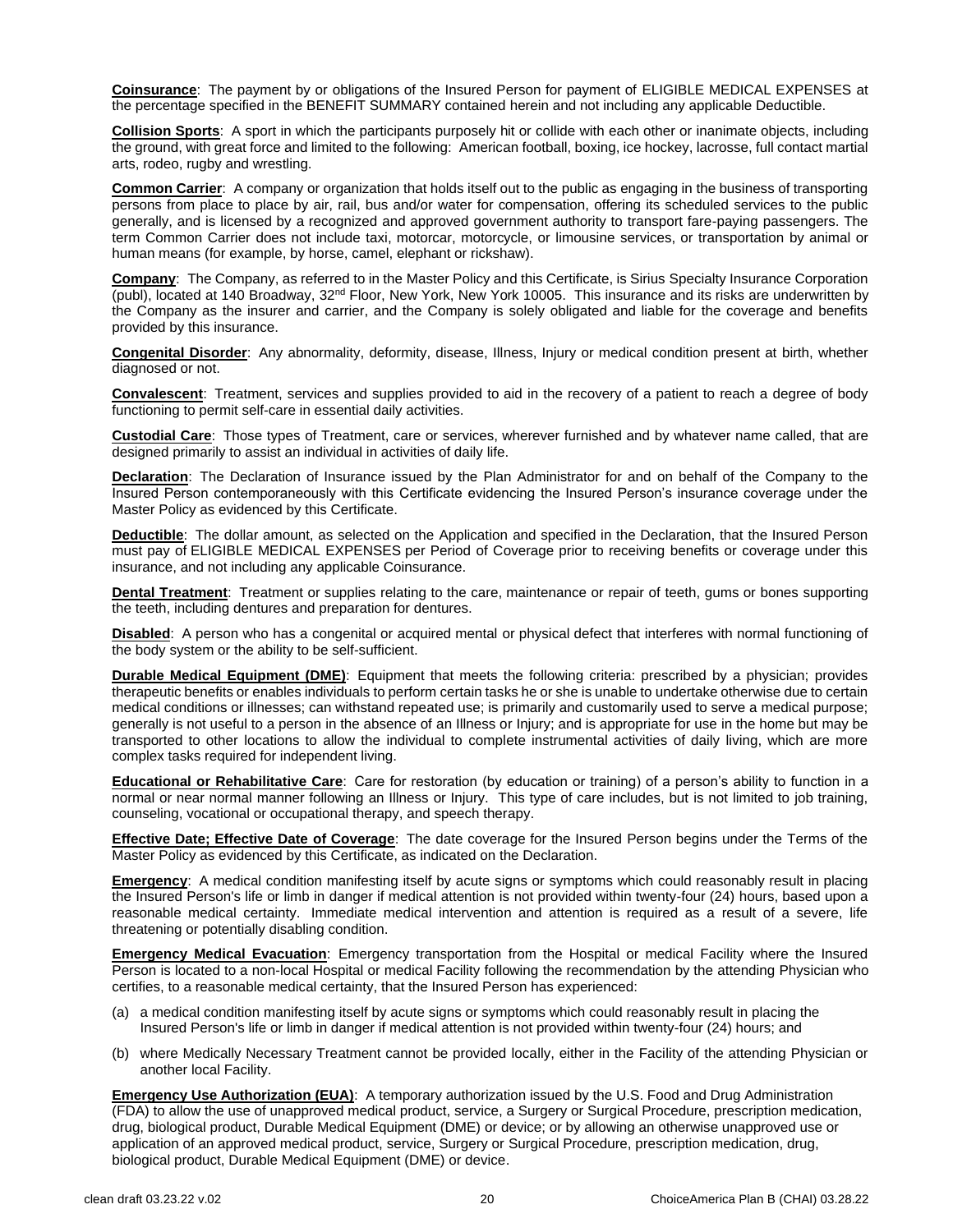**Epidemic**: The occurrence of more cases of disease than expected in a given area or among a specific group of people over a particular period of time.

**EST**: United States Eastern Standard Time.

**Experimental**: Any Treatment that includes completely new, untested drugs, procedures, or services, or the use of which is for a purpose other than the use for which they have previously been approved by the U.S. Food and Drug Administration (FDA); new drug procedure or service combinations; and/or alternative therapies which are not generally accepted standards of current medical practice.

**Extended Care Facility**: An institution, or a distinct part of an institution, which is licensed as a Hospital, Extended Care Facility or rehabilitation Facility by the state or country in which it operates; and is regularly engaged in providing twentyfour (24) hour skilled nursing care under the regular supervision of a Physician and the direct supervision of a Registered Nurse; and maintains a daily record on each patient; and provides each patient with a planned program of observation prescribed by a Physician; and provides each patient with active Treatment of an Illness or Injury. Extended Care Facility does not include a Facility primarily for rest, the aged, Substance Abuse, Custodial Care, nursing care, or for care of Mental or Nervous Disorders or the mentally incompetent.

**Extreme Sports**: Recreational activities involving a high degree of risk. These activities often involve speed, height, a high level of physical exertion, and/or highly specialized gear and often carry the potential risk of serious or permanent physical Injury and even death.

**Facility**: Licensed health care entity such as a Hospital, clinic, rehabilitation, and/or Extended Care Facility.

**Family**: An Insured Person, his/her Spouse, any Child or Children, and any Grandchild or Grandchildren who are covered as an Insured Person under this insurance plan.

**Global Travel Warning**: A published statement, warning or advisory, including any website document, issued by the World Health Organization (WHO), United States Centers for Disease Control & Prevention (CDC), United States Department of State, United States Bureau of Consular Affairs, or similar government or non-governmental agency of the Insured Person's Home Country or Host Country, warning that any global travel (travel anywhere) poses serious risks to health, safety and security or exposes the Insured Person to a greater likelihood of life-threatening risks, including all United States Department of State global advisories or global warnings Levels "3 - reconsider travel" and "4 -do not travel" and CDC global advisories or global warnings Level "3 – avoid nonessential travel" or any higher level. For the avoidance of doubt, a Global Travel Warning covers all Affected Areas, including the United States of America and all of its territories.

**Governing Body or Authority**: A nationally-recognized controlling organization for a sport or activity, or an organization that provides guidelines and recommendations in safety practices for a sport or activity.

**Grandchild; Grandchildren**: An Insured Person who is at least fourteen (14) days old but less than nineteen (19) years of age.

**HIV**: Human Immunodeficiency Virus, as that term is defined by the United States Centers of Disease Control.

**HIV +**: Laboratory evidence defined by the United States Centers for Disease Control as being positive for Human Immunodeficiency Virus infection.

**Home Country**: For United States citizens, the Home Country is the United States. For non-United States citizens, the Home Country is the country of which the Insured Person is a citizen or national; including any country where the Insured Person maintains his/her primary residence or usual place of abode and any country of which the Insured Person is the possessor of a validly issued passport. In the event there is more than one (1) Home Country under the above-listed criteria, the Home Country is the country meeting the above-listed criteria and listed by the Insured Person as his or her country of residence on the Application.

**Home Health Care Agency**: A public or private agency or one of its subdivisions, which operates pursuant to law; and is regularly engaged in providing Home Nursing Care under the supervision of a Registered Nurse; and maintains a daily record on each patient; and provides each patient with a planned program of observation and Treatment prescribed by a Physician.

**Home Nursing Care**: Services and/or Treatment provided by a Home Health Care Agency and supervised by a Registered Nurse that are directed toward the Convalescent care of a patient, provided always that such care is Medically Necessary and in lieu of Medically Necessary Inpatient care. Home Nursing Care does not include services or Treatment primarily for Custodial Care or rehabilitative purposes.

**Hospice; Hospice Care**: Care provided in an Inpatient Facility or at a patient's home. Hospice Care must be certified by a Physician and life expectancy is six (6) months or less.

**Hospital**: An institution which operates as a Hospital pursuant to law; is licensed by the state or country in which it operates; operates primarily for the reception, care, and Treatment of sick or injured persons as Inpatient; provides twenty-four (24) hour nursing service by Registered Nurses on duty or call; has a staff of one (1) or more Physicians available at all times; provides organized Facilities and equipment for diagnosis and Treatment of acute medical or surgical conditions or Mental or Nervous Disorders on its premises; and is not primarily a long-term care Facility, Extended Care Facility, nursing, rest, Custodial Care, convalescent home, place for the aged, drug addicts or abusers, alcoholics or runaways, or similar establishment.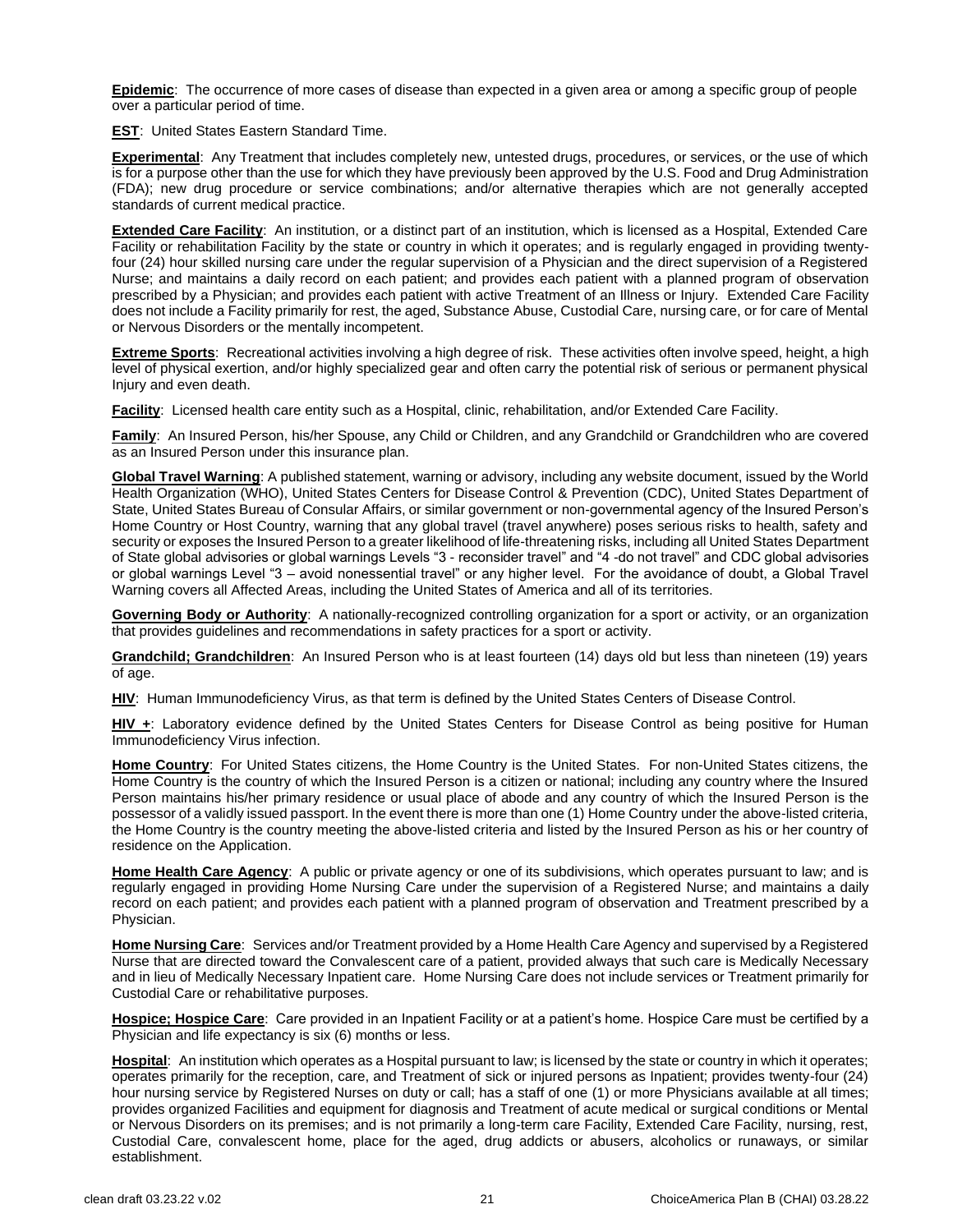**Hospitalization; Hospitalized**: Confined and/or Treated in a Hospital as an Inpatient.

**Host Country**: The country or countries other than the Home Country that the Insured Person is traveling to or within. For the purpose of this coverage, the Host Countries are the United States, Canada, and Mexico.

**Illness**: A sickness, disorder, illness, pathology, abnormality, malady, morbidity, affliction, disability, defect, handicap, deformity, birth defect, congenital defect, symptomatology, syndrome, malaise, infection, infirmity, ailment, disease of any kind, or any other medical, physical or health condition. Provided, however, that Illness does not include learning disabilities, or attitudinal disorders or disciplinary problems. All Illnesses that exist simultaneously or which arise subsequent to a prior Illness and which directly or indirectly relate to or result or arise from the same or related causes or as a consequence thereof or from one another are considered to be a single Illness. Further, if a subsequent Illness results or arises from causes or consequences that are the same as or related to the causes or consequences of a prior Illness, the subsequent Illness will be deemed to be a continuation of the prior Illness and not a separate Illness.

**IMG Claim Form**: A form which allows the Insured Person to request reimbursement or direct payment for medical services obtained.

**Initial Effective Date**: The date the Insured Person originally obtains coverage under this insurance plan and maintains continuous unbroken coverage thereafter.

**Injury**: Bodily injury resulting or arising directly from an Accident. All Injuries resulting or arising from the same Accident shall be deemed to be a single Injury.

**Inpatient**: A person who has been admitted to and charged by a Hospital for bed occupancy for purposes of receiving Inpatient Hospital services. Generally, a patient is considered an Inpatient if billed by the Hospital for Charges as an Inpatient, and formally admitted as an Inpatient with the expectation that person will occupy a bed and (a) remain at least overnight or (b) is expected to need Hospital care for twenty-four (24) hours or more.

**Insured Person**: The person named as the Insured Person on the Declaration.

**Intensive Care Unit**: An area or unit of a Hospital that meets the required standards of the Joint Commission on Accreditation of Healthcare Organizations for Special Care Units.

**Investigational**: Any Treatment that includes drugs, procedures, or services that are still in the clinical stages of evaluation and not yet approved for use by the U.S. Food and Drug Administration (FDA) including an Emergency Use Authorization by the FDA.

**Local Ambulance Transport; Local Ambulance Expense**: Transportation and accompanying Treatment provided by designated, licensed, qualified, professional emergency personnel from the location of an Accident, Injury or acute Illness to a Hospital or other appropriate health care Facility. Local ambulance transport does not include subsequent interfacility transfers of admitted patients.

**Master Policy**: The applicable Master Policy issued by the Company to the Assured, and under which insurance coverage and benefits are provided by the Company to the Insured Person, subject to the Terms thereof, and as outlined and evidenced by this Certificate and subject to the Terms hereof. The Company, as insurance carrier and underwriter of the Master Policy, is solely liable and responsible for the coverage and benefits provided thereunder.

**Maximum Limit**: The cumulative total dollar amount of benefit payments and/or reimbursements available to an Insured Person under this insurance during the Insured Person's Certificate Period. When the Maximum Limit is reached, no further benefits, reimbursements or payments will be available under this insurance during the Insured Person's Period of Coverage.

**Medically Necessary; Medical Necessity**: A Treatment, service, medicine or supply which is necessary and appropriate for the diagnosis or Treatment of an Illness or Injury based on generally accepted standards of current medical practice as determined by the Company. By way of example but not limitation, a service, Treatment, medicine or supply will not be considered Medically Necessary or a Medical Necessity if it is provided or obtained only as a convenience to the Insured Person or his/her provider; and/or if it is not necessary or appropriate for the Insured Person's Treatment, diagnosis or symptoms; and/or if it exceeds (in scope, duration or intensity) that level of care which is needed to provide safe, adequate, and appropriate diagnosis or Treatment.

**Mental or Nervous Disorders**: Any mental, nervous, or emotional Illness which generally denotes an Illness of the brain with predominant behavioral symptoms; an Illness of the mind or personality, evidenced by abnormal behavior; or an Illness or disorder of conduct evidenced by socially deviant behavior. Mental or Nervous Disorders include without limitation: psychosis; depression; schizophrenia; bipolar affective disorder; learning disabilities and attitudinal or disciplinary problems; any disease or condition, regardless of whether the cause is organic, that is classified as a Mental Disorder in the current edition of the International Classification of Diseases as published by the U.S. Department of Health and Human Services; and those psychiatric and other mental Illnesses listed in the current edition of the Diagnostic and Statistical Manual for Mental Disorders published by the American Psychiatric Association. For purposes of this insurance, Mental or Nervous Disorders does not include Substance Abuse.

**Mortal Remains**: The bodily remains or ashes of an Insured Person.

**Natural Disaster**: Widespread disruption of human lives by disasters such as flood, drought, tidal wave, fire, hurricane, earthquake, windstorm, or other storm, landslide, or other natural catastrophe or event resulting in migration of the human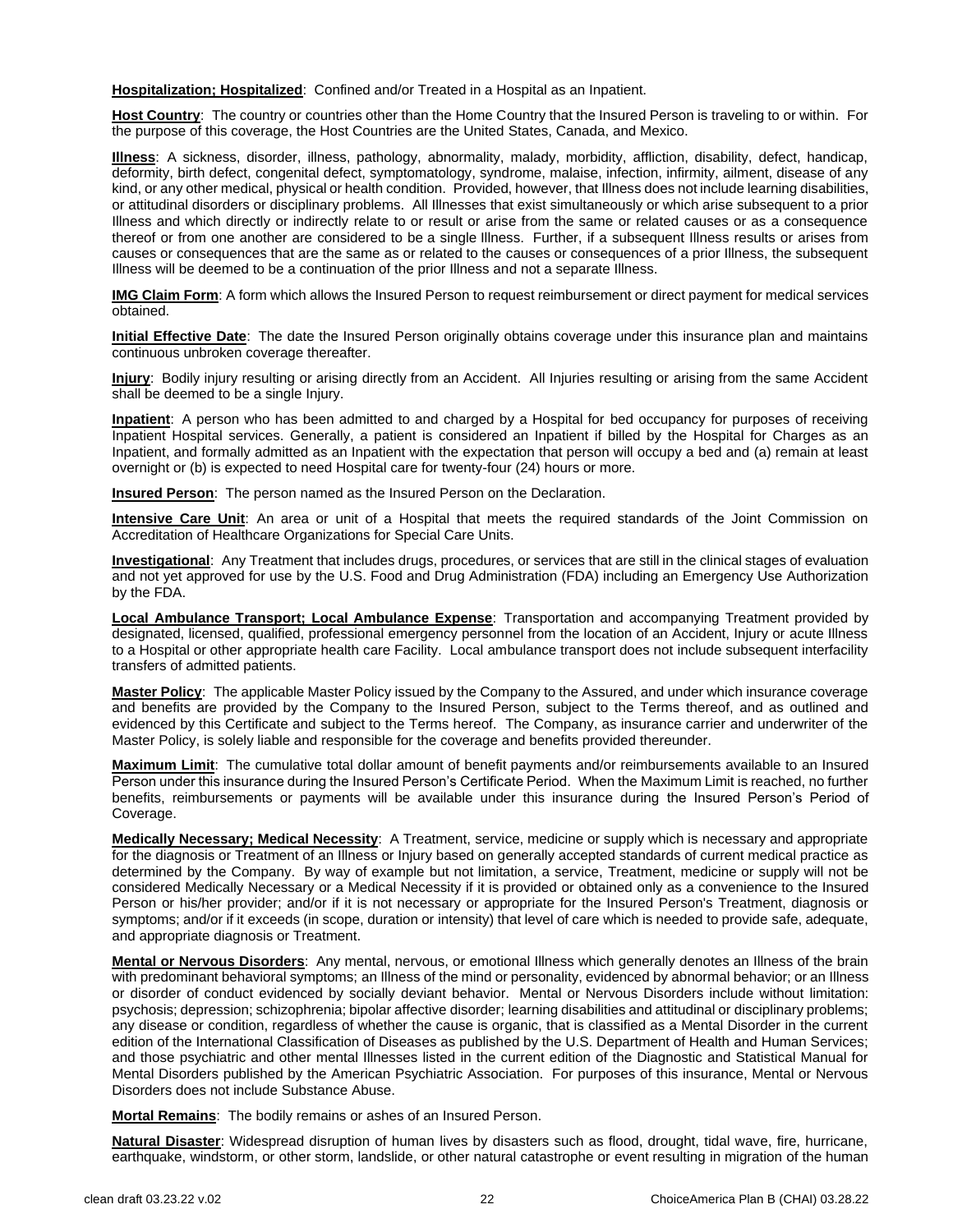population for its safety. The occurrence must be a disaster that is due entirely to the forces of nature and could not reasonably have been prevented.

**Newborn**: An infant from the moment of birth through the first thirty-one (31) days of life.

**Outpatient**: A person who receives Medically Necessary Treatment by a Physician or other healthcare provider and is not an Inpatient, regardless of the hour that the person arrived at the Hospital, whether a bed was used, or whether the person remained in the Hospital past midnight.

**Pandemic**: A global outbreak of a disease.

**Period of Coverage**: The maximum period of twelve (12) continuous months including the initial Certificate Period and any extensions.

**Physician**: A duly educated, trained and licensed practitioner of the medical arts. A Physician must be currently and appropriately licensed by the state or country in which the services are provided, and the services must be within the scope of that license, training, experience, competence, and health professions standards of practice.

**Plan Administrator**: The Plan Administrator for this insurance is International Medical Group®, Inc., 2960 North Meridian Street, Indianapolis, Indiana, 46208, Telephone Number +1.317.655.4500, or +1.800.628.4664, Fax Number +1.317.655.4505, Website: [http://www.imglobal.com,](http://www.imglobal.com/) Email: [insurance@imglobal.com.](mailto:insurance@imglobal.com) As the Plan Administrator, International Medical Group, Inc., acts solely as the disclosed and authorized agent and representative for and on behalf of the Company, and does not have, and shall not be deemed, considered or alleged to have any, direct, indirect, joint, several, separate, individual, or independent liability, responsibility or obligation of any kind under the Master Policy, the Declaration, any Riders or this Certificate to the Insured Person or to any other person or entity, including without limitation to any Physician, Hospital, Extended Care Facility, Home Health Care Agency, or any other health care or medical service provider or supplier.

**Pre-certification; Pre-certify**: A general determination of Medical Necessity only, made by the Company in reliance and based upon the completeness and accuracy of the information provided by the Insured Person and/or the Insured Person's healthcare or medical service providers, quardians, Relatives and/or proxies at the time thereof. Pre-certification is not an assurance, authorization, pre-authorization or verification of coverage, a verification of benefits, or a guarantee of payment.

**Pre-existing Condition**: Any Injury, Illness, sickness, disease, or other physical, medical, Mental or Nervous Disorder, condition or ailment that, with reasonable medical certainty, existed at the time of Application or at any time during the three (3) years prior to the Effective Date of this insurance, whether or not previously manifested, symptomatic or known, diagnosed, Treated, or disclosed to the Company prior to the Effective Date, and including any and all subsequent, chronic or recurring complications or consequences related thereto or resulting or arising therefrom.

**Pregnancy; Pregnant**: The process of growth and development within a woman's reproductive organs of a new individual from the time of conception through the phases where the embryo grows and fetus develops to birth.

**Premium**: The Premium payments required to effectuate and maintain the Insured Person's insurance coverage and benefits under this insurance, in the amounts and at the times ("Due Dates") established by the Company in its sole discretion from time to time.

**Professional Athletics**: A sport activity, including practice, preparation, and actual sporting events, for any individual or organized team that is a member of a recognized professional sports organization; is directly supported or sponsored by a professional team or professional sports organization; is a member of a playing league that is directly supported or sponsored by a professional team or professional sports organization; or has any athlete receiving for his or her participation any kind of payment or compensation, directly or indirectly, from a professional team or professional sports organization.

**Proof of Claim**: Duly completed and signed claim form, authorization to release medical information, Physician, Hospital and other healthcare provider's statement detailing out the cost and services rendered and proof of payment for services rendered. Refer to the PROOF OF CLAIM provision for further details.

**Public Health Emergency of International Concern**: A formal declaration by the World Health Organization (WHO) of an extraordinary event which is determined to constitute a public health risk through the international spread of disease, Epidemic, Pandemic and potentially requires a coordinated international response.

**Radiology**: Specialty services that use medical imaging to diagnose and Treat an Illness or Injury seen within the body. Imaging techniques used in Radiology include X-ray, radiography, ultrasound, computed tomography (CT), nuclear medicine including positron emission tomography (PET), and magnetic resonance imaging (MRI).

**Registered Nurse**: A graduate nurse who has been registered or licensed to practice by a State Board of Nurse Examiners or other state authority, and who is legally entitled to place the letters "R.N." after his or her name.

**Relative**: A parent, legal guardian, Spouse, son, daughter, Grandchild, or immediate Family member of the Insured Person.

**Rider**: Any exhibit, schedule, attachment, amendment, endorsement, Rider or other document attached to, issued in connection with, or otherwise expressly made a part of or applicable to, the Master Policy, this Certificate, the Declaration, or the Application, as the case may be.

**Routine Physical Examination**: Examination of the physical body by a Physician for preventative or informative purposes only, and not for the Treatment of any previously manifested, symptomatic, diagnosed or known Illness or Injury.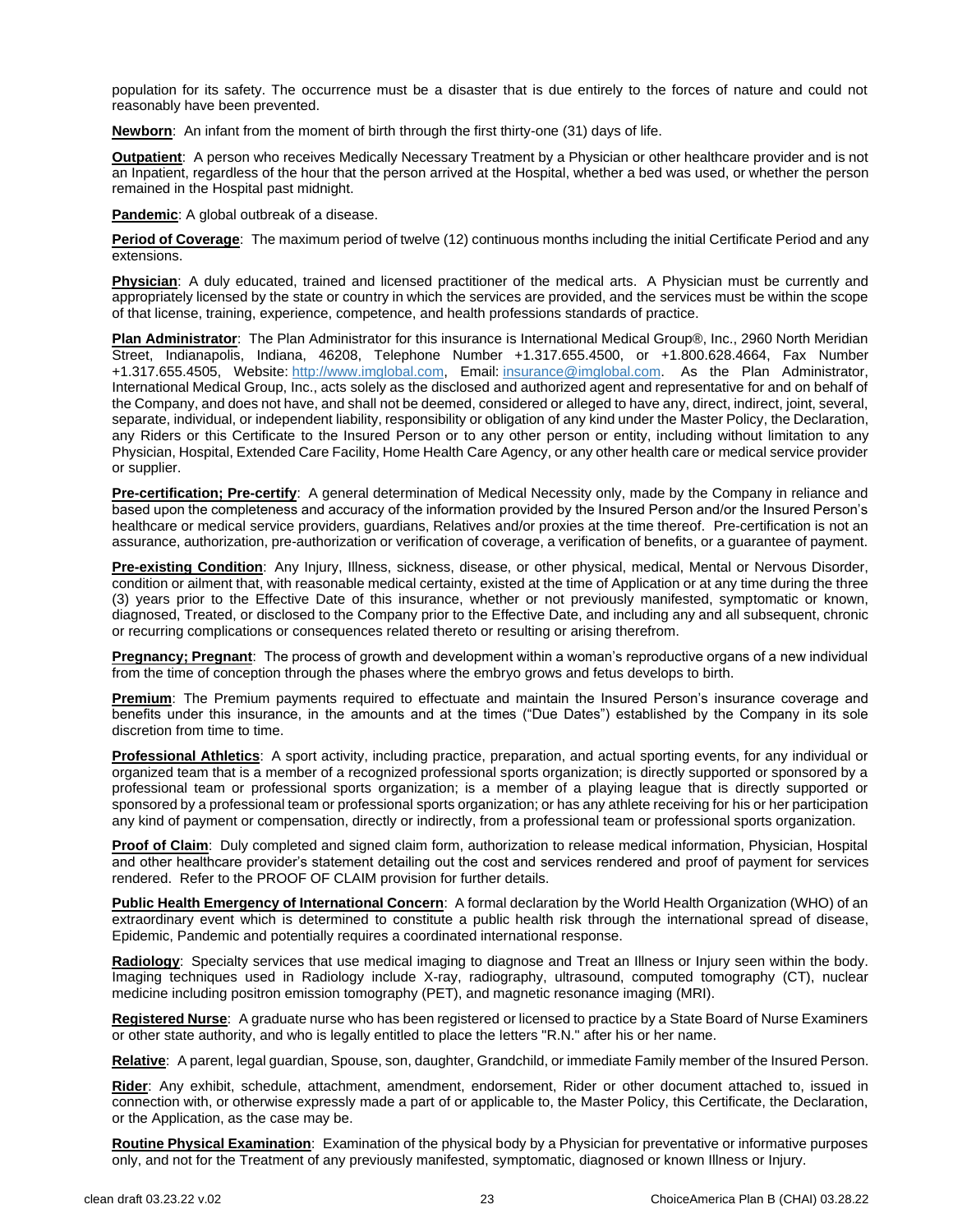**Self-inflicted**: Action or inaction by the Insured Person that the Insured Person consciously understands will or may cause or contribute, directly or indirectly, to his or her personal Injury or Illness. Self-inflicted specifically includes failure of an Insured Person to follow his or her doctor's orders, complete prescriptions as directed, or follow any health care protocol or procedures designed to return or maintain his or her health.

**Spouse**: An Insured Person's legal Spouse or domestic partner. Such relationship must have met all requirements of a valid marriage contract, domestic partnership, or civil union in the state or Home Country where the parties' ceremony was performed.

**Substance Abuse**: Alcohol, drug or chemical abuse, misuse, illegal use, overuse or dependency.

**Superbill**: An itemized list of all services provided to the Insured Person by a Physician or medical provider.

**Surgery; Surgical Procedure**: An invasive diagnostic or surgical procedure, or the Treatment of Illness or Injury by manual or instrumental operations performed by a Physician while the patient is under general or local anesthesia.

**Teleconsultation**: Treatment of an Illness or Injury involving the Insured Person and a Physician at different locations, and who are connected by video, audio and computers.

**Telehealth**: The distribution of health-related services and information via electronic information and telecommunication technologies. It allows long-distance patient and clinician contact, care, advice, reminders, education, intervention, monitoring, and remote admissions.

**Telemedicine**: A process where an Insured Person is teleconferenced for a Teleconsultation with a qualified Physician but is attended at the remote point by a Telepresenter. This Telepresenter may be equipped with either an exam camera or a stethoscope, and possibly other medical equipment as well, for the purpose of using those medical devices to gather and relay data to the Physician's office or to the Treating Physician.

**Telepresenter**: A medical assistant who is present with the Insured Person during a Teleconsultation led by a remote Physician.

**Terms**: All Terms, provisions, conditions, definitions, Deductibles, Coinsurance, limits, sub-limits, limitations, wordings, restrictions, requirements, qualifications and/or exclusions that bind the Insured Person as set forth in the Master Policy, Application and any Riders.

**Terrorism**: Criminal acts, including against civilians, committed with the intent to cause death or serious bodily injury, or taking of hostages, with the purpose to provide a state of terror in the general public or in a group of persons or particular persons, intimidate a population, or compel a government or international organization to do or to abstain from doing an act.

**Travel Warning; Emergency Travel Advisory**: A published statement, warning or advisory, including any website document, issued by the World Health Organization (WHO), United States Centers for Disease Control & Prevention (CDC), United States Department of State, United States Bureau of Consular Affairs, or similar government or non-governmental agency of the Insured Person's Home Country or Host Country, warning that travel to Affected Areas poses serious risks to health, safety and security or exposes the Insured Person to a greater likelihood of life-threatening risks, including all United States Department of State Travel Advisories or Warnings Levels "3 - reconsider travel" and "4 -do not travel" and CDC Travel Advisories or Warnings Level "3 – avoid nonessential travel" or any higher level. For the avoidance of doubt, a Travel Warning covers all specified Affected Areas, including the United States of America as applicable.

**Treated; Treating; Treatment**: Any and all services and procedures rendered in the management and/or care of a patient for the purpose of identifying, diagnosing, treating, curing, preventing, controlling and/or combating any Illness or Injury, including without limitation: verbal or written advice, consultation, examination, discussion, diagnostic testing or evaluation of any kind, pharmacotherapy or other medication, and/or Surgery.

**Treating Physician**: A Physician providing Treatment to an Insured Person.

**Unexpected**: Sudden, unintentional, not expected and unforeseen.

**Universal Billing Form**: UB 04 and CMS 1500 forms, which are standard and uniform forms in the healthcare industry to submit insurance claims to Medicare or other health insurance companies for reimbursement.

**Urgent Care Clinic**: A standalone Facility or a Facility located inside a Hospital that staffs Physicians, nurse practitioners (NP) or physician assistants (PA). Urgent Care Clinics provide medical services that are not life-threatening Injuries or Illnesses. Urgent Care Facilities have onsite x-ray equipment and provide Treatment for more severe urgent care services such as broken bones, burns and other non-emergent conditions that Walk-in Clinics are unable to treat.

**Usual, Reasonable and Customary**: A typical and reasonable amount of reimbursement for similar services, medicines, or supplies within the area in which the Charge is incurred. In determining the typical and reasonable amount of reimbursement, the Company may, in its reasonable discretion, consider one or more of the following factors, without limitation: the amount charged by the provider; the amount charged by similar providers or providers in the same or similar locality; the amount reimbursed by other payors for the same or comparable services, medicines or supplies in the same or similar locality; whether the services or supplies were unbundled or should have been included in the allowance of another service; the amount reimbursed by other payors for the same or comparable services, medicines or supplies in other parts of the country; the cost to the provider of providing the service, medicine or supply; the level of skill, extent of training, and experience required to perform the procedure or service; the length of time required to perform the procedure or service as compared to the length of time required to perform other similar services; the length of time required to perform the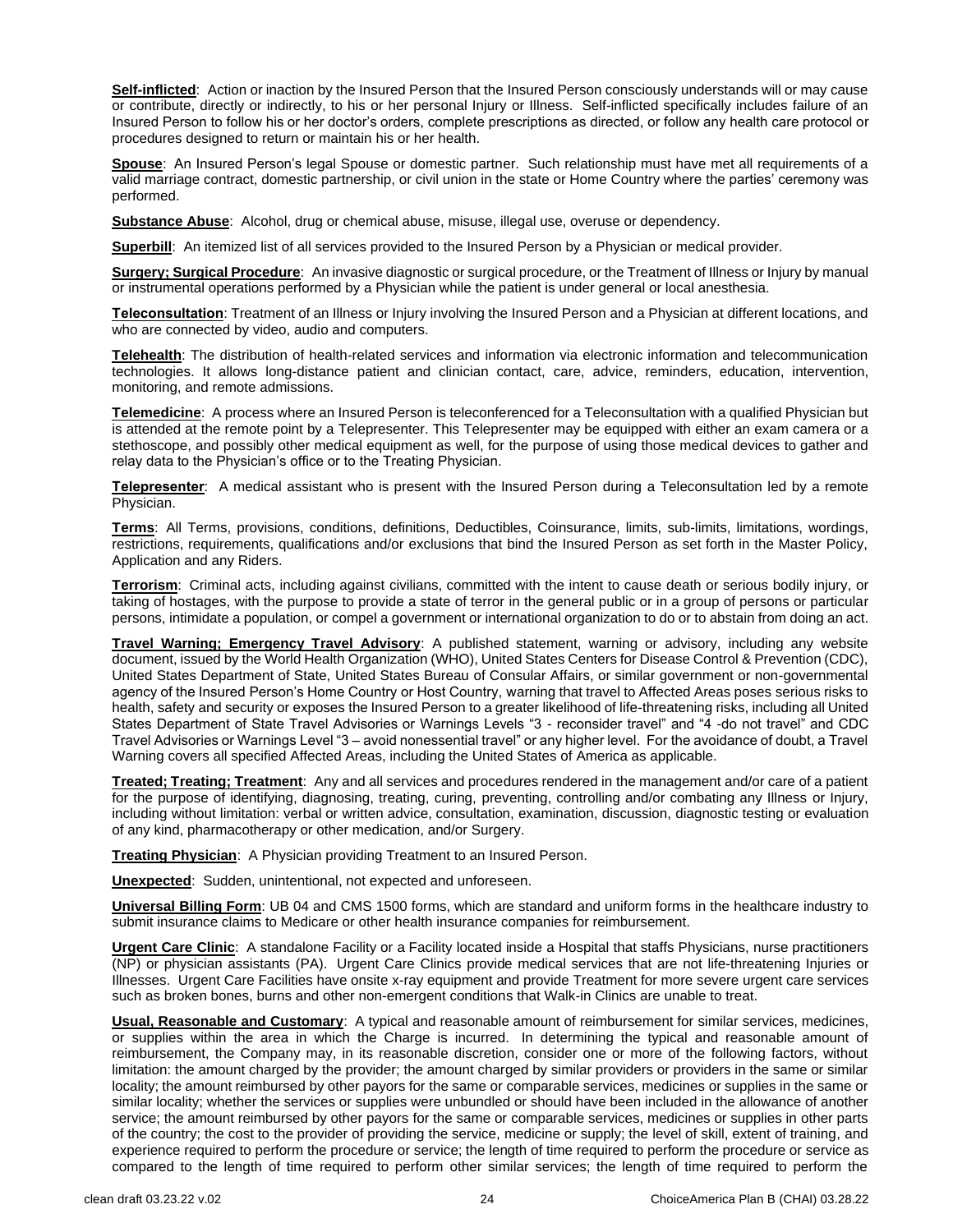procedure or service as compared to national standards and/or benchmarks; the severity or nature of the Illness or Injury being Treated; and such other factors as the Company, in the reasonable exercise of its discretion, determines are appropriate.

**Virtual Physician Visit**: A live consultation conducted over the internet or phone between Physician and the Insured Person.

**Walk-in Clinic**: A medical Facility that provides medical services for a minor Injury or Illness. The clinics are often found in or near retail establishments or pharmacies. The staff providing medical services are nurse practitioners and physician assistants.

**Worsening**: Deterioration of an Insured Person's medical condition, symptoms or diagnosis that may lead to further complications following a Discharge Against Medical Advice or an increased likelihood or need for readmission.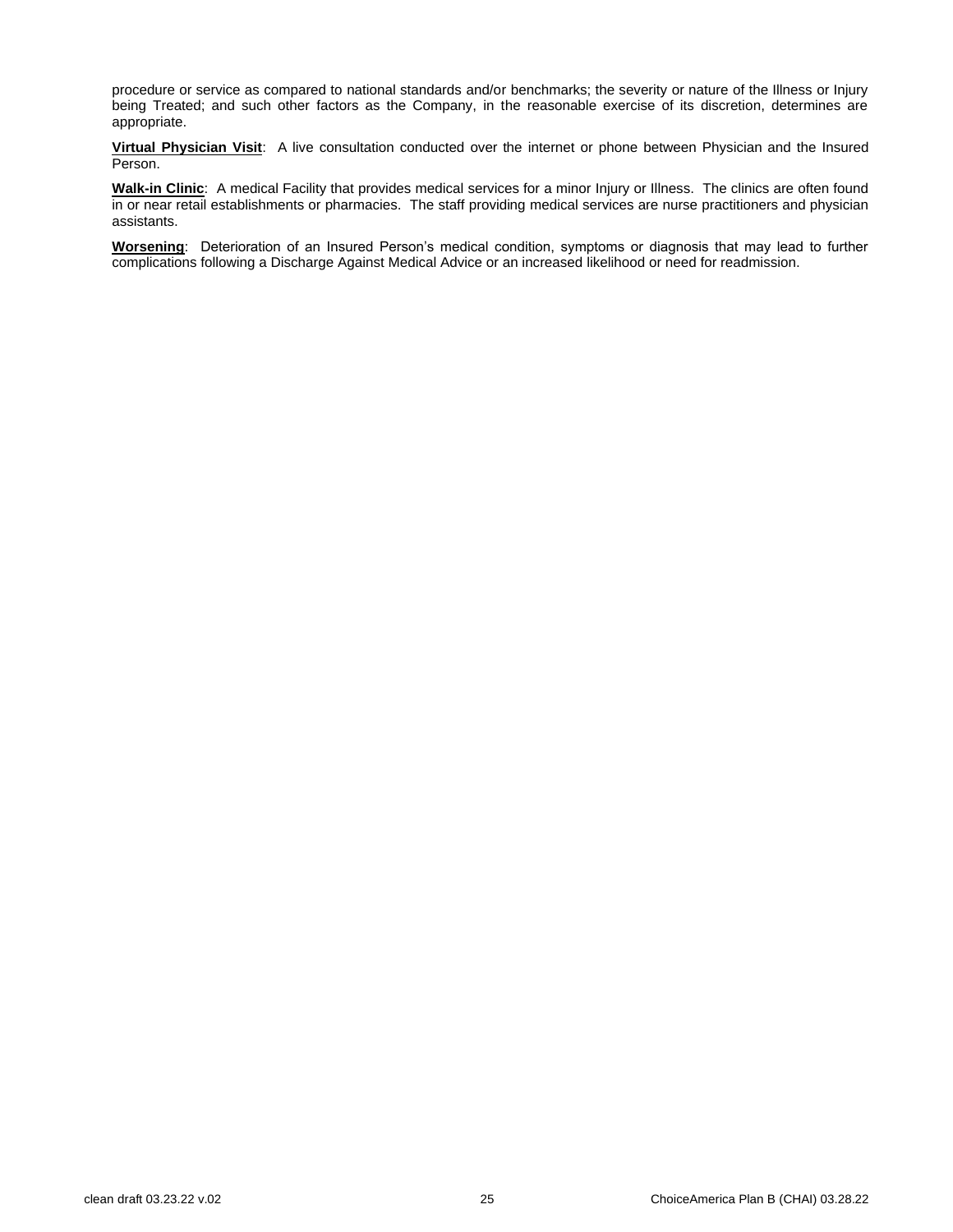# **ChoiceAmericaTM Plan B** Certificate of Insurance



*Plan Underwritten by:*

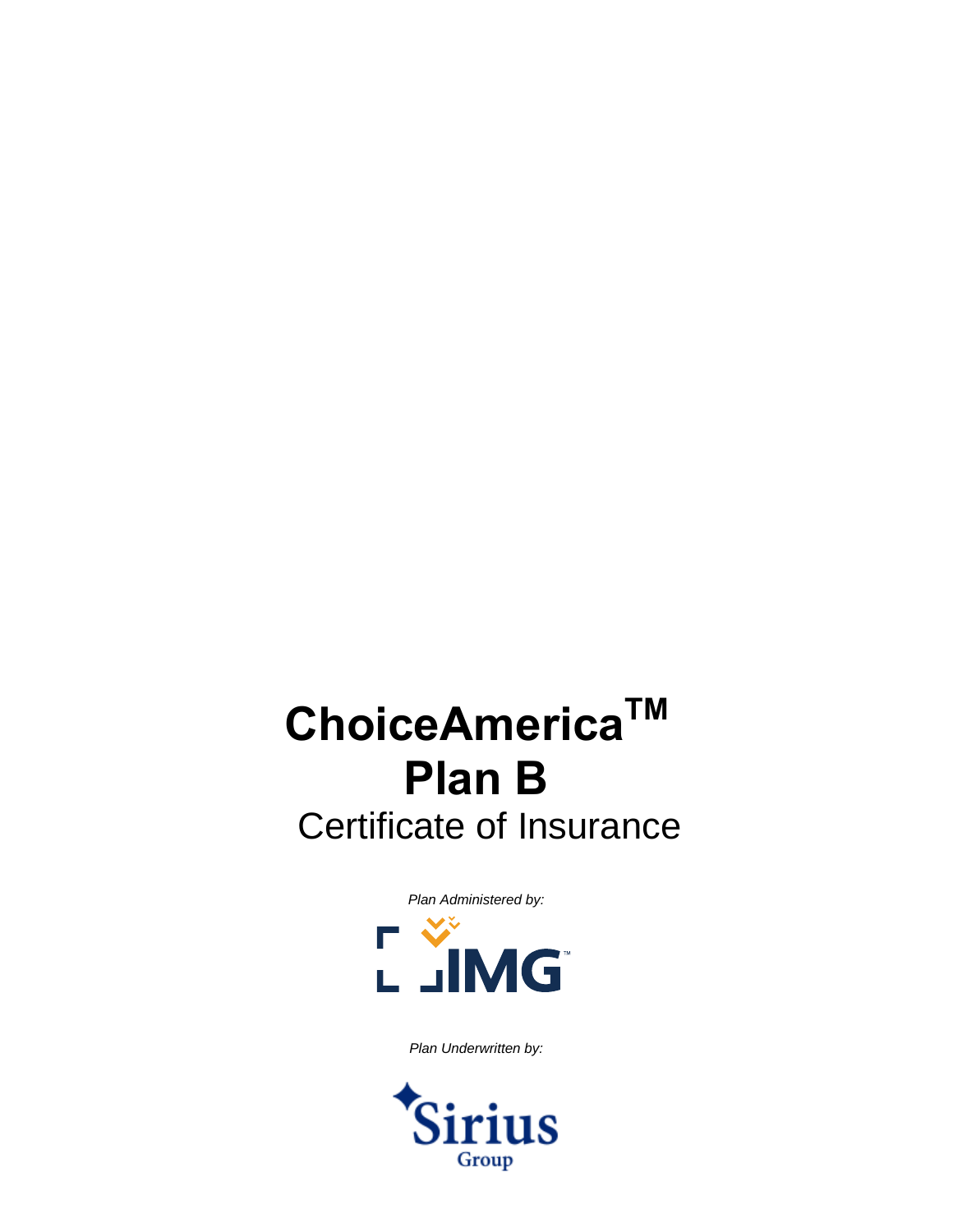# **ChoiceAmericaTM Plan C** Certificate of Insurance







**THE MASTER POLICY IS NOT A COMPREHENSIVE OR FULL-COVERAGE ACCIDENT AND HEALTH INSURANCE POLICY, NOR IS IT A MAJOR MEDICAL PLAN. RATHER, IT PROVIDES LIMITED SCHEDULED BENEFITS TO INSURED PERSONS, AS OUTLINED HEREIN, WHILE THEY ARE TRAVELING OR TEMPORARILY RESIDING OUTSIDE THEIR HOME COUNTRY.**

**IMPORTANT NOTICE REGARDING PATIENT PROTECTION AND AFFORDABLE CARE ACT (PPACA)**: This insurance is not subject to, and does not provide benefits required by, PPACA. Since January 1, 2014, PPACA has required United States citizens, United States nationals and resident-aliens to obtain PPACA compliant insurance coverage unless they are exempt from PPACA. Penalties may be imposed on persons who are required to maintain PPACA compliant coverage but do not do so.

Eligibility to purchase or extend this product, or its terms and conditions, may be modified or amended based upon changes to applicable law, including PPACA. Please note that it is solely your responsibility to determine if PPACA is applicable to you and the Company and IMG shall have no liability whatsoever, including for any penalties that you may incur, for your failure to obtain required PPACA compliant coverage.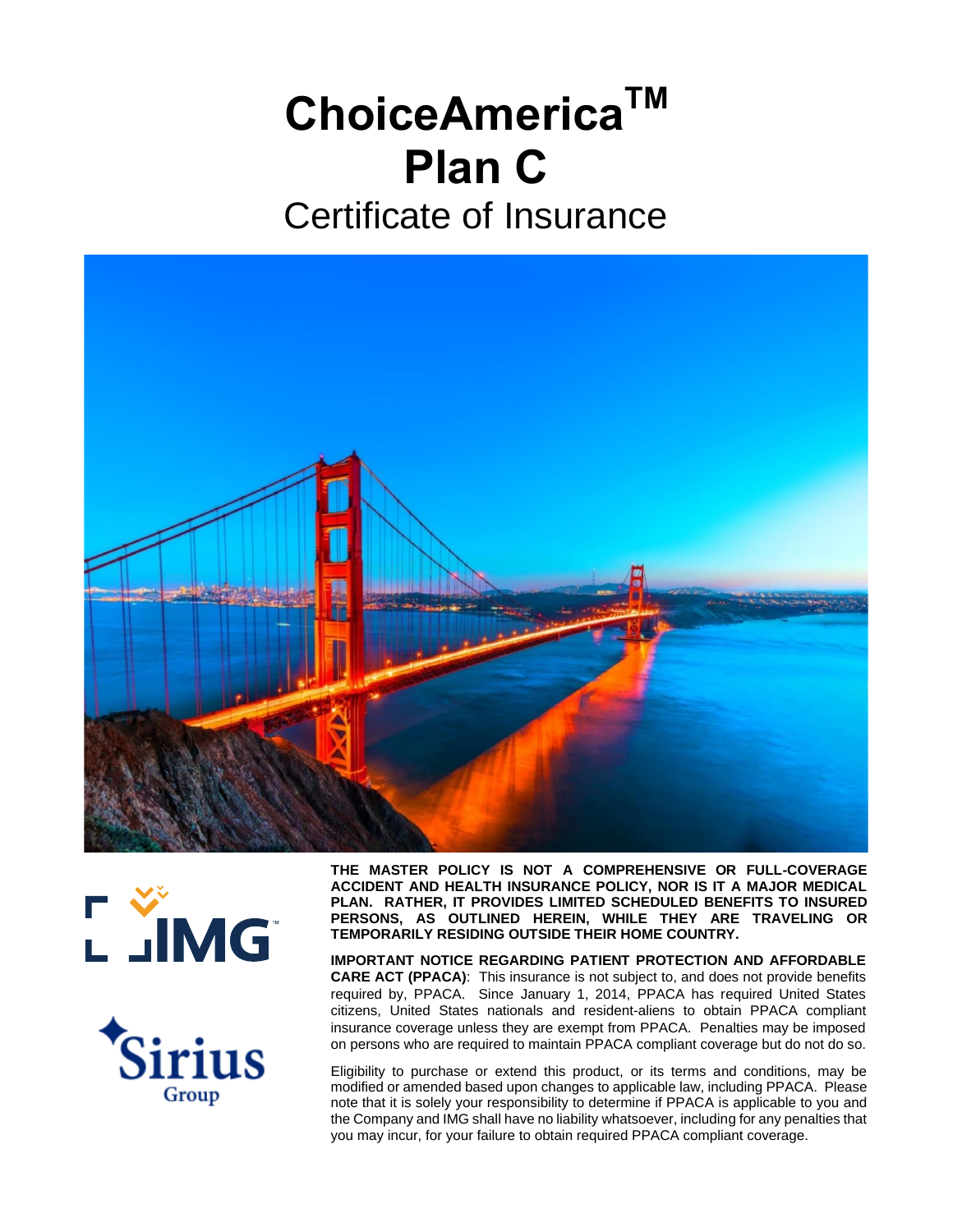### **Table of Contents**

| В. |  |  |  |
|----|--|--|--|
| C. |  |  |  |
| D. |  |  |  |
|    |  |  |  |
|    |  |  |  |
|    |  |  |  |
|    |  |  |  |
|    |  |  |  |
|    |  |  |  |
|    |  |  |  |
|    |  |  |  |
|    |  |  |  |
|    |  |  |  |
|    |  |  |  |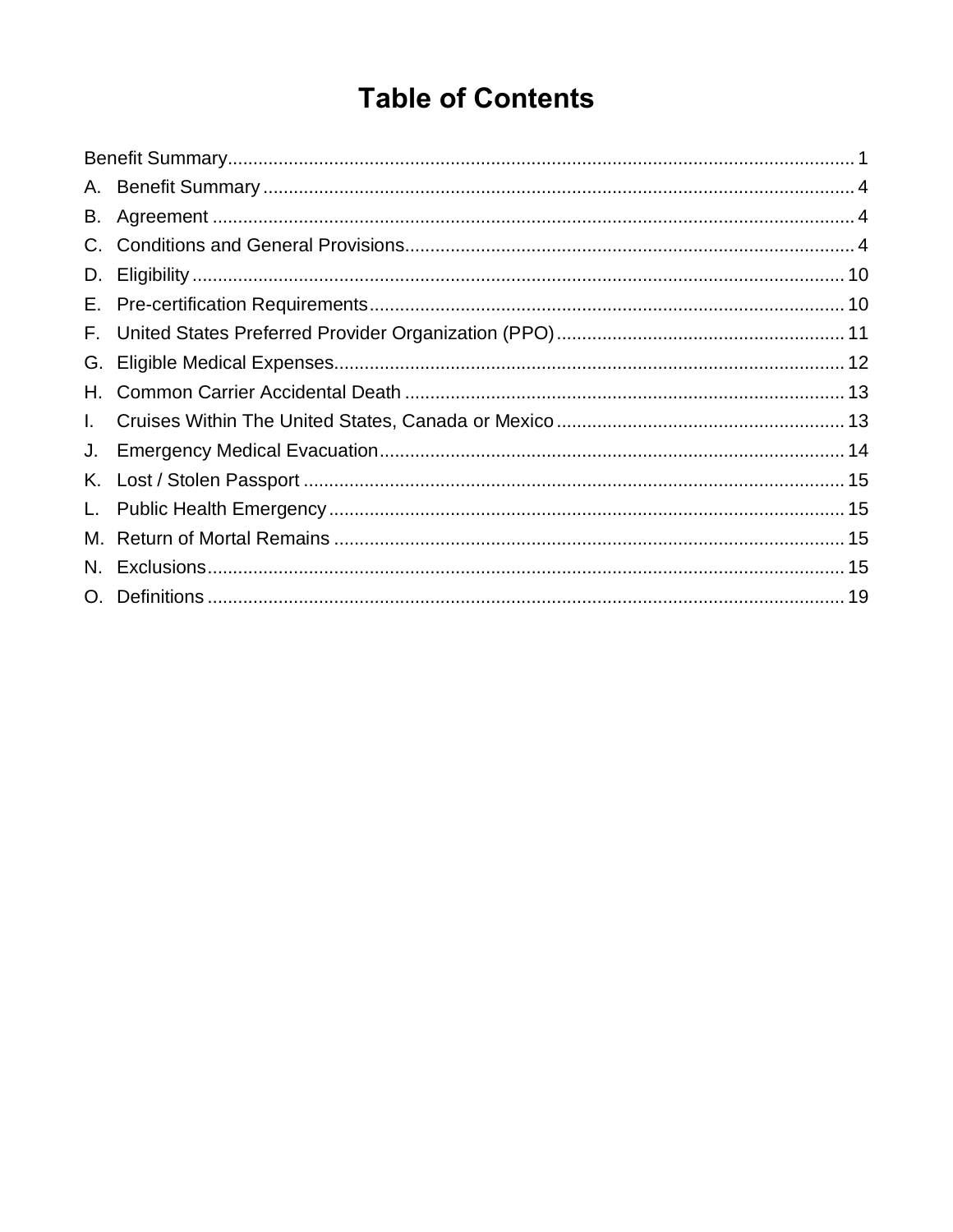### **BENEFIT SUMMARY**

<span id="page-60-0"></span>

| <b>Coverage Limit / Maximum Amount for Eligible Medical Expenses</b>                                                                                                                                                                                                |                                                                                                                              |                                                                                                                                                                      |  |  |  |
|---------------------------------------------------------------------------------------------------------------------------------------------------------------------------------------------------------------------------------------------------------------------|------------------------------------------------------------------------------------------------------------------------------|----------------------------------------------------------------------------------------------------------------------------------------------------------------------|--|--|--|
| Period of Coverage                                                                                                                                                                                                                                                  | 12 continuous months of maximum coverage                                                                                     |                                                                                                                                                                      |  |  |  |
| <b>Certificate Period</b>                                                                                                                                                                                                                                           | Refer to the Declaration for Effective and termination dates of<br>coverage                                                  |                                                                                                                                                                      |  |  |  |
| Period of Coverage Maximum Limit                                                                                                                                                                                                                                    | \$150,000                                                                                                                    |                                                                                                                                                                      |  |  |  |
| Age Limit                                                                                                                                                                                                                                                           | 15 days to 79 years of age                                                                                                   |                                                                                                                                                                      |  |  |  |
| <b>Extension Option</b>                                                                                                                                                                                                                                             | details and requirements                                                                                                     | Extensions may be purchased up to the maximum Period of<br>Coverage after the initial Certificate Period.<br>Refer to the EXTENSION; AMENDMENT provision for further |  |  |  |
| Area of Coverage                                                                                                                                                                                                                                                    |                                                                                                                              | United States, Canada, and Mexico only (North America)                                                                                                               |  |  |  |
| <b>Deductible for Eligible Medical Expenses</b>                                                                                                                                                                                                                     |                                                                                                                              |                                                                                                                                                                      |  |  |  |
| Per Certificate Period up to the maximum Period of Coverage                                                                                                                                                                                                         |                                                                                                                              |                                                                                                                                                                      |  |  |  |
| Deductible                                                                                                                                                                                                                                                          | 15-69 years of age                                                                                                           | \$0, \$50, or \$100<br>(as indicated on the Declaration)                                                                                                             |  |  |  |
|                                                                                                                                                                                                                                                                     | 70-79 years of age                                                                                                           | \$50 or \$100<br>(as indicated on the Declaration)                                                                                                                   |  |  |  |
|                                                                                                                                                                                                                                                                     | <b>Coinsurance for Eligible Medical Expenses</b>                                                                             |                                                                                                                                                                      |  |  |  |
| Per Certificate Period up to the maximum Period of Coverage                                                                                                                                                                                                         |                                                                                                                              |                                                                                                                                                                      |  |  |  |
| Coinsurance                                                                                                                                                                                                                                                         | Plan pays 100% of the scheduled benefit limit                                                                                |                                                                                                                                                                      |  |  |  |
| The Insured Person is responsible for Charges that are not considered Eligible Medical Expenses and exceed the Maximum<br>Limits stated in the Inpatient Services, Outpatient Services, Emergency Services, and Other Services sections of this Benefit<br>Summary. |                                                                                                                              |                                                                                                                                                                      |  |  |  |
|                                                                                                                                                                                                                                                                     | <b>Pre-certification</b>                                                                                                     |                                                                                                                                                                      |  |  |  |
| • Emergency Medical Evacuation: No coverage if not approved by the Company. Refer to the EMERGENCY MEDICAL<br>EVACUATION provision for complete requirements and coverage.                                                                                          |                                                                                                                              |                                                                                                                                                                      |  |  |  |
|                                                                                                                                                                                                                                                                     | • All other Treatments & supplies: 50% reduction of Eligible Medical Expenses if Pre-certification requirements are not met. |                                                                                                                                                                      |  |  |  |
| Deductible is taken after reduction.                                                                                                                                                                                                                                |                                                                                                                              |                                                                                                                                                                      |  |  |  |
| • Coinsurance is applied to remainder of the reduced amount.                                                                                                                                                                                                        |                                                                                                                              |                                                                                                                                                                      |  |  |  |
| Refer to the PRE-CERTIFICATION REQUIREMENTS provision for a complete list of services that require Pre-<br>certification.                                                                                                                                           |                                                                                                                              |                                                                                                                                                                      |  |  |  |
| <b>Inpatient Services</b>                                                                                                                                                                                                                                           |                                                                                                                              |                                                                                                                                                                      |  |  |  |
| Subject to Deductible and Coinsurance unless otherwise noted                                                                                                                                                                                                        |                                                                                                                              |                                                                                                                                                                      |  |  |  |
| Eligible Medical Expenses are limited to Usual, Reasonable and Customary<br>Maximum Limits per Certificate Period up to the maximum Period of Coverage                                                                                                              |                                                                                                                              |                                                                                                                                                                      |  |  |  |
| <b>Benefit</b>                                                                                                                                                                                                                                                      |                                                                                                                              | <b>Limits</b>                                                                                                                                                        |  |  |  |
| <b>Inpatient Physician Visits</b>                                                                                                                                                                                                                                   |                                                                                                                              |                                                                                                                                                                      |  |  |  |
| Maximum Visit Limit per day: 1                                                                                                                                                                                                                                      | Maximum Limit per Visit: \$120                                                                                               |                                                                                                                                                                      |  |  |  |
| Maximum Visit Limit: 30<br>٠                                                                                                                                                                                                                                        |                                                                                                                              |                                                                                                                                                                      |  |  |  |
| <b>Specialist Consultation</b><br>• Must be ordered by attending Physician                                                                                                                                                                                          | Maximum Limit per Consultation: \$650                                                                                        |                                                                                                                                                                      |  |  |  |
|                                                                                                                                                                                                                                                                     |                                                                                                                              |                                                                                                                                                                      |  |  |  |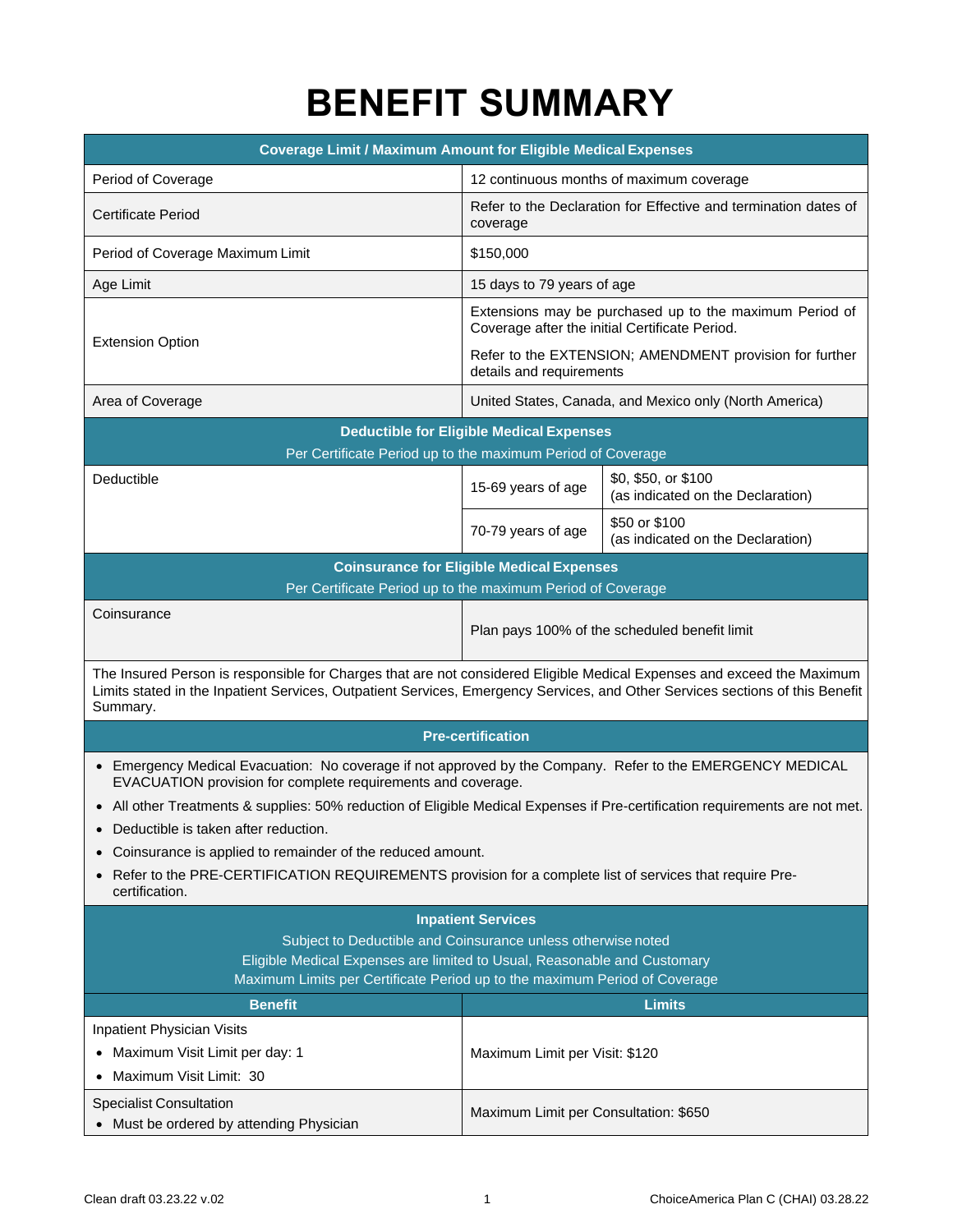| <b>Inpatient Services</b>                                                                                                                              |                                             |  |  |  |  |
|--------------------------------------------------------------------------------------------------------------------------------------------------------|---------------------------------------------|--|--|--|--|
| Subject to Deductible and Coinsurance unless otherwise noted                                                                                           |                                             |  |  |  |  |
| Eligible Medical Expenses are limited to Usual, Reasonable and Customary<br>Maximum Limits per Certificate Period up to the maximum Period of Coverage |                                             |  |  |  |  |
| <b>Benefit</b>                                                                                                                                         | Limits                                      |  |  |  |  |
| Hospital / Room & Board                                                                                                                                |                                             |  |  |  |  |
| • Average semi-private room rate                                                                                                                       |                                             |  |  |  |  |
| Includes nursing, miscellaneous and Ancillary Services                                                                                                 | Maximum Limit per Day: \$3,000              |  |  |  |  |
| Maximum Day Limit: 25                                                                                                                                  |                                             |  |  |  |  |
| <b>Intensive Care</b>                                                                                                                                  | Additional Benefit per Day: \$1,500         |  |  |  |  |
| • Maximum Day Limit: 8                                                                                                                                 |                                             |  |  |  |  |
| <b>Private Duty Nursing</b>                                                                                                                            | Maximum Limit: \$700                        |  |  |  |  |
| Surgeon                                                                                                                                                | Maximum Limit per Surgical Session: \$7,500 |  |  |  |  |
| Assistant Surgeon                                                                                                                                      | Maximum Limit per Surgical Session: \$1,800 |  |  |  |  |
| Anesthesia                                                                                                                                             | Maximum Limit per Surgical Session: \$1,800 |  |  |  |  |
|                                                                                                                                                        | <b>Outpatient Services</b>                  |  |  |  |  |
| Subject to Deductible and Coinsurance unless otherwise noted                                                                                           |                                             |  |  |  |  |
| Eligible Medical Expenses are limited to Usual, Reasonable and Customary<br>Maximum Limits per Certificate Period up to the maximum Period of Coverage |                                             |  |  |  |  |
| Pre-admission Testing                                                                                                                                  | Maximum Limit: \$1,500                      |  |  |  |  |
| Outpatient Physician Visits (includes Urgent Care Clinics                                                                                              |                                             |  |  |  |  |
| and Walk-in Clinics)                                                                                                                                   |                                             |  |  |  |  |
| • Maximum Visit Limit per day: 1                                                                                                                       | Maximum Limit per Visit: \$130              |  |  |  |  |
| • Maximum Visit Limit: 10                                                                                                                              |                                             |  |  |  |  |
| Diagnostic Laboratory & Radiology                                                                                                                      | Maximum Limit: \$1,500                      |  |  |  |  |
| <b>Hospital Emergency Room</b>                                                                                                                         | Maximum Limit per Visit: \$800              |  |  |  |  |
| <b>Surgical Facility</b>                                                                                                                               | Maximum Limit per Surgical Session: \$1,500 |  |  |  |  |
| Surgeon                                                                                                                                                | Maximum Limit per Surgical Session: \$8,000 |  |  |  |  |
| Assistant Surgeon                                                                                                                                      | Maximum Limit per Surgical Session: \$1,800 |  |  |  |  |
| Anesthesia                                                                                                                                             | Maximum Limit per Surgical Session: \$1,800 |  |  |  |  |
| Physical Therapy: United States                                                                                                                        |                                             |  |  |  |  |
| • Maximum Visit Limit per day: 1                                                                                                                       | Maximum Limit per Visit: \$60               |  |  |  |  |
| Maximum Visit Limit: 15                                                                                                                                |                                             |  |  |  |  |
| <b>Extended Care Facility</b>                                                                                                                          |                                             |  |  |  |  |
| Maximum Day Limit: 15                                                                                                                                  | Maximum Limit per Day \$250                 |  |  |  |  |
| Upon direct transfer from acute care Hospital                                                                                                          |                                             |  |  |  |  |
| Maximum Limit: \$350<br>Prescriptions                                                                                                                  |                                             |  |  |  |  |
| <b>Emergency Services</b>                                                                                                                              |                                             |  |  |  |  |
| NOT Subject to Deductible and Coinsurance unless otherwise noted<br>Eligible Medical Expenses are limited to Usual, Reasonable and Customary           |                                             |  |  |  |  |
| Maximum Limits per Certificate Period up to the maximum Period of Coverage                                                                             |                                             |  |  |  |  |
| Common Carrier Accidental Death                                                                                                                        | Insured Person Maximum Limit: \$5,000       |  |  |  |  |
|                                                                                                                                                        | Family Maximum Limit: \$25,000              |  |  |  |  |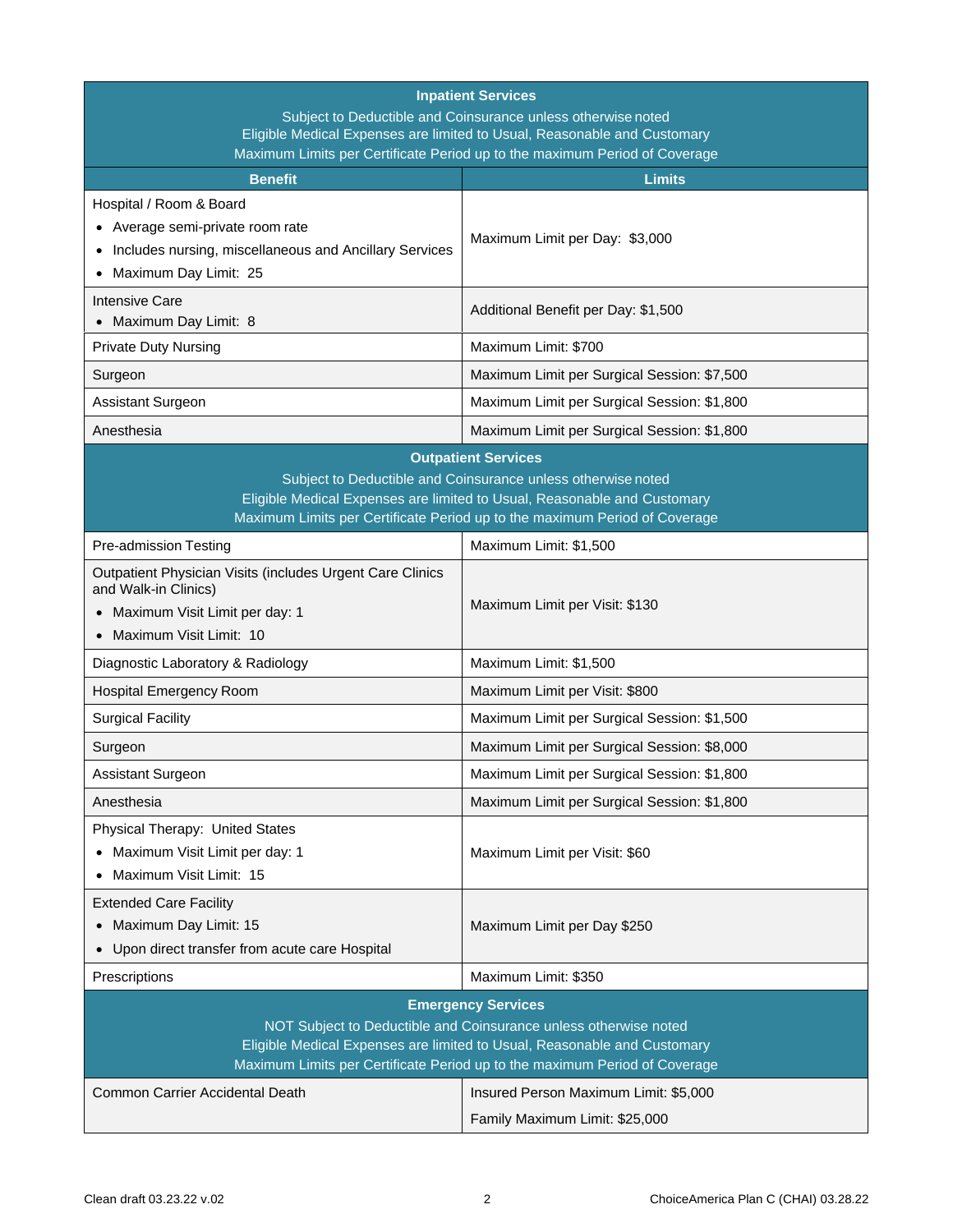| <b>Emergency Services</b><br>NOT Subject to Deductible and Coinsurance unless otherwise noted<br>Eligible Medical Expenses are limited to Usual, Reasonable and Customary<br>Maximum Limits per Certificate Period up to the maximum Period of Coverage |                                                                         |  |  |  |
|---------------------------------------------------------------------------------------------------------------------------------------------------------------------------------------------------------------------------------------------------------|-------------------------------------------------------------------------|--|--|--|
| <b>Benefit</b>                                                                                                                                                                                                                                          | <b>Limits</b>                                                           |  |  |  |
| <b>Emergency Local Ambulance</b><br>Subject to Deductible<br>Injury<br>Illness resulting in an Inpatient Hospital admission                                                                                                                             | Maximum Limit: \$650                                                    |  |  |  |
| <b>Emergency Medical Evacuation</b><br>• Approved in advance and coordinated by the Company<br>Not subject to Period of Coverage Maximum Limit                                                                                                          | Maximum Limit per Evacuation: \$100,000                                 |  |  |  |
| <b>Return of Mortal Remains</b><br>• Return of Insured Person's Mortal Remains to Home<br>Country<br>• Approved in advance by the Company                                                                                                               | Maximum Limit: \$7,500<br>Local Burial/Cremation Maximum Limit: \$5,000 |  |  |  |
| <b>Other Services</b><br>Subject to Deductible and Coinsurance unless otherwise noted.<br>Eligible Medical Expenses are limited to Usual, Reasonable and Customary<br>Maximum Limits per Certificate Period up to the maximum Period of Coverage        |                                                                         |  |  |  |
| COVID-19/SARS-CoV-2 Treatment<br>• Subject to Deductible and Coinsurance                                                                                                                                                                                | Up to the Period of Coverage Maximum Limit                              |  |  |  |
| Influenza (flu) Vaccination<br>Deductible: \$25<br>(Plan Deductible waived)<br>• Available only in the United States                                                                                                                                    | Maximum Limit: \$50                                                     |  |  |  |
| <b>Dental Accident</b>                                                                                                                                                                                                                                  | Maximum Limit: \$700                                                    |  |  |  |
| Lost or Stolen Passport                                                                                                                                                                                                                                 | Maximum Limit: \$100                                                    |  |  |  |
| Terrorism                                                                                                                                                                                                                                               | Maximum Limit: \$50,000                                                 |  |  |  |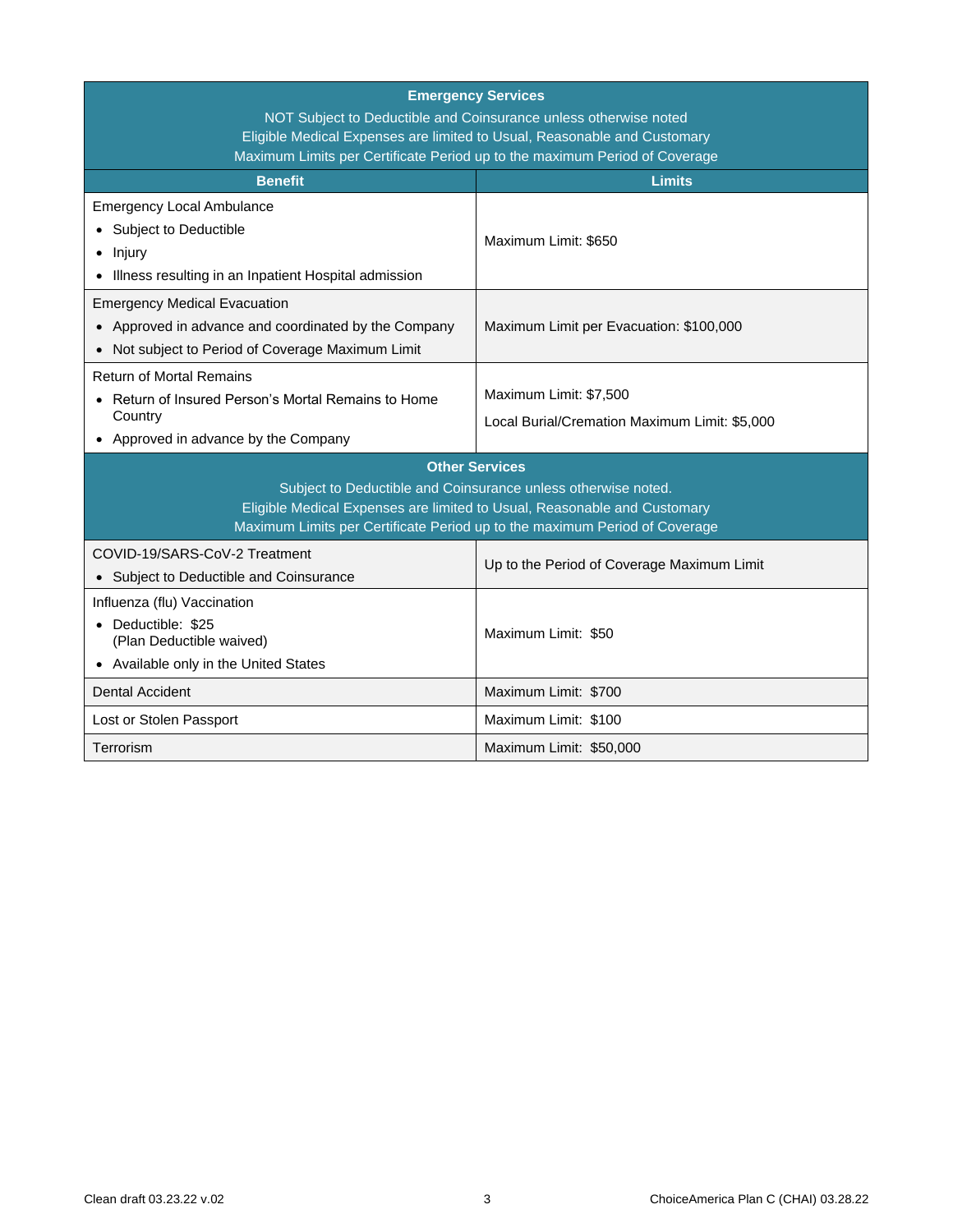- <span id="page-63-0"></span>**A. BENEFIT SUMMARY**: Subject to the Terms of this insurance, including the AGREEMENT provision, the following benefits are available to the Insured Person while outside his/her Home Country and coverage is available to the Insured Person arising out of Injury or Illness incurred while in the Host Country.
- <span id="page-63-1"></span>**B. AGREEMENT**: Sirius Specialty Insurance Corporation (publ) (the Company) promises and agrees to provide the Insured Person with the benefits described in the Master Policy, as outlined herein and coverage for which is certified hereunder by the Company. The Company makes this promise and agreement in consideration of the Assured's Application, the accuracy and truthfulness of the Insured Person's Application and payment of Premium, and subject to all of the Terms of the Master Policy, Declaration and any Riders. The Master Policy is effective as of March 28, 2022 and shall remain in effect until terminated in accordance with the CONDITIONS AND GENERAL PROVISIONS, TERMINATION OF MASTER POLICY provision. This Certificate shall be effective as of the Effective Date of Coverage and shall remain in effect until terminated in accordance with the CONDITIONS AND GENERAL PROVISIONS, TERMINATION OF COVERAGE FOR INSURED PERSONS provision. This Certificate is not part of the insurance contract. The contract is the Master Policy, the Application, the Declaration and any applicable Riders (such insurance being sometimes referred to herein as "this insurance" or "the plan"). This Certificate is merely a description of and evidence of the Insured Person's rights and benefits under the contract. The Declaration likewise is evidence of the coverage under the contract and a statement of the Effective Date of Coverage, subject always to the Terms of coverage contained within the contract. The Company hereby recognizes International Medical Group®, Inc., as the Company's authorized representative and as the Plan Administrator of the Master Policy and this Certificate. Subject to the Terms of the CONDITIONS AND GENERAL PROVISIONS, SERVICE OF SUIT; VENUE; CHOICE OF LAW; TRIAL BY COURT provision, all communications, notices and payments to the Company that are required or permitted under the Master Policy and/or as described in this Certificate shall be transmitted through the Plan Administrator, and receipt of same by the Plan Administrator shall be considered receipt by the Company. **SURPLUS LINES NOTICE**: This insurance is issued pursuant to applicable surplus lines law. Persons insured by surplus lines carriers do not have the protection of state Insurance Guaranty laws to the extent of any right of recovery for the obligation of an insolvent unlicensed insurer.
- <span id="page-63-2"></span>**C. CONDITIONS AND GENERAL PROVISIONS**: The following Terms are conditions precedent to the Company's liability under the insurance provided to the Insured Person pursuant to and in accordance with the Terms of this insurance:
- **(1) ENTIRE AGREEMENT**: The Master Policy, the Application, the Declaration and any Riders shall constitute the entire agreement among the Company, the Assured, and the Insured Person. This Certificate is an outline and evidence of the insurance provided by the Master Policy. This Certificate does not extend or change the coverage provided by the Master Policy. The insurance evidenced by this Certificate is subject to all Terms of the Master Policy, the Application, the Declaration and any Riders.
- **(2) PREMIUM**: Payment of required Premium shall be remitted to the Company on or before the Due Date(s) specified on the Declaration.
- **(3) CLAIMS NOTIFICATION**: All claims and related claim information should be filed with the Company through the Plan Administrator at the contact information below, or online at [www.imglobal.com/member](http://www.imglobal.com/member) as soon as possible:

International Medical Group

Attn: Claims Department

PO Box 9162

Farmington Hills, MI 48333-9162

USA

**Proof of Claim**: When the Insured Person receives Treatment or the Company receives notice of a claim for benefits under this insurance, the Insured Person shall submit an International Medical Group (IMG) Claim Form as a necessary component of the Proof of Claim. An IMG Claim Form may be obtained from the form's library on IMG's website at [www.imglobal.com](http://www.imglobal.com/) or completed online via the MyIMG customer portal.

- (a) A Proof of Claim shall not be effective and will not satisfy the Terms of this insurance unless it includes all the following:
	- (i) a duly completed, timely submitted and signed IMG Claim Form for each new Illness, diagnosis or Injury unless the Company waives such requirement in writing
	- (ii) an Authorization for Release of Medical Information when specifically requested by IMG
	- (iii) all original Universal Billing Forms, Superbill and statements of service rendered from Physicians, Hospitals, and other healthcare or medical service providers involved with respect to the claim
	- (iv) all original receipts for any costs, prescription medications, fees or expenses that have been incurred or paid by, or on behalf of, the Insured Person with respect to the claims, including without limitation all original receipts for any cash and/or credit card payments. The provider of service's full name, address, telephone number (including area/country code), date of service, description of service (applicable procedure codes), and diagnosis codes must be included on the receipts.
	- (v) If the claims are submitted electronically, copies of the above items are acceptable; however, the Company reserves the right to request the original documents.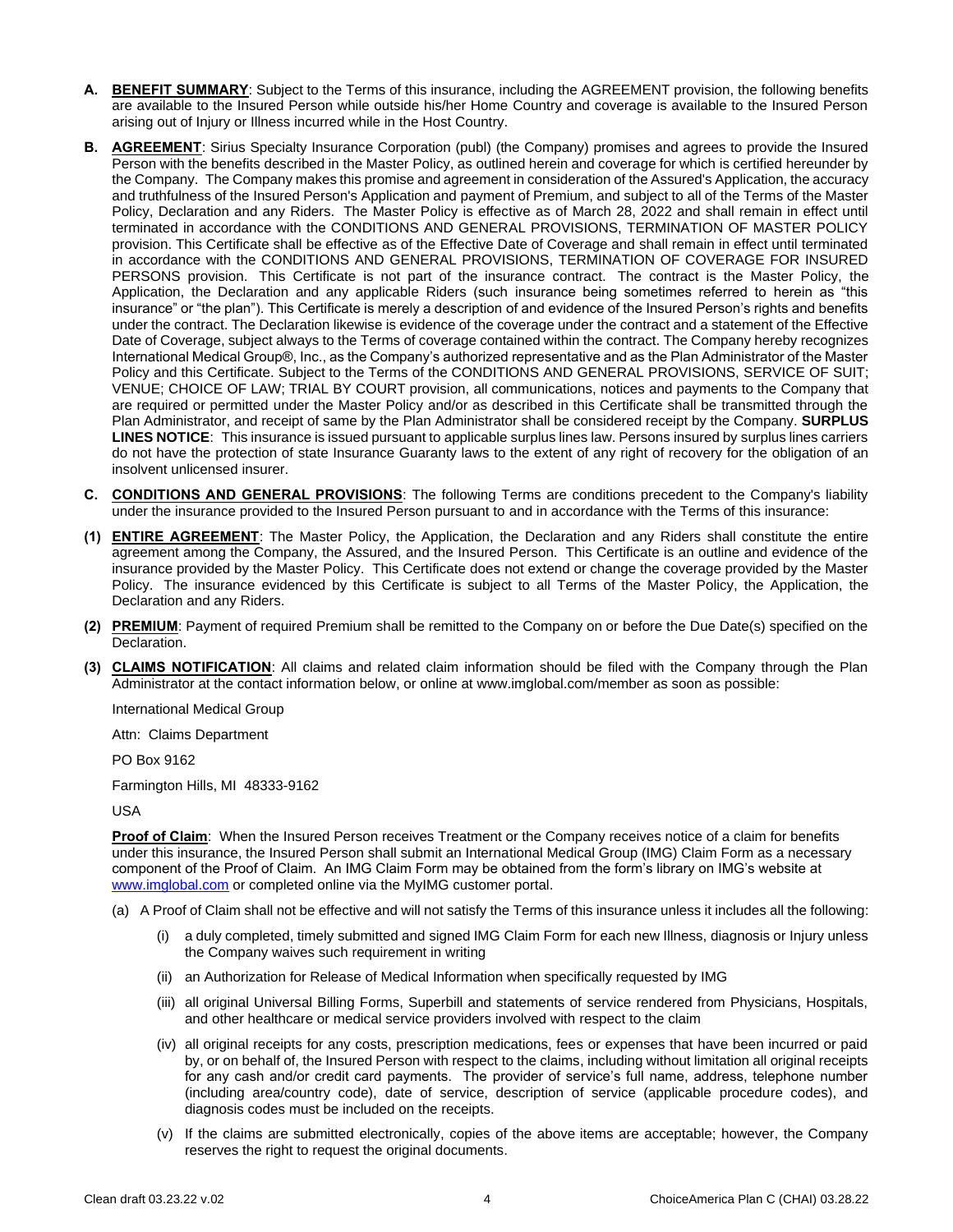- (b) The Insured Person and/or Physician, Hospital and other healthcare and medical service providers and suppliers shall have one hundred eighty (180) days from the date a claim is incurred to submit a complete Proof of Claim. The Company at its option may pend resolution and adjudication of submitted claims and/or may deny coverage due to any of the following:
	- (i) IMG's receipt of an incomplete Proof of Claim
	- (ii) failure to submit any Proof of Claim
	- (iii) Insured Person's, Physician's or Hospital's failure to submit a timely Proof of Claim
- (c) The Company may require the Insured Person to sign an Authorization for Release of Medical Information to request medical records on his/her behalf or supply the Company with additional documentation if the Company is unable to make a benefit determination based on the submitted Proof of Claim. The Insured Person and/or Physician, Hospital and other healthcare and medical service providers and suppliers shall have sixty (60) days from the date of the request to submit the requested information. If the information is not received within the designated time period, previously submitted and subsequent claims will be denied.
- **(4) APPEALING A CLAIM**: In the event the Company denies all or part of a claim, the Insured Person shall have sixty (60) days from the date that the notice of denial was mailed to the Insured Person's last known residence or mailing address within which to appeal the determination. The Insured Person must file an appeal prior to bringing any legal action under the contract of insurance. The Insured Person should submit a written request for an appeal along with comments, all relevant, pertinent or related documents, medical records, and other information relating to the claim.

The appeal must be sent to:

International Medical Group

Attn: Benefit Review

2960 N. Meridian Street

Indianapolis, IN 46208

USA

The Company's review will take into account all comments, documents, records, and other information submitted by the Insured Person relating to the claim, without regard to whether such information was submitted or considered in the initial claim determination. Upon receipt of a written appeal, the Company shall have an opportunity for further reasonable investigation and/or review as set forth in the CONDITIONS AND GENERAL PROVISIONS, EXPLANATION OR VERIFICATION OF BENEFITS provision, and will respond in writing as soon as reasonably practicable, and in any event within ninety (90) days from receipt thereof.

- **(5) ASSIGNMENT, CHANGE OR WAIVER**: Notwithstanding any law, statute, judicial decision, or rule to the contrary that may be or may purport to be otherwise applicable within the jurisdiction, locale or forum state of any healthcare or medical service provider, no transfer or assignment of any of the Insured Person's rights, benefits or interests under this insurance shall be valid, binding on or enforceable against the Company or Plan Administrator unless first expressly agreed and consented to in writing by the Company. Any such purported transfer or assignment not in compliance with the foregoing Terms shall be void ab initio and without effect as against the Company or Plan Administrator, and the Company shall have no liability of any kind under this insurance to any such purported transferee or assignee with respect thereto. The Terms of the Master Policy as evidenced by this Certificate shall not be waived or modified except by the express written agreement of the Company.
- **(6) SERVICE OF SUIT; VENUE; CHOICE OF LAW; TRIAL BY COURT**: No action at law or in equity can be brought by an Insured Person to recover on the contract of insurance prior to the later of (a) expiration of sixty (60) days after written Proof of Claim has been furnished in accordance with the contract of insurance or (b) exhaustion of one (1) appeal under the CONDITIONS AND GENERAL PROVISIONS, APPEALING A CLAIM provision above. No action at law or in equity can be brought after the expiration of three (3) years after the time written Proof of Claim is required to be furnished under the contract of insurance. The contract of insurance between the Insured Person and the Company, as evidenced by the Master Policy and this Certificate, shall be deemed issued, finalized and made in Indianapolis, Indiana. Sole and exclusive jurisdiction and venue for any court action or administrative proceeding relating to this insurance shall be in Marion County, Indiana, for which the Insured Person expressly consents. The subjects, risks and benefits of insurance covered by the Master Policy and evidenced by this Certificate are not intended or considered by the Insured Person or the Company (or the Plan Administrator) to be resident, located, or performed in any particular State of the United States. Indiana surplus lines law shall govern all rights and claims raised under this Certificate of Insurance.

In the event of the failure of the Company to provide benefits or pay or reimburse any amount claimed to be due under this insurance, the Company, at the request of the Insured Person and upon receipt of lawful process or summons, will submit to the jurisdiction of a court of competent subject matter jurisdiction located in Marion County, Indiana, provided there exists an independent statutory and constitutional basis for *in personam* jurisdiction over the Company in said court and by said forum State. The Company and the Insured Person consent to personal jurisdiction and venue in the Circuit and/or Superior Courts of Marion County, Indiana, and in the United States District Court for the Southern District of Indiana, Indianapolis Division (assuming that federal jurisdiction is otherwise appropriate and lawful). All trials regarding any dispute under this insurance shall be exclusively presented to and determined solely by the court as the trier of fact, without a jury. The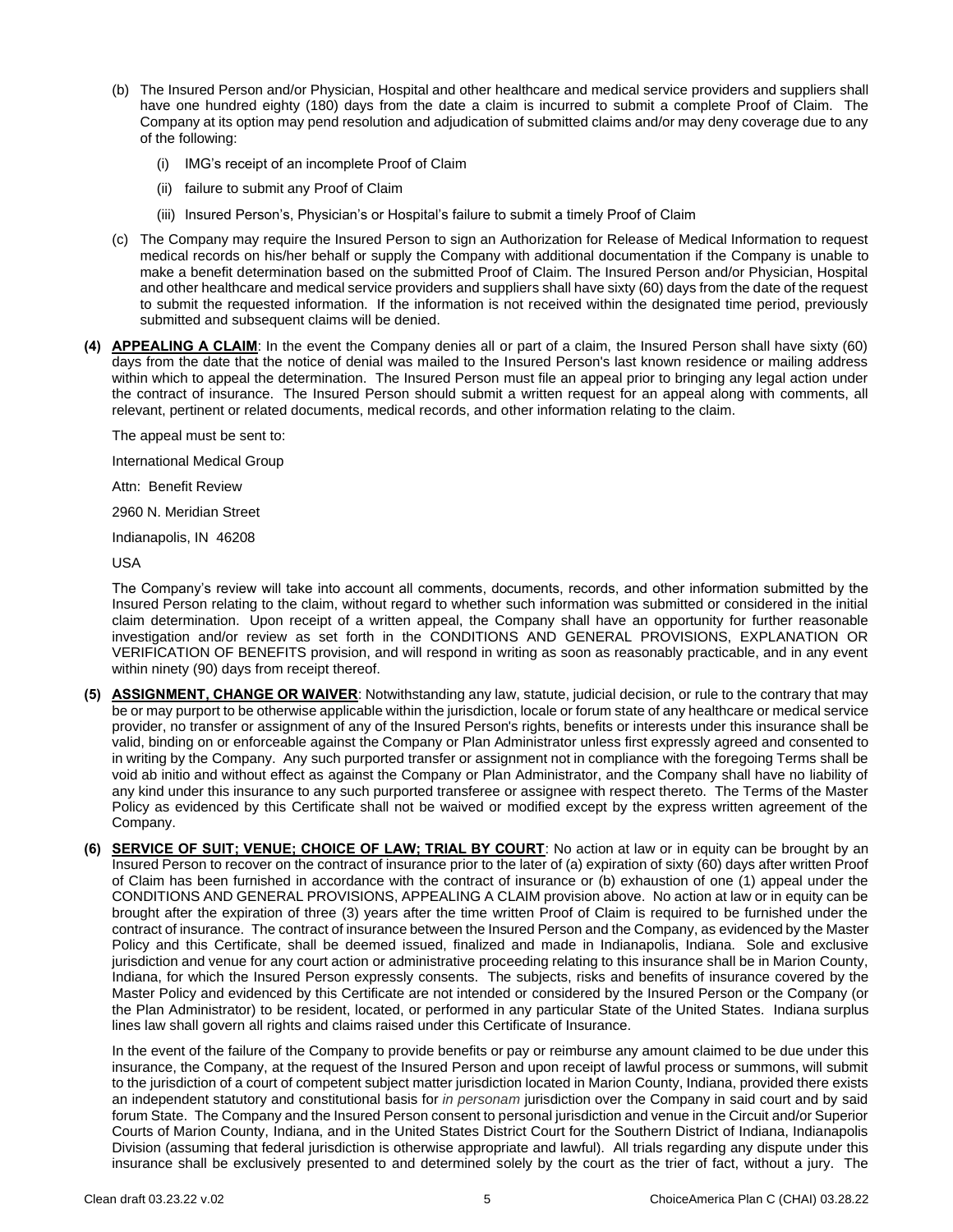Company reserves the right, acting by and through the Plan Administrator, to initiate and pursue actions for declaratory judgment and/or other appropriate relief with respect to the validity, binding effect, administration of and/or any dispute or controversy arising under this insurance. In any suit instituted by or against the Company or the Insured Person pursuant to the Terms of this provision, the Company and the Insured Person will abide by the final decision of such Indiana court or of any appellate court in the event of an appeal.

Nothing in this provision constitutes or should be deemed, considered or understood to constitute a waiver of the Company's or the Insured Person's rights to: (i) oppose venue, procedural and/or substantive choice of law, personal jurisdiction, or subject matter jurisdiction in any forum other than the Circuit or Superior Courts of Marion County, Indiana, or the United States District Court for the Southern District of Indiana, Indianapolis Division (assuming that federal jurisdiction is otherwise appropriate and lawful), (ii) commence an action in any court of competent jurisdiction in or outside of the United States, (iii) remove an action to a United States District Court, or (iv) seek transfer of a case to another court or forum as permitted by the laws of such forum or the laws of the United States or of any State in the United States, as applicable; all of which rights are expressly reserved and retained.

Subject to and without limiting, expanding, superseding, modifying or waiving any of the foregoing Terms contained in this provision pursuant to any statute of any State, territory or district of the United States which makes provision thereof, the Company hereby designates the Superintendent, Commissioner, or Director of Insurance (or such other officer specified for that purpose in the statute), or his/her successor or successors in office, as its true and lawful attorney, under a special power of attorney, upon whom may be served any lawful process issued in connection with the initiation of any action, suit or proceeding instituted by or on behalf of the Insured Person arising out of this insurance, including specifically the Commissioner of Insurance for the Indiana Department of Insurance, 311 West Washington Street, Suite 300, Indianapolis, IN 46204, and hereby designates and appoints John P. Dearie, Jr., Esq., Locke Lord, LLP, Brookfield Place, 200 Vesey Street, 20th Floor, New York, New York 10281-2101, as its attorney-in-fact and agent for service of process to whom said officer or Commissioner is authorized to mail or serve any such process or a true copy thereof.

For Florida residents only: If any dispute shall arise as under the Terms and conditions of this Certificate, such dispute may be referred to arbitration in accordance with the procedures of the American Arbitration Association. Any such arbitration shall be held within fifty (50) miles of the Insured Person's residence, with the Company to pay costs and fees (not including any attorney fees) of the proceeding in excess of five hundred dollars (\$500.00).

- **(7) ECONOMIC SANCTIONS**: The Company will not cover any person as an Insured Person if such cover would result in the Company being exposed to any sanction, prohibition or restriction under United Nations resolutions or the trade or economic sanctions, laws, or regulations of the European Union, United Kingdom or the United States of America.
- **(8) MISREPRESENTATION**: Any false representation, incomplete information, misleading statement, misstatement, omission, concealment or fraud, whether or not innocently made, either in the Insured Person's Application or in relation to any claim form, statement, certification or warranty made by the Insured Person or his/her representatives, agents or proxies, whether in writing or otherwise, to the Company or the Plan Administrator or their respective agents, employees or representatives, or in connection with the making of any claim under this insurance, shall render the Declaration and this Certificate null and void and all claims and benefits under this insurance shall be forfeited and waived.
- **(9) INSOLVENCY**: The insolvency, bankruptcy, financial impairment, receivership, voluntary plan of arrangement with creditors or dissolution of the Assured or any Insured Person shall not impose upon the Company any liability or obligation other than that specifically included in this insurance.
- **(10) SUBROGATION CLAUSE**: The Insured Person shall undertake to pursue in his/her own name and stead, and to fully cooperate with the Company in the pursuit and prosecution of, any and all valid claims that the Insured Person may have against any third party who may be liable or responsible for any loss or damage arising out of any act, omission or occurrence that results or may result in a loss payment, provision of benefits, or coverage of claim by the Company under this insurance and to fully account to the Company for any amounts recovered or recoverable in connection therewith, on the basis that the Company shall be reimbursed and entitled to recover first in full for any sums paid or to be paid by it before the Insured Person shares in any amount so recovered, regardless of whether or not the Insured Person has been made whole or has been fully compensated for their injuries.

The Insured Person further agrees and understands that the Company requires the Insured Person to complete a subrogation questionnaire, sign an acknowledgment of the Company's subrogation rights and sign an agreement before the Company considers paying, or continues to pay, any claims. Should the Insured Person fail to so cooperate, account, or prosecute any valid claims against any such third party or parties, and the Company thereupon or otherwise becomes liable or otherwise obligated to make payment under the Terms of this insurance, then the Company shall be fully subrogated to all rights and interests of the Insured Person with respect thereto and may prosecute such claims in its own name as subrogee.

The Insured Person's submission of Proof of Claim or acceptance of coverage or benefits under this insurance shall be deemed to constitute an authorization, consent and assignment of such subrogation rights by the Insured Person to the Company. The Insured Person agrees that the Company has a secured proprietary interest in any settlement proceeds the Insured Person receives or may be entitled to receive.

The Insured Person understands and agrees that the Company is entitled to a constructive trust interest in the proceeds of any settlement or recovery. The Insured Person agrees to include the Company as a co-payee on any settlement check or check from any third party or insurer. The Insured Person agrees he/she will not release any party or their insured without prior written approval from the Company, and will take no action that prejudices the Company's rights.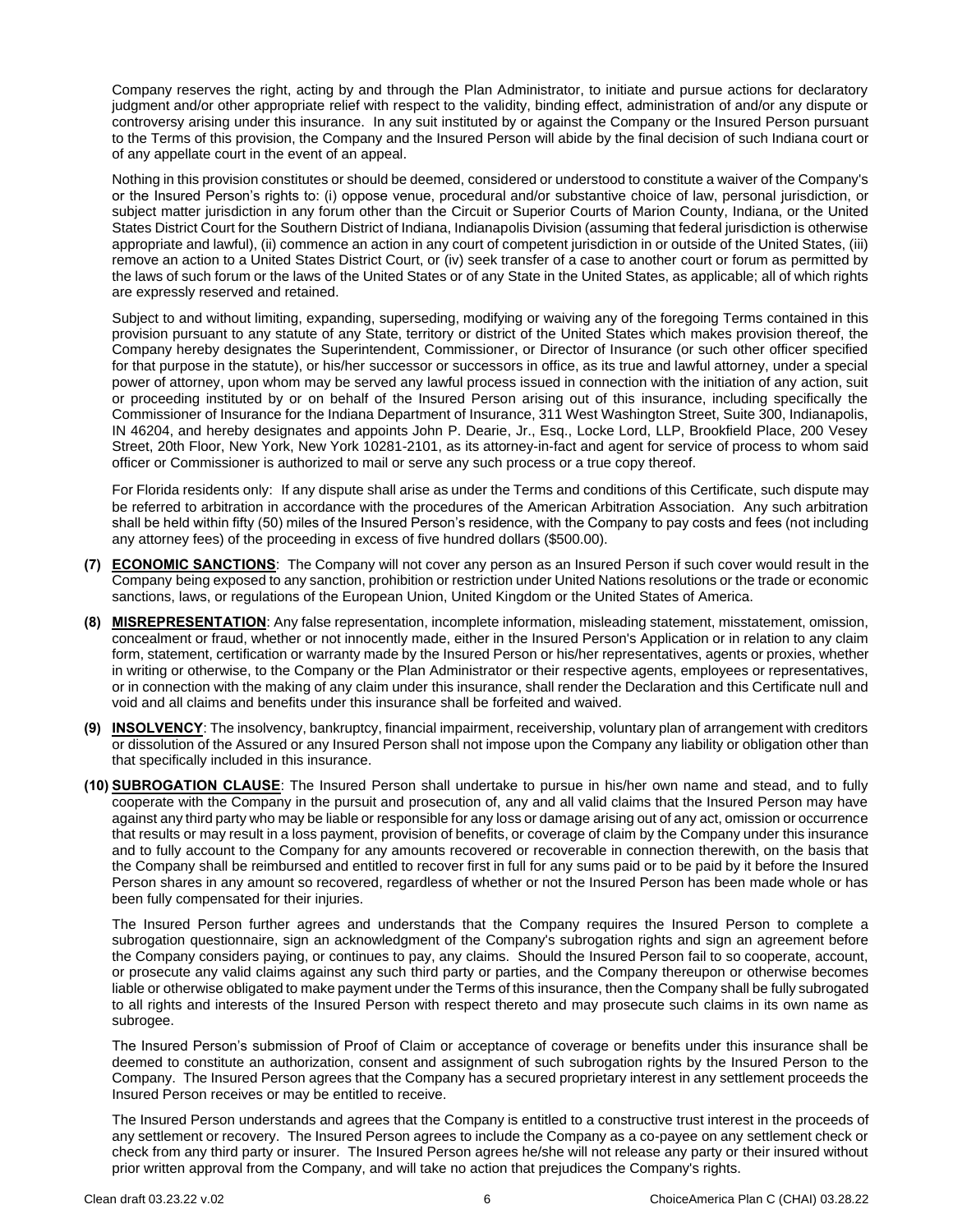The Insured Person is obligated to inform their legal representative of the Company's rights and lien and to make no distributions from any settlement or judgment that will in any way result in the Company receiving less than the full amount of its lien without the written approval of the Company. Any amount recovered by the Company in accordance with the foregoing shall first be used to pay in full the costs and expenses of collection incurred by the Company, including reasonable attorneys' fees, and for reimbursement to the Company for any amount that it may have paid or become liable to pay under this insurance. Any remaining amounts recovered shall be paid to the Insured Person or other persons lawfully entitled thereto, as applicable. In the event that the Insured Person receives any form or type of settlement and either fails or refuses to abide by the Terms of this insurance contract, in addition to any other remedies the Company may have, the Company retains a right of equitable offset against future claims.

- **(11) OTHER INSURANCE**: The Company shall not be liable or obligated to provide any coverage or benefits or to pay or reimburse any claim under this insurance if there is any other insurance, membership benefit, workers' or workplace compensation coverage program or other government programs, reimbursement or indemnification coverage, right of contribution, recoupment or recovery, contract, or any other third-party obligation or liability for provision of benefits ("Other Coverage") that would, or would but for the existence of this insurance, be available or obligated to provide such benefit or to pay or reimburse or provide indemnity for such claim, except in respect of any excess beyond the amount payable or provided under such Other Coverage had this insurance not been effected. Notwithstanding the foregoing, the Company shall not be liable or obligated to provide any benefit or to pay or reimburse any claim for any Insured Person in respect to Treatment or supplies furnished by any program or agency funded by any government or governmental authority.
- **(12) REVIEW PERIOD**: The Insured Person shall have the time period before the Initial Effective Date and three (3) days after the Initial Effective Date of Coverage (the "Review Period") to review the benefits, conditions, limitations, exclusions and all other Terms of the Master Policy as evidenced and outlined by this Certificate. If not completely satisfied, the Insured Person may request cancellation of this insurance retroactive to the Initial Effective Date of Coverage by sending a written request to the Company by email, mail or fax and received by the Company within the Review Period, thereby qualifying to receive a full refund of Premium paid. Upon effectuation of such cancellation and refund, neither the Company nor the Insured Person shall have any further rights, liabilities or obligations under this insurance.
- **(13) CANCELLATION BY INSURED PERSON**: After the Review Period, the following conditions apply if the Insured Person wishes to cancel this insurance:
	- (a) If any claims have been filed with the Company, the Premium is fully earned and is non-refundable.
	- (b) If no claims have been filed with the Company:
		- (i) a cancellation fee of twenty dollars (\$20.00 USD) will be charged
		- (ii) only Premium covering time periods after cancellation are refundable.
- **(14) APPLICABLE CURRENCY**: All benefit amounts, coverage, monetary limits and sub-limits, and other amounts stated in the Master Policy, the Application, the Declaration, this Certificate, and in any Riders, including Premium, are in USD (United States Dollars).
- **(15) COOPERATION**: The Insured Person and his/her Physicians, Hospitals and other healthcare and medical service providers and suppliers shall undertake to cooperate fully with the Company and the Plan Administrator in reviewing, investigating, adjudicating, considering an appeal of, and/or administering any claim for benefits under this insurance, including granting full right of access to all relevant, pertinent or related records, medical documentation, medical histories, reports, laboratory or test results, x-rays, and all other available evidence relating to or affecting the review, investigation, adjudication or administration of the claim. The Company at its own expense shall have the right and opportunity to examine all evidence related to a claim when and as often as it may reasonably require during the pendency of a claim hereunder. The Company at its option may suspend or pend adjudication of a claim and/or may deny benefits and/or coverage for a claim when any of the following has occurred:
	- (a) a refusal to so cooperate
	- (b) an unreasonable delay in such cooperation
	- (c) any other act or omission on the part of the Insured Person and/or his/her healthcare providers which hinders, delays, impairs or otherwise prejudices the performance of the Company's obligations under this insurance.
- **(16) CLAIM SETTLEMENT**: Eligible and covered claims for Eligible Medical Expenses or other benefits under this insurance that have previously been paid by or on behalf of the Insured Person at the time of the Company's favorable adjudication thereof will be reimbursed by the Company directly to the Insured Person, by check, at his/her last known residence or mailing address. While this insurance is in effect, in order to effectuate proper administration, the Insured Person shall undertake to promptly notify the Company of any change in such addresses. Eligible and covered claims for Eligible Medical Expenses or other benefits under this insurance that have not been paid by or on behalf of the Insured Person at the time of adjudication will be paid by the Company by check or electronic funds transfer to the Insured Person at his/her last known residence or mailing address, or, at the sole option and discretion of the Company (but without obligation to do so), and as an accommodation to the Insured Person, directly to the provider(s), as applicable. All claim settlements, payments and reimbursements are subject to the insurance plan shown in the Declaration and all other Terms of this insurance. No healthcare or medical service provider or supplier, or any other third-party, shall have any direct or indirect interest, claim or right of action against the Company under this Certificate, the Declaration or the Master Policy, whether by purported assignment of benefits, subrogation of interests or otherwise, unless first expressly agreed and consented to in writing by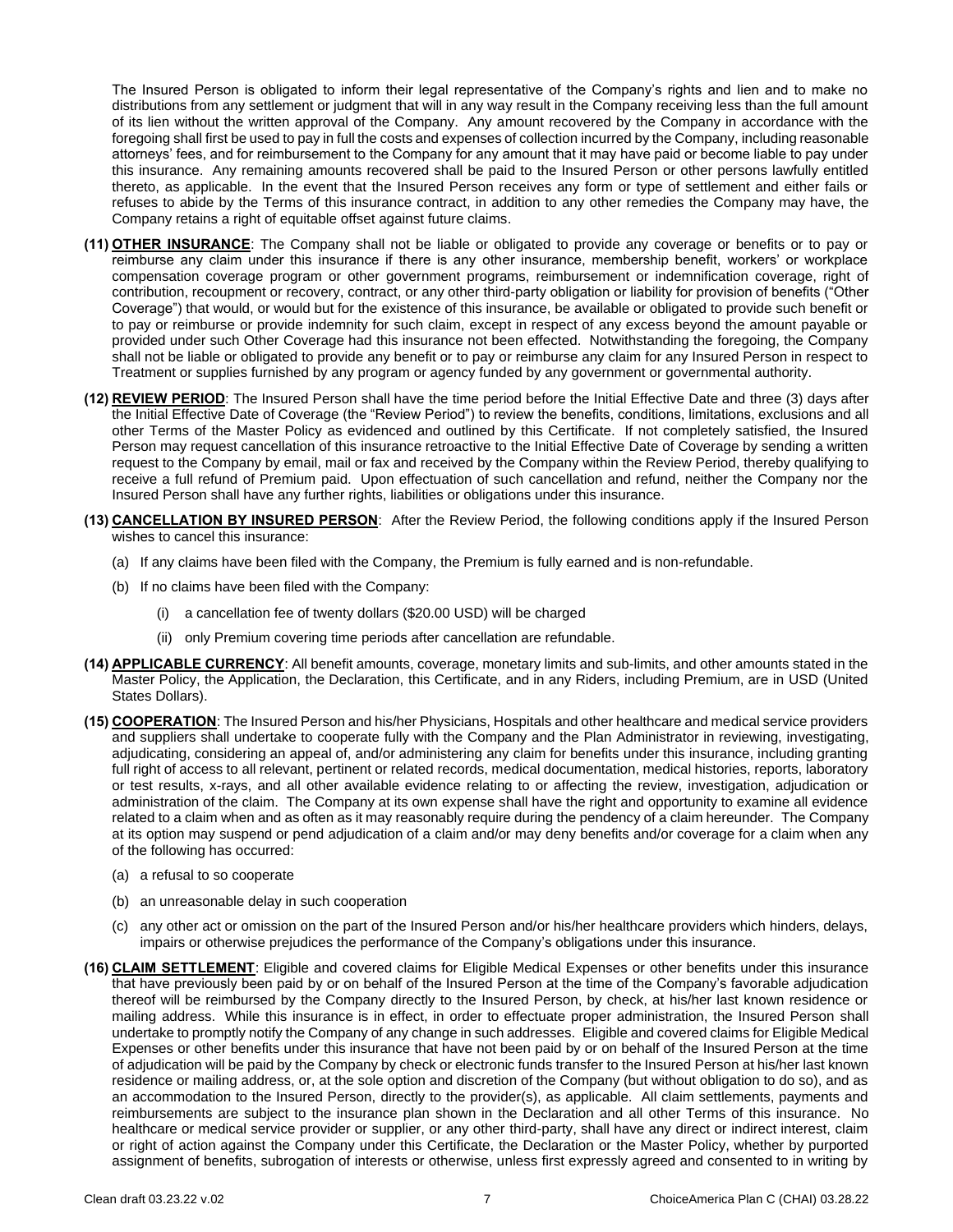the Company, and notwithstanding the Company's exercise or failure to exercise any option or discretion under this provision regarding the method of claim payment. No such provider, supplier or other third-party is intended to have or shall have any rights as a third-party beneficiary under this Certificate, the Declaration, or the Master Policy.

- **(17) FRAUDULENT CLAIMS**: A person who knowingly and with intent to defraud the Company files a statement of claim containing any false, incomplete, or misleading information commits a felony. If any claim or request for benefits under this insurance shall knowingly be in any respect false, incomplete, misleading, concealing, fraudulent or deceitful or if the Insured Person or anyone acting for or on his/her behalf under this insurance knowingly uses any false, incomplete, misleading, concealing, fraudulent or deceitful statements regarding the Insured Person, the insurance contract and all coverage thereunder may be cancelled, voided, rescinded and terminated by the Company in its sole and absolute discretion, and the Company shall have no obligation or liability for any such benefits, coverage or claims.
- **(18) ARBITRATION**: With the exception of Florida residents' option to refer to arbitration, no claim for benefits for which liability, eligibility, or coverage under this insurance has been denied in whole or in part by the Company nor any other dispute or controversy arising under or related to this insurance shall be arbitrable or subject to arbitration under any circumstances or for any reason.
- **(19) TERMINATION OF MASTER POLICY**: The Master Policy can be terminated at any time by either the Company or the Assured by giving at least thirty (30) days written notice to the other and to the Insured Person. Such termination will have no effect on this Certificate prior to the date of the termination or on eligible coverage or benefits under this insurance accrued prior thereto. No additional Certificates will be issued or further Applications accepted for the plan after the date the Master Policy is terminated.
- **(20) TERMINATION OF COVERAGE FOR INSURED PERSONS**: Coverage and benefits for the Insured Person under this insurance will terminate effective at 12:01 AM EST on the earliest of the following dates:
	- (a) the next day following the end of the coverage period for which Premium has been fully and timely paid
	- (b) the date the Master Policy is terminated pursuant to the CONDITIONS AND GENERAL PROVISIONS, TERMINATION OF MASTER POLICY provision
	- (c) the termination date as shown on the Declaration for this Certificate
	- (d) the date the Insured Person first fails to meet or no longer meets the eligibility requirements for this insurance as set forth in the Master Policy and outlined in this Certificate
	- (e) the date the Insured Person returns to his/her Home Country
	- (f) the date the Insured Person has left the Host Countries unless otherwise specified under this Certificate
	- (g) the date the Company, at its sole option, elects to cancel from this plan all Insured Persons of the same sex, age, class or geographic location as the Insured Person, provided the Company gives no less than thirty (30) days advance written notice by mail to the Insured Person's last known residence or mailing address of its intent to exercise such option
	- (h) the date the Insured Person enters active military service
	- (i) the cancellation date specified by the Company pursuant to the CONDITIONS AND GENERAL PROVISIONS, CANCELLATION BY INSURED PERSON provision
	- (j) the cancellation date specified by the Insured Person pursuant to the CONDITIONS AND GENERAL PROVISIONS, EXTENSION; AMENDMENTS provision
	- (k) the next day following the maximum time period pursuant to the CONDITIONS AND GENERAL PROVISIONS, EXTENSION; AMENDMENTS provision
	- (l) the date specified by the Company in any notice of cancellation, forfeiture or rescission issued pursuant to or as a result of the circumstances described in the MISREPRESENTATION, FRAUDULENT CLAIMS and RIGHT OF RECOVERY subparagraphs of the CONDITIONS AND GENERAL PROVISIONS, or as otherwise permitted by the Terms of this insurance.

Coverage for the Insured Person shall remain in full force and effect unless terminated pursuant to this provision, except as otherwise provided in the Master Policy, the Declaration, or this Certificate.

**(21) EXTENSION; AMENDMENTS**: Subject to the Terms of the TERMINATION OF MASTER POLICY and TERMINATION OF COVERAGE FOR INSURED PERSONS subparagraphs of the CONDITIONS AND GENERAL PROVISIONS, an Insured Person can request coverage under this insurance plan to be extended, after an initial purchase, up to the maximum Period of Coverage of twelve (12) continuous months. Extensions may be purchased in increments, with the minimum being five (5) days, until reaching a maximum of twelve (12) continuous months in accordance with and subject to the Terms of the plan then in effect (including the Terms of the then applicable Master Policy) and so long as extension Premium is paid when due and the Insured Person otherwise continues to meet the applicable eligibility requirements of the plan. The maximum period of continuous coverage under this insurance, including the initial Certificate Period and any extended Certificate Period(s), may not exceed a total of twelve (12) continuous months.

The Company's commitment and the Insured Person's ability to request extension is also subject to termination upon thirty (30) days written notice to the other party prior to the expiration date of the then existing Period of Coverage. The Company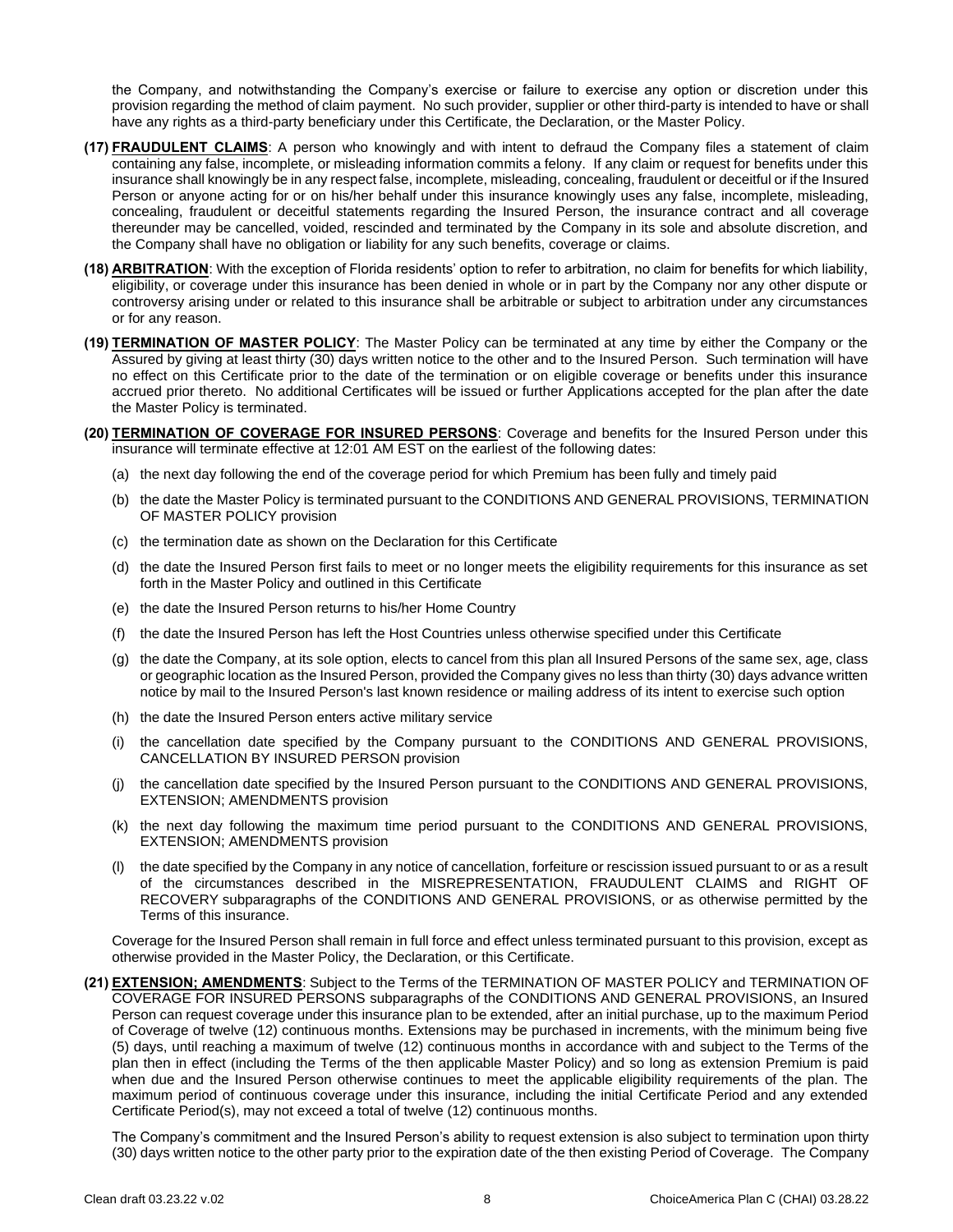reserves the right in its sole discretion to make changes, additions and/or deletions to the Terms of the Master Policy, this Certificate, extensions or replacements of either, and/or to the insurance plan (including the issuance of Riders to effectuate same) at any time or from time to time after the Effective Date of Coverage of this Certificate, upon no less than thirty (30) days prior written notice to the Assured and the Insured Person (Notice of Amendment). The Notice of Amendment shall include a complete description of the changes, additions and/or deletions to be made, the Effective Date thereof (the Change Date), and notice of the Insured Person's cancellation rights, and shall be sent first class mail, postage prepaid, to the last known residence or mailing address of the Insured Person. Upon issuance of the Notice of Amendment, the Assured and/or the Insured Person shall have the right to request cancellation of this Certificate, at any time prior to the Change Date; provided, however that cancellation under this provision shall be at the option of the Insured Person, and coverage under this insurance shall terminate with effect from the cancellation date specified by the Insured Person (subject to the Terms of the CONDITIONS AND GENERAL PROVISIONS, TERMINATION OF COVERAGE FOR INSURED PERSONS provision). If the Insured Person does not elect to cancel this Certificate in accordance with the foregoing, the changes, additions and/or deletions as made by the Company and specified in said Notice of Amendment shall take effect as of the Change Date specified in the Company's Notice, and this insurance shall thereafter continue in effect in accordance with its Terms, as so amended and modified.

- **(22) PATIENT ADVOCACY**: Neither the Company nor the Plan Administrator shall have any right, obligation, or authority of any kind to ultimately select Physicians, Hospitals, or other healthcare or health service providers for the Insured Person or to make any medical Treatment decisions for or on behalf of the Insured Person, and all such decisions shall be made solely and exclusively by the Insured Person and/or his/her guardians, Relatives, Treating Physicians and other healthcare providers. Subject to the foregoing, the Company may determine that a particular claim, benefit, Treatment or diagnosis occurring under or relating to this insurance may be placed under the Company's Patient Advocacy program to ensure that Medically Necessary Treatment and supplies are provided in the most cost-effective manner. In the event the Company determines that a claim, benefit, Treatment, or diagnosis meets the Company's Patient Advocacy program guidelines, the Company will notify the Insured Person as soon as reasonably practicable, and a Patient Advocate will be assigned to the Insured Person. Thereafter, the Company's Patient Advocate may make evaluations and/or recommendations of Treatment settings, procedures and/or supplies that may be more cost effective for the Company and/or the Insured Person. Such recommendations will be made with input from the Insured Person and/or the Insured Person's guardians, Relatives, Treating Physicians and/or other healthcare providers and will be made only when it can be reasonably demonstrated that the Medically Necessary Treatment and/or supplies can be provided in a more cost-effective manner to the Company and/or the Insured Person. The Company will use its best efforts to evaluate and recommend Treatment settings, procedures and/or supplies that can reasonably be expected to result in the same or better care of the Insured Person. The Insured Person is under no obligation to accept or follow any of the Company's recommendations. However, if the Insured Person accepts and follows any of the Company's recommendations, the Insured Person agrees to hold the Company and the Company's agents and representatives, including the Patient Advocate, harmless from same, and the Company shall not be held liable or otherwise responsible for any Treatment or supply provided to the Insured Person except for the payment of claims and benefits eligible for coverage under the Terms of this insurance. After the Insured Person has been notified that the claim, Treatment, benefit or diagnosis meets the Company's Patient Advocacy program guidelines, the Company reserves the right, at its option and in its sole discretion without liability:
	- (a) to make payment for Treatment and/or supplies that, although not expressly covered under this insurance, may be beneficial to the Insured Person and cost-effective to the Company
	- (b) to deny coverage and/or benefits for any Charges, including Eligible Medical Expenses otherwise eligible for coverage but for the Terms of this provision, which exceed the amount the Company would have covered had the Insured Person accepted and followed the recommendations of the Patient Advocacy program.
- **(23) RIGHT OF RECOVERY**: In the event of overpayment by the Company of any claim for benefits under this insurance, for any reason, including without limitation because of any of the following:
	- (a) all or part of the claim was not incurred by or paid by or on behalf of the Insured Person
	- (b) the Insured Person or any of the Insured Person's Relatives, whether or not the Relative is or was an Insured Person under this insurance plan, is repaid or is entitled to be repaid for all or part of the claim in accordance with the CONDITIONS AND GENERAL PROVISIONS, OTHER INSURANCE provision, for defective equipment or medical devices covered under a warranty, or by or from a source other than the Company
	- (c) all or part of the claim was not eligible for payment or coverage under the Terms of this insurance
	- (d) all or part of the claim was paid or reimbursed based on an incorrect or mistaken application of benefits under this insurance
	- (e) all or part of the claim has been excused, waived, abandoned, forfeited, discounted or released by the provider
	- (f) the Insured Person is not liable or responsible as a matter of law for all or part of a claim.

The Company shall have the right to receive a refund and to recover the amount of overpayment from the Insured Person and/or the Hospital, Physician and/or other provider of services or supplies (as the case may be). The amount of the refund and recovery for overpayment of claims shall be the difference between the amount actually paid by the Company and the amount, if any, that should have been paid by the Company under the Terms of this insurance.

For all other overpayments, the amount of the refund and recovery shall be the amount overpaid.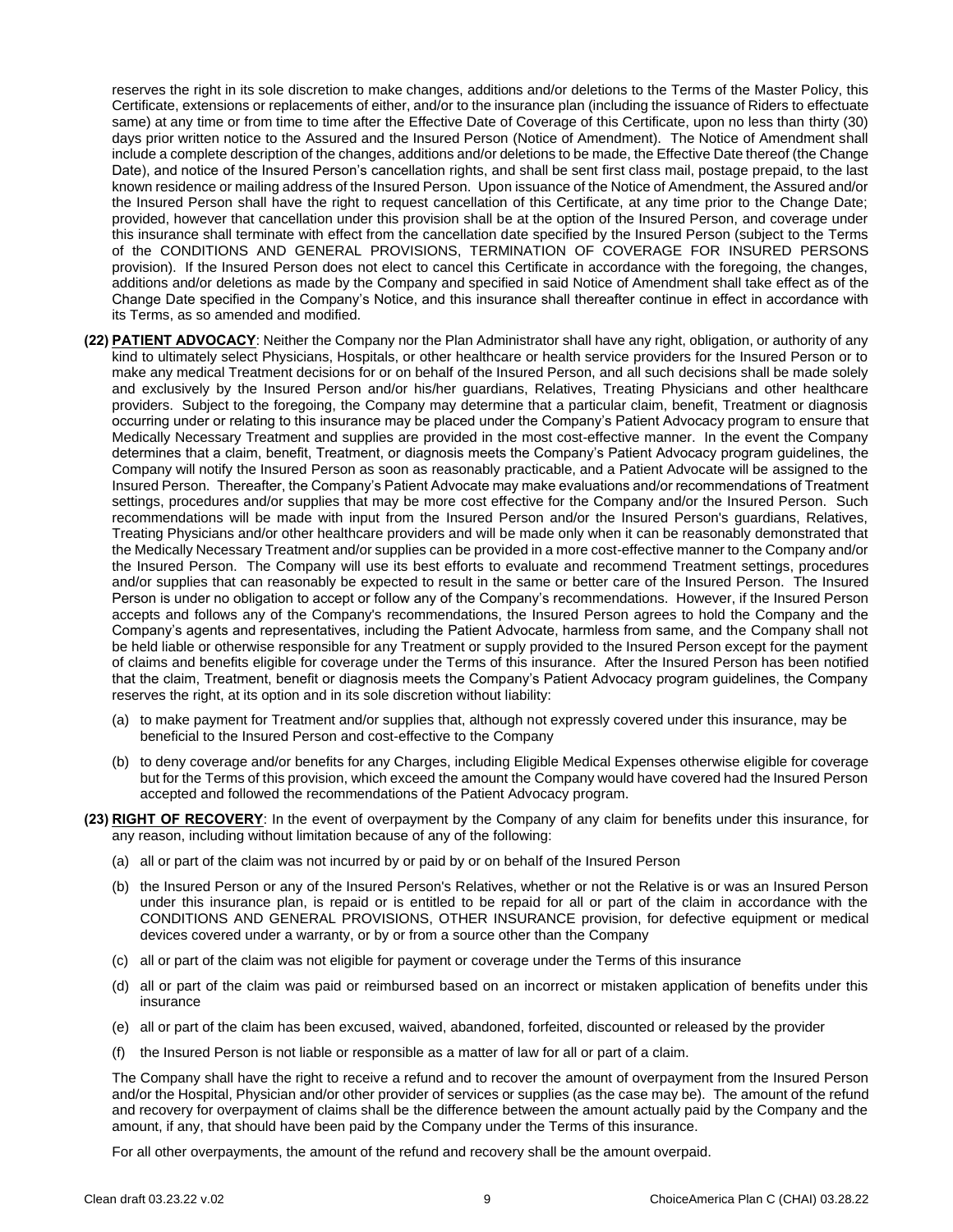If the Insured Person, Hospital, Physician, or other provider of services or supplies does not promptly make any such refund to the Company, the Company may, in addition to any other rights or remedies available to it (all of which are reserved):

- (i) reduce or deduct from the amount of any future claim that is otherwise eligible for coverage or payment under this insurance, to the full extent of the refund due to the Company; and/or
- (ii) cancel this Certificate and all further coverage of the Insured Person under the Master Policy by giving thirty (30) days advance written notice by mail to the Insured Person at his/her last known residence or mailing address, and offset against the amount of any refund of Premium due the Insured Person to the full extent of the refund due to the Company.
- **(24) EXPLANATION OR VERIFICATION OF BENEFITS**: In the event of any verbal or telephone inquiry, every attempt will be made to help the Insured Person and his/her healthcare providers and suppliers understand the status, scope and extent of available benefits and coverage under this insurance, provided, however, that no statement made by any agent, employee or representative of the Company or the Plan Administrator will be deemed or construed as an actionable representation, promise or estoppel or will create any liability against the Company or the Plan Administrator or be deemed or construed to bind the Company or to modify, replace, waive, extend or amend any of the Terms of the Master Policy or this Certificate, unless expressly set forth in writing and signed by an authorized agent or representative of the Company. Actual eligibility determinations, benefit verifications, final coverage decisions, claim adjudications, final payments, reimbursements of benefits, or claims shall be determined and adjudicated only after or at the time a proper and complete Application and/or Proof of Claim is submitted (as the case may be), an opportunity for reasonable investigation and/or review is provided, cooperation required hereunder received, and all facts and supporting information, including relevant data, information and medical records when deemed necessary or appropriate by the Company, are presented in writing. Appealed claims may be further investigated and/or reviewed. The Terms of the Master Policy govern all available coverage and payments made or to be made. If a definite answer to a specific benefits or coverage question is required for any reason, the Insured Person or his/her healthcare providers may submit a written request to the Company, including all pertinent medical information and a statement from the attending Physician (if applicable), and a written reply will be sent by the Company and kept on file. If the Company elects to verify generally and/or preliminarily to a provider or the Insured Person that an Injury, Illness, diagnosis or proposed Treatment is or may be covered under this insurance, or that benefits for same are or may be available as outlined in this Certificate, any such verification of benefits does not guaranty either payment of benefits or the amount or eligibility of benefits. Final eligibility determinations, coverage decisions, claim appeals and actual reimbursement or payment of claims or benefits are subject to all Terms of this insurance, including without limitation filing a proper and complete Proof of Claim and complying with the CONDITIONS AND GENERAL PROVISIONS, COOPERATION provision.
- <span id="page-69-0"></span>**D. ELIGIBILITY**: If an Insured Person is not eligible, this Certificate is void ab initio and all Premium paid will be refunded. In order to be eligible and qualified for coverage under this insurance, a person must meet all of the following requirements:
- **(1)** not be a citizen of or have a permanent residence in the United States
- **(2)** be traveling outside of his/her Home Country
- **(3)** receive written acceptance of his/her Application or extension from the Company
- **(4)** be an individual at least fifteen (15) days old and less than seventy-nine (79) years of age
- **(5)** complete and sign an Application as the Insured Person (or be listed thereon by proxy as an applicant and proposed Insured Person), and/or as the Insured Person's Spouse, Child and/or Grandchild
- **(6)** be visiting one (1) of the Host Countries
- **(7)** pay the required Premium on or before the Effective Date of Coverage
- **(8)** on the Effective Date, have legally departed the Home Country and legally entered or in transit to one of the Host **Countries**
- **(9)** for Insured Persons sixty-five (65) years of age and older visiting the United States, the initial Certificate Period must begin within thirty (30) days of arrival in the United States or the individual must have valid international travel insurance coverage expiring within thirty (30) days prior to Initial Effective Date. United States domestic health care coverage does not serve to meet this requirement.
- **(10)** not be Hospitalized, Disabled or HIV + on the Initial Effective Date
- <span id="page-69-1"></span>**E. PRE-CERTIFICATION REQUIREMENTS**: Pre-certification is a general determination of Medical Necessity only, and all such determinations are made by the Company (acting through its authorized agents and representatives) in reliance and based upon the completeness and accuracy of the information provided by the Insured Person and/or his/her Relatives, guardians and/or healthcare providers at the time of Pre-certification. The Company reserves the right to challenge, dispute and/or revoke a prior determination of Medical Necessity based upon subsequent information obtained. Pre-certification is not an assurance, authorization, preauthorization, or verification of Treatment or coverage, a verification of benefits, or a guarantee of payment. The fact that Treatment or supplies are Pre-certified by the Company does not guarantee the payment of benefits, the availability of coverage, or the amount of or eligibility for benefits. The Company's consideration and determination of a Pre-certification request, as well as any subsequent review or adjudication of all medical claims submitted in connection therewith, shall remain subject to all of the Terms of this insurance, including exclusions for Preexisting Conditions and other designated exclusions, benefit limitations and sub-limitations, and the requirement that claims be Usual, Reasonable and Customary. Any consideration or determination of a Pre-certification request shall not be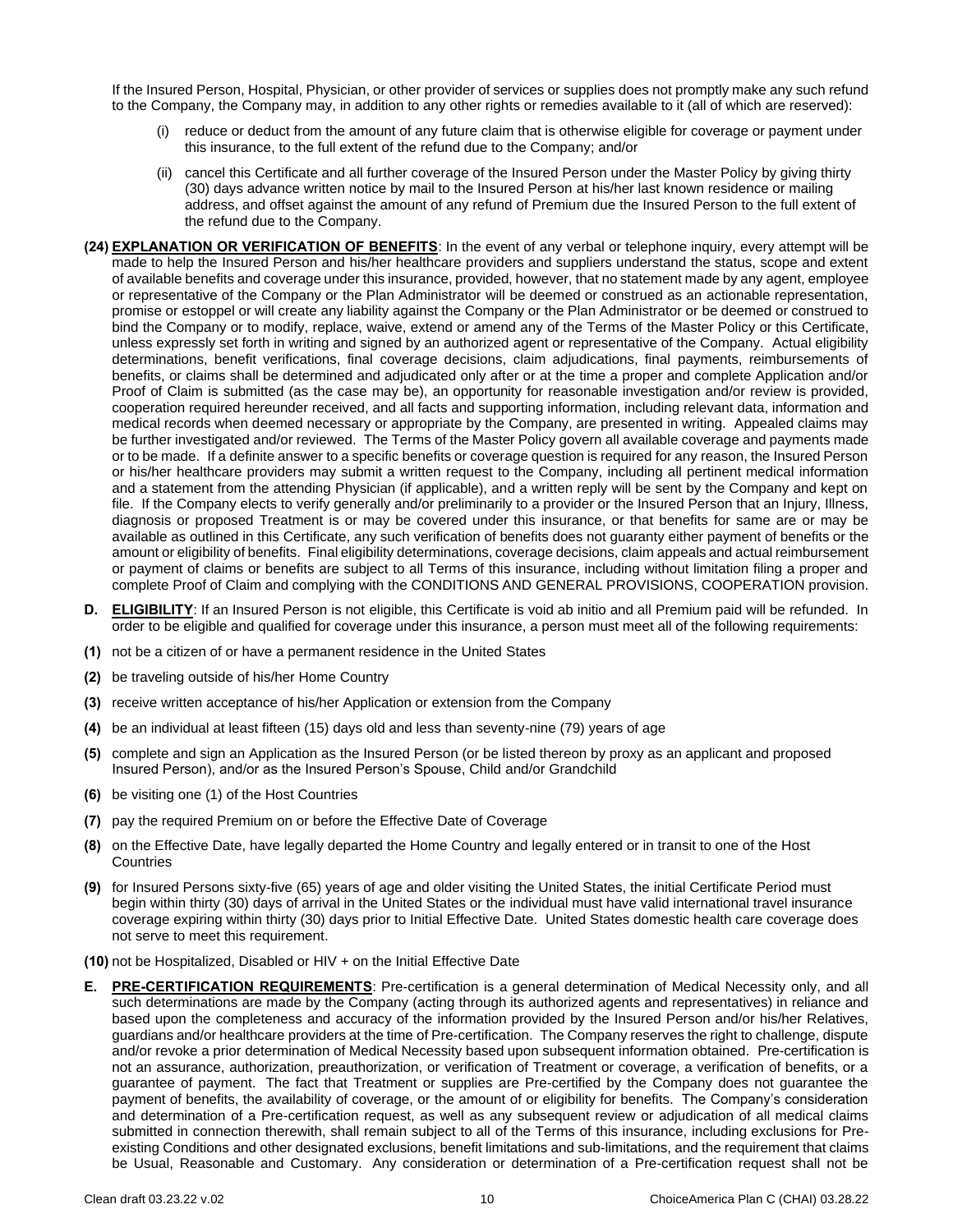deemed or considered as the Company's approval, authorization or ratification of, recommendation for, or consent to any diagnosis or proposed course of Treatment. Neither the Company nor the Plan Administrator (nor anyone acting on their respective behalves) has any authority or obligation to select Physicians, Hospitals, or other healthcare providers for the Insured Person, or to make any diagnosis or medical Treatment decisions on behalf of the Insured Person, and all such decisions must be made solely and exclusively by the Insured Person and/or his/her family members or guardians, Treating Physicians and other healthcare providers. If the Insured Person and his/her healthcare providers comply with the Precertification requirements of the Master Policy and this Certificate, and the Treatment or supplies are Pre-certified as Medically Necessary, the Company will reimburse the Insured Person for Eligible Medical Expenses up to the amount shown in the BENEFIT SUMMARY incurred in relation thereto, subject to all Terms of this insurance. Eligibility for and payment of benefits are subject to all of the Terms of this insurance.

- **(1) SPECIFIC REQUIREMENTS**: The following must always be Pre-certified for Medical Necessity by the Company through the Plan Administrator before admission or receiving the Treatments and/or supplies:
	- (a) Extended Care Facility
	- (b) Home Nursing Care
	- (c) Inpatient Hospitalization
	- (d) Surgery or Surgical procedure
- **(2) GENERAL REQUIREMENTS**: To comply with the Pre-certification requirements of this insurance for the Treatments and/or supplies or services listed in the SPECIFIC REQUIREMENTS provision, above, the Insured Person or his/her Physician or healthcare provider must perform all of the following:
	- (a) contact the Company through the Plan Administrator at the contact information below and on the Insured Person's ID card as soon as possible and before the Treatment or supply is to be obtained.

Inside the United States: +1.800.628.4664

Outside the United States: +1.317.655.4500 (Collect if necessary)

E-mail: acm@imglobal.com

Website: www.imglobal.com/member/precertification

- (b) comply with the instructions of the Company and submit any information or documents required by the Company
- (c) notify all Physicians, Hospitals and other healthcare providers that this insurance contains Pre-certification requirements and ask them to fully cooperate with the Company.
- **(3) LOSS OF COVERAGE / BENEFITS FOR NON-COMPLIANCE OF PRE-CERTIFICATION REQUIREMENTS**: If the Insured Person or his/her healthcare providers do not comply with the Pre-certification requirements for the Treatment or supplies identified in the SPECIFIC REQUIREMENTS subparagraphs above, or if such Treatment or supplies are not Precertified:
	- (a) Eligible Medical Expenses incurred with respect to said Treatment and/or supplies will be reduced by the amount shown in the BENEFIT SUMMARY
	- (b) the Deductible will be subtracted from the remaining amount
	- (c) Coinsurance will be applied.
- **(4) EMERGENCY PRE-CERTIFICATION**: In the event of an Emergency Hospital admission, Pre-certification must be completed within forty-eight (48) hours after the admission, or as soon as is reasonably possible.
- **(5) CONCURRENT REVIEW**: For Inpatient Treatment of any kind, the Company will Pre-certify a limited number of days of confinement based upon the disclosed medical condition. Thereafter, Pre-certification must again be requested and approved if additional days of Inpatient Treatment are necessary.
- **(6) APPEAL PROCESS**: If the Insured Person disagrees with a Pre-certification decision of the Company, the Insured Person may in writing ask the Company to reconsider the decision and may supply additional documentation to support the appeal. The Company may reconsider its decision based on review of the additional documentation and facts, if any. The Company will advise the Insured Person of its decision within a reasonable time frame following receipt of additional documentation and facts.

The appeal must be sent to AkesoCare:

Phone: +1.317.655.4500, Option #2

Fax: +1.317.655.4505: ATTN: AkesoCare - Appeals

Email: ACM@akesocare.com

#### <span id="page-70-0"></span>**F. UNITED STATES PREFERRED PROVIDER ORGANIZATION (PPO)**: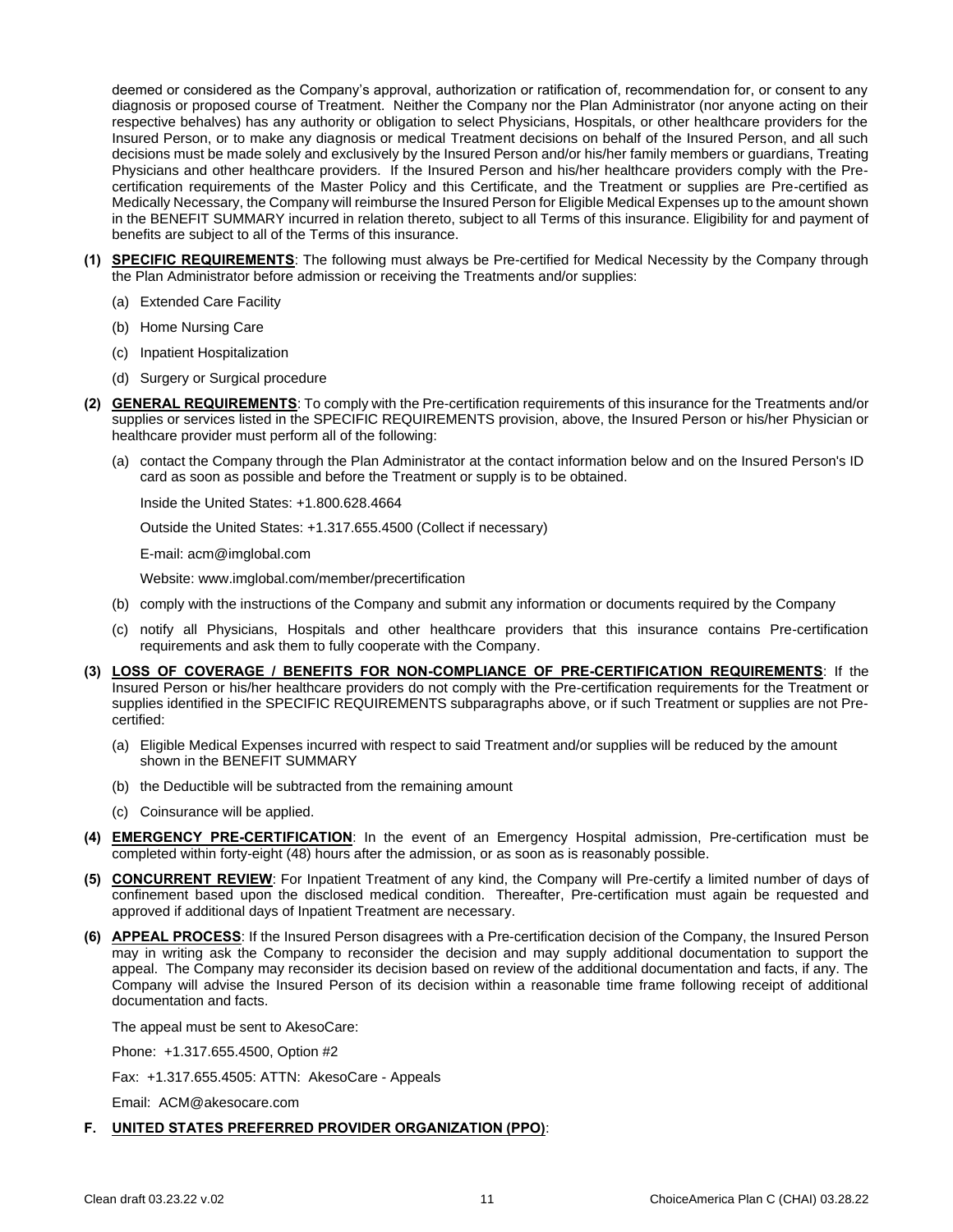- **(1) SPECIAL BENEFITS**: If Treatment or supplies eligible for coverage under this insurance are received directly from the Company's approved list of independent Preferred Provider Organization (PPO) providers while the Insured Person is in the United States, the Company will adjust the Deductible and/or Coinsurance applicable to such claims according to the amount shown in the BENEFIT SUMMARY. However, all claims for Treatment or supplies received in the United States from a non-PPO provider will remain subject to the applicable Deductible and Coinsurance, whether or not the Insured Person may be eligible for the foregoing special benefit relating to Treatment or supplies received from PPO providers.
- **(2) PPO INFORMATION**: The Company, through the Plan Administrator, endeavors to maintain a contractual arrangement with one (1) or more independent Preferred Provider Organizations (PPO) that has established and maintains a network of United States-based Physicians, Hospitals and other healthcare and health service providers who are contracted separately and directly with the PPO and who may provide re-pricings, discounts or reduced Charges for Treatment or supplies provided to the Insured Person. Neither the Company nor the Plan Administrator has any authority or control over the operations or business of the PPO, or over the operations or business of any provider within the independent PPO network. Neither the PPO nor providers within the PPO network, nor any of their respective agents, employees or representatives has or shall have any power or authority whatsoever to act for or on behalf of the Company or the Plan Administrator in any respect, including without limitation no power or authority to perform any of the following:
	- (a) approve Applications or enrollments for initial, extension or reinstated coverage under this insurance plan or accept Premium payments
	- (b) accept risks for or on behalf of the Company
	- (c) act for, speak for or bind the Company or the Plan Administrator in any way
	- (d) waive, alter or amend any of the Terms of the Master Policy or this Certificate, or waive, release, compromise or settle any of the Company's rights, remedies or interests thereunder or hereunder
	- (e) determine Pre-certification, coverage eligibility or verification of benefits, or make any coverage, benefit or claim adjudications or decisions of any kind.

It is not a requirement of this insurance that the Insured Person seek Treatment or supplies exclusively from a provider within the independent PPO network. However, the Insured Person's use or non-use of the PPO network may affect the scope and extent of benefits available under this insurance, including without limitation any applicable Deductible, Coinsurance and benefit reduction, as set forth above.

An Insured Person may contact the Company through the Plan Administrator and request a PPO directory for the area where the Insured Person will be receiving consultation or Treatment (therein listing the Physicians, Hospitals and other healthcare providers within the PPO network by location and specialty), or an Insured Person may visit the Plan Administrator's website at [www.imglobal.com/member](http://www.imglobal.com/member) to obtain such information.

- <span id="page-71-0"></span>**G. ELIGIBLE MEDICAL EXPENSES**: Subject to the Terms of this insurance, and the insurance plan shown in the Declaration, the Company will reimburse the Insured Person up to the amount shown in the BENEFIT SUMMARY for the following costs, Charges and expenses incurred by the Insured Person during the Certificate Period with respect to an Illness or Injury suffered or sustained by the Insured Person during the Certificate Period and while this Certificate is in effect, so long as the Illness or Injury is covered under this Certificate, Charges are Usual, Reasonable and Customary, and Charges are incurred for Treatment or supplies that are Medically Necessary (Eligible Medical Expenses):
- **(1)** Charges incurred at a Hospital for Inpatient services:
	- (a) Physician visits not to exceed the Maximum Limits shown in the BENEFIT SUMMARY
	- (b) specialist consultations ordered by the attending Physician
	- (c) daily room and board, nursing services, and Ancillary Services not to exceed the semi-private room rate and the Maximum Limits shown in the BENEFIT SUMMARY. A private room will be considered when no semi-private room is available or if medical necessity warrants this type of room. The private room rate is not to exceed the average private room rate.
	- (d) daily room and board, nursing services, and Ancillary Services in an Intensive Care Unit
	- (e) use of observation, operating, Treatment or recovery room to be included in the room and board Maximum Limits shown in the BENEFIT SUMMARY
	- (f) services and supplies including medications that are routinely provided by the Hospital to persons for use while an Inpatient to be included in the room and board Maximum Limits shown in the BENEFIT SUMMARY
	- (g) Private Duty Nursing by a qualified licensed professional, through a Home Health Care Agency upon direct transfer from an acute care Hospital
	- (h) Surgery including services and supplies
	- (i) assistant surgeon including services and supplies
	- (j) anesthetics and their administration by a Physician
- **(2)** Charges incurred for Emergency Local Ambulance Transport necessarily incurred in connection with: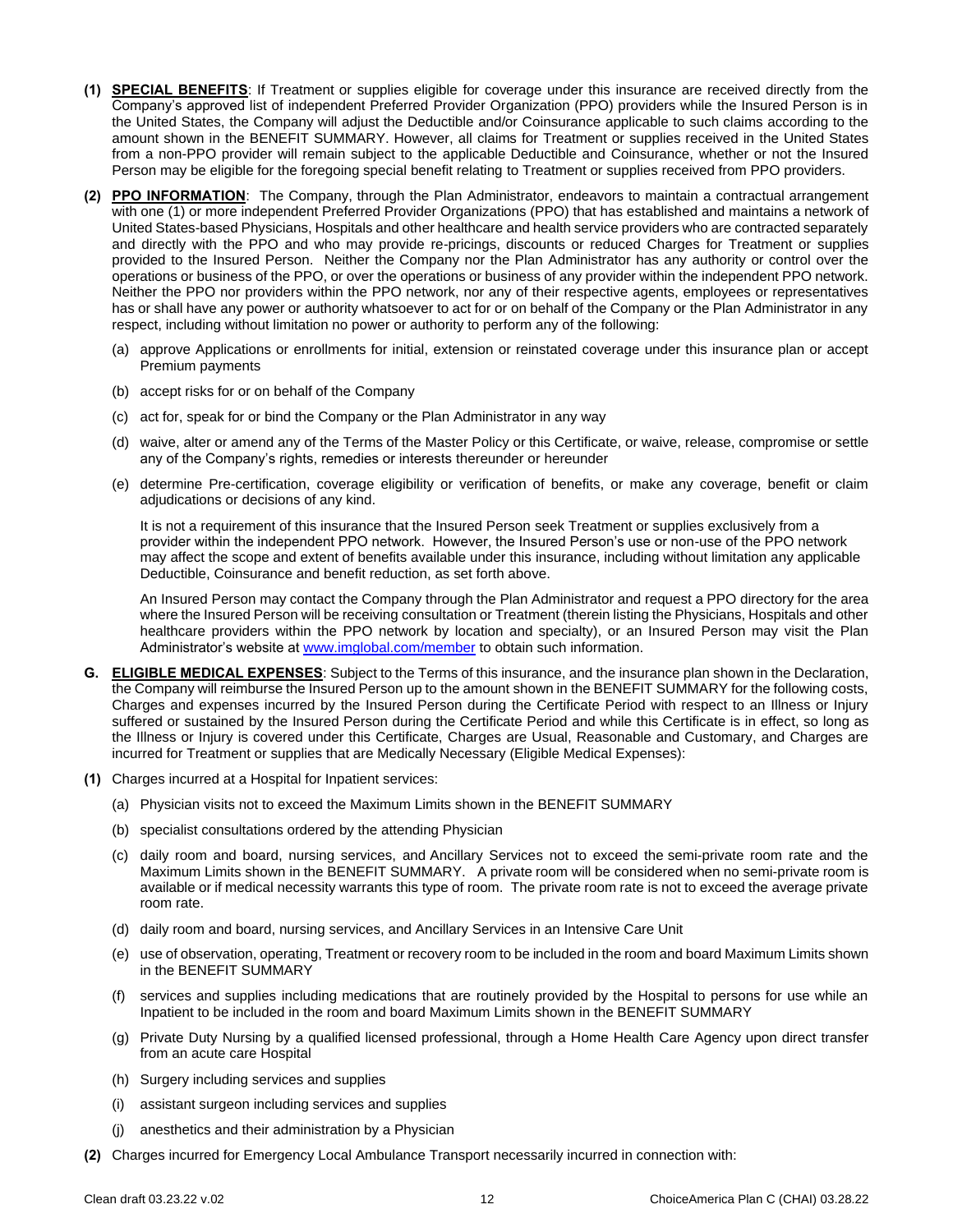- (a) Emergency Treatment of an Injury, even if Hospital confinement is not required
- (b) Emergency Treatment of an Illness; however, Charges for use of the Emergency room itself will not be covered unless the Insured Person is directly admitted to the Hospital as Inpatient for further Treatment of that Illness
- **(3)** Charges incurred at a Hospital Emergency Room for:
	- (a) Emergency Treatment of an Injury, even if Hospital confinement is not required
	- (b) Emergency Treatment of an Illness; however, Charges for use of the Emergency room itself will not be covered unless the Insured Person is directly admitted to the Hospital as Inpatient for further Treatment of that Illness
- **(4)** Charges incurred for Outpatient services:
	- (a) pre-admission testing up to the amount shown in the BENEFIT SUMMARY
	- (b) Physician visits, Urgent Care Clinics or Walk-in Clinics, including dressings, sutures, casts or other supplies that are Medically Necessary not to exceed the Maximum Limits shown in the BENEFIT SUMMARY
	- (c) care in a licensed Extended Care Facility upon direct transfer from an acute care Hospital
	- (d) diagnostic testing using Radiology, ultrasonography or laboratory services. Laboratory services billed for professional component fees are covered if the pathologist has direct involvement in providing a written report or verbal consultation for specimen-specific pathology services
	- (e) Teleconsultation or Virtual Physician Visit subject to the Outpatient Physician Maximum Limits shown in the BENEFIT SUMMARY
	- (f) Surgery at an Outpatient Surgical Facility, including services and supplies
	- (g) assistant surgeon including services and supplies
	- (h) anesthetics and their administration by a Physician
	- (i) drugs that require a prescription by a Physician for Treatment of Illness or Injury, but not for the replacement of lost, stolen, damaged, expired or otherwise compromised drugs, and for a maximum supply of ninety (90) days of any one (1) prescription
	- (j) physical therapy prescribed by a Physician and performed by a professional physical therapist and necessarily incurred to continue recovery from a covered Injury or covered Illness
	- (k) Emergency Dental Treatment and Dental Surgery necessary to restore or replace sound natural teeth lost or damaged in an Accident that is covered under this insurance
- **(5)** Charges for Treatment of an Injury to the foot due to an Accident covered hereunder
- **(6)** Charges for Treatment of an Illness for which foot Surgery is Medically Necessary and determined to be the only appropriate method of Treatment
- **(7)** Charges for Treatment resulting from COVID-19/SARS-CoV-2
- **(8)** Charges for the Influenza (flu) vaccination for an Insured Person age six (6) months and older
- **(9)** Charges for value-added tax (VAT) or like tax incurred on Eligible Medical Expenses.
- **H. COMMON CARRIER ACCIDENTAL DEATH**: Subject to the Terms of this insurance, including the EXCLUSIONS provision, and in the event of an Unexpected death of an Insured Person during the Certificate Period as a result of an Accident that occurred during the Certificate Period and while the Insured Person was traveling on a Common Carrier, the Company will reimburse a Common Carrier Accidental Death benefit up to the amount shown in the BENEFIT SUMMARY provided, however, that such Common Carrier Accidental Death benefits shall not exceed the maximum amount shown in the BENEFIT SUMMARY per Family involved in the same Accident.
- **(1)** The Company will pay the benefit owed, upon proper application therefor, in the following order:
	- (a) to the beneficiary designated in writing by the Insured Person
	- (b) to the Insured Person's closest surviving Relative
	- (c) the Insured Person's estate
	- (d) to a claimant entitled to payment under applicable small estate affidavit laws.
- **I. CRUISES WITHIN THE UNITED STATES, CANADA OR MEXICO**: Subject to the Terms of this insurance, including without limitation the Deductible, Coinsurance, and limits and sub-limits set forth in the BENEFIT SUMMARY, and the EXCLUSIONS provision, the Company will reimburse the Insured Person during the Certificate Period and while this Certificate is in effect for Eligible Medical Expenses incurred with respect to Injury or Illness suffered or sustained by the Insured Person while traveling as a fare paying passenger on a commercial cruise line, leaving and returning to a port within one (1) of the Host Countries, so long as the Charges are Usual, Reasonable and Customary and are incurred for Treatment or supplies that are Medically Necessary.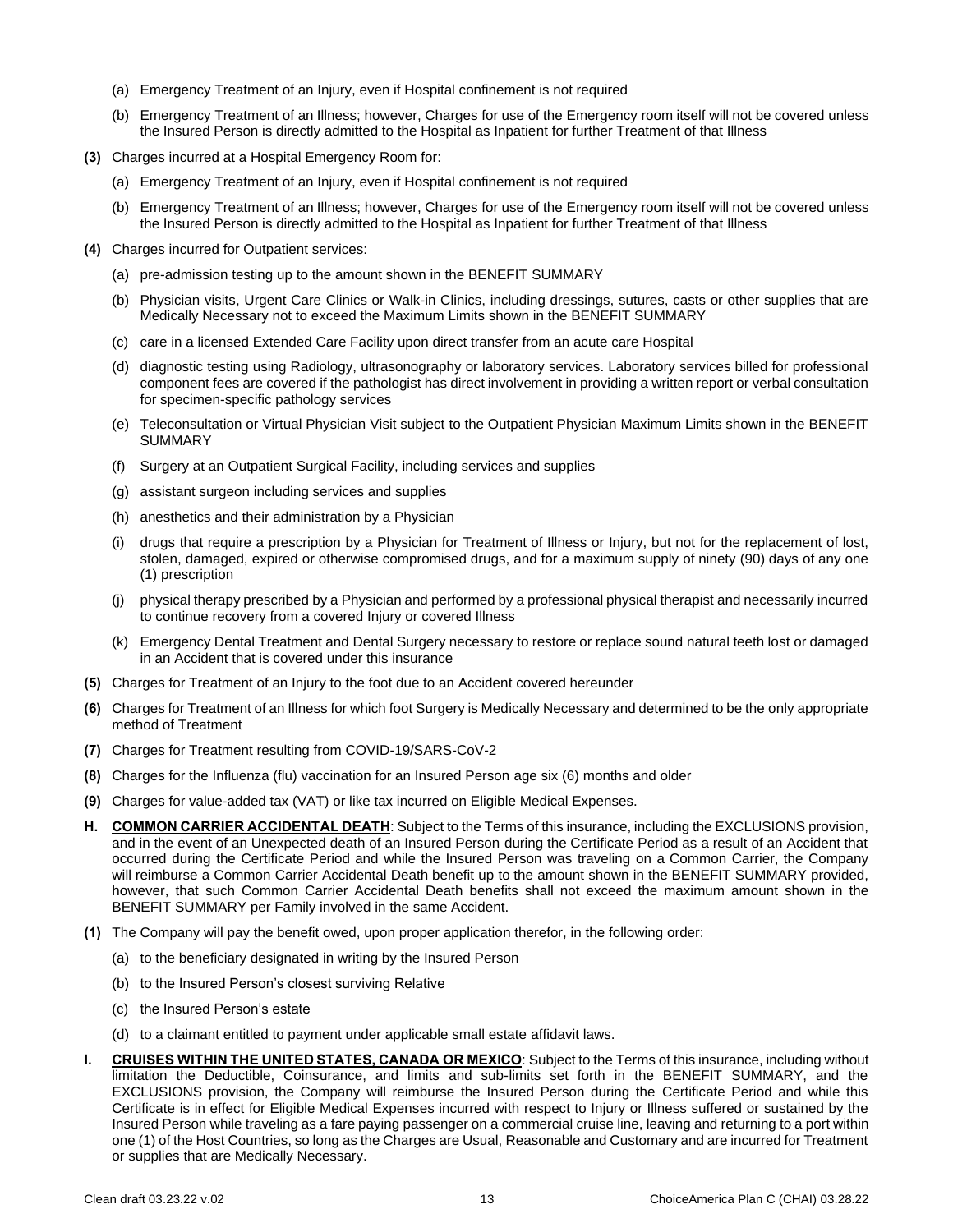## **J. EMERGENCY MEDICAL EVACUATION**:

- **(1)** Subject to the applicable Maximum Limit set forth in the BENEFIT SUMMARY, and the other Terms of this insurance, including the EXCLUSIONS provision and the CONDITIONS AND RESTRICTIONS subparagraph below, the Company will reimburse the Insured Person for the following transportation costs when the Company or Plan Administrator arranges such transportation, and expenses incurred by the Insured Person arising out of or in connection with an Emergency Medical Evacuation outside the Insured Person's Home Country during the Certificate Period:
	- (a) Emergency air transportation to a suitable airport nearest to the Hospital in the United States, Canada or Mexico where the Insured Person will receive Treatment
	- (b) Emergency ground transportation necessarily preceding Emergency air transportation and from the destination airport to the Hospital where the Insured Person will receive Treatment
	- (c) Return ground and air transportation, upon medical release by the attending Physician, to the United States, Canada or Mexico where the evacuation initially occurred or to the Insured Person's Home Country.
- **(2) CONDITIONS AND RESTRICTIONS**: To be eligible for coverage for Emergency Medical Evacuation benefits, the Insured Person must be in compliance with all Terms of this insurance. The Company will provide Emergency Medical Evacuation benefits only when the condition, Illness, Injury or occurrence giving rise to the Emergency Medical Evacuation is covered under the Terms of this insurance. The Company will provide Emergency Medical Evacuation benefits only when all of the following conditions and restrictions are met:
	- (a) Medically Necessary Treatment cannot be provided locally
	- (b) transportation by any other means or methods would result in loss of the Insured Person's life or limb within twentyfour (24) hours, based upon a reasonable medical certainty
	- (c) Emergency Medical Evacuation is recommended by the attending Physician who certifies to the matters in subparagraphs (a) and (b), above
	- (d) Emergency Medical Evacuation is agreed to by the Insured Person or a Relative of the Insured Person
	- (e) Emergency Medical Evacuation is provided by designated, licensed, qualified, professional emergency personnel acting within the scope of such license and approved in advance and all arrangements are coordinated by the Company
	- (f) the condition, Illness, Injury or occurrence giving rise to the need for the Emergency Medical Evacuation:
		- (i) occurred outside the Insured Person's Home Country suddenly, Unexpectedly, and spontaneously, and without: (1) advance warning, or (2) advance Treatment, diagnosis or recommendation for Treatment by a Physician, or (3) prior manifestation of symptoms or conditions which would have caused a reasonably prudent person to seek medical attention prior to the onset of the Emergency
		- (ii) was not a Pre-existing Condition.
	- (g) The Company will cover reimbursement for the above-described costs and expenses and will arrange Emergency Medical Evacuation only to the nearest Hospital that is qualified to provide the Medically Necessary Treatment to prevent the Insured Person's loss of life or limb.

The Insured Person may select a different Hospital in his/her Home Country at his/her option, but in such event the Insured Person shall be solely responsible for all costs and expenses in excess of the amounts that would have been incurred had the Insured Person used the nearest qualified Hospital. If a Hospital other than the nearest qualified Hospital is selected by the Insured Person, then the attending Physician, Insured Person, or a Relative of the Insured Person shall certify to the Company the Insured Person's understanding and acknowledgement of such responsibility for excess costs and expenses in addition to the matters set forth in the CONDITIONS AND RESTRICTIONS subparagraph, above. In all cases the Company will make the necessary arrangements for the Emergency Medical Evacuation and will use its best efforts to arrange with independent, third-party contractors any Emergency Medical Evacuation within the least amount of time reasonably possible.

By acceptance of this Certificate and request for Emergency Medical Evacuation benefits hereunder, the Insured Person understands, acknowledges and agrees that the timeliness, duration, occurrences during, and outcome of an Emergency Medical Evacuation can be directly and indirectly affected by events and/or circumstances which are not within the supervision or control of the Company, including but not limited to: the availability, limitations, physical condition, reliability, maintenance and training schedules and procedures, and performance or non-performance of competent transportation equipment, supplies and/or staff of such third-party contractors; delays or restrictions on flights or other modes or means of transportation caused by mechanical problems, government officials, telecommunications problems, non-availability of routes, and/or other travel, geographical or weather conditions; and other acts of God and unforeseeable and/or uncontrollable occurrences.

The Insured Person agrees to release and to hold the Company, the Plan Administrator and their agents and representatives harmless from, and agrees that the Company, the Plan Administrator and their agents and representatives shall not be held liable or responsible for, any delays, losses, damages, further Injuries or Illnesses, or any other claims that arise from or are caused in whole or in part by the acts or omissions of such independent thirdparty contractors or their agents, employees or representatives, or that arise from or are caused in whole or in part by any acts, omissions, events or circumstances that are not within the direct and immediate supervision and control of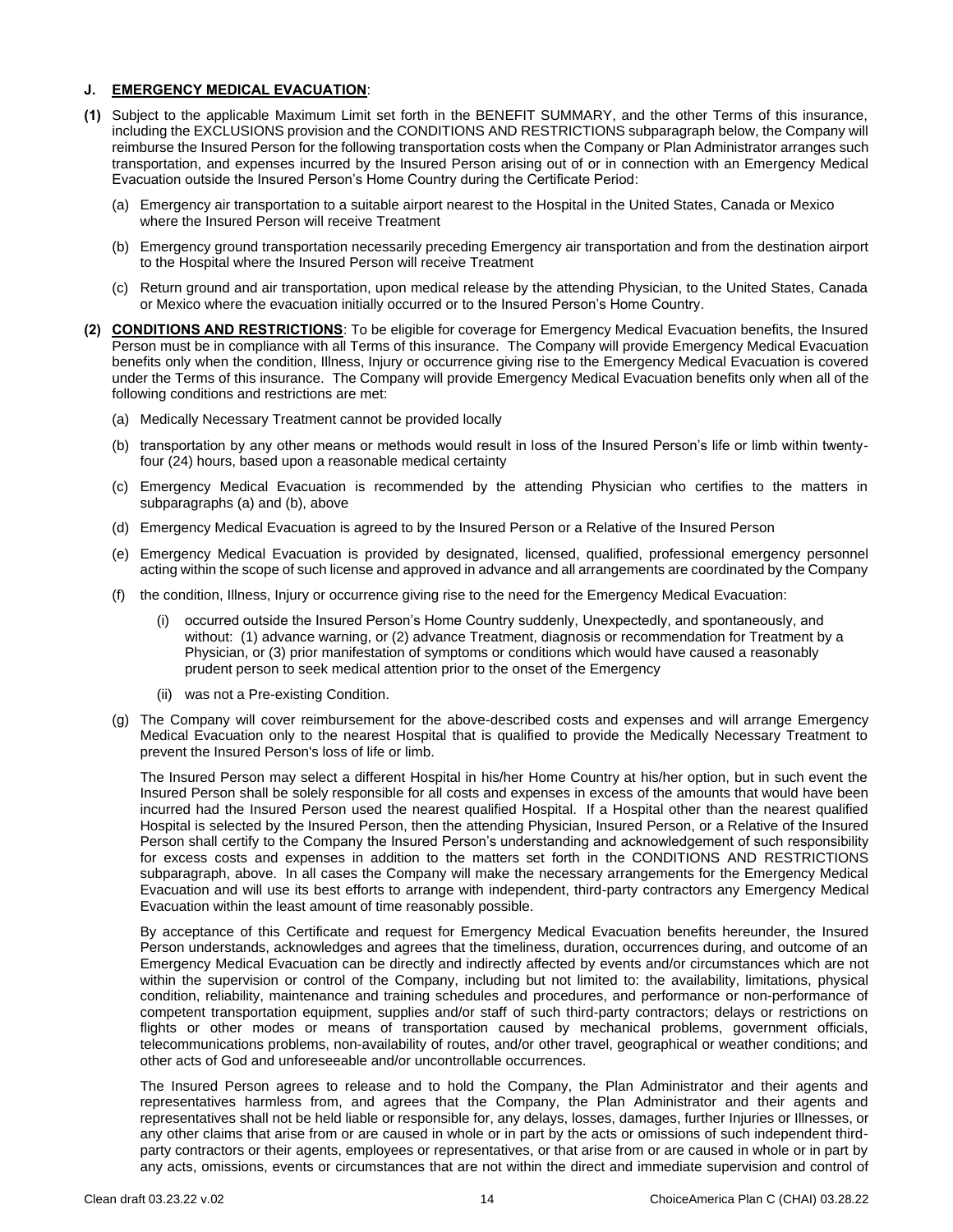the Company, the Plan Administrator and/or their authorized agents and representatives, including without limitation the events and circumstances set forth above.

The Insured Person further agrees that upon seeking an Emergency Medical Evacuation, he or she will cooperate fully as required by the CONDITIONS AND GENERAL PROVISIONS, COOPERATION provision. Failure to so cooperate and/or failure to use or accept Emergency Medical Evacuation once it has been arranged by the Company or Plan Administrator will require the Insured Person to reimburse the Company for costs incurred for any Emergency Medical Evacuation that was arranged, but not used, by the Insured Person. Furthermore, the Insured Person may be required to arrange for payment of any subsequent Emergency Medical Evacuation and seek reimbursement thereafter for eligible costs associated with that subsequent Emergency Medical Evacuation.

- **K. LOST / STOLEN PASSPORT**: Subject to the Terms of this insurance and in the event the Insured Person's passport is lost or stolen, the Company will reimburse the Insured Person the reasonable, customary and necessary costs incurred by the Insured Person up to the amount shown in the BENEFIT SUMMARY for expenses associated with obtaining a new passport. The insured must submit a copy of the police report substantiating the loss and/or theft of the passport.
- **L. PUBLIC HEALTH EMERGENCY**: Subject to all other Terms of this insurance, in the event of a Public Health Emergency of International Concern, Epidemic, Pandemic, other disease outbreak, or Natural Disaster, that may affect an Insured Person's health, the Company will cover an Illness or Injury incurred during the Period of Coverage and caused by the Public Health Emergency of International Concern, Epidemic, Pandemic, other disease outbreak, or Natural Disaster when, prior to the issuance of a Travel Warning for the Host Country or a Global Travel Warning:
- **(1)** the Effective Date of Coverage has occurred; and
- **(2)** the Insured Person has arrived in the Host Country or Affected Area.

In the event that the applicable Travel Warning is removed for the Host Country or Affected Area, coverage for an Illness or Injury incurred during the Period of Coverage after the Travel Warning is removed, which was caused by the Public Health Emergency of International Concern, Epidemic, Pandemic, other disease outbreak, or Natural Disaster will be considered by the Company the same as any other Illness or Injury, subject to all other Terms and conditions of this Insurance.

Notwithstanding the above provisions of this section PUBLIC HEALTH EMERGENCY, COVID-19/SARS-CoV-2 shall be considered by the Company the same as any other Illness or Injury, subject to all other Terms and conditions of this insurance.

- **M. RETURN OF MORTAL REMAINS**: In the event of the death of the Insured Person during the Certificate Period as a result of an Illness or Injury covered under this insurance while the Insured Person is outside of his/her Home Country, the Company will reimburse the authorized personal representative or the estate of the Insured Person up to the amount shown in the BENEFIT SUMMARY for the costs and expenses incurred to return the Insured Person's Mortal Remains to his/her Home Country and thereafter to the place of burial or other final disposition (but not including any costs of burial or other disposition); provided, however, that the Company must approve all costs and expenses related to the return of the Insured Person's Mortal Remains in advance as a condition to the availability of this benefit; or up to the amount shown in the BENEFIT SUMMARY for preparation, local burial or cremation of the Insured Person's mortal remains at the place of death in accordance with the commonly accepted cultural and religious beliefs practiced by the Insured Person. Coverage is not provided for burial and cremation costs incurred for religious practitioners, flowers, music, food or beverages.
- **N. EXCLUSIONS**: Except as expressly provided for in the BENEFIT SUMMARY, all Charges, costs, expenses and/or claims incurred by the Insured Person, and any claim for death or dismemberment benefits, and directly or indirectly relating to or arising or resulting from or in connection with any of the following acts, omissions, events, conditions, Charges, consequences, claims, Treatment (including diagnoses, consultations, tests, examinations and evaluations related thereto), services and/or supplies are expressly excluded from coverage under this insurance, and the Company shall provide no benefits or reimbursements and shall have no liability or obligation for any coverage thereof or therefor:
- **(1) ECONOMIC SANCTIONS**: The Company will not cover any person as an Insured Person if such cover would result in the Company being exposed to any sanction, prohibition or restriction under United Nations resolutions or the trade or economic sanctions, laws, or regulations of the European Union, United Kingdom or the United States of America.
- **(2) WAR; MILITARY ACTION**: The Company shall not be liable for and will not provide coverage or benefits for any claim or Charges incurred with respect to any Illness, Injury, death and dismemberment or other consequence, whether directly or indirectly, proximately or remotely occasioned by, contributed to by, or traceable to or arising or incurred in connection with or as a result of any of the following acts or occurrences:
	- (a) war, invasion, act of foreign enemy hostilities, warlike operations (whether war be declared or not), or civil war
	- (b) mutiny, riot, strike, military or popular uprising, insurrection, rebellion, revolution, military or usurped power
	- (c) any act of any person acting on behalf of or in connection with any organization with activities directed towards the overthrow by force of the Government de jure or de facto or to the influencing of it by violence of any type
	- (d) martial law or state of siege or any events or causes which determine the proclamation or maintenance of martial law or state of siege
	- (e) any use of radiological, chemical, nuclear or biological weapons or any other radiological, chemical, nuclear or biological events of any type (including in connection with an act of Terrorism).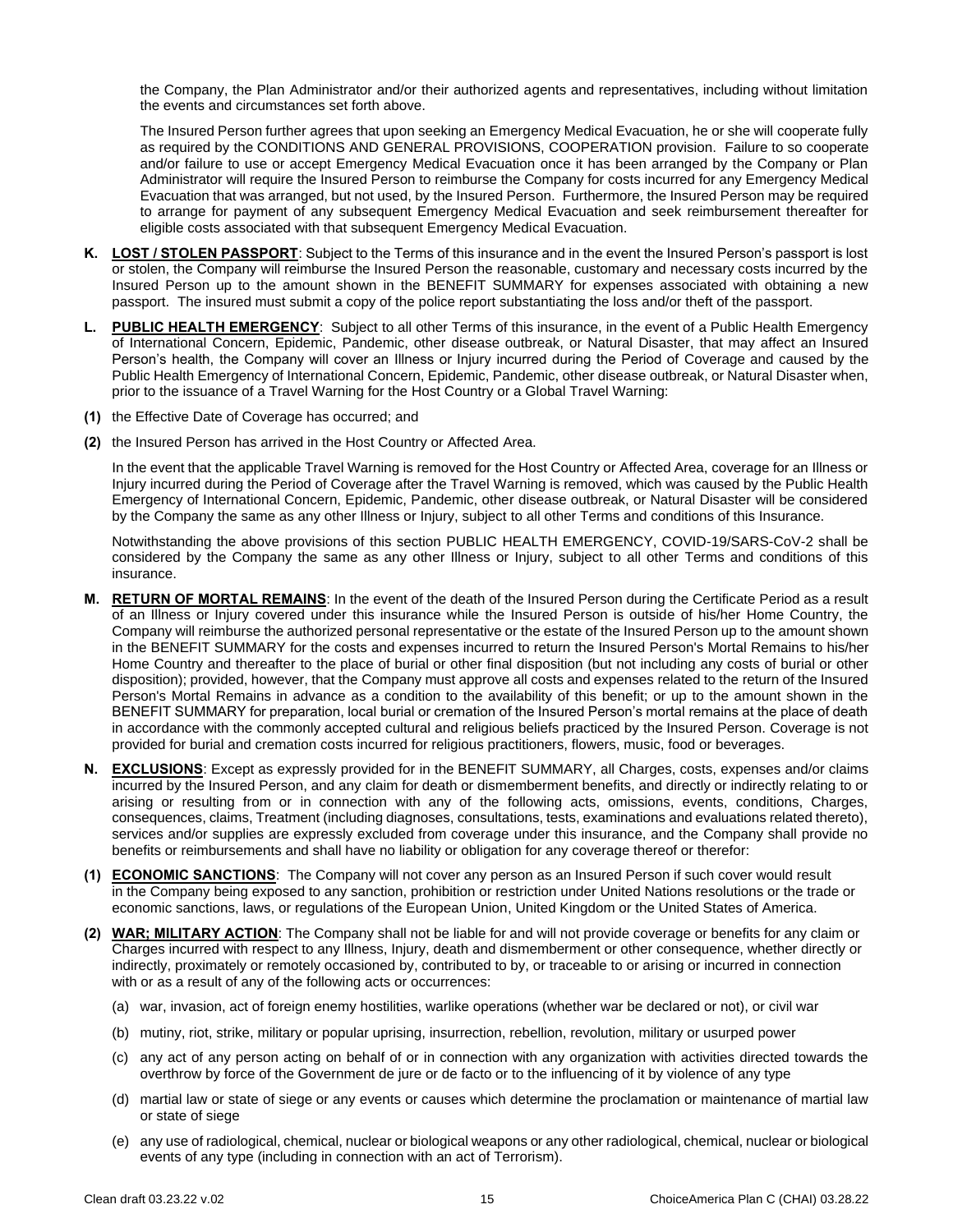Any claim, Charges, Illness, Injury or other consequence happening or arising during the existence of abnormal conditions (whether physical or otherwise), whether or not directly or indirectly, proximately or remotely occasioned by, or contributed to by, traceable to, or arising in connection with, any of the said occurrences shall be deemed and considered to be consequences for which the Company shall not be liable under the Master Policy or this Certificate, except to the extent that the Insured Person shall prove that such claim, Charges, Illness, Injury or other consequence happened independently of the existence of such abnormal conditions and/or occurrences.

- **(3) TERRORISM**: The Company shall not be liable for and will not provide coverage or benefits in excess of the amount shown in the BENEFIT SUMMARY for any claim or Charges, Illness, Injury or other consequence, whether directly or indirectly, proximately or remotely occasioned by, contributed to by, or traceable to or arising in connection with any act of Terrorism. Further, the Company shall not be liable for and will not provide any coverage or benefits for any claim, Charges, Illness, Injury or other consequence, whether directly or indirectly, proximately or remotely occasioned by, contributed to by, or traceable to or arising in connection with the following:
	- (a) the Insured Person's active and voluntary planning or coordination of or participation in any act of Terrorism
	- (b) any act of Terrorism that takes place in a location, post, area, territory or country for which a Travel Warning or Emergency Travel Advisory was issued or in effect on or within six (6) months prior to the Insured Person's date of arrival in said location, post, area, territory or country
	- (c) any act of Terrorism that takes place in a location, post, area, territory or country for which a Travel Warning or Emergency Travel Advisory becomes effective or is in effect on or after the Insured Person's date of arrival in said location, post, area, territory or country, and the Insured Person unreasonably fails or refuses to heed such warning and thereafter remains in said location, post, area, territory or country.
- **(4) PRE-EXISTING CONDITIONS**: Charges resulting directly or indirectly from or relating to any Pre-existing Condition, defined as a medical or health condition (whether physical or mental, regardless of the cause of the condition) are excluded from coverage under this insurance
- **(5) MATERNITY AND NEWBORN CARE**: Charges for pre-natal care, delivery, post-natal care, and care of Newborns, including complications of Pregnancy, miscarriage, complications of delivery and/or of Newborns are excluded from this insurance.
- **(6) MENTAL OR NERVOUS DISORDERS**: Charges for Treatment of Mental or Nervous Disorders are excluded from coverage under this insurance
- **(7) PREVENTATIVE CARE**: Charges for Routine Physical Examinations and immunizations are excluded from coverage under this insurance except as otherwise expressly provided for in this insurance.
- **(8)** Charges for any Treatment or supplies that are:
	- (a) not incurred, obtained or received by an Insured Person during the Certificate Period
	- (b) not presented to the Company for payment by way of a completed Proof of Claim within one hundred eighty (180) days from the date such Charges are incurred
	- (c) not administered or ordered by a Physician
	- (d) not Medically Necessary for the diagnosis, care or Treatment of the physical condition involved. This also applies when and if they are prescribed, recommended or approved by the attending Physician
	- (e) provided at no cost to the Insured Person or for which the Insured Person is not otherwise liable
	- (f) in excess of Usual, Reasonable and Customary
	- (g) related to Hospice Care
	- (h) incurred by an Insured Person who was HIV+ on or before the Initial Effective Date of this insurance whether or not the Insured Person had knowledge of his/her HIV status prior to the Effective Date, and whether or not the Charges are incurred in relation to or as a result of said status. This exclusion includes Charges for any Treatment of supplies relating to or arising or resulting directly or indirectly from HIV, AIDS virus, AIDS related Illness, ARC Syndrome, AIDS and/or any other Illness arising or resulting from any complications or consequences of any of the foregoing conditions
	- (i) provided by or at the direction or recommendation of a chiropractor, unless ordered in advance by a Physician
	- (j) performed or provided by a Relative of the Insured Person
	- (k) not expressly included in the ELIGIBLE MEDICAL EXPENSES provision
	- (l) provided by a person who resides or has resided with the Insured Person or in the Insured Person's home
	- (m) required or recommended as a result of complications or consequences arising from or related to any Treatment, Illness, Injury, or supply received prior to coverage under this insurance or that is excluded from coverage or which is otherwise not covered under this insurance
	- (n) for Congenital Disorders and conditions arising out of or resulting therefrom
- **(9)** Telehealth or Telemedicine services not considered Medically Necessary as determined by the Company under the plan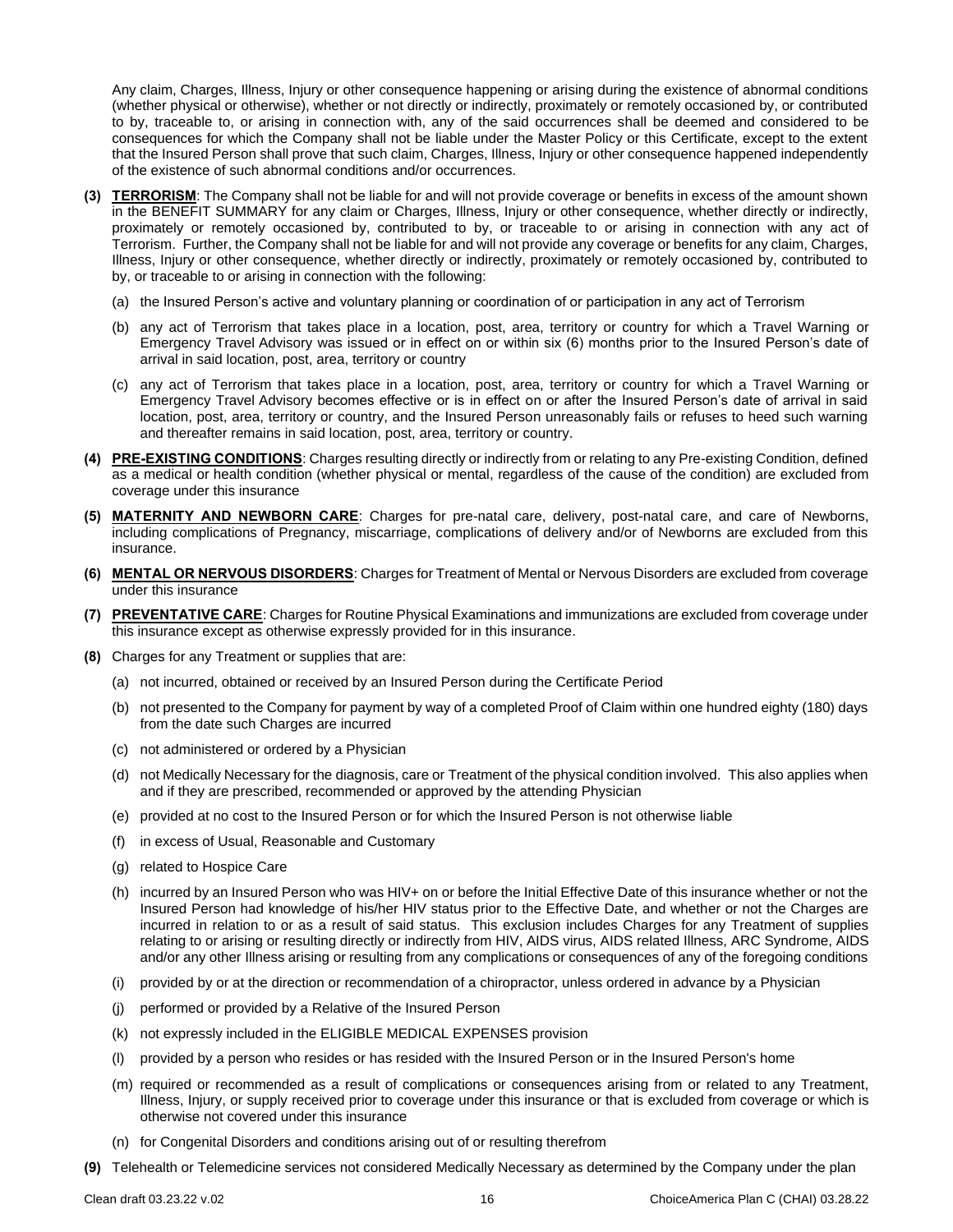- **(10)** Charges incurred for failure to keep a scheduled appointment
- **(11)** Charges incurred for Surgeries, Treatment or supplies which are Investigational, Experimental, and for research purposes
- **(12)** Charges incurred related to genetic medicine, genetic testing, surveillance testing and/or wellness screening procedures for genetically predisposed conditions indicated by genetic medicine or genetic testing, including, but not limited to amniocentesis, genetic screening, risk assessment, preventive and prophylactic surgeries recommended by genetic testing, and/or any procedures used to determine genetic pre-disposition, provide genetic counseling, or administration of gene therapy
- **(13)** Charges incurred for testing that attempts to measure aspects of an Insured Person's mental ability, intelligence, aptitude, personality and stress management. Such testing may include but is not limited to psychometric, behavioral and educational testing
- **(14)** Charges incurred for Custodial Care
- **(15)** Charges incurred for Educational or Rehabilitative Care that specifically relates to training or retraining an Insured Person to function in a normal or near-normal manner. Such care may include but is not limited to job or vocational training, counseling, occupational therapy and speech therapy
- **(16)** Charges for weight modification or any Inpatient, Outpatient, Surgical or other Treatment of obesity (including without limitation morbid obesity), including without limitation wiring of the teeth and all forms or procedures of bariatric Surgery by whatever name called, or reversal thereof, including without limitation intestinal bypass, gastric bypass, gastric banding, vertical banded gastroplasty, biliopancreatic diversion, duodenal switch, or stomach reduction or stapling
- **(17)** Charges for modification of the physical body in order to change or improve or attempt to change or improve the physical appearance or psychological, mental or emotional well-being of the Insured Person (such as but not limited to sex-change Surgery or Surgery relating to sexual performance or enhancement thereof)
- **(18)** Charges or Treatment for cosmetic or aesthetic reasons, except for reconstructive Surgery when such Surgery is Medically Necessary and is directly related to and/or follows a Surgery which was covered under this insurance
- **(19)** elective Surgery or Treatment of any kind
- **(20)** Charges incurred for any Treatment or supply that either promotes or prevents or attempts to promote or prevent conception, insemination (natural or otherwise) or birth, including but not limited to: artificial insemination; oral contraceptives; Treatment for infertility or impotency; vasectomy; or reversal of vasectomy; sterilization; reversal of sterilization; surrogacy or abortion
- **(21)** Charges incurred for any Treatment or supply that either promotes, enhances or corrects or attempts to promote, enhance or correct impotency or sexual dysfunction
- **(22)** any Illness or Injury sustained while taking part in, practicing or training for: Amateur Athletics; Professional Athletics; or athletic activities that are sponsored by any Governing Body or Authority, including the National Collegiate Athletic Association, any other collegiate sanctioning or Governing Body or the International Olympic Committee
- **(23)** any Illness or Injury sustained while taking part in activities designated as Adventure Sports, which are limited to the following: abseiling; BMX; bobsledding; bungee jumping; canyoning; caving; hot air ballooning; jungle zip lining; parachuting; paragliding; parascending; rappelling; skydiving; spelunking; wildlife safaris; and windsurfing
- **(24)** any Illness or Injury sustained while taking part in activities designated as Extreme Sports, which include but are in no way limited to the following (and include any combination or derivative of the following): BASE jumping; cave diving; cliff diving; downhill mountain biking and racing; extreme skiing; freediving; free flying; free running; free skiing; freestyle scootering; gliding; heli-skiing; ice canoeing; ice climbing; kitesurfing; mixed martial arts; motocross; motorcycle racing; motor rally; mountaineering above elevation of 4500 meters from ground level; parkour; piloting a commercial or non-commercial aircraft; powerbocking; scuba diving or sub aqua pursuits below a depth of 50 meters; snowmobile racing; truck racing; whitewater kayaking or whitewater rafting Class VI and higher difficulty; and wingsuit flying
- **(25)** any Illness or Injury sustained while taking part in snow skiing, snowboarding or snowmobiling where the Insured Person is in violation of applicable laws, rules or regulations of a ski resort, out of bounds or in unmarked or unpatrolled areas
- **(26)** any Illness or Injury sustained while taking part in backcountry skiing
- **(27)** any Illness or Injury sustained while taking part in skiing off-piste
- **(28)** any Illness or Injury sustained while taking part in Collision Sports
- **(29)** any Illness or Injury sustained while taking part in athletic or recreational activities where the Insured Person is not physically or medically fit or does not hold the necessary qualifications to engage in said activities
- **(30)** any Illness or Injury sustained while participating in any sporting, recreational or adventure activity where such activity is undertaken against the advice or direction of any local authority or any qualified instructor or contrary to the rules, recommendations and procedures of a recognized Governing Body for the sport or activity
- **(31)** any Illness or Injury sustained while participating in any activity where such activity is undertaken in disregard of or against the recommendations, Treatment programs, or medical advice of a Physician or other healthcare provider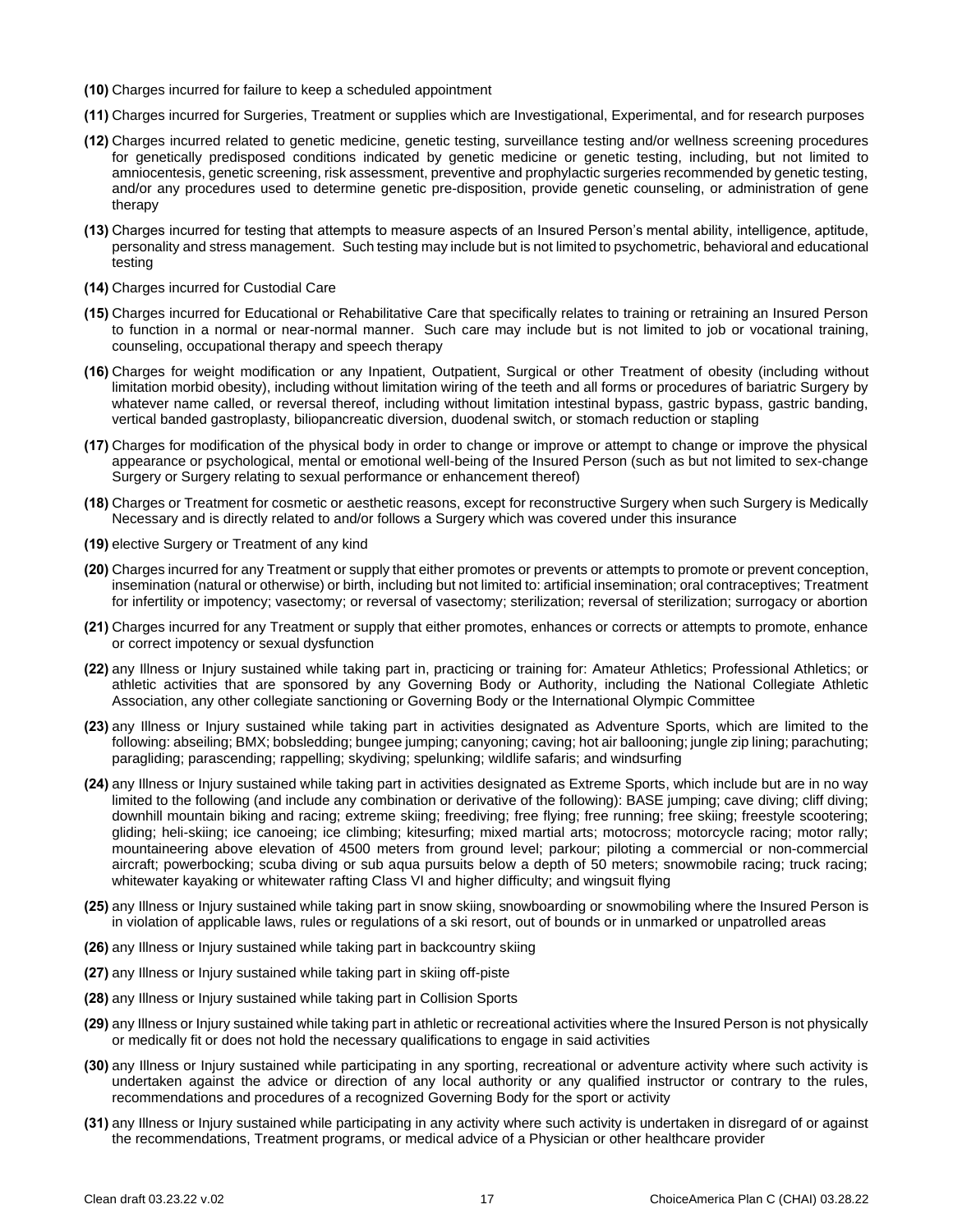- **(32)** any Injury or Illness sustained as a result of being under the influence of or due wholly or partly to the effects of alcohol, liquor, intoxicating substance, narcotics or drugs other than drugs taken in accordance with Treatment prescribed and directed by a Physician but not for the Treatment of Substance Abuse
- **(33)** any Injury or Illness sustained while operating a moving vehicle after consumption of intoxicating liquor or drugs in excess of the applicable blood/alcohol legal limit, other than drugs taken in accordance with Treatment prescribed and directed by a Physician. For purposes of this exclusion, "vehicle" shall include motorized devices regardless of whether or not a driver or operator license is required (including watercraft and aircraft) and non-motorized bicycles and scooters for which no permit or license is required
- **(34)** any willfully Self-inflicted Injury or Illness
- **(35)** any sexually transmitted or venereal disease
- **(36)** any testing for the following when not Medically Necessary: HIV, seropositivity to the AIDS virus, AIDS related Illnesses, ARC Syndrome, AIDS
- **(37)** any Illness or Injury resulting from or occurring during the commission of a violation of law by the Insured Person, including, without limitation, the engaging in an illegal occupation or act, but excluding minor traffic violations
- **(38)** any Substance Abuse
- **(39)** biofeedback, acupuncture, music, occupational, recreational, sleep, speech, or vocational therapy
- **(40)** orthoptics, visual therapy or visual eye training
- **(41)** any non-surgical Illness or Treatment of the feet, including without limitation: orthopedic shoes; orthopedic prescription devices to be attached to or placed in shoes; Treatment of weak, strained, flat, unstable or unbalanced feet; metatarsalgia, bone spurs, hammer toes or bunions; and any Treatment or supplies for corns, calluses or toenails; except as otherwise expressly set forth
- **(42)** hair loss, including without limitation wigs, hair transplants or any drug that promises to promote hair growth, whether or not prescribed by a Physician
- **(43)** any sleep disorder, including without limitation sleep apnea
- **(44)** any exercise and/or fitness program or equipment, whether or not prescribed or recommended by a Physician
- **(45)** any exposure to any non-medical nuclear or atomic radiation, and/or radioactive material(s)
- **(46)** any organ or tissue or other transplant or related services, Treatment or supplies
- **(47)** any artificial or mechanical devices designed to replace human organs temporarily or permanently
- **(48)** any efforts to keep a donor alive for a transplant procedure
- **(49)** any infection of the urinary tract (including, without limitation, infection of the kidney, ureter, bladder, prostate or urethra) and any complication, medical condition or other Illness directly or indirectly arising therefrom, that occurs within ninety (90) days of the Effective Date of this Insurance and that requires Treatment of the Insured Person in a Hospital as an Inpatient
- **(50)** Dental Treatment, except for Emergency Dental Treatment necessary to replace sound natural teeth lost or damaged in an Accident covered hereunder
- **(51)** any Illness or Injury incurred in the Host Country, Affected Area or Home Country as a result of a Public Health Emergency of International Concern, Epidemic, Pandemic, other disease outbreak, or Natural Disaster, that may affect an Insured Person's health, unless coverage is expressly provided under the PUBLIC HEALTH EMERGENCY provision of this insurance

This exclusion DOES NOT apply to Charges resulting from COVID-19/SARS-CoV-2.

- **(52)** Charges incurred for eyeglasses, contact lenses, hearing aids or hearing implants and Charges for any Treatment, supply, examination or fitting related to these devices, or for eye refraction for any reason
- **(53)** Charges incurred for eye Surgery, such as but not limited to radial keratotomy, when the primary purpose is to correct or attempt to correct nearsightedness, farsightedness, or astigmatism
- **(54)** Charges incurred for Treatment or supplies for temporomandibular joint (TMJ) including but not limited to TMJ syndrome, craniomandibular syndrome, chronic TMJ pain, orthognathic Surgery, Le-Fort Surgery or splints
- **(55)** Charges incurred in the Insured Person's Home Country
- **(56)** Charges incurred for any travel, meals, transportation and/or accommodations, except as otherwise expressly provided for in this insurance
- **(57)** Charges or expenses incurred for nonprescription drugs, medicines, vitamins, food extracts, or nutritional supplements; IV vitamin or herbal therapy; drugs or medicines not approved by the United States Food and Drug Administration (FDA) or which are considered "off-label" drug use; and for drugs or medicines not prescribed by a Physician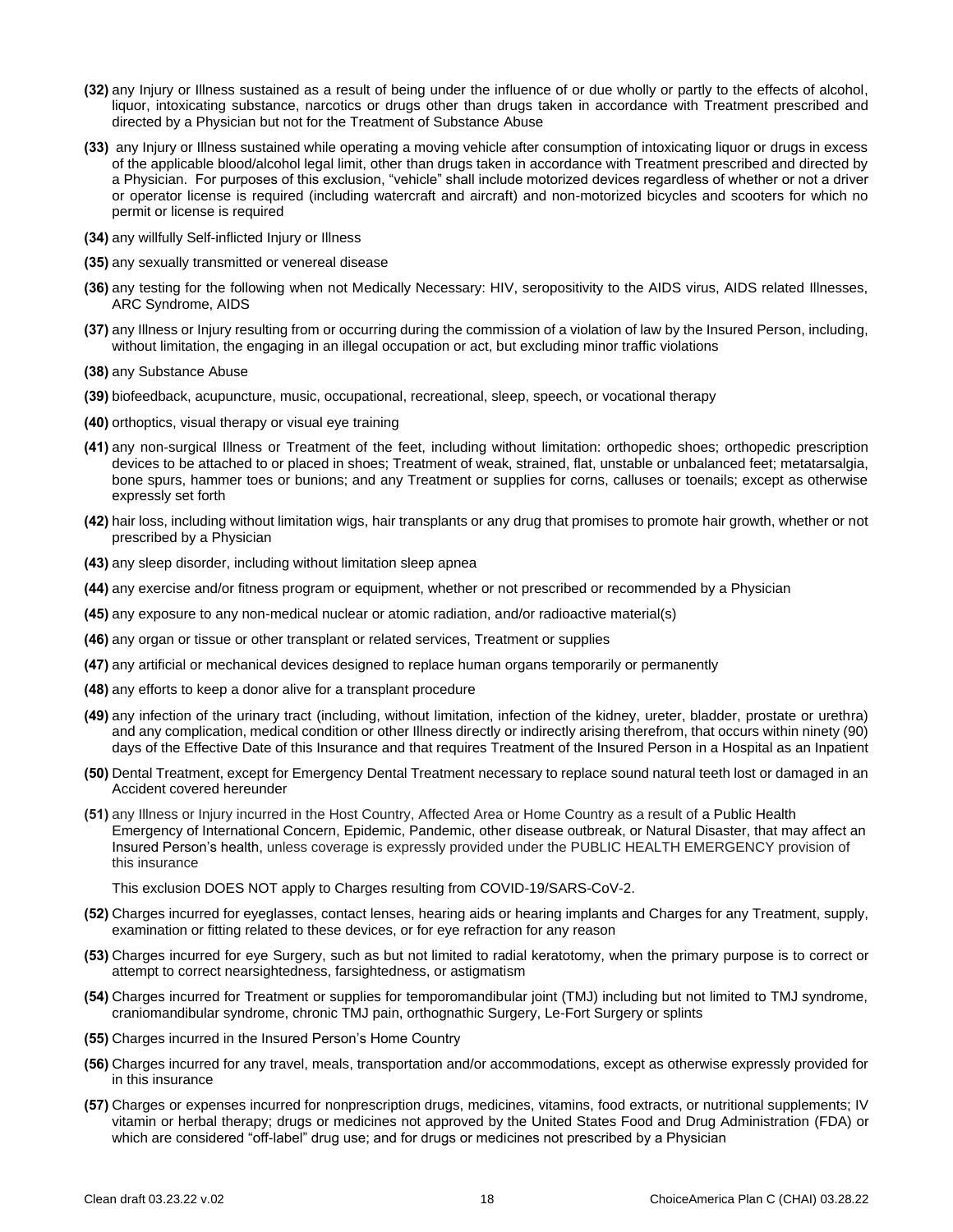- **(58)** any Treatment for an Illness or Injury requiring an unapproved U.S. Food and Drug Administration (FDA) medical product, services, Surgery, Surgical Procedure, prescription medication, drug, biological product, Durable Medical Equipment (DME) or device when an Emergency Use Authorization (EUA) is in place issued by the U.S. Food and Drug Administration (FDA)
- **(59)** Charges incurred at a Hospital or Facility when the Insured Person checks himself or herself out Against Medical Advice of their Physician and leaves before reaching a Medically Necessary specified endpoint of Treatment
- **(60)** Charges incurred for the Worsening of an Illness or Injury after the Insured Person left a Hospital or Facility Against Medical Advice or was a Discharge Against Medical Advice
- **(61)** Charges incurred for radiation therapy or Treatment and chemotherapy
- **(62)** Charges incurred for Durable Medical Equipment, prosthetics or orthotics
- **(63)** Charges for Treatment of an Illness or Injury for which payment is made or available through a workers' compensation law or a similar law
- **(64)** Charges incurred for massage therapy
- **O. DEFINITIONS**: Certain words and phrases used in this Certificate are defined below. Other words and phrases may be defined elsewhere in this Certificate, including where they are first used.

**Accident**: An Unexpected occurrence directly caused by external, visible means and resulting in physical Injury to the Insured Person.

**Adventure Sports**: Activities undertaken for the purposes of recreation, an unusual experience or excitement. These activities are typically undertaken outdoors and involve a medium degree of risk.

**Affected Area(s)**: Any and all countries, states, provinces, territories, cities or other areas experiencing ongoing transmission of an Epidemic, Pandemic or other disease outbreak, or Natural Disaster.

**Against Medical Advice; Discharge Against Medical Advice**: Against Medical Advice, or AMA, sometimes known as DAMA, Discharge Against Medical Advice, is a term used with a patient who checks himself or herself out of a Hospital against the advice of their Treating Physician.

**AIDS**: Acquired Immune Deficiency Syndrome, as that term is defined by the United States Centers for Disease Control.

**Amateur Athletics**: An amateur or other non-professional sporting, recreational, or athletic activity that is organized, sponsored and/or sanctioned, and/or involves regular or scheduled practices, games and/or competitions. Amateur Athletics does not include athletic activities that are non-organized, non-contact, non-collision, and engaged in by the Insured Person solely for recreational, entertainment or fitness purposes.

**Ancillary Services**: All Hospital services for a patient other than room and board and professional services. Laboratory tests and Radiology are examples of Ancillary Services.

**Application**: The fully answered and signed form entitled "Application" submitted by or on behalf of the Insured Person for acceptance into this insurance plan, which Application shall be incorporated in and become part of the Master Policy and this Certificate and the insurance contract. Any insurance agent/broker or other person or entity assigned to, soliciting, or assisting with the Application is the agent and representative of the applicant/Insured Person and is not and shall not be deemed or considered as an agent or representative for or on behalf of the Company or the Plan Administrator.

**ARC**: AIDS-related complex, as that term is defined by the United States Centers for Disease Control.

**Assured**: The Global Medical Services Group Insurance Trust, c/o Mutual Wealth Management Group, Carmel, IN.

**Authorization for Release of Medical Information**: A written authorization by the Insured Person for health providers to release medical records and information regarding their past and current Treatment.

**Certificate Period**: The period beginning on the Effective Date of Coverage of this Certificate, including any extension purchases, and ending on the earliest of the following dates:

- (a) the termination date specified in the Declaration
- (b) the termination date as determined in accordance with the CONDITIONS AND GENERAL PROVISIONS, TERMINATION OF COVERAGE FOR INSURED PERSONS provision.

**Certificate; Certificate of Insurance**: This document as issued to the Insured Person, that describes and provides an outline and evidence of eligible coverages and benefits payable to or for the benefit of the Insured Person under the insurance contract, which includes the Master Policy, Application, Declaration and any Riders.

**Charges**: Any cost, fee or tax incurred for Eligible Medical Expenses incurred in the Treatment of an Injury or Illness.

**Child; Children**: An Insured Person who is at least fourteen (14) days old but less than nineteen (19) years of age.

**Class VI**: A section of a river, stream or other waterway or watercourse where the current moves with enough speed or force to meet, but not to exceed, the qualifications of Class VI as determined by the International Scale of River Difficulty or as commonly published by a local authority or government agency.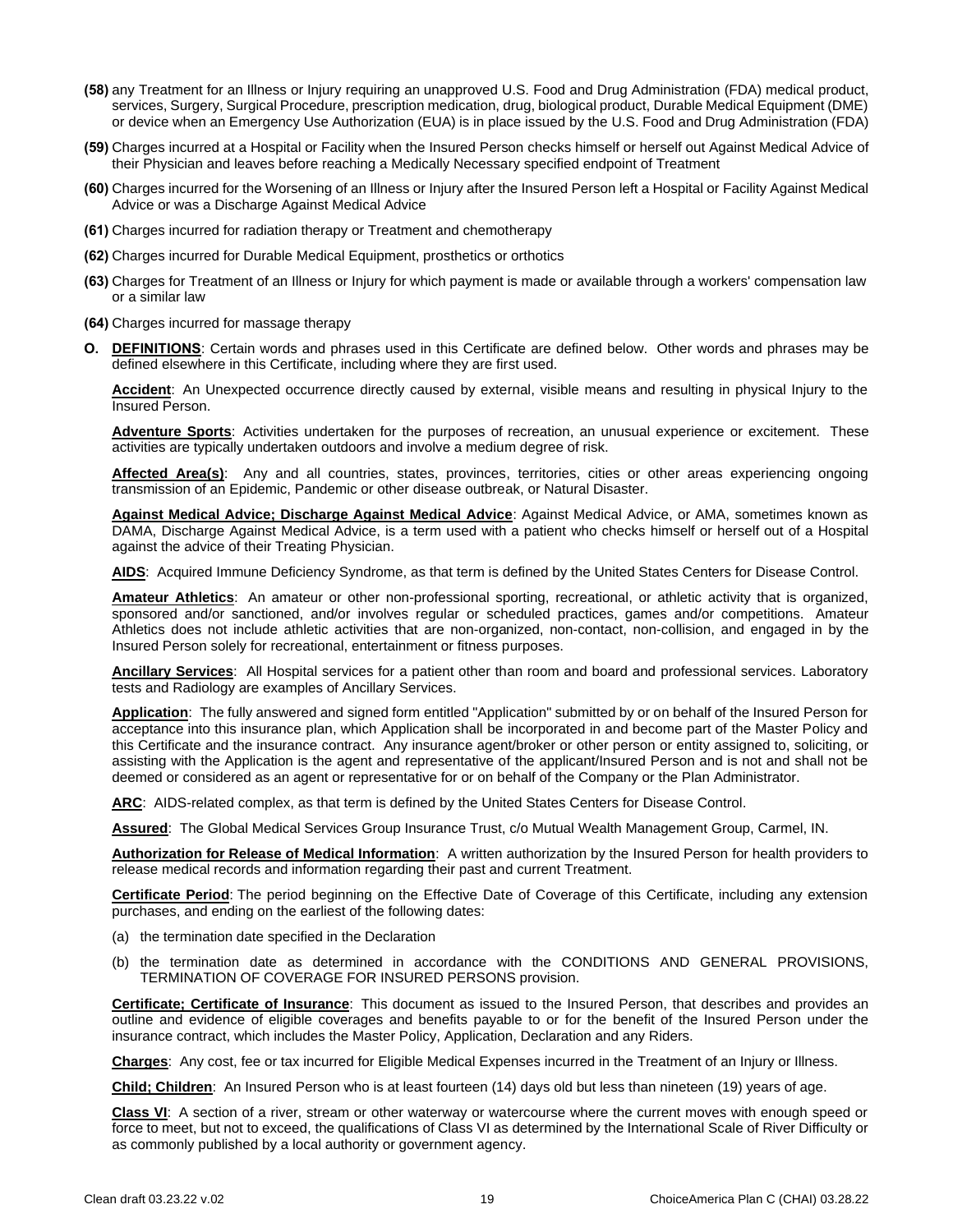**Coinsurance**: The payment by or obligations of the Insured Person for payment of ELIGIBLE MEDICAL EXPENSES at the percentage specified in the BENEFIT SUMMARY contained herein and not including any applicable Deductible.

**Collision Sports**: A sport in which the participants purposely hit or collide with each other or inanimate objects, including the ground, with great force and limited to the following: American football, boxing, ice hockey, lacrosse, full contact martial arts, rodeo, rugby and wrestling.

**Common Carrier**: A company or organization that holds itself out to the public as engaging in the business of transporting persons from place to place by air, rail, bus and/or water for compensation, offering its scheduled services to the public generally, and is licensed by a recognized and approved government authority to transport fare-paying passengers. The term Common Carrier does not include taxi, motorcar, motorcycle, or limousine services, or transportation by animal or human means (for example, by horse, camel, elephant or rickshaw).

**Company**: The Company, as referred to in the Master Policy and this Certificate, is Sirius Specialty Insurance Corporation (publ), located at 140 Broadway, 32<sup>nd</sup> Floor, New York, New York 10005. This insurance and its risks are underwritten by the Company as the insurer and carrier, and the Company is solely obligated and liable for the coverage and benefits provided by this insurance.

**Congenital Disorder**: Any abnormality, deformity, disease, Illness, Injury or medical condition present at birth, whether diagnosed or not.

**Convalescent**: Treatment, services and supplies provided to aid in the recovery of a patient to reach a degree of body functioning to permit self-care in essential daily activities.

**Custodial Care**: Those types of Treatment, care or services, wherever furnished and by whatever name called, that are designed primarily to assist an individual in activities of daily life.

**Declaration**: The Declaration of Insurance issued by the Plan Administrator for and on behalf of the Company to the Insured Person contemporaneously with this Certificate evidencing the Insured Person's insurance coverage under the Master Policy as evidenced by this Certificate.

**Deductible**: The dollar amount, as selected on the Application and specified in the Declaration, that the Insured Person must pay of ELIGIBLE MEDICAL EXPENSES per Period of Coverage prior to receiving benefits or coverage under this insurance, and not including any applicable Coinsurance.

**Dental Treatment**: Treatment or supplies relating to the care, maintenance or repair of teeth, gums or bones supporting the teeth, including dentures and preparation for dentures.

**Disabled**: A person who has a congenital or acquired mental or physical defect that interferes with normal functioning of the body system or the ability to be self-sufficient.

**Durable Medical Equipment (DME)**: Equipment that meets the following criteria: prescribed by a physician; provides therapeutic benefits or enables individuals to perform certain tasks he or she is unable to undertake otherwise due to certain medical conditions or illnesses; can withstand repeated use; is primarily and customarily used to serve a medical purpose; generally is not useful to a person in the absence of an Illness or Injury; and is appropriate for use in the home but may be transported to other locations to allow the individual to complete instrumental activities of daily living, which are more complex tasks required for independent living.

**Educational or Rehabilitative Care**: Care for restoration (by education or training) of a person's ability to function in a normal or near normal manner following an Illness or Injury. This type of care includes, but is not limited to job training, counseling, vocational or occupational therapy, and speech therapy.

**Effective Date; Effective Date of Coverage**: The date coverage for the Insured Person begins under the Terms of the Master Policy as evidenced by this Certificate, as indicated on the Declaration.

**Emergency**: A medical condition manifesting itself by acute signs or symptoms which could reasonably result in placing the Insured Person's life or limb in danger if medical attention is not provided within twenty-four (24) hours, based upon a reasonable medical certainty. Immediate medical intervention and attention is required as a result of a severe, life threatening or potentially disabling condition.

**Emergency Medical Evacuation**: Emergency transportation from the Hospital or medical Facility where the Insured Person is located to a non-local Hospital or medical Facility following the recommendation by the attending Physician who certifies, to a reasonable medical certainty, that the Insured Person has experienced:

- (a) a medical condition manifesting itself by acute signs or symptoms which could reasonably result in placing the Insured Person's life or limb in danger if medical attention is not provided within twenty-four (24) hours; and
- (b) where Medically Necessary Treatment cannot be provided locally, either in the Facility of the attending Physician or another local Facility.

**Emergency Use Authorization (EUA)**: A temporary authorization issued by the U.S. Food and Drug Administration (FDA) to allow the use of unapproved medical product, service, a Surgery or Surgical Procedure, prescription medication, drug, biological product, Durable Medical Equipment (DME) or device; or by allowing an otherwise unapproved use or application of an approved medical product, service, Surgery or Surgical Procedure, prescription medication, drug, biological product, Durable Medical Equipment (DME) or device.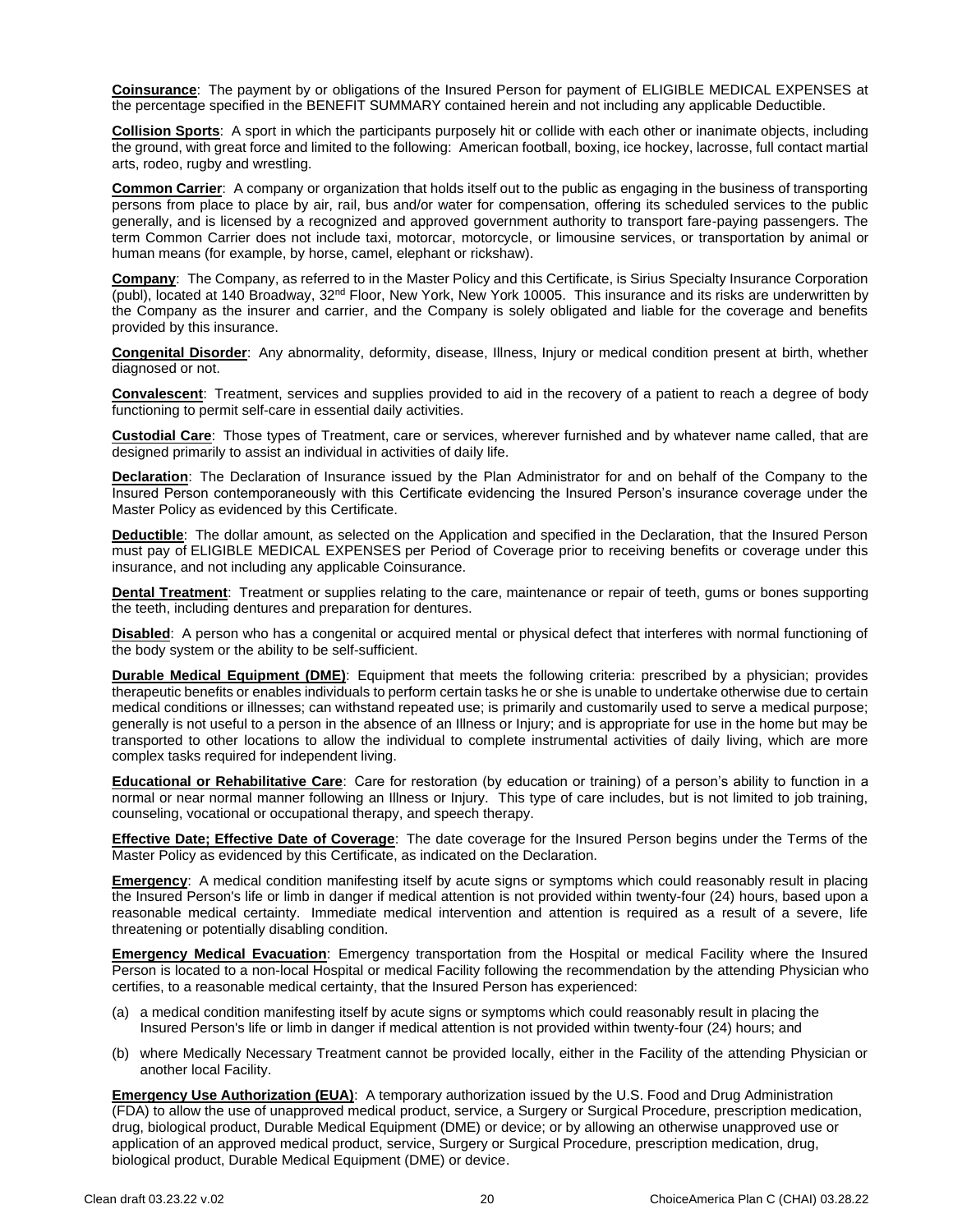**Epidemic**: The occurrence of more cases of disease than expected in a given area or among a specific group of people over a particular period of time.

**EST**: United States Eastern Standard Time.

**Experimental**: Any Treatment that includes completely new, untested drugs, procedures, or services, or the use of which is for a purpose other than the use for which they have previously been approved; by the U.S. Food and Drug Administration (FDA); new drug procedure or service combinations; and/or alternative therapies which are not generally accepted standards of current medical practice.

**Extended Care Facility**: An institution, or a distinct part of an institution, which is licensed as a Hospital, Extended Care Facility or rehabilitation Facility by the state or country in which it operates; and is regularly engaged in providing twentyfour (24) hour skilled nursing care under the regular supervision of a Physician and the direct supervision of a Registered Nurse; and maintains a daily record on each patient; and provides each patient with a planned program of observation prescribed by a Physician; and provides each patient with active Treatment of an Illness or Injury. Extended Care Facility does not include a Facility primarily for rest, the aged, Substance Abuse, Custodial Care, nursing care, or for care of Mental or Nervous Disorders or the mentally incompetent.

**Extreme Sports**: Recreational activities involving a high degree of risk. These activities often involve speed, height, a high level of physical exertion, and/or highly specialized gear and often carry the potential risk of serious or permanent physical Injury and even death.

**Facility**: Licensed health care entity such as a Hospital, clinic, rehabilitation, and/or Extended Care Facility.

**Family**: An Insured Person, his/her Spouse, any Child or Children, and any Grandchild or Grandchildren who are covered as an Insured Person under this insurance plan.

**Global Travel Warning**: A published statement, warning or advisory, including any website document, issued by the World Health Organization (WHO), United States Centers for Disease Control & Prevention (CDC), United States Department of State, United States Bureau of Consular Affairs, or similar government or non-governmental agency of the Insured Person's Home Country or Host Country, warning that any global travel (travel anywhere) poses serious risks to health, safety and security or exposes the Insured Person to a greater likelihood of life-threatening risks, including all United States Department of State global advisories or global warnings Levels "3 - reconsider travel" and "4 -do not travel" and CDC global advisories or global warnings Level "3 – avoid nonessential travel" or any higher level. For the avoidance of doubt, a Global Travel Warning covers all Affected Areas, including the United States of America and all of its territories.

**Governing Body or Authority**: A nationally-recognized controlling organization for a sport or activity, or an organization that provides guidelines and recommendations in safety practices for a sport or activity.

**Grandchild; Grandchildren**: An Insured Person who is at least fourteen (14) days old but less than nineteen (19) years of age.

**HIV**: Human Immunodeficiency Virus, as that term is defined by the United States Centers of Disease Control.

**HIV +**: Laboratory evidence defined by the United States Centers for Disease Control as being positive for Human Immunodeficiency Virus infection.

**Home Country**: For United States citizens, the Home Country is the United States. For non-United States citizens, the Home Country is the country of which the Insured Person is a citizen or national; including any country where the Insured Person maintains his/her primary residence or usual place of abode and any country of which the Insured Person is the possessor of a validly issued passport. In the event there is more than one (1) Home Country under the above-listed criteria, the Home Country is the country meeting the above-listed criteria and listed by the Insured Person as his or her country of residence on the Application.

**Home Health Care Agency**: A public or private agency or one of its subdivisions, which operates pursuant to law; and is regularly engaged in providing Home Nursing Care under the supervision of a Registered Nurse; and maintains a daily record on each patient; and provides each patient with a planned program of observation and Treatment prescribed by a Physician.

**Home Nursing Care**: Services and/or Treatment provided by a Home Health Care Agency and supervised by a Registered Nurse that are directed toward the Convalescent care of a patient, provided always that such care is Medically Necessary and in lieu of Medically Necessary Inpatient care. Home Nursing Care does not include services or Treatment primarily for Custodial Care or rehabilitative purposes.

**Hospice; Hospice Care**: Care provided in an Inpatient Facility or at a patient's home. Hospice Care must be certified by a Physician and life expectancy is six (6) months or less.

**Hospital**: An institution which operates as a Hospital pursuant to law; is licensed by the state or country in which it operates; operates primarily for the reception, care, and Treatment of sick or injured persons as Inpatient; provides twenty-four (24) hour nursing service by Registered Nurses on duty or call; has a staff of one (1) or more Physicians available at all times; provides organized Facilities and equipment for diagnosis and Treatment of acute medical or surgical conditions or Mental or Nervous Disorders on its premises; and is not primarily a long-term care Facility, Extended Care Facility, nursing, rest, Custodial Care, convalescent home, place for the aged, drug addicts or abusers, alcoholics or runaways, or similar establishment.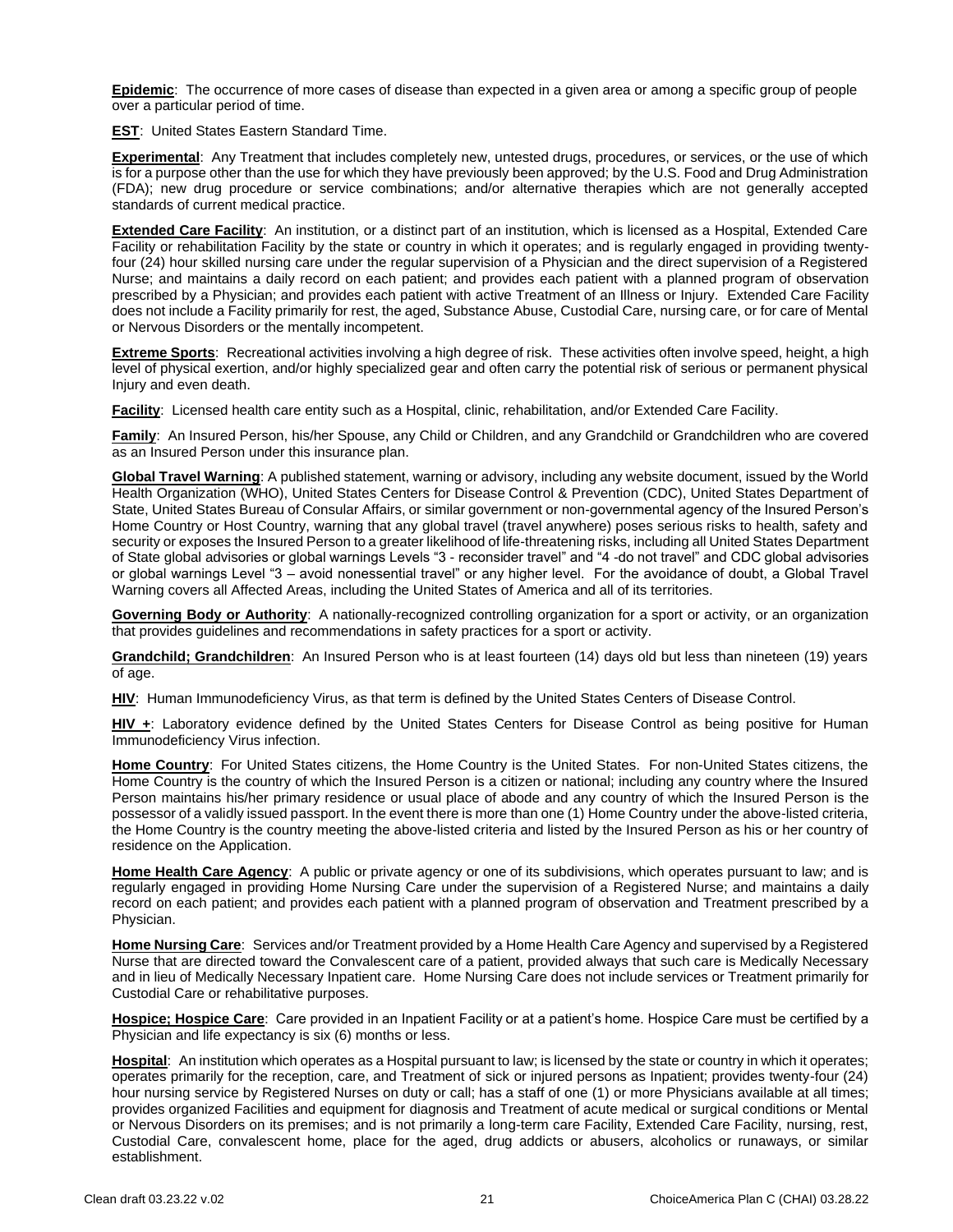**Hospitalization; Hospitalized**: Confined and/or Treated in a Hospital as an Inpatient.

**Host Country**: The country or countries other than the Home Country that the Insured Person is traveling to or within. For the purpose of this coverage, the Host Countries are the United States, Canada, and Mexico.

**Illness**: A sickness, disorder, illness, pathology, abnormality, malady, morbidity, affliction, disability, defect, handicap, deformity, birth defect, congenital defect, symptomatology, syndrome, malaise, infection, infirmity, ailment, disease of any kind, or any other medical, physical or health condition. Provided, however, that Illness does not include learning disabilities, or attitudinal disorders or disciplinary problems. All Illnesses that exist simultaneously or which arise subsequent to a prior Illness and which directly or indirectly relate to or result or arise from the same or related causes or as a consequence thereof or from one another are considered to be a single Illness. Further, if a subsequent Illness results or arises from causes or consequences that are the same as or related to the causes or consequences of a prior Illness, the subsequent Illness will be deemed to be a continuation of the prior Illness and not a separate Illness.

**IMG Claim Form**: A form which allows the Insured Person to request reimbursement or direct payment for medical services obtained.

**Initial Effective Date**: The date the Insured Person originally obtains coverage under this insurance plan and maintains continuous unbroken coverage thereafter.

**Injury**: Bodily injury resulting or arising directly from an Accident. All Injuries resulting or arising from the same Accident shall be deemed to be a single Injury.

**Inpatient**: A person who has been admitted to and charged by a Hospital for bed occupancy for purposes of receiving Inpatient Hospital services. Generally, a patient is considered an Inpatient if billed by the Hospital for Charges as an Inpatient, and formally admitted as an Inpatient with the expectation that person will occupy a bed and (a) remain at least overnight or (b) is expected to need Hospital care for twenty-four (24) hours or more.

**Insured Person**: The person named as the Insured Person on the Declaration.

**Intensive Care Unit**: An area or unit of a Hospital that meets the required standards of the Joint Commission on Accreditation of Healthcare Organizations for Special Care Units.

**Investigational**: Any Treatment that includes drugs, procedures, or services that are still in the clinical stages of evaluation and not yet approved for use by the U.S. Food and Drug Administration (FDA) including an Emergency Use Authorization by the FDA.

**Local Ambulance Transport; Local Ambulance Expense**: Transportation and accompanying Treatment provided by designated, licensed, qualified, professional emergency personnel from the location of an Accident, Injury or acute Illness to a Hospital or other appropriate health care Facility. Local ambulance transport does not include subsequent interfacility transfers of admitted patients.

**Master Policy**: The applicable Master Policy issued by the Company to the Assured, and under which insurance coverage and benefits are provided by the Company to the Insured Person, subject to the Terms thereof, and as outlined and evidenced by this Certificate and subject to the Terms hereof. The Company, as insurance carrier and underwriter of the Master Policy, is solely liable and responsible for the coverage and benefits provided thereunder.

**Maximum Limit**: The cumulative total dollar amount of benefit payments and/or reimbursements available to an Insured Person under this insurance during the Insured Person's Certificate Period. When the Maximum Limit is reached, no further benefits, reimbursements or payments will be available under this insurance during the Insured Person's Period of Coverage.

**Medically Necessary; Medical Necessity**: A Treatment, service, medicine or supply which is necessary and appropriate for the diagnosis or Treatment of an Illness or Injury based on generally accepted standards of current medical practice as determined by the Company. By way of example but not limitation, a service, Treatment, medicine or supply will not be considered Medically Necessary or a Medical Necessity if it is provided or obtained only as a convenience to the Insured Person or his/her provider; and/or if it is not necessary or appropriate for the Insured Person's Treatment, diagnosis or symptoms; and/or if it exceeds (in scope, duration or intensity) that level of care which is needed to provide safe, adequate, and appropriate diagnosis or Treatment.

**Mental or Nervous Disorders**: Any mental, nervous, or emotional Illness which generally denotes an Illness of the brain with predominant behavioral symptoms; an Illness of the mind or personality, evidenced by abnormal behavior; or an Illness or disorder of conduct evidenced by socially deviant behavior. Mental or Nervous Disorders include without limitation: psychosis; depression; schizophrenia; bipolar affective disorder; learning disabilities and attitudinal or disciplinary problems; any disease or condition, regardless of whether the cause is organic, that is classified as a Mental Disorder in the current edition of the International Classification of Diseases as published by the U.S. Department of Health and Human Services; and those psychiatric and other mental Illnesses listed in the current edition of the Diagnostic and Statistical Manual for Mental Disorders published by the American Psychiatric Association. For purposes of this insurance, Mental or Nervous Disorders does not include Substance Abuse.

**Mortal Remains**: The bodily remains or ashes of an Insured Person.

**Natural Disaster**: Widespread disruption of human lives by disasters such as flood, drought, tidal wave, fire, hurricane, earthquake, windstorm, or other storm, landslide, or other natural catastrophe or event resulting in migration of the human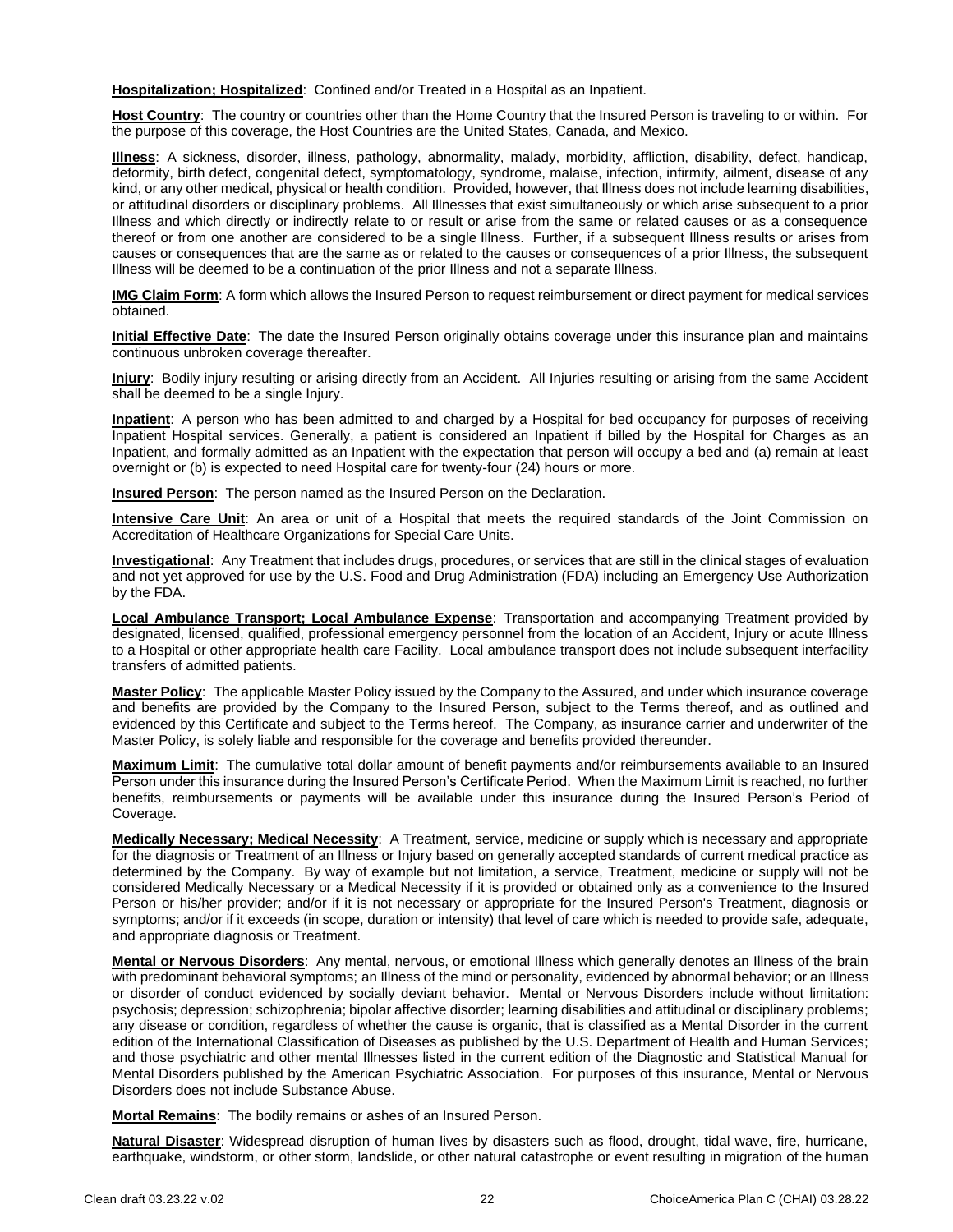population for its safety. The occurrence must be a disaster that is due entirely to the forces of nature and could not reasonably have been prevented.

**Newborn**: An infant from the moment of birth through the first thirty-one (31) days of life.

**Outpatient**: A person who receives Medically Necessary Treatment by a Physician or other healthcare provider and is not an Inpatient, regardless of the hour that the person arrived at the Hospital, whether a bed was used, or whether the person remained in the Hospital past midnight.

**Pandemic**: A global outbreak of a disease.

**Period of Coverage**: The maximum period of twelve (12) continuous months including the initial Certificate Period and any extensions.

**Physician**: A duly educated, trained and licensed practitioner of the medical arts. A Physician must be currently and appropriately licensed by the state or country in which the services are provided, and the services must be within the scope of that license, training, experience, competence, and health professions standards of practice.

**Plan Administrator**: The Plan Administrator for this insurance is International Medical Group®, Inc., 2960 North Meridian Street, Indianapolis, Indiana, 46208, Telephone Number +1.317.655.4500, or +1.800.628.4664, Fax Number +1.317.655.4505, Website: [http://www.imglobal.com,](http://www.imglobal.com/) Email: [insurance@imglobal.com.](mailto:insurance@imglobal.com) As the Plan Administrator, International Medical Group, Inc., acts solely as the disclosed and authorized agent and representative for and on behalf of the Company, and does not have, and shall not be deemed, considered or alleged to have any, direct, indirect, joint, several, separate, individual, or independent liability, responsibility or obligation of any kind under the Master Policy, the Declaration, any Riders or this Certificate to the Insured Person or to any other person or entity, including without limitation to any Physician, Hospital, Extended Care Facility, Home Health Care Agency, or any other health care or medical service provider or supplier.

**Pre-certification; Pre-certify**: A general determination of Medical Necessity only, made by the Company in reliance and based upon the completeness and accuracy of the information provided by the Insured Person and/or the Insured Person's healthcare or medical service providers, quardians, Relatives and/or proxies at the time thereof. Pre-certification is not an assurance, authorization, pre-authorization or verification of coverage, a verification of benefits, or a guarantee of payment.

**Pre-existing Condition**: Any Injury, Illness, sickness, disease, or other physical, medical, Mental or Nervous Disorder, condition or ailment that, with reasonable medical certainty, existed at the time of Application or at any time during the three (3) years prior to the Effective Date of this insurance, whether or not previously manifested, symptomatic or known, diagnosed, Treated, or disclosed to the Company prior to the Effective Date, and including any and all subsequent, chronic or recurring complications or consequences related thereto or resulting or arising therefrom.

**Pregnancy; Pregnant**: The process of growth and development within a woman's reproductive organs of a new individual from the time of conception through the phases where the embryo grows and fetus develops to birth.

**Premium**: The Premium payments required to effectuate and maintain the Insured Person's insurance coverage and benefits under this insurance, in the amounts and at the times ("Due Dates") established by the Company in its sole discretion from time to time.

**Professional Athletics**: A sport activity, including practice, preparation, and actual sporting events, for any individual or organized team that is a member of a recognized professional sports organization; is directly supported or sponsored by a professional team or professional sports organization; is a member of a playing league that is directly supported or sponsored by a professional team or professional sports organization; or has any athlete receiving for his or her participation any kind of payment or compensation, directly or indirectly, from a professional team or professional sports organization.

**Proof of Claim**: Duly completed and signed claim form, authorization to release medical information, Physician, Hospital and other healthcare provider's statement detailing out the cost and services rendered and proof of payment for services rendered. Refer to the PROOF OF CLAIM provision for further details.

**Public Health Emergency of International Concern**: A formal declaration by the World Health Organization (WHO) of an extraordinary event which is determined to constitute a public health risk through the international spread of disease, Epidemic, Pandemic and potentially requires a coordinated international response.

**Radiology**: Specialty services that use medical imaging to diagnose and Treat an Illness or Injury seen within the body. Imaging techniques used in Radiology include X-ray, radiography, ultrasound, computed tomography (CT), nuclear medicine including positron emission tomography (PET), and magnetic resonance imaging (MRI).

**Registered Nurse**: A graduate nurse who has been registered or licensed to practice by a State Board of Nurse Examiners or other state authority, and who is legally entitled to place the letters "R.N." after his or her name.

**Relative**: A parent, legal guardian, Spouse, son, daughter, Grandchild, or immediate Family member of the Insured Person.

**Rider**: Any exhibit, schedule, attachment, amendment, endorsement, Rider or other document attached to, issued in connection with, or otherwise expressly made a part of or applicable to, the Master Policy, this Certificate, the Declaration, or the Application, as the case may be.

**Routine Physical Examination**: Examination of the physical body by a Physician for preventative or informative purposes only, and not for the Treatment of any previously manifested, symptomatic, diagnosed or known Illness or Injury.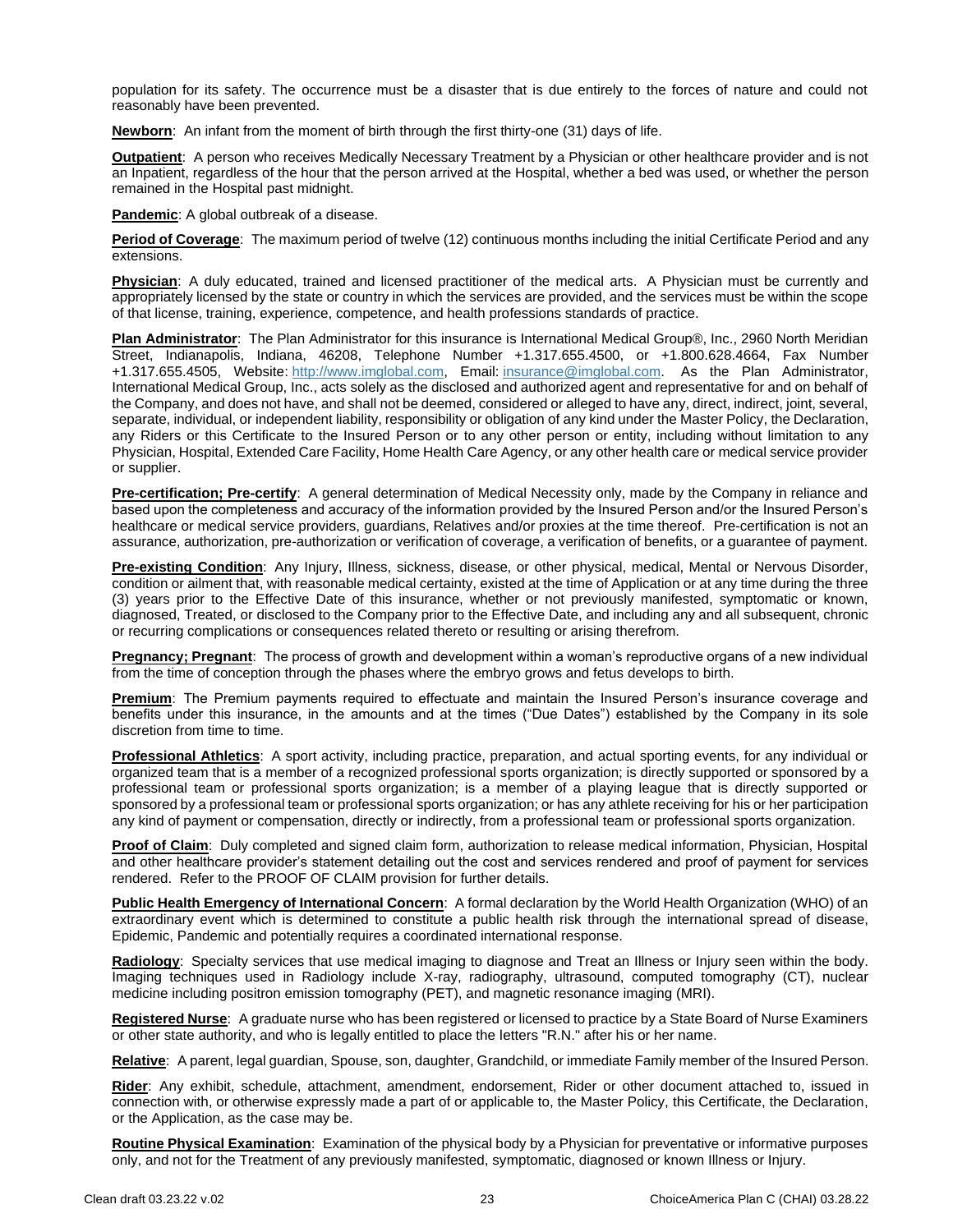**Self-inflicted**: Action or inaction by the Insured Person that the Insured Person consciously understands will or may cause or contribute, directly or indirectly, to his or her personal Injury or Illness. Self-inflicted specifically includes failure of an Insured Person to follow his or her doctor's orders, complete prescriptions as directed, or follow any health care protocol or procedures designed to return or maintain his or her health.

**Spouse**: An Insured Person's legal Spouse or domestic partner. Such relationship must have met all requirements of a valid marriage contract, domestic partnership, or civil union in the state or Home Country where the parties' ceremony was performed.

**Substance Abuse**: Alcohol, drug or chemical abuse, misuse, illegal use, overuse or dependency.

**Superbill**: An itemized list of all services provided to the Insured Person by a Physician or medical provider.

**Surgery; Surgical Procedure**: An invasive diagnostic or surgical procedure, or the Treatment of Illness or Injury by manual or instrumental operations performed by a Physician while the patient is under general or local anesthesia.

**Teleconsultation**: Treatment of an Illness or Injury involving the Insured Person and a Physician at different locations, and who are connected by video, audio and computers.

**Telehealth**: The distribution of health-related services and information via electronic information and telecommunication technologies. It allows long-distance patient and clinician contact, care, advice, reminders, education, intervention, monitoring, and remote admissions.

**Telemedicine**: A process where an Insured Person is teleconferenced for a Teleconsultation with a qualified Physician but is attended at the remote point by a Telepresenter. This Telepresenter may be equipped with either an exam camera or a stethoscope, and possibly other medical equipment as well, for the purpose of using those medical devices to gather and relay data to the Physician's office or to the Treating Physician.

**Telepresenter**: A medical assistant who is present with the Insured Person during a Teleconsultation led by a remote Physician.

**Terms**: All Terms, provisions, conditions, definitions, Deductibles, Coinsurance, limits, sub-limits, limitations, wordings, restrictions, requirements, qualifications and/or exclusions that bind the Insured Person as set forth in the Master Policy, Application and any Riders.

**Terrorism**: Criminal acts, including against civilians, committed with the intent to cause death or serious bodily injury, or taking of hostages, with the purpose to provide a state of terror in the general public or in a group of persons or particular persons, intimidate a population, or compel a government or international organization to do or to abstain from doing an act.

**Travel Warning; Emergency Travel Advisory**: A published statement, warning or advisory, including any website document, issued by the World Health Organization (WHO), United States Centers for Disease Control & Prevention (CDC), United States Department of State, United States Bureau of Consular Affairs, or similar government or non-governmental agency of the Insured Person's Home Country or Host Country, warning that travel to Affected Areas poses serious risks to health, safety and security or exposes the Insured Person to a greater likelihood of life-threatening risks, including all United States Department of State Travel Advisories or Warnings Levels "3 - reconsider travel" and "4 -do not travel" and CDC Travel Advisories or Warnings Level "3 – avoid nonessential travel" or any higher level. For the avoidance of doubt, a Travel Warning covers all specified Affected Areas, including the United States of America as applicable.

**Treated; Treating; Treatment**: Any and all services and procedures rendered in the management and/or care of a patient for the purpose of identifying, diagnosing, treating, curing, preventing, controlling and/or combating any Illness or Injury, including without limitation: verbal or written advice, consultation, examination, discussion, diagnostic testing or evaluation of any kind, pharmacotherapy or other medication, and/or Surgery.

**Treating Physician**: A Physician providing Treatment to an Insured Person.

**Unexpected**: Sudden, unintentional, not expected and unforeseen.

**Universal Billing Form**: UB 04 and CMS 1500 forms, which are standard and uniform forms in the healthcare industry to submit insurance claims to Medicare or other health insurance companies for reimbursement.

**Urgent Care Clinic**: A standalone Facility or a Facility located inside a Hospital that staffs Physicians, nurse practitioners (NP) or physician assistants (PA). Urgent Care Clinics provide medical services that are not life-threatening Injuries or Illnesses. Urgent Care Facilities have onsite x-ray equipment and provide Treatment for more severe urgent care services such as broken bones, burns and other non-emergent conditions that Walk-in Clinics are unable to treat.

**Usual, Reasonable and Customary**: A typical and reasonable amount of reimbursement for similar services, medicines, or supplies within the area in which the Charge is incurred. In determining the typical and reasonable amount of reimbursement, the Company may, in its reasonable discretion, consider one or more of the following factors, without limitation: the amount charged by the provider; the amount charged by similar providers or providers in the same or similar locality; the amount reimbursed by other payors for the same or comparable services, medicines or supplies in the same or similar locality; whether the services or supplies were unbundled or should have been included in the allowance of another service; the amount reimbursed by other payors for the same or comparable services, medicines or supplies in other parts of the country; the cost to the provider of providing the service, medicine or supply; the level of skill, extent of training, and experience required to perform the procedure or service; the length of time required to perform the procedure or service as compared to the length of time required to perform other similar services; the length of time required to perform the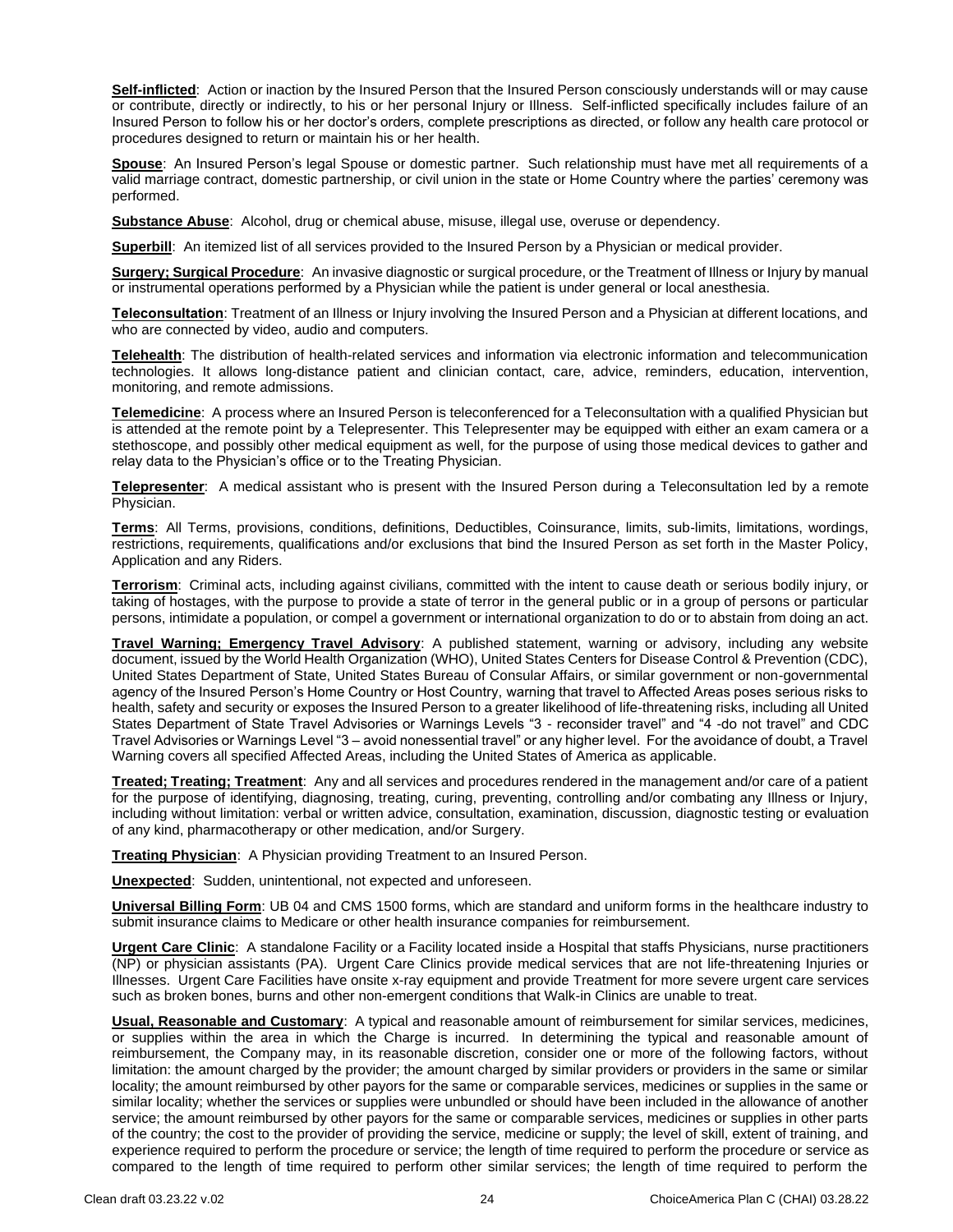procedure or service as compared to national standards and/or benchmarks; the severity or nature of the Illness or Injury being Treated; and such other factors as the Company, in the reasonable exercise of its discretion, determines are appropriate.

**Virtual Physician Visit**: A live consultation conducted over the internet or phone between Physician and the Insured Person.

**Walk-in Clinic**: A medical Facility that provides medical services for a minor Injury or Illness. The clinics are often found in or near retail establishments or pharmacies. The staff providing medical services are nurse practitioners and physician assistants.

**Worsening**: Deterioration of an Insured Person's medical condition, symptoms or diagnosis that may lead to further complications following a Discharge Against Medical Advice or an increased likelihood or need for readmission.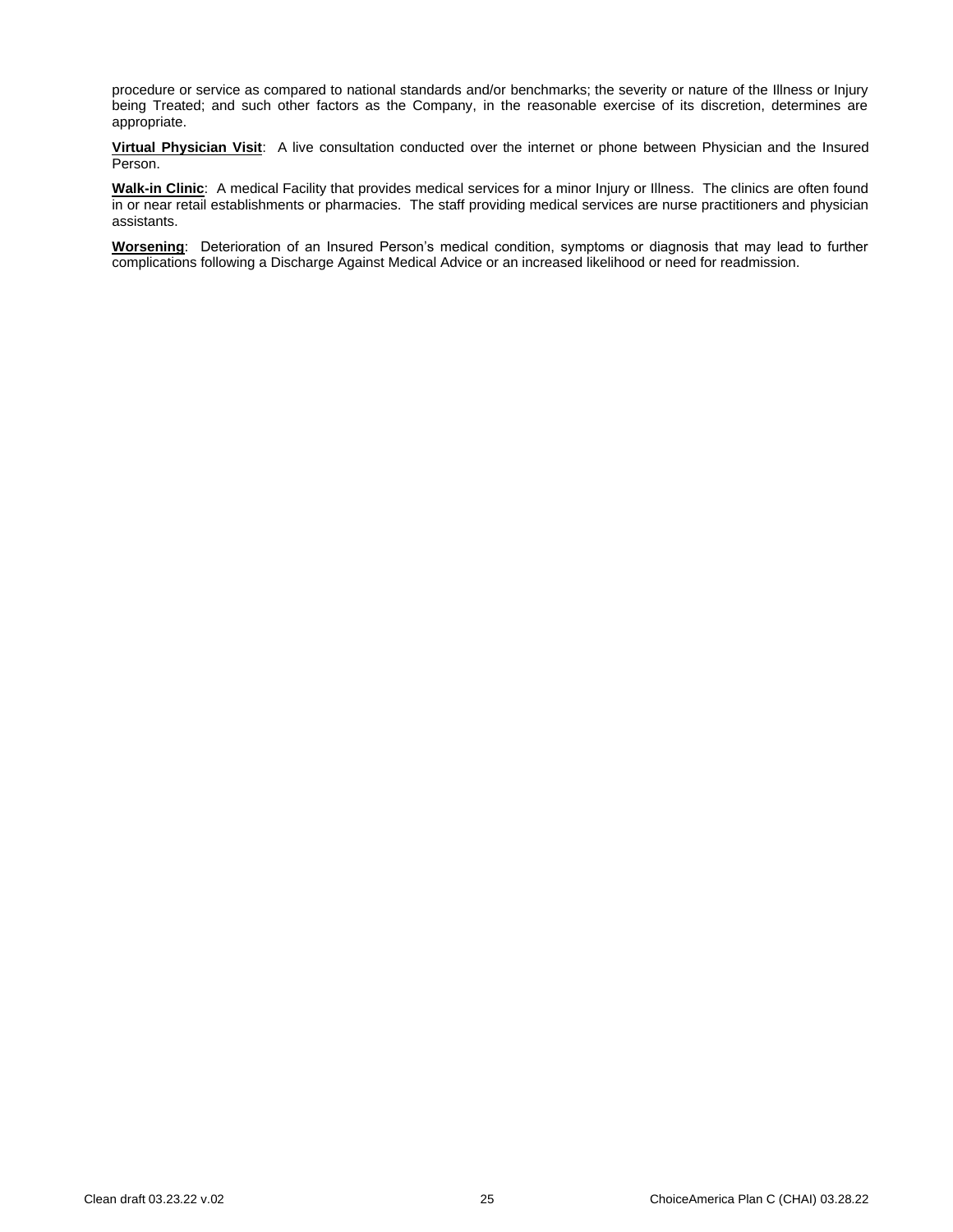*This page is intentionally left blank.*